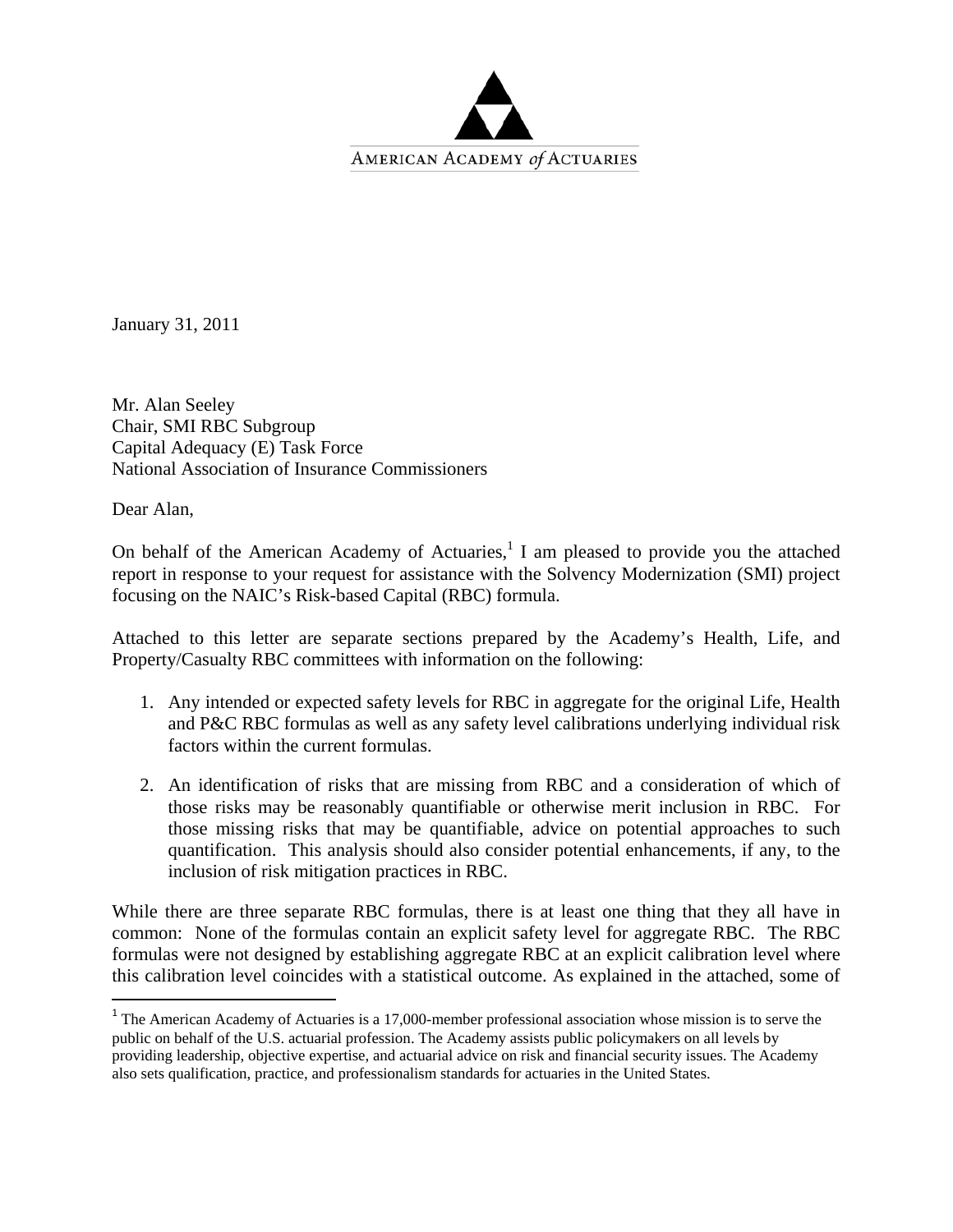the capital charges for individual risks are defined by an explicit calibration point, but aggregate RBC in the US RBC formulas is based on the sum of the capital charges for each of the individual risks with an offset for assumed risk correlation. In addition, we have identified some risks that are not covered by the current formulas. We look forward to discussing our responses with the SMI RBC Subgroup in more detail. Please contact Craig Hanna at 202.223.8196 for scheduling.

Sincerely,

land fil

Mary Frances Miller President, American Academy of Actuaries

cc: Kris DeFrain, Dan Swanson, Alex Krutov, Tim Wisecarver, Donna Novak, Tom Wildsmith, Nancy Bennett, Art Panighetti, Henry Siegel, Craig Hanna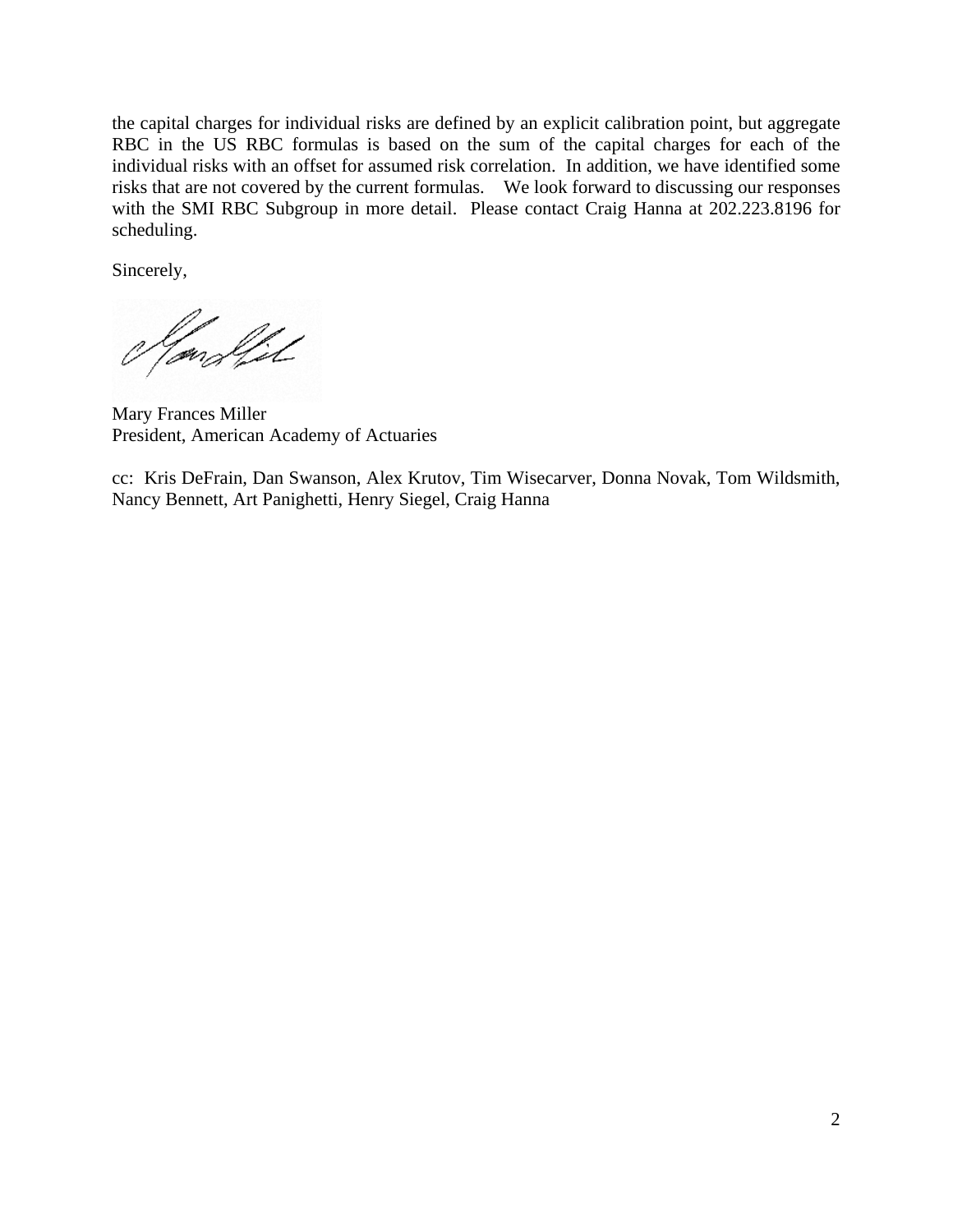### **Contents:**

### **Section I:**

**Reports of Property/Casualty Risk-Based Capital Committee:** 

- **Subcommittee on Safety Levels in Property/Casualty Risk-Based Capital**
- • **Subcommittee on Missing Risks and Measurement Shortfalls**

### **Section II:**

**Report of the Health Solvency Work Group** 

#### **Section III:**

**Report of the Life Capital Adequacy Subcommittee**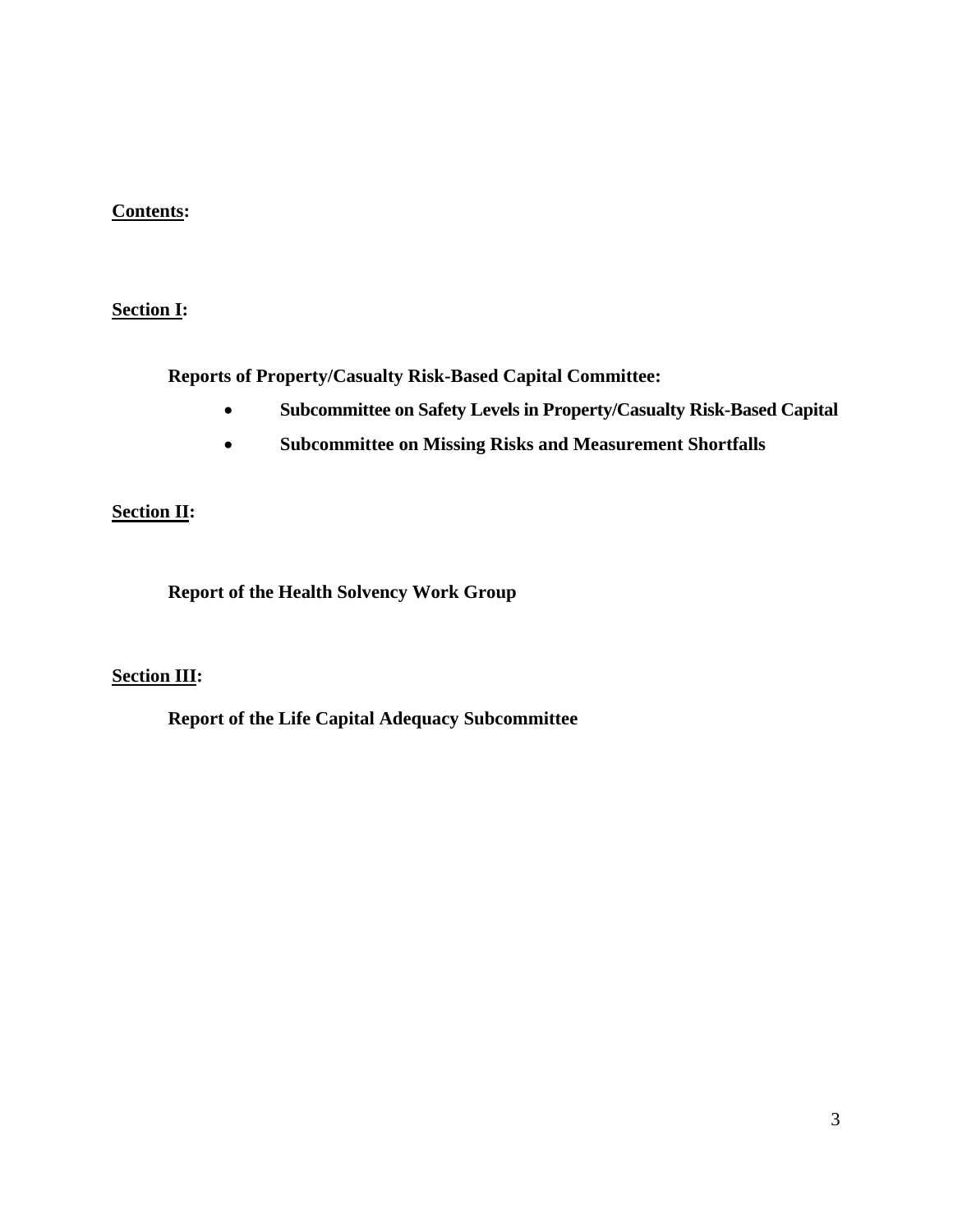# **Section I:**

**Reports of Property/Casualty Risk-Based Capital Committee:** 

- **Subcommittee on Safety Levels in Property/Casualty Risk-Based Capital**
- **Subcommittee on Missing Risks and Measurement Shortfalls**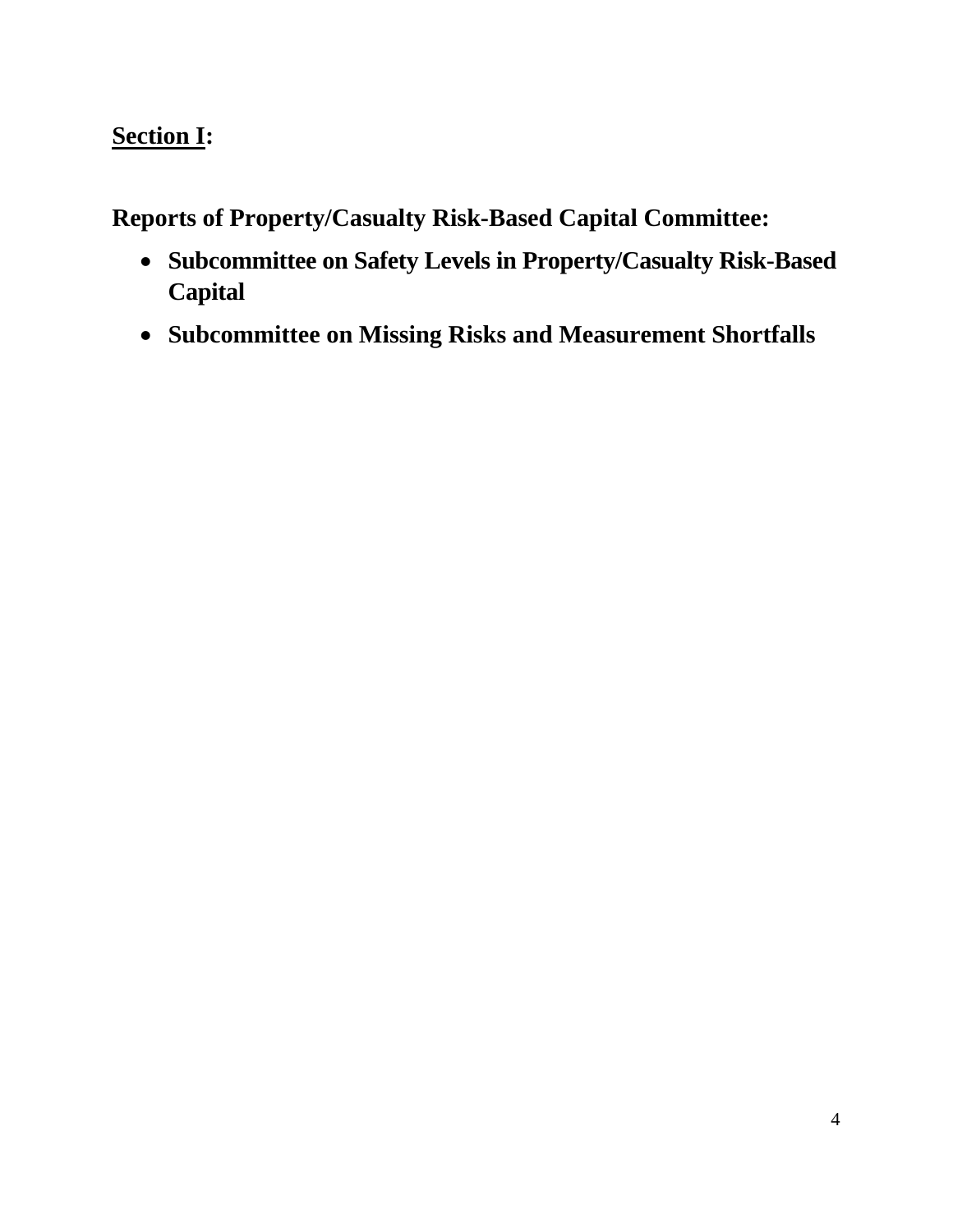### **Report of the American Academy of Actuaries' Subcommittee on Safety Levels in Property/Casualty Risk-Based Capital**

### **Safety Levels in NAIC Property/Casualty Risk-Based Capital**

### **Presented to the National Association of Insurance Commissioners' (NAIC) Solvency Modernization Initiative Subgroup of the Capital Adequacy Task Force**

#### **January 2011**

The American Academy of Actuaries' mission is to serve the public on behalf of the U.S. actuarial profession. The Academy assists public policymakers on all levels by providing leadership, objective expertise, and actuarial advice on risk and financial security issues. The Academy also sets qualification, practice, and professionalism standards for actuaries in the United States.

**Subcommittee on Safety Levels in P/C RBC of the American Academy of Actuaries Alex Krutov, FCAS, MAAA, ASA, CERA, Chair** 

> **Robert Butsic, ASA Allan Kaufman, FCAS, MAAA**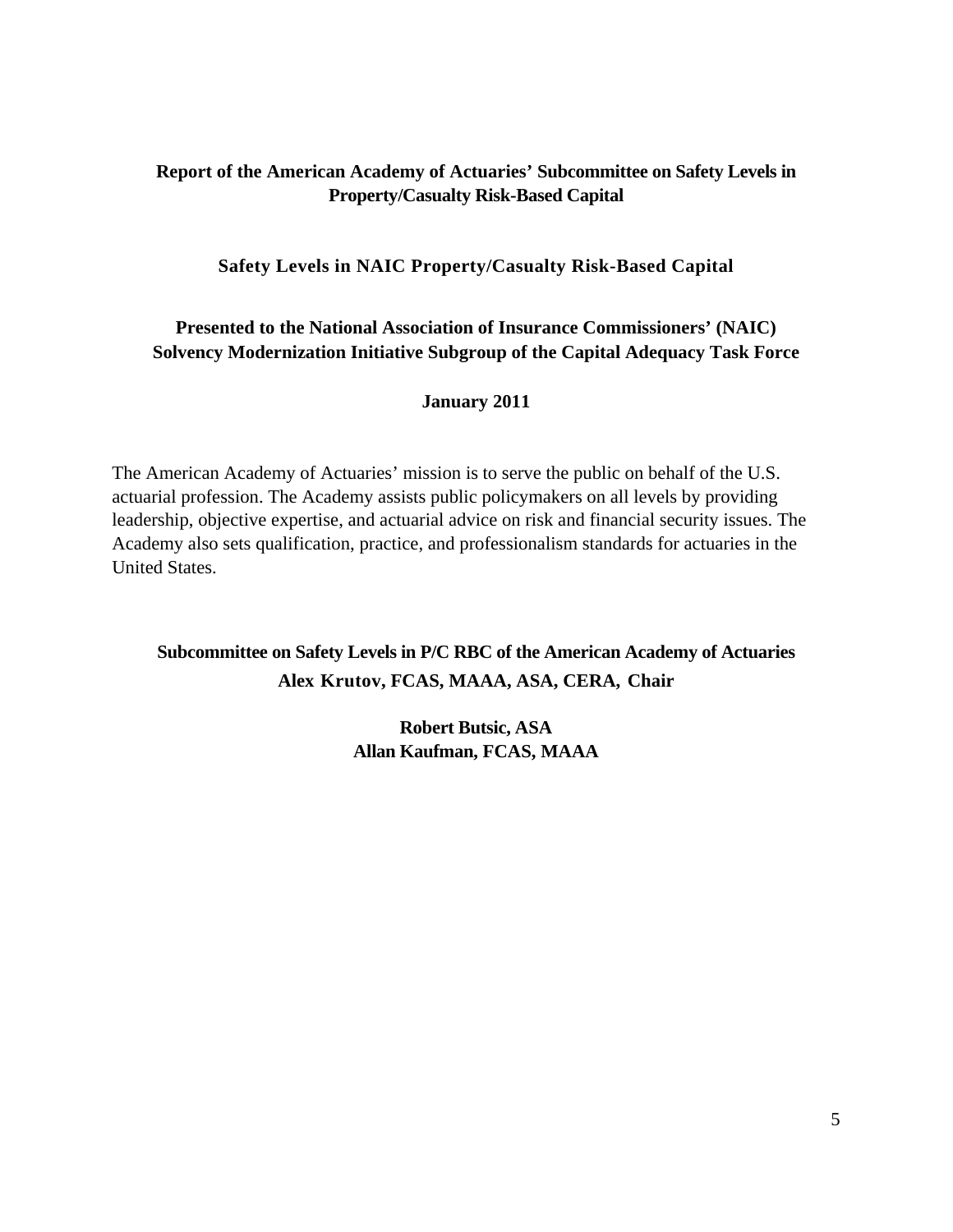#### **Property/Casualty Risk-Based Capital Committee Alex Krutov, FCAS, MAAA, ASA, CERA, Chair**

Karen Adams, ACAS, MAAA Saeeda Behbahany, ACAS, MAAA Linda Bjork, FCAS, MAAA Brian Brown, FCAS, MAAA, FCA Robert Butsic, ASA Sandra Callanan, FCAS, MAAA Thomas Conway, ACAS, MAAA Teresa Dalenta, FCAS, MAAA, CERA, ASA Nicole Elliott, ACAS, MAAA Charles Emma, FCAS, MAAA Robert Eramo, ACAS, MAAA Sholom Feldblum, FCAS, MAAA, FSA Kendra Felisky, FCAS, MAAA Steven Goldberg, ACAS, MAAA Loic Grandchamp-Desraux, FCAS, MAAA Steven Groeschen, FCAS, MAAA William Hansen, FCAS, MAAA James Hurley, ACAS, MAAA Allan Kaufman, FCAS, MAAA Giuseppe (Franco) Le Pera, ACAS, MAAA Thomas Le, FCAS, MAAA Ramona Lee, ACAS, MAAA Sarah McNair-Grove, FCAS, MAAA Glenn Meyers, FCAS, MAAA, CERA, ASA Francois Morin, FCAS, MAAA, CERA, ASA Samuel Nolley, FCAS, MAAA G. Christopher Nyce, FCAS, MAAA Sean O'Dubhain, F.I.A., FCAS, MAAA Thomas Ryan, FCAS, MAAA Harvey Sherman, FCAS, MAAA Achille Sime-Lanang, ASA, MAAA Paul Vendetti, FCAS, MAAA Mark Verheyen, FCAS, MAAA, CERA, ASA Xiao Ying (Jenny) Yi, ACAS, MAAA John Yonkunas, FCAS, MAAA, CERA, ASA Navid Zarinejad, FCAS, MAAA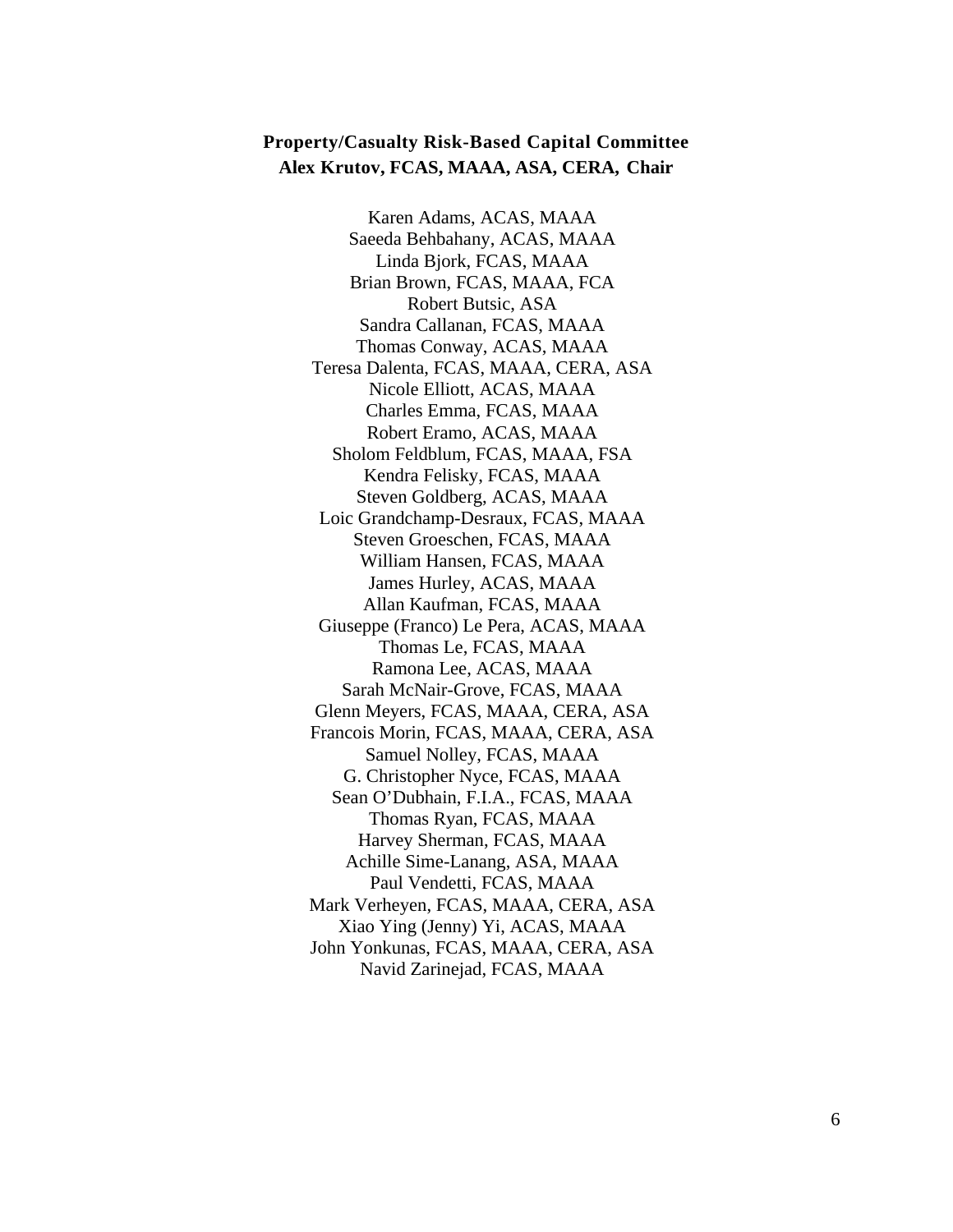# **Safety Levels In NAIC Property/Casualty Risk-Based Capital**

This document provides a brief summary of considerations regarding the safety levels and calibration of the Property/Casualty Risk-Based Capital  $(RBC)^2$  formula currently used by the National Association of Insurance Commissioners (NAIC).

#### Risk-Based Capital

The NAIC RBC system was created to protect the interests of policyholders and society by providing a capital adequacy standard related to risk and giving regulators the authority to enforce compliance.

The RBC calculation uses a standardized formula to determine a minimum amount of capital below which company or regulatory action is required. The degree of action depends upon the relation between the actual capital and the RBC result, as well as the existence of any mitigating or compounding issues.

The RBC system currently has four action and control levels:

| Company Action Level            | (200 percent of Authorized Control Level [ACL]) |
|---------------------------------|-------------------------------------------------|
| <b>Regulatory Action Level</b>  | $(150)$ percent of ACL)                         |
| <b>Authorized Control Level</b> | $(100)$ percent of ACL)                         |
| <b>Mandatory Control Level</b>  | (70 percent of ACL)                             |

At the Company Action Level, the company must submit a plan to improve its capital position. At the Regulatory Action Level, the insurance commissioner is allowed to order corrective actions. At the Authorized Control Level, the insurance commissioner is authorized to take control of the company. At the Mandatory Control Level, the company must be taken into supervision.

Terminology

The term "safety level" used by the NAIC usually means the degree of certainty that an insurance company will be able to meet its financial obligations or that the financial losses from insurance company insolvencies will stay below a certain level.

In other words, "safety level" could refer to the probability of an insurance company being unable to fulfill its obligations to policyholders or others, the expected loss from such insolvencies, or any predetermined levels of risk measure(s) chosen to quantify insolvency risk. Examples of such statistical measures include probability of ruin (or, closely-related, Value-at-

 2 Overview and Instructions for Companies, NAIC Property and Casualty Risk-Based Capital Report, National Association of Insurance Commissioners, 2010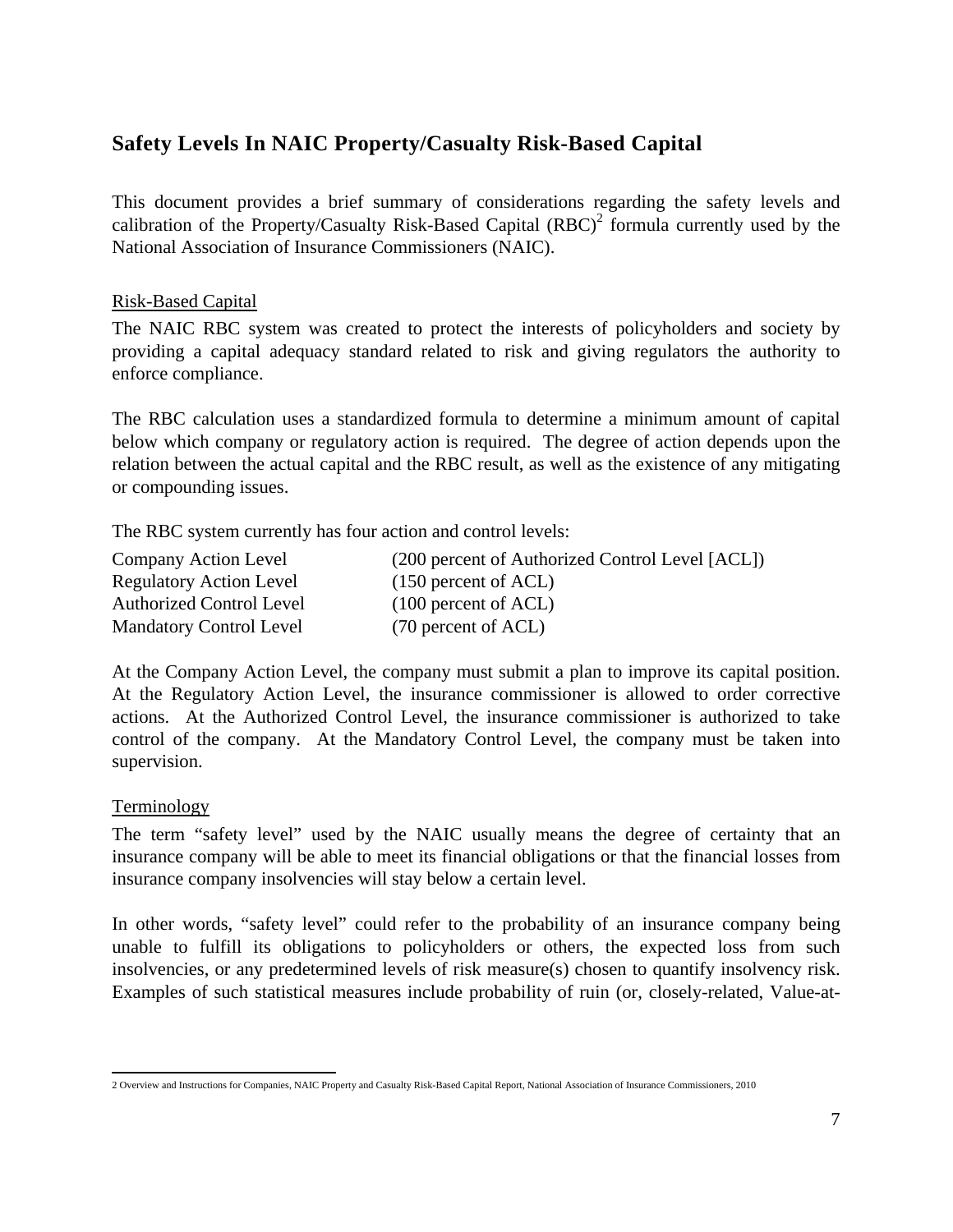Risk [VaR]) and expected policyholder deficit (or, closely-related, Tail Value-at-Risk [TVaR]<sup>3</sup>), calculated over a certain time horizon.

The use of the term "safety level" usually implies that such a risk measure has been chosen and consistently applied to assess solvency of insurance companies.

#### Considerations and Observations

Given this definition of the term "safety level," the following observations can be made:

#### *Choice of Minimum Required Capital Level*

Proper choice of RBC level is an important factor in insurance solvency regulation. It should be guided by the goals of optimizing policyholder interests and facilitating the efficient function of the insurance industry.

- ― Setting required capital levels too low is undesirable, as it would lead to unacceptably high insolvency risk detrimental to policyholders and other parties.
- ― Overly stringent capital requirements also could damage policyholder interests in the long run by impeding competition and potentially creating affordability and accessibility problems.

#### *Function and Importance of the NAIC Property/Casualty (P/C) RBC Formula*

Introduction of the NAIC Risk-Based Capital framework in the 1990s was a major advance in insurance solvency regulation in the US.

- ― The NAIC RBC formulas calculate capital level requirements intended to be commensurate with the risk of insolvency faced by insurance companies.<sup>4</sup> Combined with RBC laws adopted in all relevant U.S. jurisdictions, and when used in conjunction with other solvency monitoring tools, it establishes risk-based company action warning levels and allows regulators to take control of an insurance company if its capital falls below defined minimum levels.
- ― The NAIC RBC formula, in conjunction with the rest of the solvency regulatory structure, has likely served an important role in limiting the number and financial costs of insolvencies in the insurance industry.

#### *Effectiveness of RBC in Capturing Insolvency Risk*

Analysis of the safety levels underlying the RBC formula includes examining how well capital charges in the RBC formula correspond to the true insolvency risk levels. RBC solvency targets

 <sup>3</sup> TVaR is also referred to as Conditional VaR (CVaR) or Conditional Tail Expectation (CTE), though CTE sometimes has a slightly different meaning.

<sup>&</sup>lt;sup>4</sup> Vincent Laurenzano, "Risk Based Capital Requirements for Property and Casualty Insurers: Rules and Prospects," in *The Financial Dynamics of the Insurance Industry*, E.I. Altman and I.T. Vanderhoof (Eds.), New York University, 1995.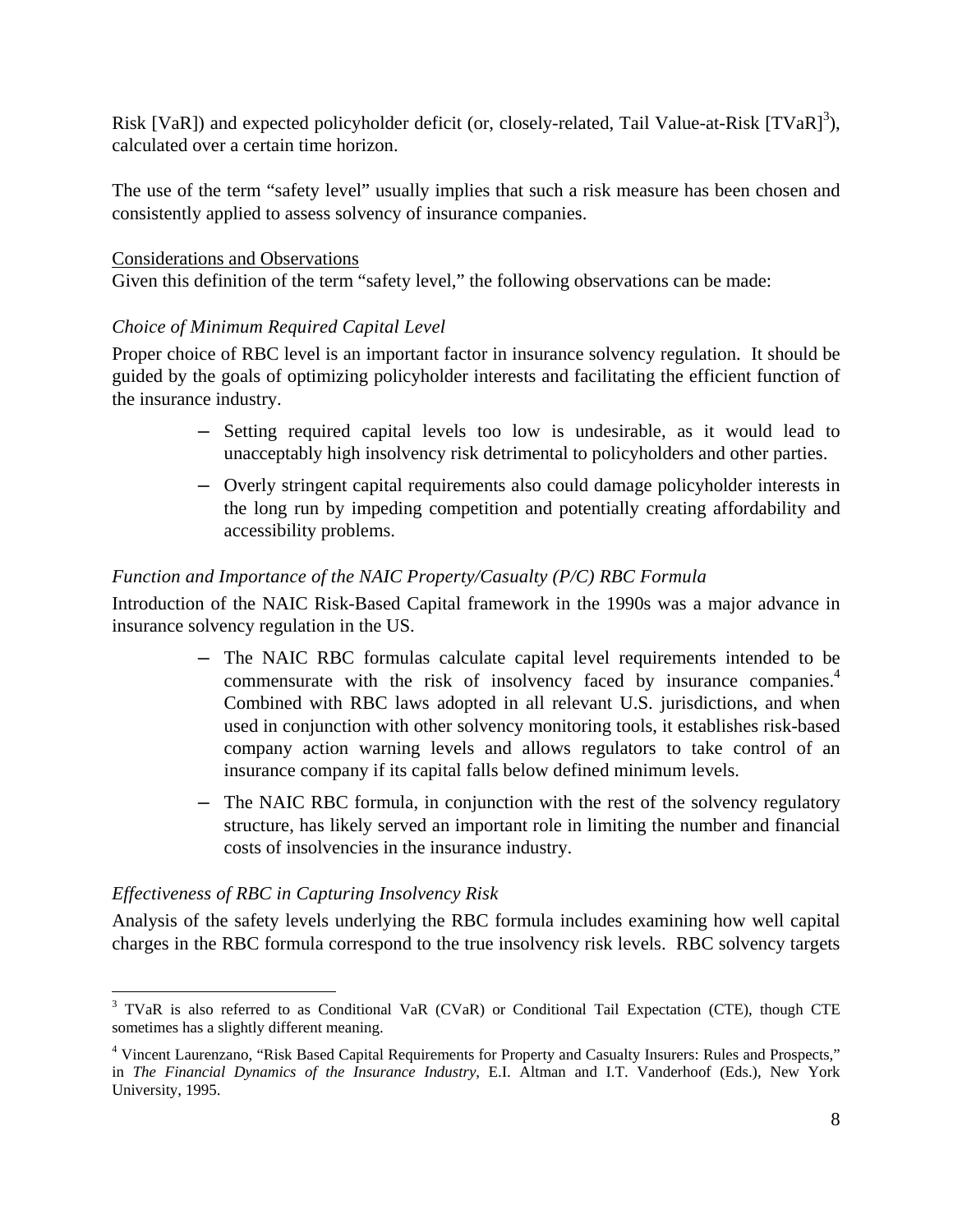are more useful to regulators if they more accurately capture the actual risks faced by insurance companies.

- ― While the present NAIC RBC formula is an important and useful tool, it does not fully capture, nor does it fully distinguish among, risks faced by insurance companies. One assessment of these risk measurement shortfalls is presented in the Report on Missing Risks and Measurement Shortfalls in the Current NAIC Property/Casualty Risk-Based Capital prepared by the P/C RBC Committee of the Academy.<sup>5</sup>
- ― As that report notes, certain risk elements are not directly reflected in the current NAIC RBC formula even though their magnitude can be significant. An example is the risk of wide-scale insurance losses from a hurricane or an earthquake; this and other examples are discussed in the aforementioned report.
- ― No standard risk-based capital formula can or should attempt to capture all company-specific risks. Certain risk elements are not material, while others cannot be accurately measured, and making company-specific risk provisions for them may be inappropriate. There are risk elements that may be best monitored outside of the standard RBC formula. The use of customized (internal) models, rather than one standard formula, if done properly, can lead to improved accuracy in the calculation of required capital. The current NAIC RBC framework does not include the option of using customized models. Rather, it requires that one standard formula be used for calculating regulatory capital. The use of a standard formula by every insurance company has both advantages and disadvantages.

### *Lack of True Statistical Calibration of Aggregate RBC*

No statistical risk measure for the aggregate required capital was explicitly used in the design of and parameter selection for the current NAIC P/C RBC formula.

- ― The regulatory capital levels based on the formula cannot be viewed as corresponding to specific levels of a statistical risk measure because no such measure was explicitly chosen. This can be viewed as a weakness and an area of potential improvement in the current approach.
- ― While the reasoning behind the selection of some of the elements of the formula is not known, the process included both detailed financial analysis of many individual companies (to limit the number of "false positives" produced by the formula) and a review of insolvencies (to test for "false negatives.") That and other testing of the formula served as input into the final calibration of the formula and the choice of many specific factors.

 <sup>5</sup> *Report on Missing Risks and Measurement Shortfalls in the Current NAIC Property/Casualty Risk-Based Capital*, Subcommittee on Missing Risks and Measurement Shortfalls of the Property/Casualty Risk-Based Capital Committee, American Academy of Actuaries, January 2011.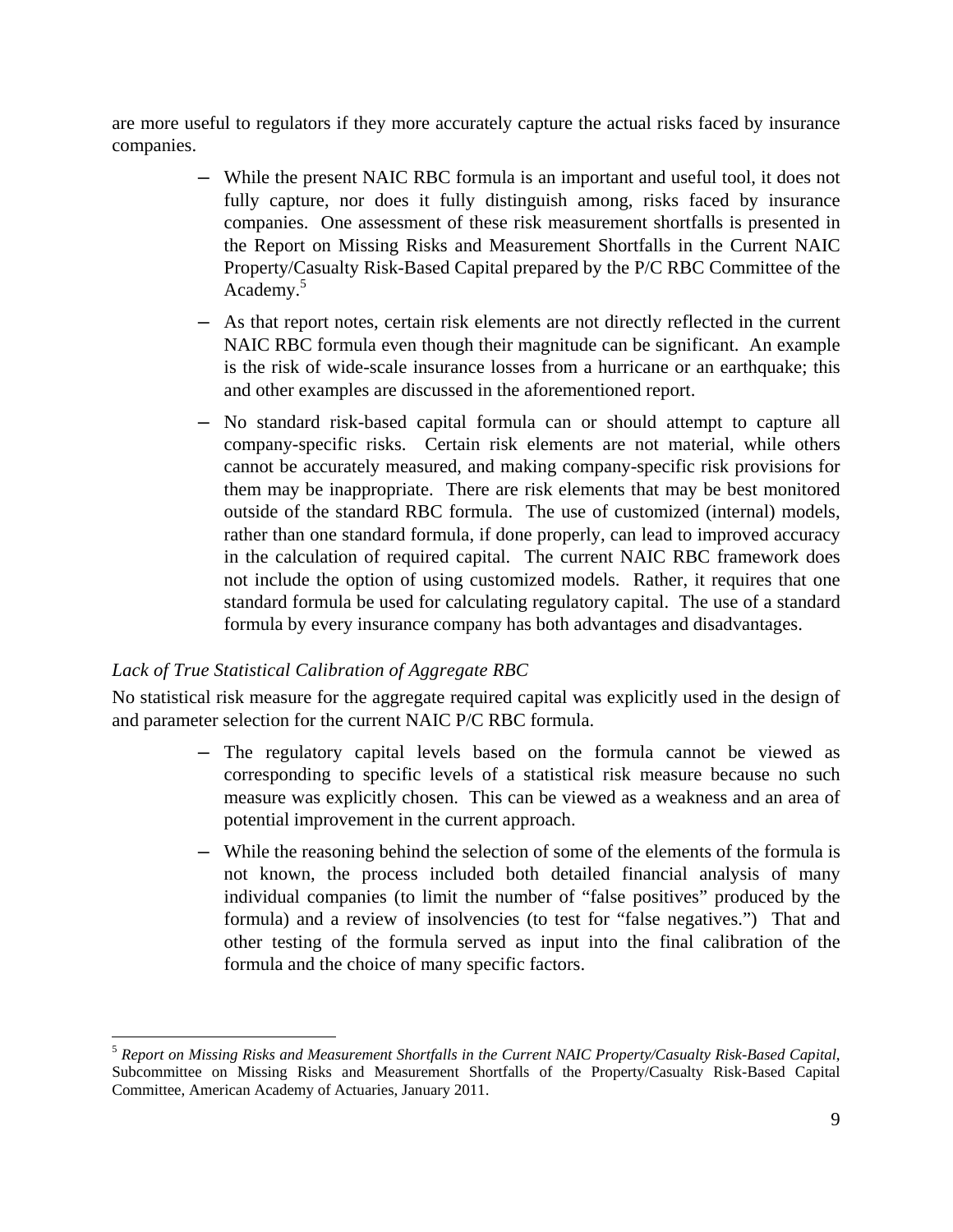#### *Mixture of Statistical and Judgment-Based Calibration in RBC*

A significant degree of judgment was utilized in designing the current NAIC P/C RBC formula, choosing parameters used to calculate capital charges for individual risks, and specifying risk dependency.

- ― Some statistical testing was performed. For example, the asset risk charge for unaffiliated common stock can probably be seen as calibrated to the 95th percentile, or what was determined to be approximately equal to the 1 percent expected policyholder deficit ratio. $6,7$
- ― Expert judgment was the main determinant of risk factor choice. The factors used in the calculation of capital charges for most risks have not been statistically calibrated. For example, the choice of a 10 percent credit risk charge for reinsurance recoverables<sup>8</sup> appears not to be based on statistical analysis. Another example is the choice of capital risk factors for the underwriting risk charge, which does not seem to be based on a defined level of any statistical risk measure.
- ― Some factors and approaches were intended to provide incentives for certain behavior or for public policy reasons.<sup>9</sup>
- ― The approach used for calculating risk-based capital assumes that some risks are perfectly correlated, while others are not correlated at all ("covariance adjustment"). The way that risk dependency is reflected in the RBC formula is as important as the way individual risks are treated.

#### *Challenge of Calibrating RBC*

The difficulty of precise calibration of the risk-based capital formula faced by the NAIC is highlighted by the fact that non-U.S. jurisdictions seem to have been similarly challenged. This difficulty is also evident in the very selection of the level to which a chosen risk measure is calibrated.

> Standard formulas (when internal models are not used) in Solvency  $II$ ,<sup>10</sup>, the Swiss Solvency Test, and the Bermuda Monetary Authority approach all appear to use

 6 Sholom Feldblum, *NAIC Property/Casualty Insurance Company Risk-Based Capital Requirements*, Proceedings of the Casualty Actuarial Society, 1996, LXXXIII, pp. 297-435, available at www.casact.org/pubs/proceed/proceed96/96297.pdf.

<sup>&</sup>lt;sup>7</sup> The specific factors were based on the recalibrated original common stock charge in the life insurance RBC formula. There are concerns about the consistency and accuracy of these calculations, and the data used may not reflect the current risks associated with this type of asset. The expected policyholder deficit level as calculated does not necessarily apply to an individual company. The question of the time horizon used in the calculation of the 95th percentile was never fully resolved.

<sup>&</sup>lt;sup>8</sup> In addition, the factor is applied uniformly and does not reflect differences in the quality of reinsurance protection (reinsurer-specific credit risk) or reinsurer concentration level.

<sup>&</sup>lt;sup>9</sup> Examples include not reflecting collateral in determining reinsurance credit risk and not treating small and large companies differently for the company-experience adjustment.

 $10$  This pertains to Solvency II in its current form. Future adjustments are expected.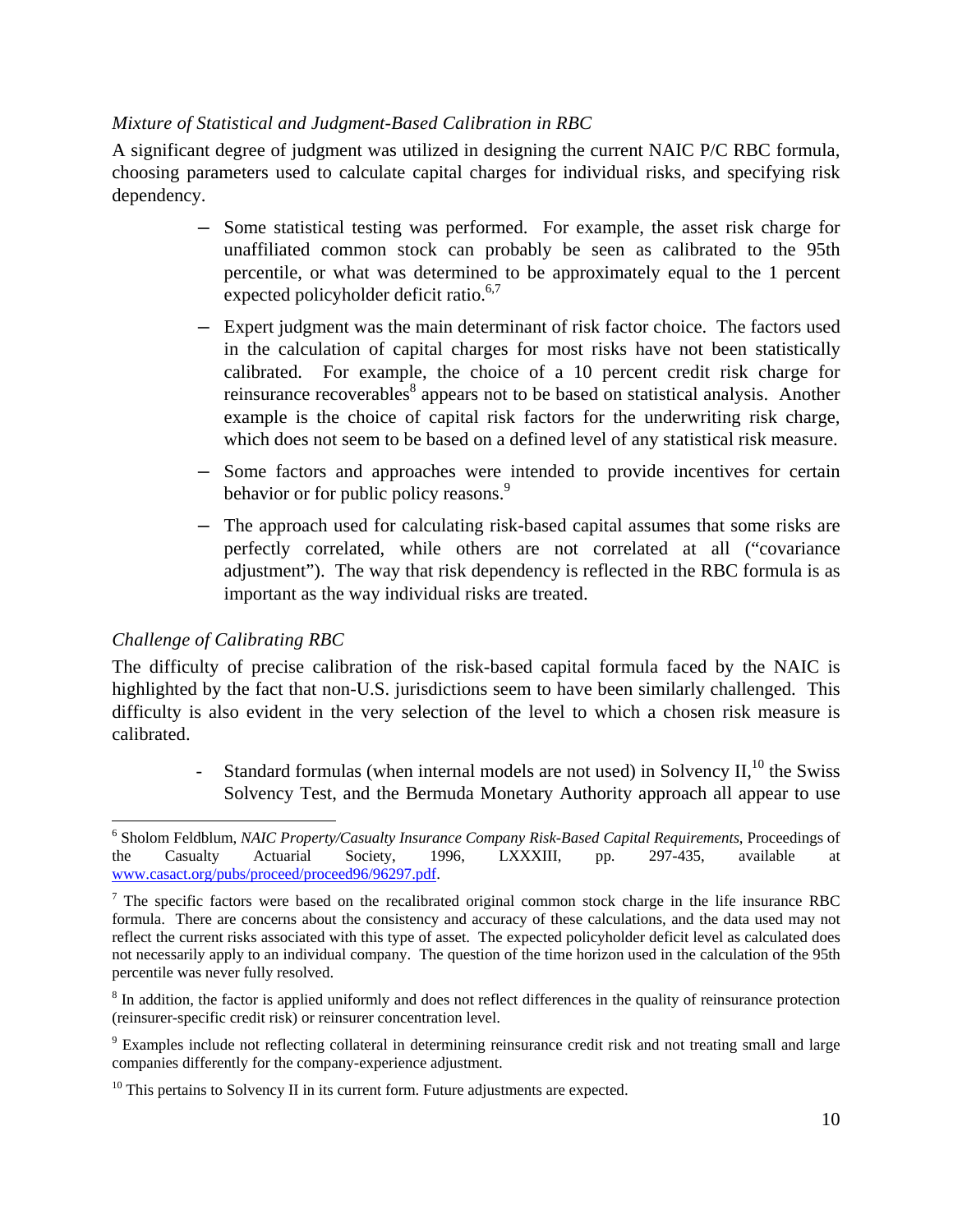significant judgment in risk factor and dependence ("correlation") calculations. It is not always possible to determine whether the target levels are achieved.

- In jurisdictions in which a concrete solvency risk measure is used or proposed, the choice of its particular level usually involves judgment. For example, Solvency II chooses the threshold of the 99.5 percent Value-at-Risk level, which generally implies a failure once in 200 years on average. To a significant degree, the chosen level appears to be based on judgment. Although it may be theoretically possible to determine the economically optimal solvency threshold, in practice, such a determination would still involve making a carefully-considered judgment call.

### *Individual Company Risk and Potential Industry Losses*

The decision of what risk measure(s) to use and what levels of the risk measure(s) constitute appropriate "safety levels" also depend on whether the focus of the assessment is risk to an individual company or also to the whole insurance industry.

- ― The typical view is that, even though most factors in calculating individual company capital requirements may come from industry experience, the RBC formula is intended to look at the solvency of individual companies. This is a valid view that reflects the main purpose of risk-based capital requirements.
- ― Another relevant issue is the potential for large interdependent industry losses from insolvencies. The risk here is of systemic shocks to the industry, i.e., events affecting many insurance companies at the same time, leading to multiple related insolvencies. Standard formulas, focused on individual company risk assessment, and neglecting correlation among companies, do not fully mitigate this risk to the overall industry. While possibly small, this risk is seen by some as the most important, because simultaneous insolvencies by many companies can overwhelm the guaranty fund system and lead to widespread disruption in the way insurance markets function. One way to address this risk is to take into account the extreme scenarios incorporating such industry-wide events when calculating RBC for individual companies.

These are just some of the considerations regarding the safety levels and calibration of the Property/Casualty RBC formula currently used by the NAIC. A detailed description of the NAIC P/C RBC formula and the considerations involved in its development can be found in the NAIC Property/Casualty Insurance Company Risk-Based Capital Requirements article.<sup>6</sup> An intelligent and informative view on the future of solvency regulation is presented in "Financial Stability and Insurance Regulation: The Future of Prudential Regulation.<sup>511</sup> A useful discussion of the shortfalls and potential areas for improvement to the NAIC P/C RBC formula is contained

<sup>11</sup> Terri Vaughan, "Financial Stability and Insurance Regulation: The Future of Prudential Regulation," *The Geneva Papers on Risk and Insurance*, Vol 29, No 22, April 2004, pp. 258-272.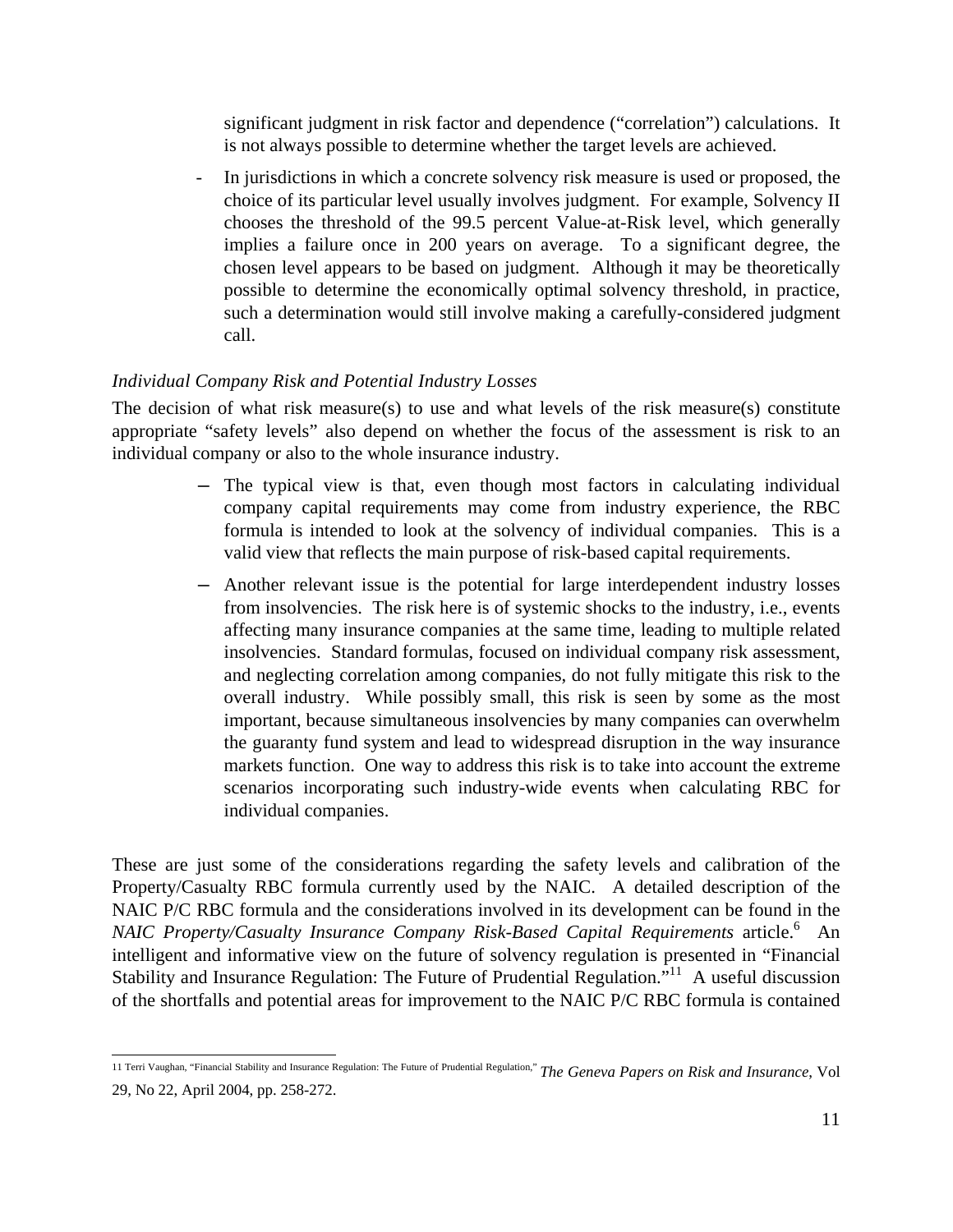in the *Missing Risks and Measurement Shortfalls in the Current NAIC Property/Casualty Risk-Based Capital* report, also prepared by this Committee.<sup>5</sup>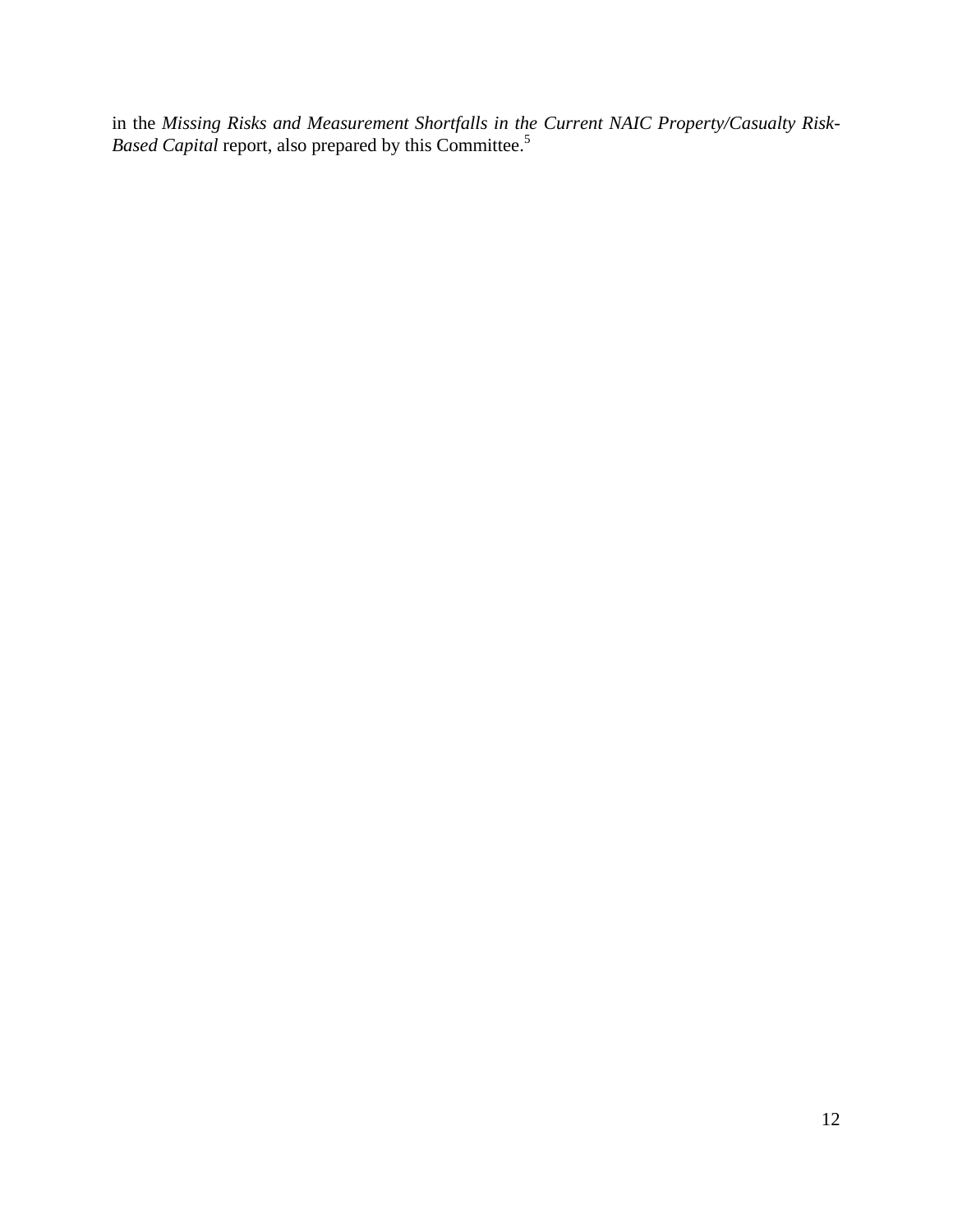

### **Report of the American Academy of Actuaries' Subcommittee on Missing Risks and Measurement Shortfalls**

**Missing Risks and Measurement Shortfalls in the Current NAIC Property/Casualty Risk-Based Capital Formula** 

**Presented to the National Association of Insurance Commissioners' Solvency Modernization Initiative Subgroup of the Capital Adequacy Task Force** 

#### **January 2011**

The American Academy of Actuaries' mission is to serve the public on behalf of the U.S. actuarial profession. The Academy assists public policymakers on all levels by providing leadership, objective expertise, and actuarial advice on risk and financial security issues. The Academy also sets qualification, practice, and professionalism standards for actuaries in the United States.

### **Subcommittee on Missing Risks and Measurement Shortfalls Allan Kaufman, FCAS, MAAA, Chair**

Saeeda Behbahany, ACAS, MAAA Kendra Felisky, FCAS, MAAA Alex Krutov, FCAS, MAAA, ASA, CERA Thomas Le, FCAS, MAAA Harvey Sherman, FCAS, MAAA Achille Sime, ASA, MAAA Mark Verheyen, FCAS, MAAA, CERA, ASA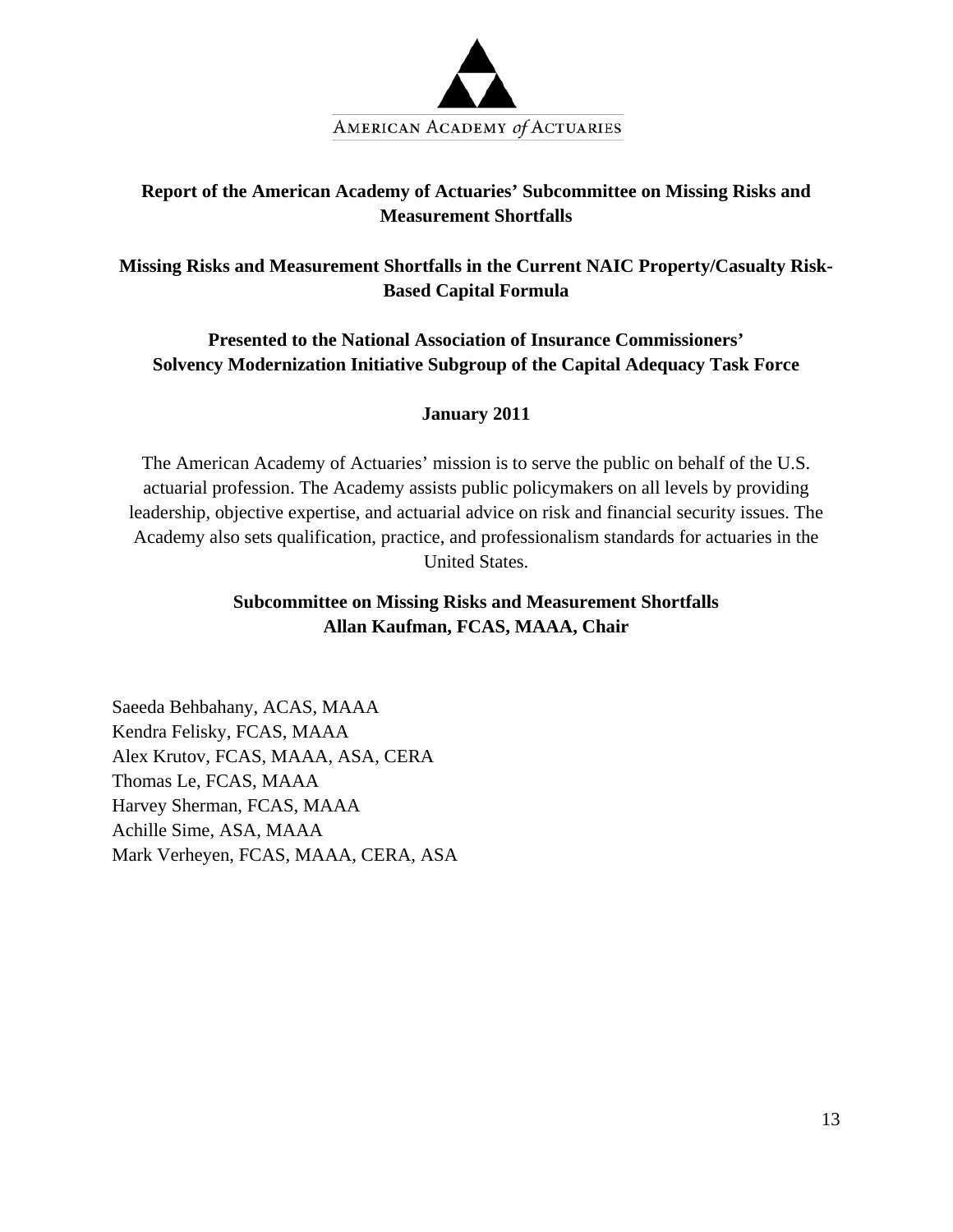#### **Property/Casualty Risk-Based Capital Committee Alex Krutov, FCAS, MAAA, ASA, CERA, Chair**

Karen Adams, ACAS, MAAA Saeeda Behbahany, ACAS, MAAA Linda Bjork, FCAS, MAAA Brian Brown, FCAS, MAAA, FCA Robert Butsic, ASA Sandra Callanan, FCAS, MAAA Thomas Conway, ACAS, MAAA Teresa Dalenta, FCAS, MAAA, CERA, ASA Nicole Elliott, ACAS, MAAA Charles Emma, FCAS, MAAA Robert Eramo, ACAS, MAAA Sholom Feldblum, FCAS, MAAA, FSA Kendra Felisky, FCAS, MAAA Steven Goldberg, ACAS, MAAA Loic Grandchamp-Desraux, FCAS, MAAA Steven Groeschen, FCAS, MAAA William Hansen, FCAS, MAAA James Hurley, ACAS, MAAA Allan Kaufman, FCAS, MAAA Giuseppe (Franco) Le Pera, ACAS, MAAA Thomas Le, FCAS, MAAA Ramona Lee, ACAS, MAAA Sarah McNair-Grove, FCAS, MAAA Glenn Meyers, FCAS, MAAA, CERA, ASA Francois Morin, FCAS, MAAA, CERA, ASA Samuel Nolley, FCAS, MAAA G. Christopher Nyce, FCAS, MAAA Sean O'Dubhain, F.I.A., FCAS, MAAA Thomas Ryan, FCAS, MAAA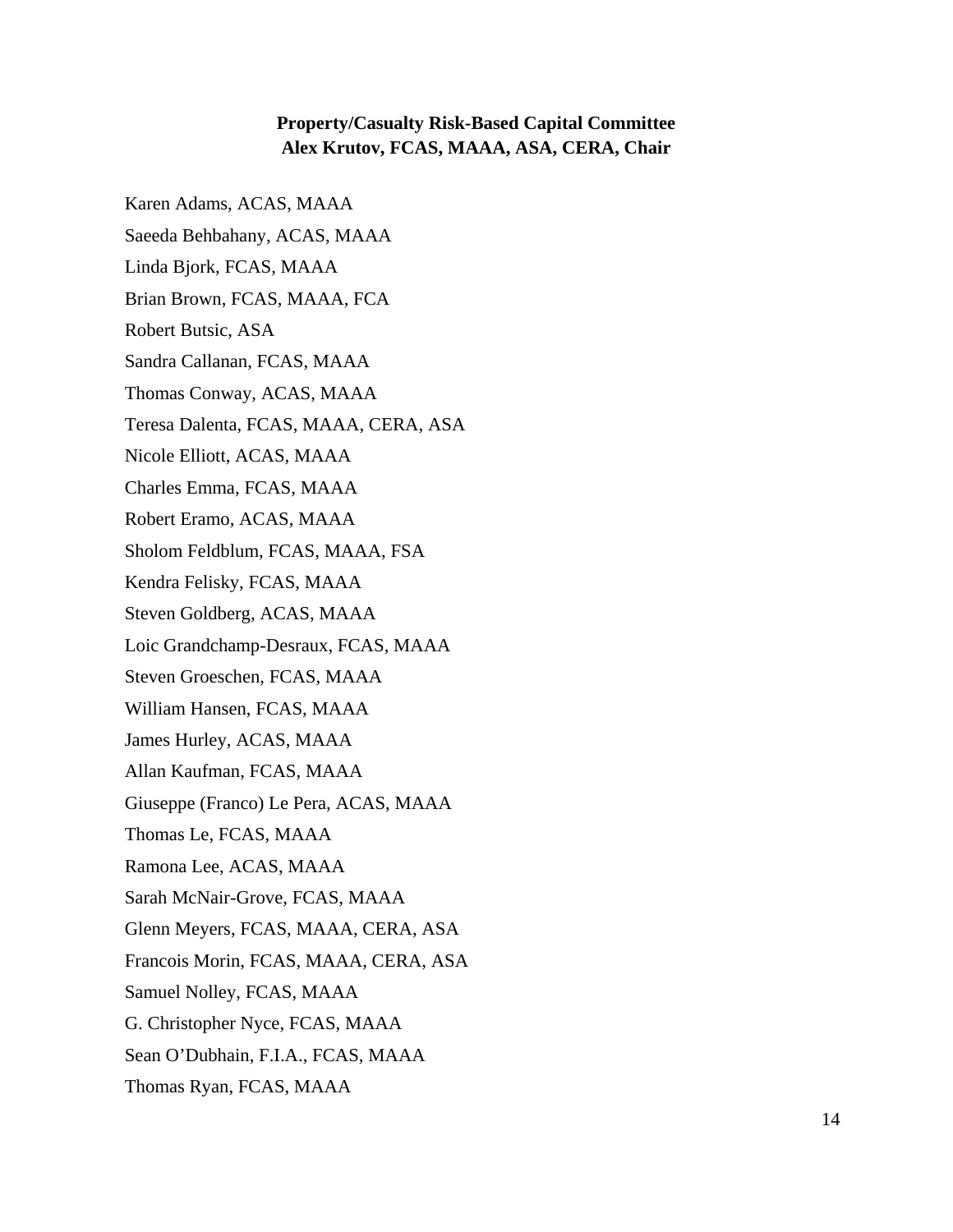Harvey Sherman, FCAS, MAAA Achille Sime-Lanang, ASA, MAAA Paul Vendetti, FCAS, MAAA Mark Verheyen, FCAS, MAAA, CERA, ASA Xiao Ying (Jenny) Yi, ACAS, MAAA John Yonkunas, FCAS, MAAA, CERA, ASA Navid Zarinejad, FCAS, MAAA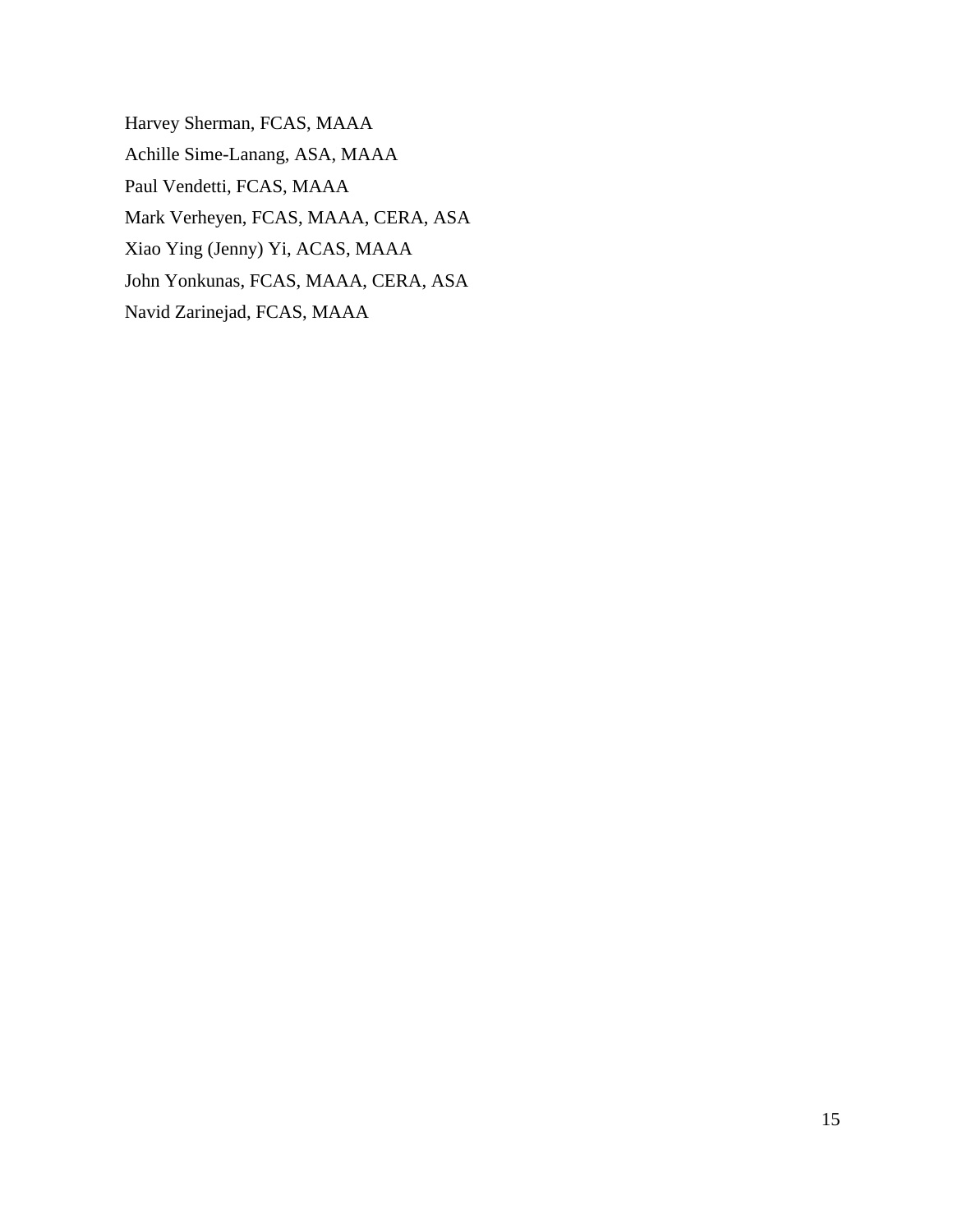## **Contents**

- 1. Subcommittee Charge
- 2. Nature of Risks/Gaps in the RBC Formula ("Missing Risks")
- 3. Approach
- 4. Priority Risks
- 5. Priority 1 Natural and Man-Made Catastrophes (R5, R3)
- 6. Priority 2 Credit for Reinsurance (R3)
- 7. Priority 3 Underwriting Risk Factors Investment Income Offset (R4, R5)
- 8. Priority 4 Asset Factors (R0, R1, R2)
- 9. Priority 5 Increased Precision in Specifying Risk Levels (All)

10. Analysis

- A. Ro– Asset Risk Subsidiaries (Affiliate Risk)
- B. R1– Asset Risk Fixed Income (Fixed Income Risk)
- C.  $R_2$  Asset Risk Equity (Equity Risk)
- D. R3 Credit Risk
- E. R4 Underwriting Risk Reserves
- F. R5 Underwriting Risk Premiums
- G. Other Issues
	- i. Dependency and Other Structural Issues
	- ii. Other Possible Risk Areas
	- iii. When the Company is not Average
	- iv. Capital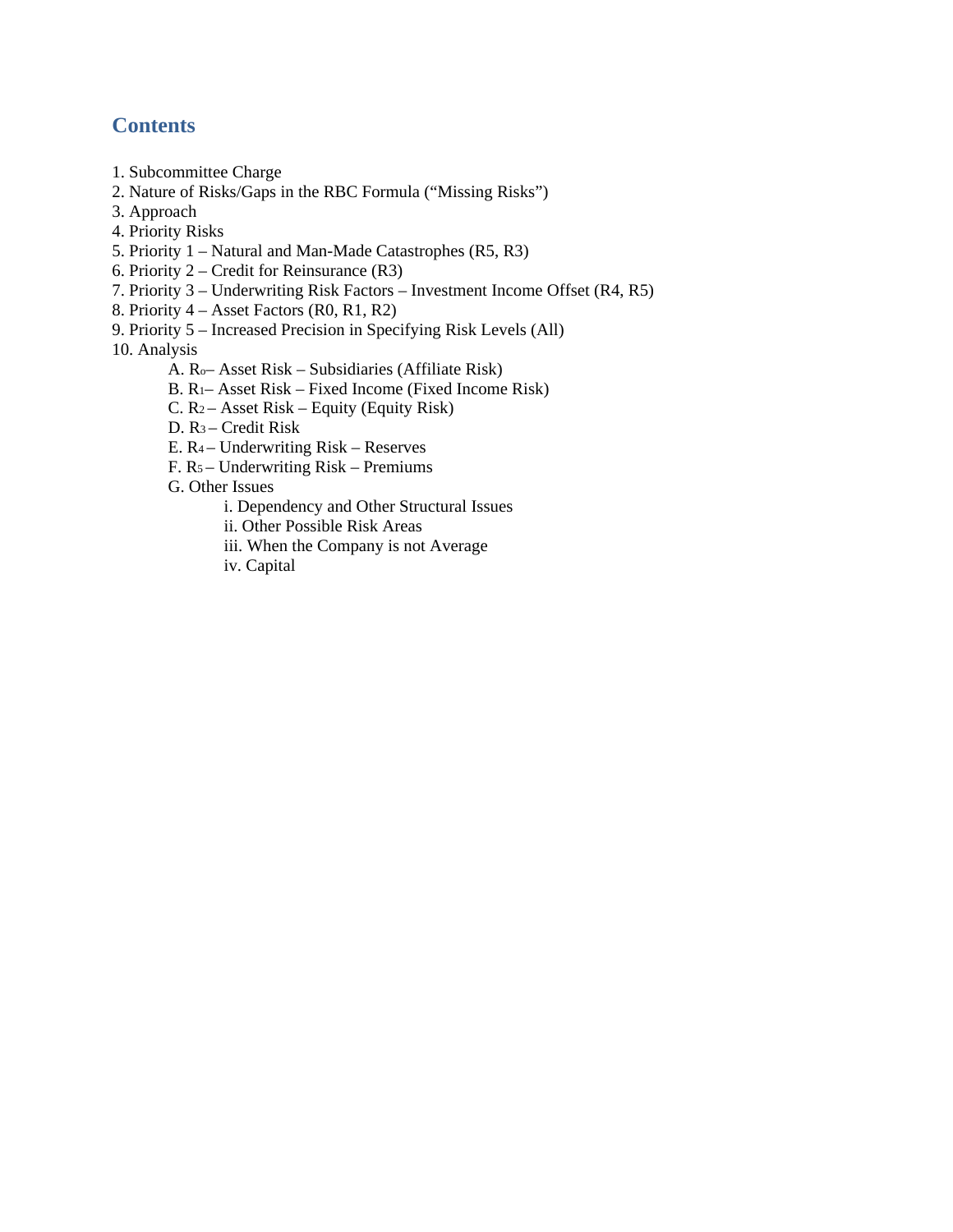# **1. Subcommittee Charge**

## **Charge**

The charge of the Subcommittee on Missing Risks and Measurement Shortfalls of the Property/Casualty Risk-Based Capital (RBC) Committee is to prepare a document identifying apparent shortfalls in the National Association of Insurance Commissioners (NAIC) Property & Casualty (P/C) RBC formula and selecting the shortfalls that should be handled on a priority basis. The shortfalls considered include risks not reflected in the current formula and risks that are included but not fully captured by the formula.

## **Scope**

From the perspective of this Subcommittee, a shortfall is identified as a case in which the measure either understates or overstates the risk.

The scope of work of this Subcommittee does not include providing specific recommendations on how to address those apparent shortfalls.

The Academy's Property/Casualty RBC Committee is working on a number of related issues. It has requested research assistance from the Casualty Actuarial Society (CAS) to complete some of its work.

This paper assumes the reader is generally familiar with the property/casualty RBC formula.<sup>12</sup>

### **Note**

In this paper, references to "we," "our," or "the Subcommittee" allude to the Academy's Subcommittee on Missing Risks and Measurement Shortfalls of the Property/Casualty Risk-Based Capital Committee.

We use the term "Missing Risks" to include both missing risks and measurement shortfalls.

 $12$  For a comprehensive description of the formula and its initial basis, see Feldblum, Sholom, NAIC

Property/Casualty Insurance Company Risk-Based Capital Requirements, *Proceedings of the Casualty Actuarial Society,* 1996.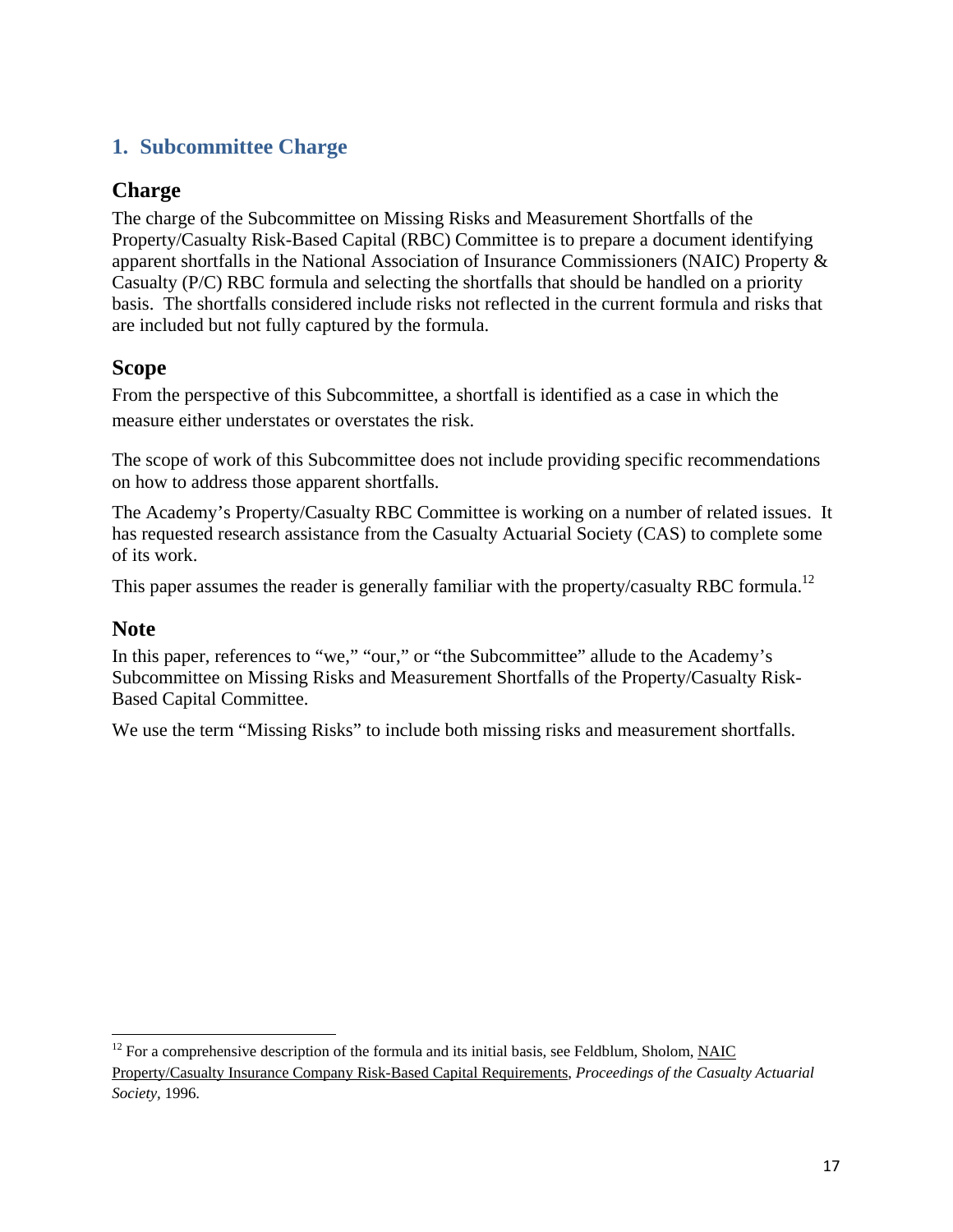# **2. Nature of Risks/Gaps in the RBC Formula ("Missing Risks")**

# **RBC**

The NAIC RBC system was created to provide a capital adequacy standard that is related to risk, raises a safety net for insurers, provides uniformity among the states, and supplies regulatory authority for timely action. $13$ 

The RBC calculation uses a standardized formula to determine a minimum amount of capital below which company or regulatory action is required. The degree of action depends on the relationship between the actual capital and the RBC result, as well as the existence of any mitigating or compounding issues.

The RBC currently has four action and control levels:

| Company Action Level            | (200 percent of Authorized Control Level [ACL]) |
|---------------------------------|-------------------------------------------------|
| <b>Regulatory Action Level</b>  | $(150)$ percent of ACL)                         |
| <b>Authorized Control Level</b> | $(100)$ percent of ACL)                         |
| Mandatory Control Level (MCL)   | $(70$ percent of ACL)                           |

At the Company Action Level, the company must submit a plan to improve its capital position. At the Regulatory Action Level, the insurance commissioner is allowed to order corrective actions. At the Authorized Control Level, the insurance commissioner is authorized to take control of the company. At the Mandatory Control Level, the company must be taken into supervision.

# **Origin of Gaps**

Gaps in the RBC formula can arise for a variety of reasons, including the following types:

- 1. A risk that is excluded intentionally.
- 2. A risk that is not recognized but should be.
- 3. A risk that is considered, but the impact of the risk is not sufficiently reflected in RBC parameter selection, e.g., because the events related to the risk are not fully reflected in the data from which the risk impact is measured.
- 4. Risks that are reflected, but the parameters do not sufficiently reflect variations in risk between companies.

A missing risk of type 1 may be intentionally excluded for a number of reasons. It may be excluded because the risk is not material or because the risk is outside the "window" considered by the capital system, e.g., outside the 1 in 200 year event horizon of Solvency II. It may be

<sup>&</sup>lt;sup>13</sup> NAIC Risk-Based Capital, General Overview, July 2009, available at

http://www.naic.org/documents/committees\_e\_capad\_RBCoverview.pdf.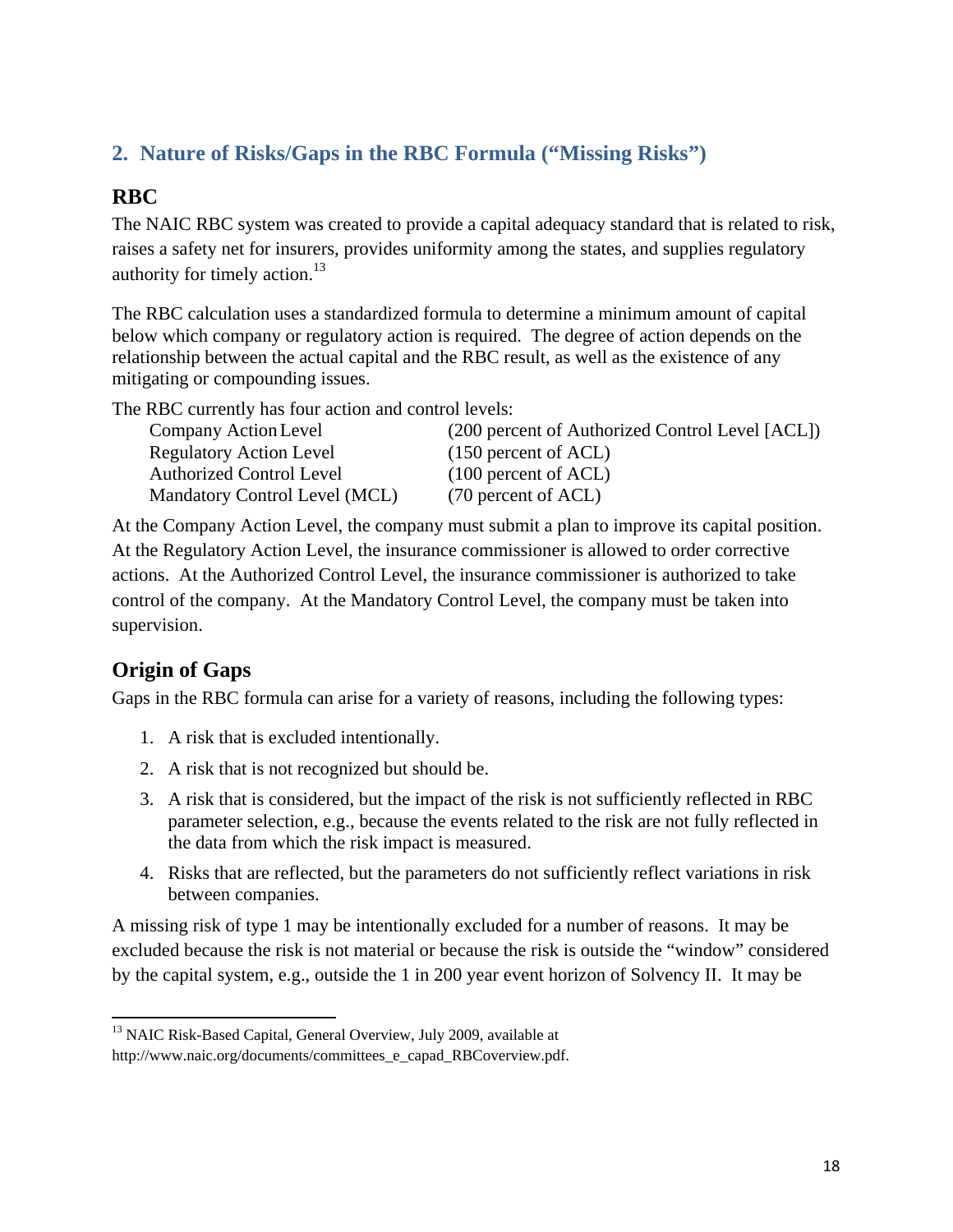excluded because it is a risk that is not pre-funded by capital, e.g., liquidity, which is handled by liquidity strategies rather than capital.

Missing risks of types 2 or 3 will tend to understate the total industry RBC.

A missing risk of type 4 would tend to result in RBC that does not sufficiently reflect differences in capital requirements by company. A change in RBC formula for such risks would produce increases in RBC for some companies and decreases for other companies. With regard to type 4 missing risks, however, any capital formula that is not an individual company model will not reflect all company-to-company differences.

# **Practicality**

A gap in the formula may also be identified from the perspective of practicality, and, from that perspective, risks may be classified as to whether:

- 1. We know how to measure them.
- 2. We are unsure of how to measure them, and analysis is required to determine whether a solution can be developed.
- 3. We currently do not know how to properly measure them.

This Subcommittee has considered the issue of practicality in selecting its priorities.

# **Historical Considerations**

The P/C RBC formula was adopted in December 1993 to be effective in December 1994 Annual Statements. The analysis and decisions underlying the formula date from 1990-1993.<sup>14</sup> The formula reflects the following considerations during that time frame:

- 1. It provided for regulatory action when company capital fell below the RBC level, without requiring a lengthy court proceeding.
- 2. RBC was a very new regulatory arrangement, and the effect of its implementation was uncertain.
- 3. All data was to come from the Annual Statement.
- 4. Ease of calculation was important.
- 5. The basis and the results needed to be understandable and transparent to insurance executives and regulators.
- 6. It had to incent the right behavior and not incent the wrong behavior.
- 7. There was a lower level of familiarity with modeling by users (in-company, out-ofcompany, and within the regulatory community).

<sup>&</sup>lt;sup>14</sup> The Subcommittee recognizes, and its conclusions reflect, the extent to which some of the factors have been changed since their initial implementation.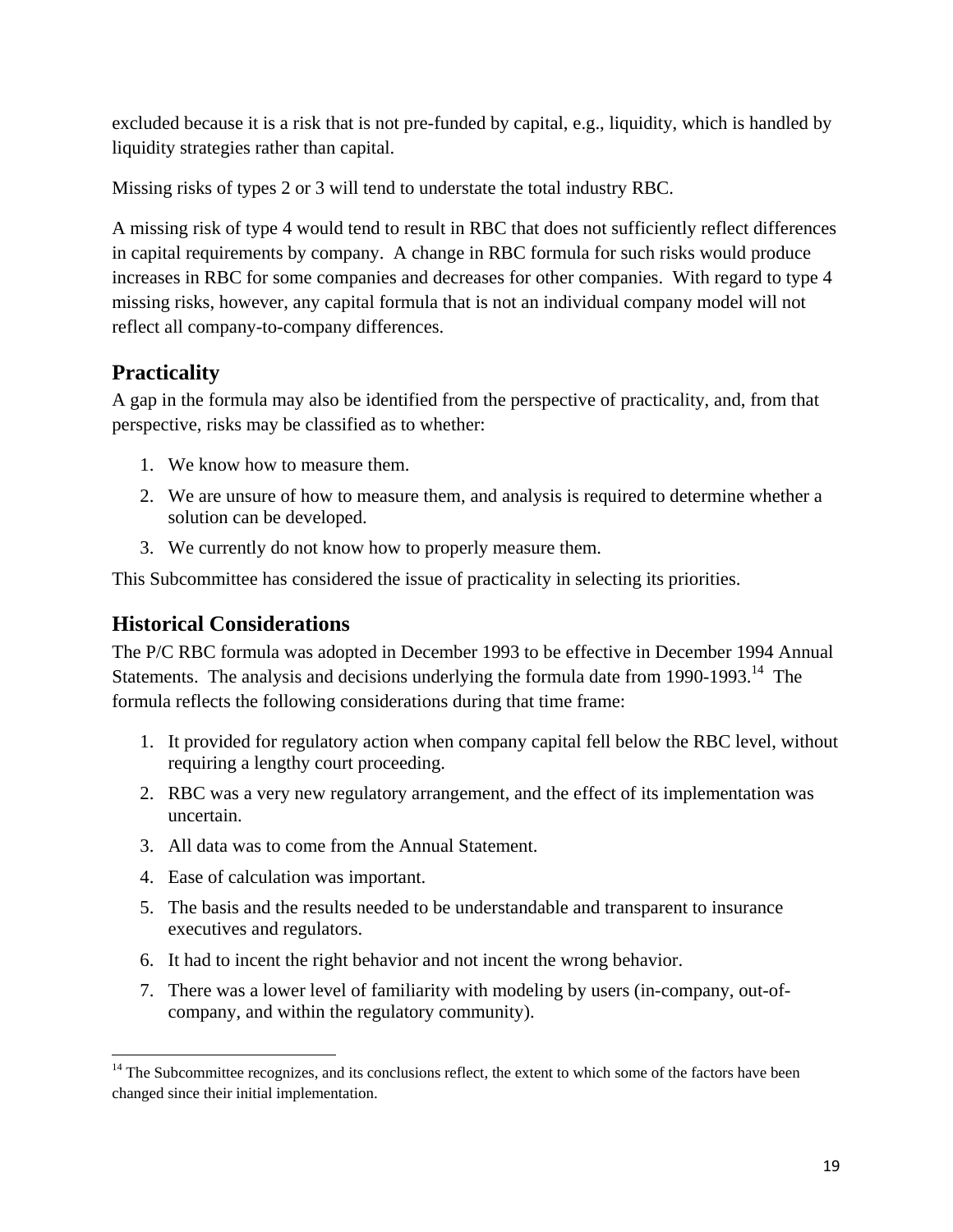A number of the Subcommittee's overarching recommendations result from reconsidering the extent to which these considerations currently apply.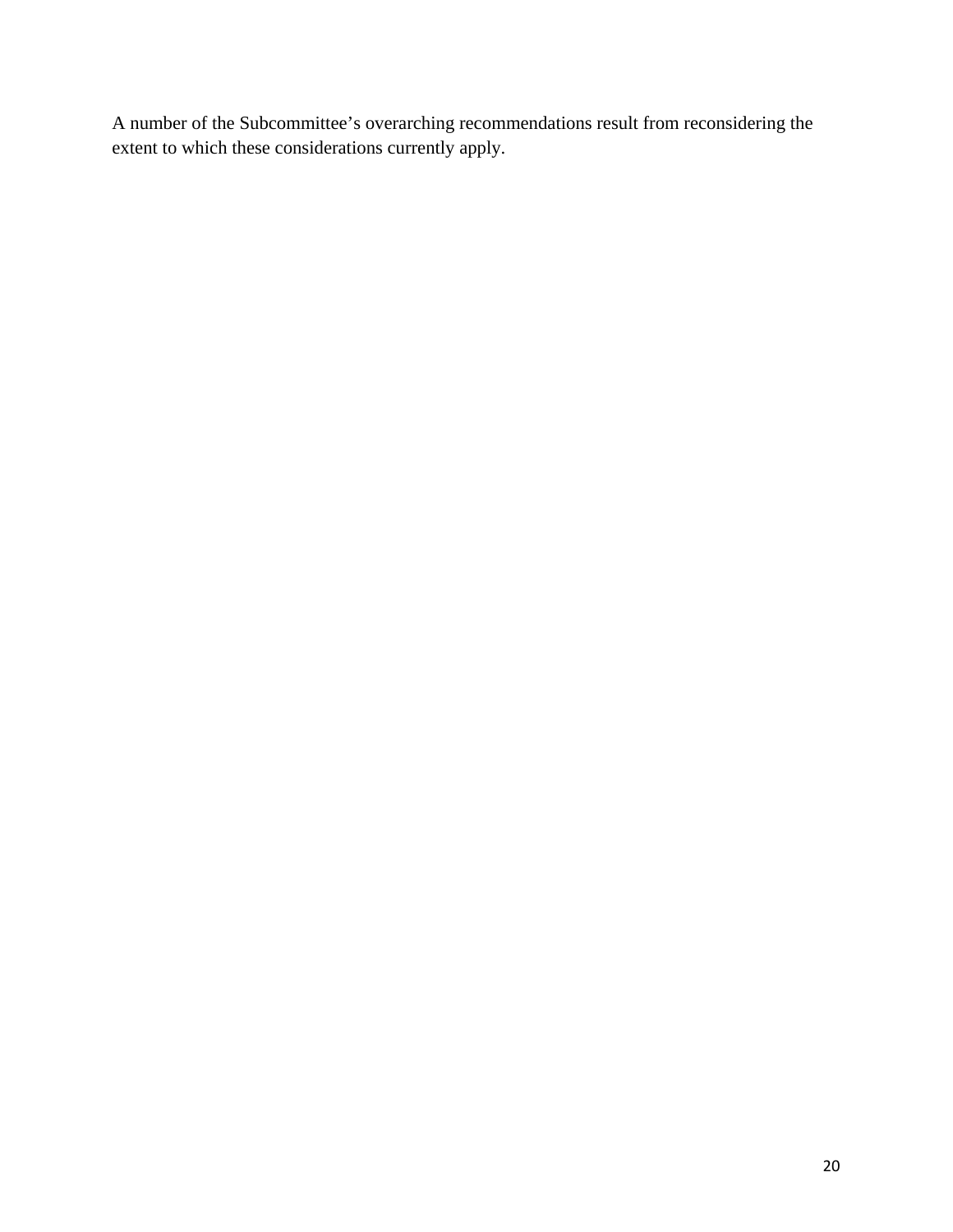# **3. Approach**

We first considered the major risk areas reflected in the current P/C RBC formula:

| <b>RBC Risk Areas</b> |                                              |  |
|-----------------------|----------------------------------------------|--|
| $R_0$                 | <b>Asset Risk – Subsidiary Insurance Cos</b> |  |
| $R_1$                 | <b>Asset Risk – Fixed Income</b>             |  |
| $R_2$                 | <b>Asset Risk – Equity</b>                   |  |
| $R_3$                 | Credit                                       |  |
| R <sub>4</sub>        | Underwriting – Reserves                      |  |
| $R_5$                 | Underwriting - Premium                       |  |
| Other                 | Issues addressed in the overall formula      |  |

**Table 1** 

Then, within each of those risk areas, we considered the following:

- The experience of the Subcommittee members and others with whom the Subcommittee consulted.
- How RBC operates for the risks that are particular to specialized companies, such as reinsurers, mono-line companies (medical professional liability, auto, workers' compensation, and others), small regional carriers, etc.
- Risks considered in research related to Solvency II and other capital measures.

Next, we compiled a list of the risks or issues related to the RBC formula. Those lists, organized by risk area, are shown in Section 11.A to F. Section 11.G covers the risks and issues that do not readily fit within the individual risk categories, generally because they affect more than one risk area. In Section 10, we identify potential issues; we do not discuss or evaluate the issues. That would be a larger project than intended by this document.

Finally, we used these lists to select a small number of priority items. These priorities are listed in the summary Section 0 and discussed individually in Sections 5 to 9.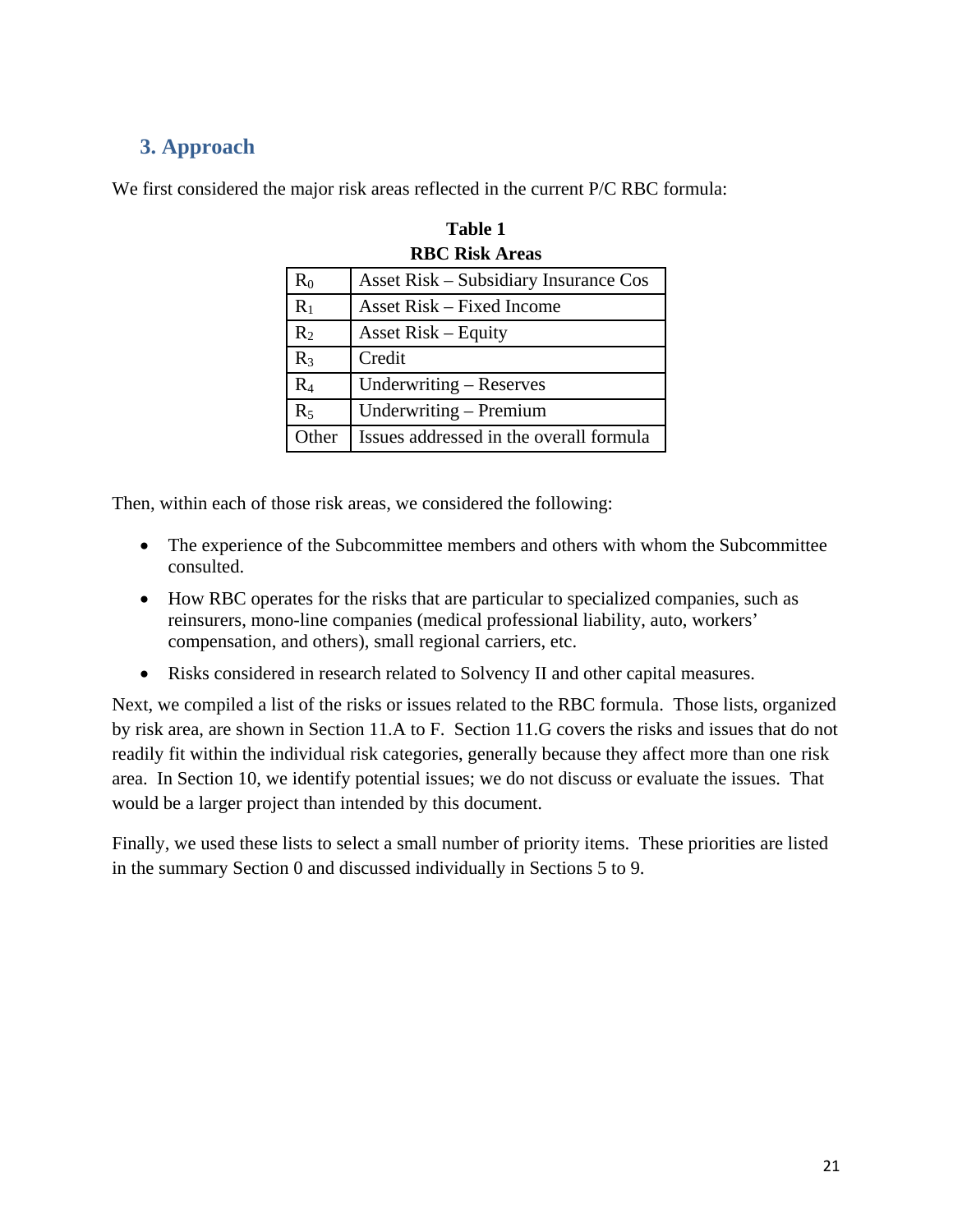## **4. Priority Risks**

The Subcommittee believes that the risks and calibrations that deserve the most attention in the short term are the following:

- 1. R5, R3 Catastrophe risk
- 2. R3 Credit for Reinsurance
- 3. R4 and R5 Underwriting and Reserve Risk – Investment Income Offset
- 4. R0, R1, R2 Relationship between Life and P&C risk factors for assets and treatment of foreign affiliates
- 5. All Specification of Risk Levels (i.e., the risk metric used, such as Value at Risk (VaR), Tail Value at Risk (TVaR), etc., and the value chosen for the risk metric and time horizon in determining various RBC levels.

The Property/Casualty Risk-Based Capital Committee of the Academy is reviewing the way some of these risks are reflected in the RBC formula, and the CAS is providing research assistance in the analysis of the underwriting risk factors in R4 and R5, risk dependency, and the overall structure of the RBC formula. Those broader reviews are important, but we have identified a set of more narrowly-focused issues corresponding to the Subcommittee charge.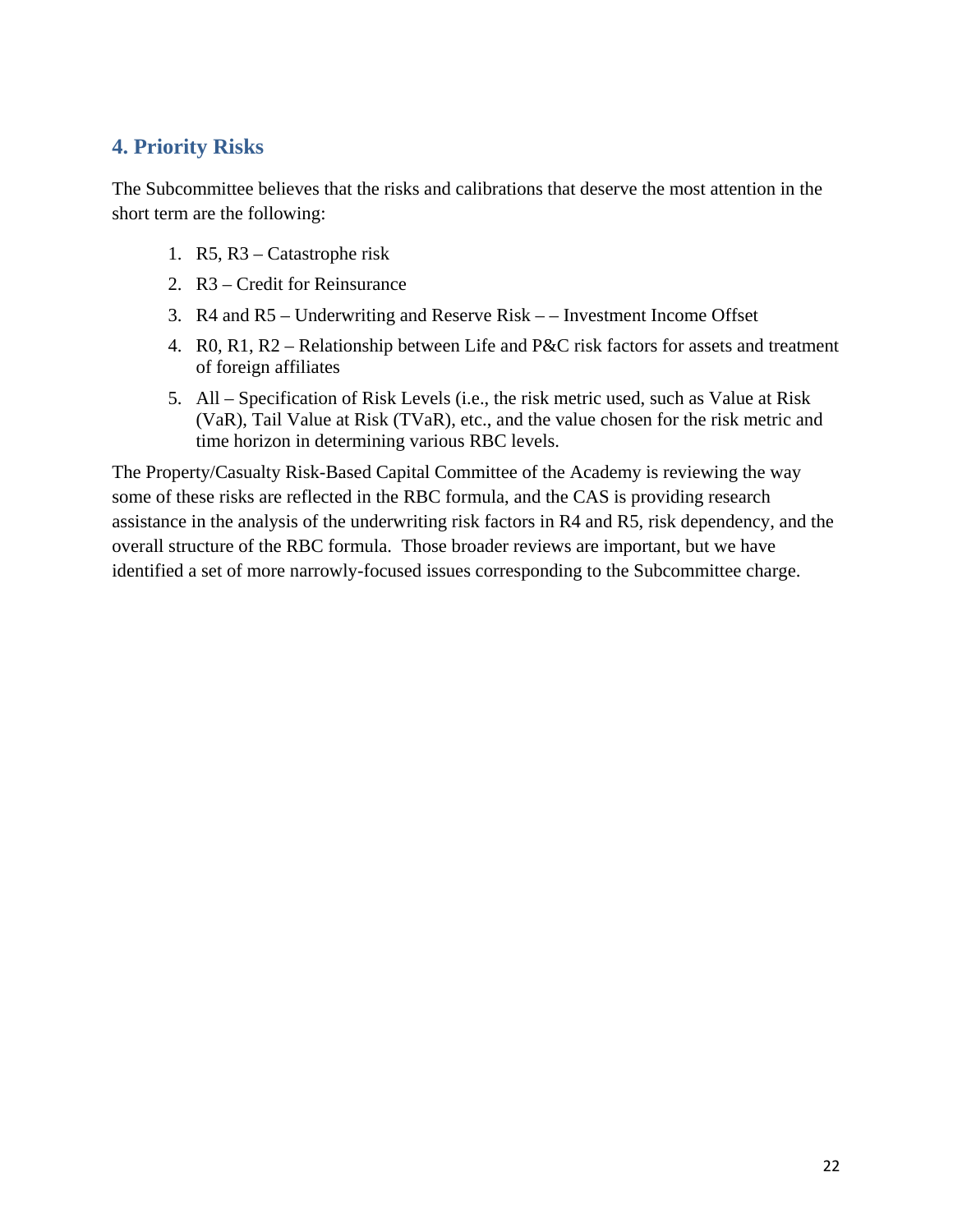# **5. Priority 1 – Natural and Man-Made Catastrophes (R5, R3)**

# **Current Treatment**

These risks are largely reflected in R5, underwriting – premium risk. The catastrophe risk is an implicit part of the factor applied to net earned premium.<sup>15</sup>

## **Shortfalls in the Current Treatment**

Catastrophe risks are considered in the current RBC formula only to the extent that such catastrophes are part of the variation in loss ratios net of reinsurance that is used to calibrate the risk factors. This is problematic as the occurrence or non-occurrence of catastrophes is sufficiently random that any data set of observed data for a 10-year period is only a rough approximation of the actual risk.

Moreover, subject to the effect of the own-company adjustment, the RBC factors assume that, for relevant lines of business, each company's reinsurance program produces the same required risk-based capital, net of reinsurance, as the average company. That assumption is problematic in that individual companies' risk profiles vary significantly. Also, use of the industry factors assumes that the relative exposure of different companies to the risk is adequately represented by written premium reported in the Schedule P line.

The own-company adjustment is not specifically designed to, and is unlikely to, correct for these shortfalls in the catastrophe treatment. Therefore, these issues remain.

Catastrophes may also create credit risk associated with the reinsurance recoveries from such events. Even companies with the same catastrophe risk net of reinsurance may have different ceded reinsurance credit risks that are not reflected in the formula.

The R3 reinsurance credit risk factor is 10 percent applied to existing (i.e., balance sheet) ceded loss reserves and does not consider the potential reinsurance credit risk for future significant events such as catastrophes. Also, R3 does not adequately distinguish the ceded reinsurance credit risk between companies that may have the same level of catastrophe risk net of reinsurance but different levels of risk gross of reinsurance.

# **Historical Observations**

The current treatment of catastrophes in the P/C RBC formula reflects the historical considerations described in Section 2, in particular:

<sup>&</sup>lt;sup>15</sup> If there are unpaid claim reserves related to a catastrophe event, then R3 includes a reinsurance credit risk component equal to 10 percent of the ceded loss reserve.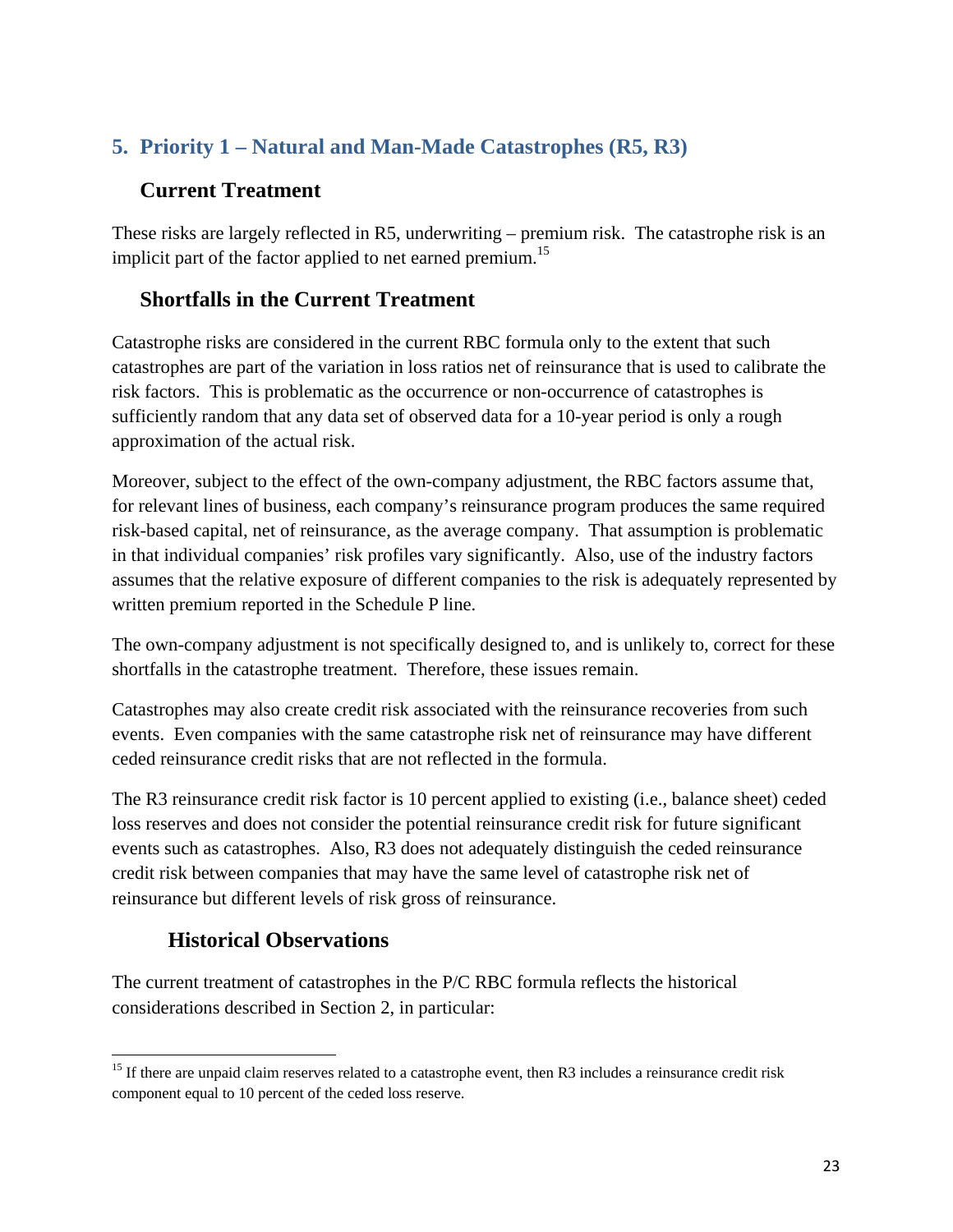1. At the time the RBC formula was developed, input data was to be publicly available, coming from an Annual Statement that would be audited.

Currently, while most data used in the RBC formula is from the Annual Statement, there are some exceptions.

The current treatment of catastrophes in the RBC formula reflects the limitations in technology that was used at the time the RBC formula was designed:

2. At the time the RBC formula was developed, catastrophe models were seen as less reliable, and the routine use of such models was less extensive than it is today.

Catastrophe modeling is now routinely used in primary and reinsurance pricing and is typically part of insurance company reporting to rating agencies.

The Catastrophe Risk Subgroup of the Property/Casualty Risk-Based Capital Working Group of the Capital Adequacy Task Force is studying the incorporation of a property catastrophe risk into the RBC formula. The Property/Casualty Risk-Based Capital Committee of the Academy intends to provide comments to assist in the development of the catastrophe charge in the NAIC RBC formula.

## **Desirable Changes**

The optimum change would include the following:

- 1. Assessment of gross and net risk related to all types of catastrophes based on appropriate modeling of individual company exposures
- 2. "Catastrophes" would include hurricanes, earthquakes, regional storms (e.g., tornadoes),<sup>16</sup> terrorism,<sup>17</sup> and any other property-related catastrophe risks specific to the company.
- 3. An assessment of the risk based on a specified metric, e.g., does RBC provide for a 1 in 100, 1 in 200, 1 in 250, or 1 in 500 year event?
- 4. The availability and cost of reinstatement premiums for second and subsequent events
- 5. The cost of associated assessments, such as those from windstorm pools and other residual market mechanisms
- 6. The cost for both property lines and the workers' compensation line (especially with regard to earthquakes).

 <sup>16</sup> Regional tornadoes, hail, etc. may not be significant for larger insurers with geographic diversification and catastrophe protection limits required by hurricane and earthquake risk. However, regional tornadoes, hail, etc. may be significant for some companies.

 $17$  Including property, workers' compensation, accident and health liability, and other claims arising from terrorist events.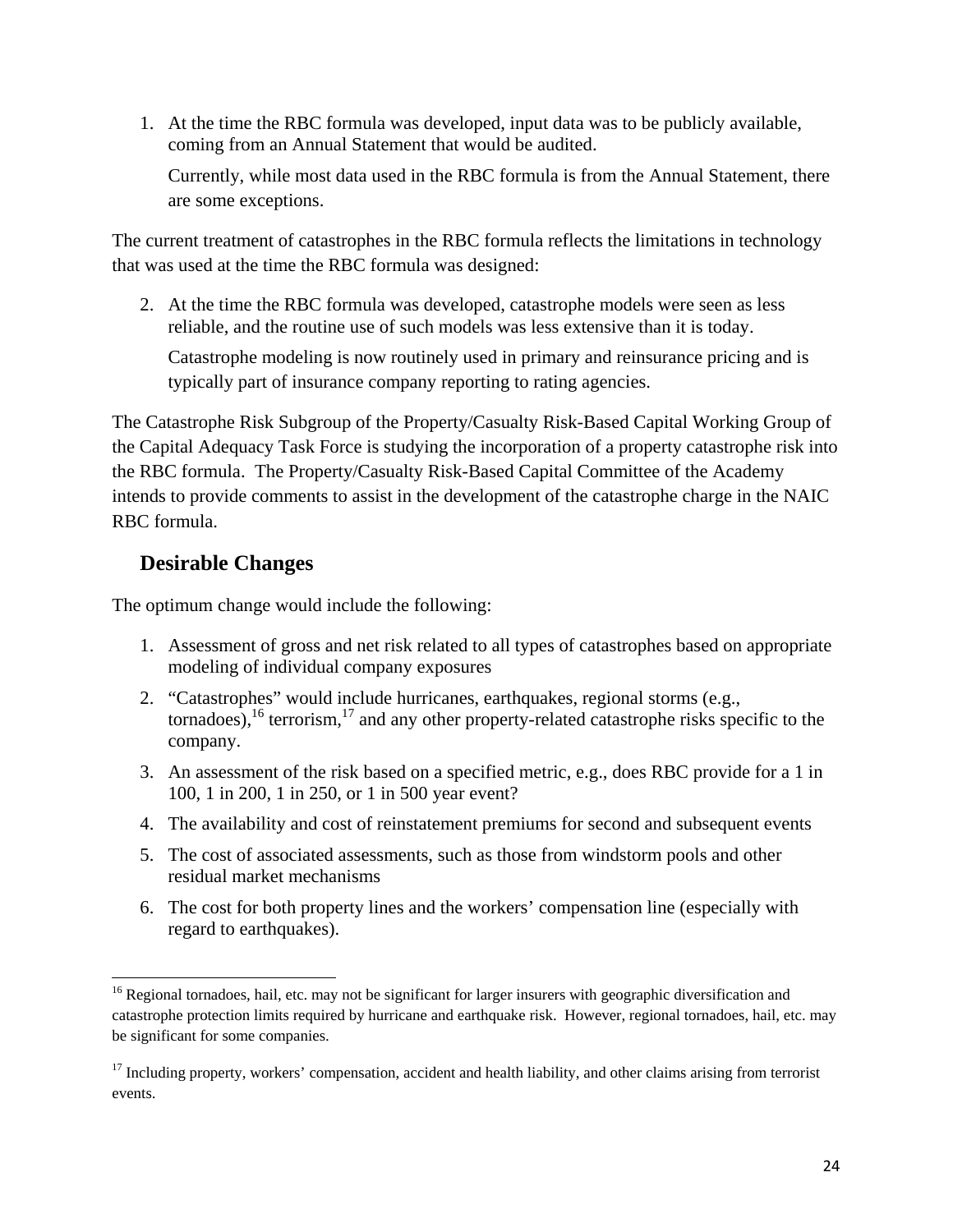7. Credit risk on reinsurance recoveries (R3), including likely increases in credit risk for many reinsurance programs in the event of multiple major catastrophes, both in terms of a higher company reinsurance recoverable post-event, as well as the risk of increased reinsurer default after a significant industry event.

## **Considerations Related to the Desirable Changes**

- 1. The desired change is more easily handled for hurricane and earthquake exposure, less easily handled for terrorism and regional exposures, and, to some extent, less easily handled for exposures outside the U.S. (although expansion of regulatory attention to catastrophe assessment outside the U.S. helps in that regard).
- 2. While terrorism risk assessment may be more difficult, it is potentially a larger addition to the RBC requirement for some companies.
- 3. The impact of the Terrorism Risk Insurance Act of 2002 (TRIA) and its progeny in mitigating terrorism risk should be considered, to the extent that a charge for terrorism risk is included.
- 4. All else equal, the remaining net premium RBC factors (R5) may need to be reduced in light of any separate provision for catastrophe risk, although likely not by the full amount of the capital requirements indicated by catastrophes alone.
- 5. After the first event, reinsurance credit risk for second event coverage may be greater than credit risk for the first event, as the reinsurance industry security post-catastrophe would be lower than pre-catastrophe.
- 6. The use of "realistic disaster scenarios,"18 in part standardized across companies, may help address more complex risks that do not fit standard models.
- 7. As it may not be possible to model some types of catastrophe risks, a provision for the remaining risk may be necessary
- 8. The change discussed above relates to property catastrophes,<sup>19</sup> although liability catastrophes, commonly known as mass torts, also deserve RBC attention.

 $18$  Perhaps, in part, "realistic disaster scenarios" could be standardized across the industry, by regulatory action, by accepted business practice, or otherwise.

 $19$  This change relates to property catastrophes including workers' compensation, accident and health liability, and other claims arising from initially property-related events.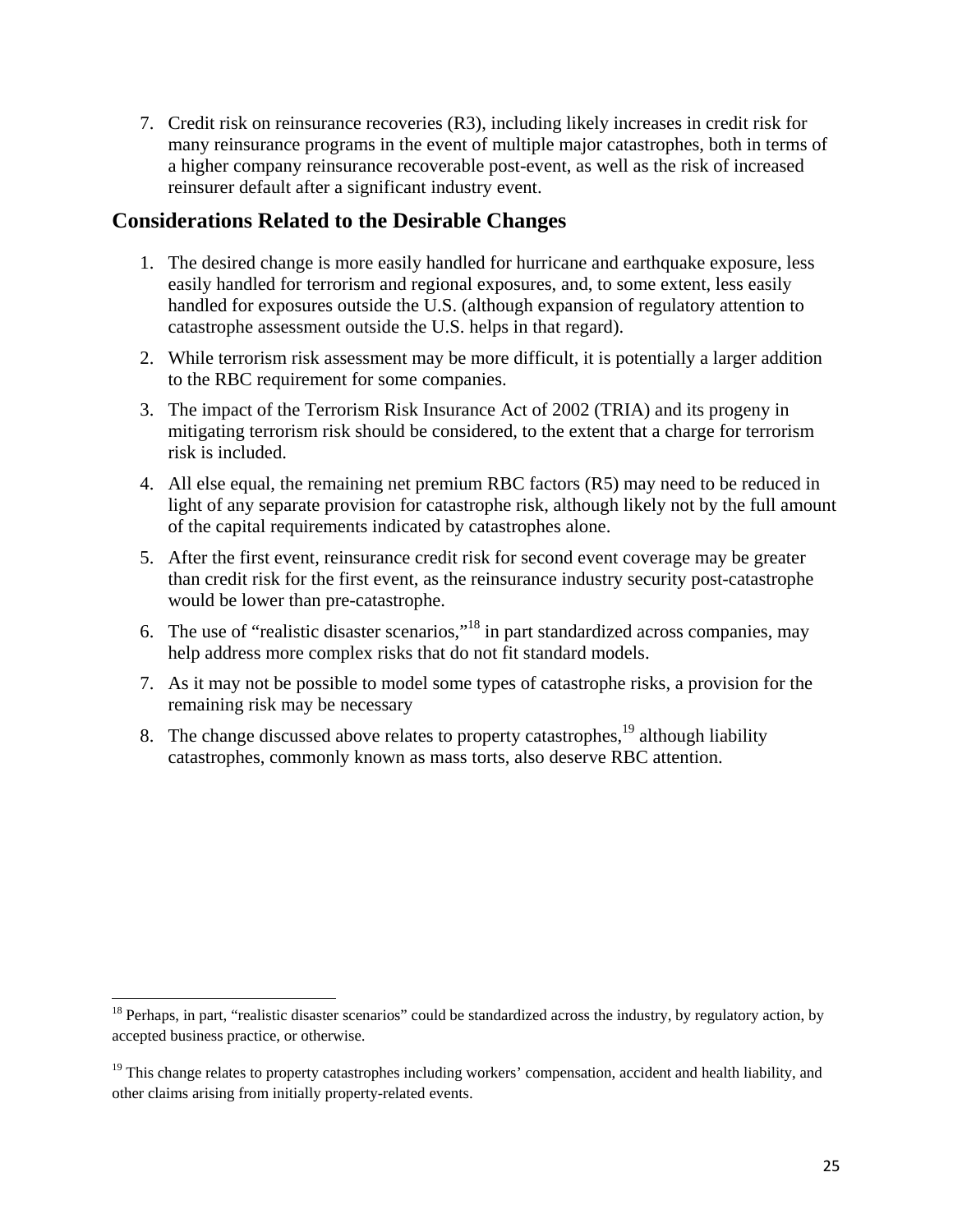# **6. Priority 2 – Credit for Reinsurance (R3)**

## **Current Treatment**

Reinsurance credit risk factor is 10 percent applied to ceded loss reserves.

Various factors are applied to other receivables.

## **Shortfalls in the Current Treatment**

The factor is based on judgments applied to a number of interrelated issues and is not based on statistical analysis.

The current factor is not calibrated to a particular risk level.

The factor does not reflect variation in credit risk by reinsurer.

The R3 reinsurance credit risk factor does not consider the potential reinsurance credit risk for future significant events like catastrophes.

## **Historical Observations**

The 10 percent charge is intended to reflect four elements:

- pure reinsurer credit risk,
- the extent to which the ceded reinsurance liability may be underestimated,
- the extent to which risk transfer to the reinsurer may be limited,  $20$
- the possibility of disputes regarding coverage.

At the time of development, there was significant concern about the quality of reinsurance.

The uniform 10 percent factor, regardless of whether the reinsurer was large or small, U.S. or alien, or subject to collateral or not, resulted in part from an effort to avoid creating unnecessary bias for or against the purchase of reinsurance generally or purchases from different types of insurers.

Conditions have changed in that:

 $20$  Many reinsurance contracts do not contain full risk transfer. For example, there may be loss ratio or other limits on the aggregate amounts recoverable from the reinsurer or additional premiums payable to the reinsurer based on the ceded claims amount. Since the effect of loss limits and additional premiums are not reflected, the reinsurance credit risk charge was set at a higher level than would otherwise be the case.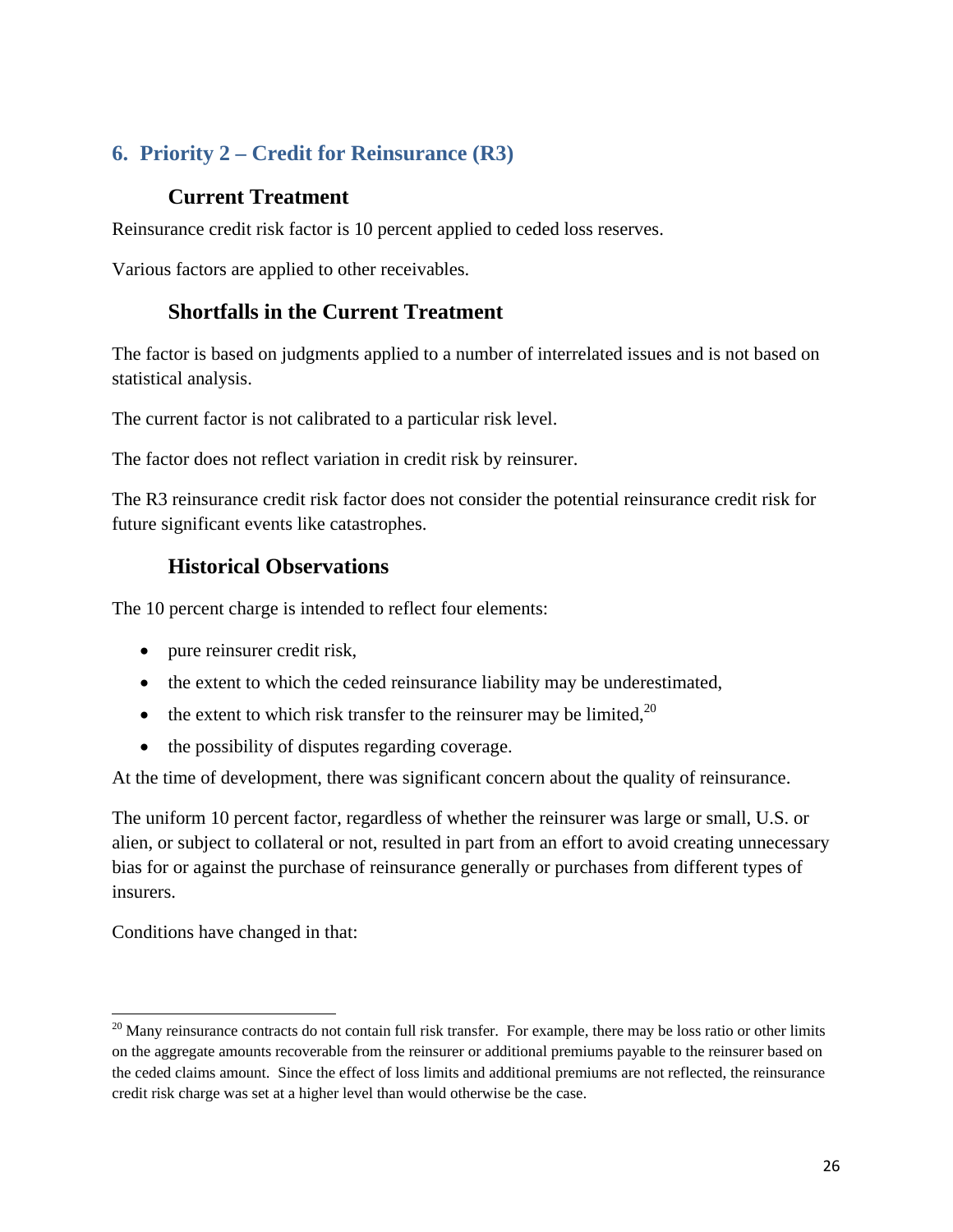- There is increased financial and regulatory scrutiny of insurers and reinsurers in the U.S. and in other jurisdictions.
- There is increased attention to gross and ceded reserves in addition to net reserves.
- Risk transfer aspects of reinsurance are monitored much more closely to limit the financial reporting benefit from reinsurance transactions that do not have sufficient risk transfer, including extensive disclosures in the Annual Statement and an attestation of the CEO and CFO as to the treatment of reinsurance.
- In part because of the increased attention on risk transfer, it is currently common to use modeling to measure the extent of risk transfer.

## **Desirable Changes**

The optimum change would include the following:

- 1. Consideration of each risk component.
- 2. Modeled charges for limits on risk transfer, as part of point 1 above.
- 3. Realistic charges for credit risk, possibly including recognition of concentration risk in counterparties or, alternatively, diversification benefits when multiple counterparties are utilized, as well as the reinsurer-specific credit risk.
- 4. Modeled charges for limits on risk transfer.
- 5. Charge for risk of reinsurance disputes based on modeling or judgment.

## **Considerations Related to the Desirable Changes**

Changes in the credit risk charges could have an important effect on company behavior in purchasing reinsurance; therefore, RBC changes must be well-considered.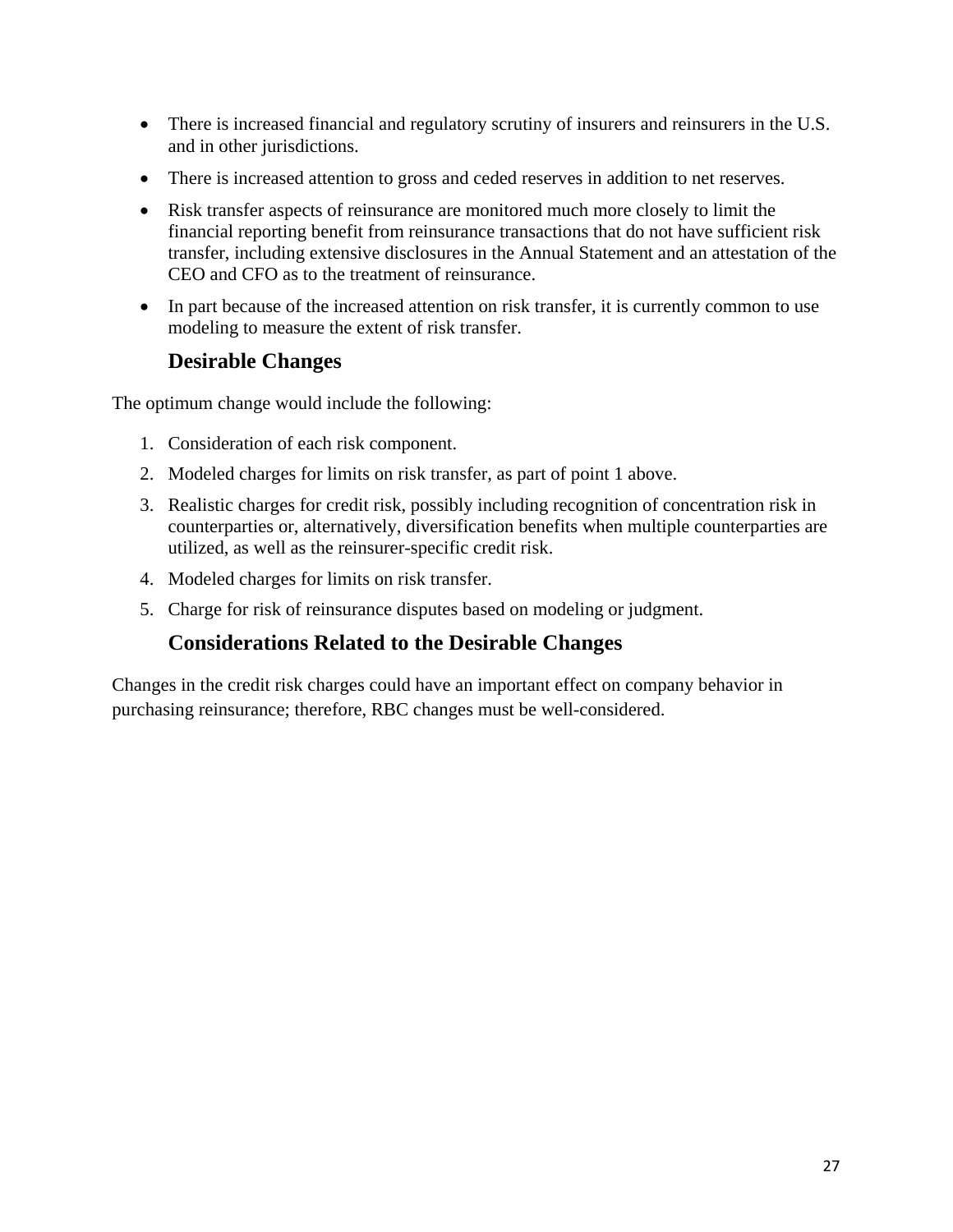# **7. Priority 3 – Underwriting Risk Factors – Investment Income Offset (R4, R5)**

# **Current Treatment**

The premium and loss reserve factors in R4 and R5 are based first on risk factors gross of future investment, and then those factors are reduced using a 5 percent interest rate over the expected payment period.

## **Shortfalls in the Current Treatment**

The interest rate has remained at 5 percent even though the available yields have decreased over time and are currently at all-time lows.

## **Historical Observations**

The 5 percent interest rate was selected when interest rates on new funds were 7 percent or more.

## **Desirable Changes**

Update factors based on current yields, resulting in a more realistic reflection of investment income.

## **Considerations Related to the Desirable Changes**

The margin over risk-free rates must be selected, if the factors are to be related to, but higher than, risk free rates.

In theory, the interest rate used to adjust the premium factors should vary annually and be current each year. The interest discount used to adjust the reserve factors should vary with changes in the embedded yields. Embedded yield depends on the extent to which assets are valued at amortized cost or market value.

Year-to-year movement in RBC factors may be viewed as undesirable, particularly as the movement may be both up and down over time. Therefore, factors may be adjusted on a moving-average basis, or factors may be changed periodically, e.g., every two or three years.

To the extent that other changes in underwriting factors are expected, the change in interest rate may be made at the same time. However, the change in interest rate can be done without an overhaul of the underwriting factors, because this change in interest rate is a separable issue and may be more straightforward than changes in underwriting factors, generally.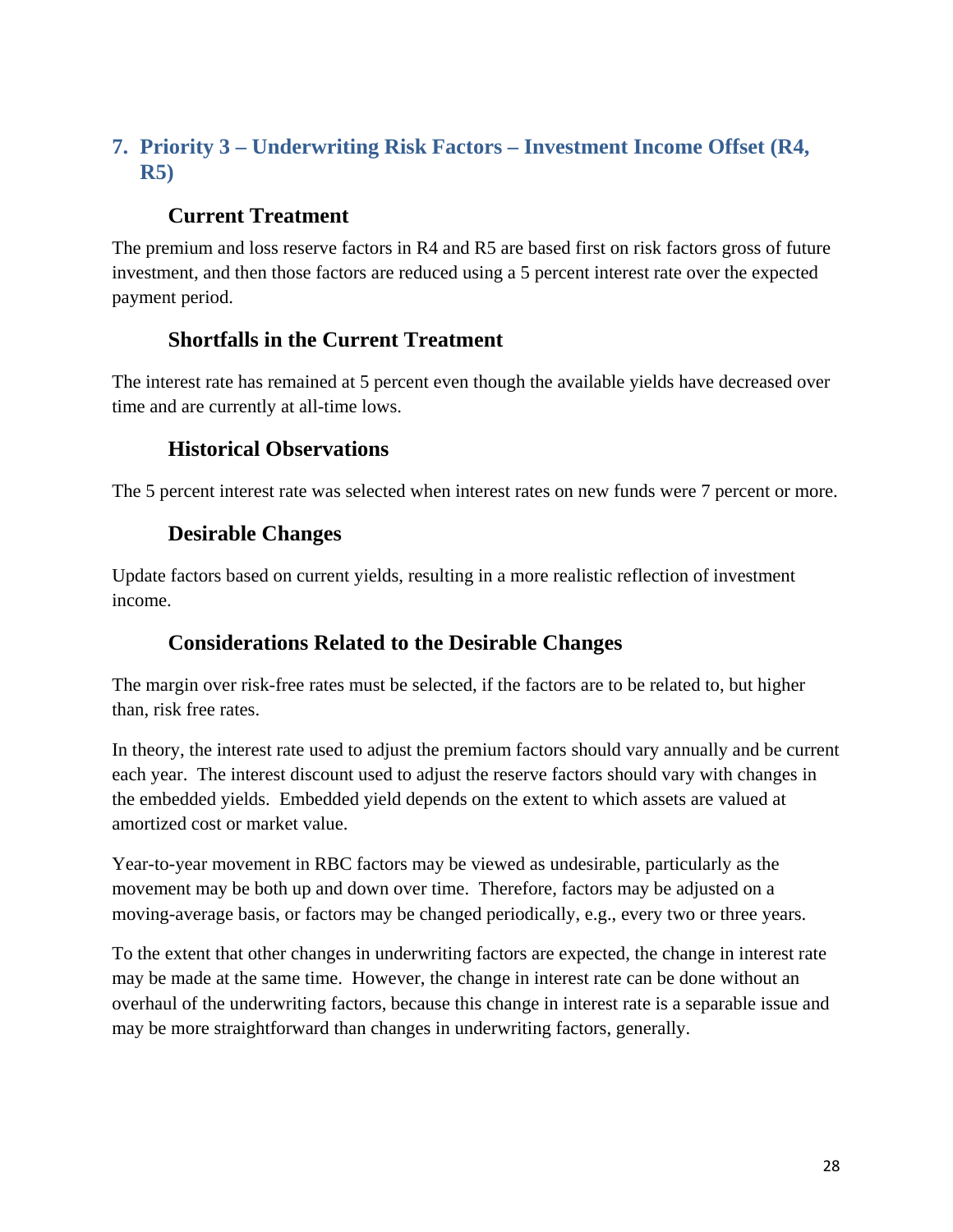# **8. Priority 4 – Asset Factors (R0, R1, R2)**

## **Current Treatment**

Factors are applied to various types of assets. The Subcommittee notes the following:

- 1. With respect to insurance affiliates for which RBC is not available, the RBC factor for alien affiliates is 0.50 of book value, and the RBC factor for other affiliated insurers is 0.225.
- 2. Except in specific situations, RBC asset factors are the same for life, health, and P&C companies.

## **Shortfalls in the Current Treatment**

There were a number of judgments, but no statistical basis, for the treatment of alien insurance affiliates and other affiliated insurers not subject to RBC.

The asset treatment does not recognize the differences in the relationship of assets and liabilities for life and P&C companies.

The treatment includes ad hoc adjustments but no statistical analysis to recognize the differences in accounting treatments for life and P&C companies for certain assets, e.g., fixed income assets in NAIC categories 3, 4, and 5.

## **Historical Observations**

There was no RBC equivalent for alien insurers, and there were concerns about financial reporting and regulation in some non-U.S. jurisdictions. Currently, however, for insurers and reinsurers in other jurisdictions, there is increased use of capital standards, increased level of financial and regulatory scrutiny, increased transparency, increased convergence in financial reporting rules, and more routine communication among regulators.

At the time that RBC was developed, there was far less analysis of asset and liability issues for P&C companies than for life companies, and there was a view that assets should be treated alike for the two kinds of companies.

## **Desirable Changes**

The optimum change would include the following:

- 1. Alien reinsurers re-evaluate the RBC charge for alien insurance affiliates.
- 2. Clarify the basis for P&C factors relative to life factors, considering differences in annual statement valuation and differences in cash flow obligations between the two types of insurance businesses.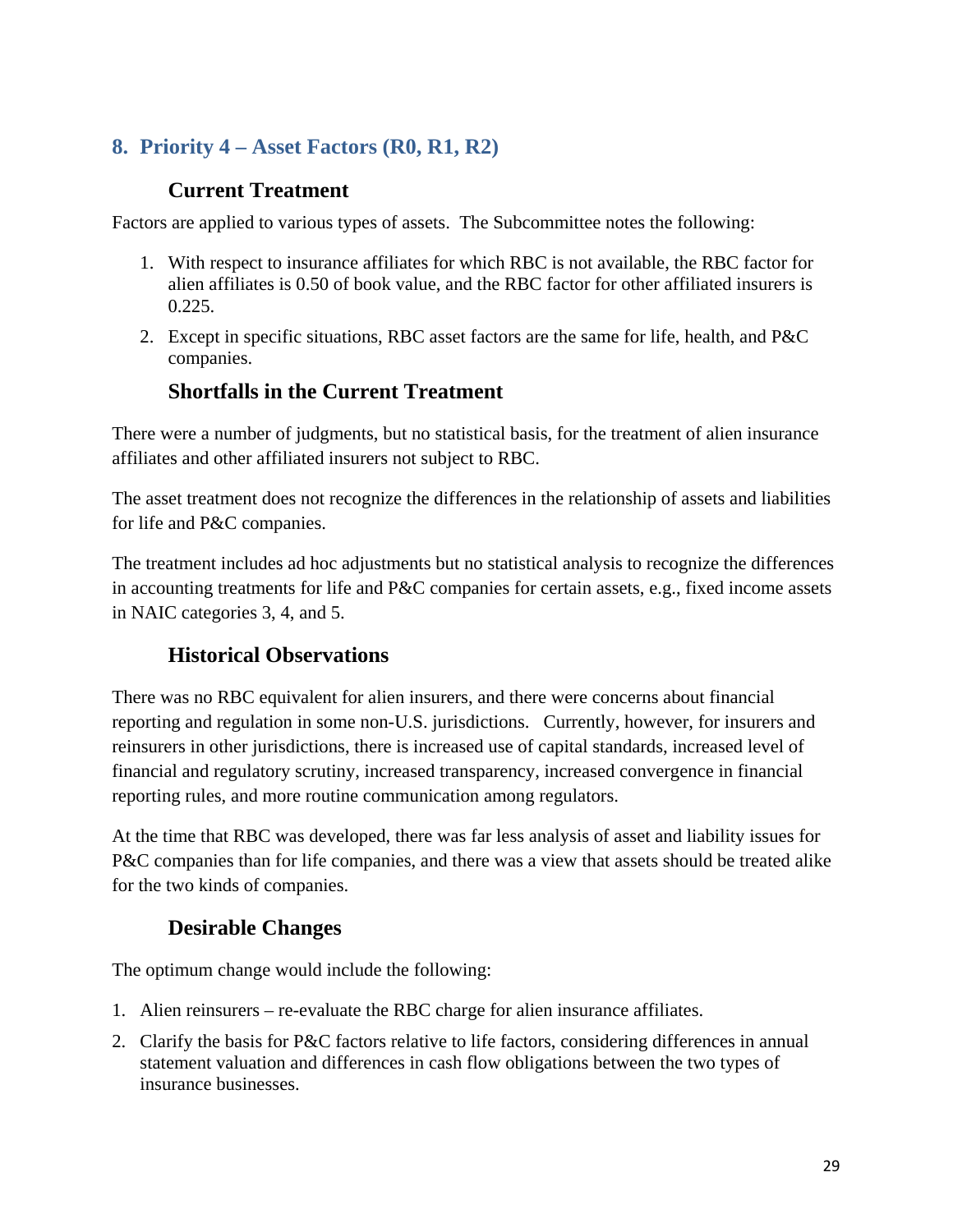# **Considerations Related to the Desirable Changes**

The present treatment was designed thoughtfully, and there may be no practical alternatives.

Converting alien insurer capital requirements to RBC levels of security may be problematic and not necessarily better than the current treatment.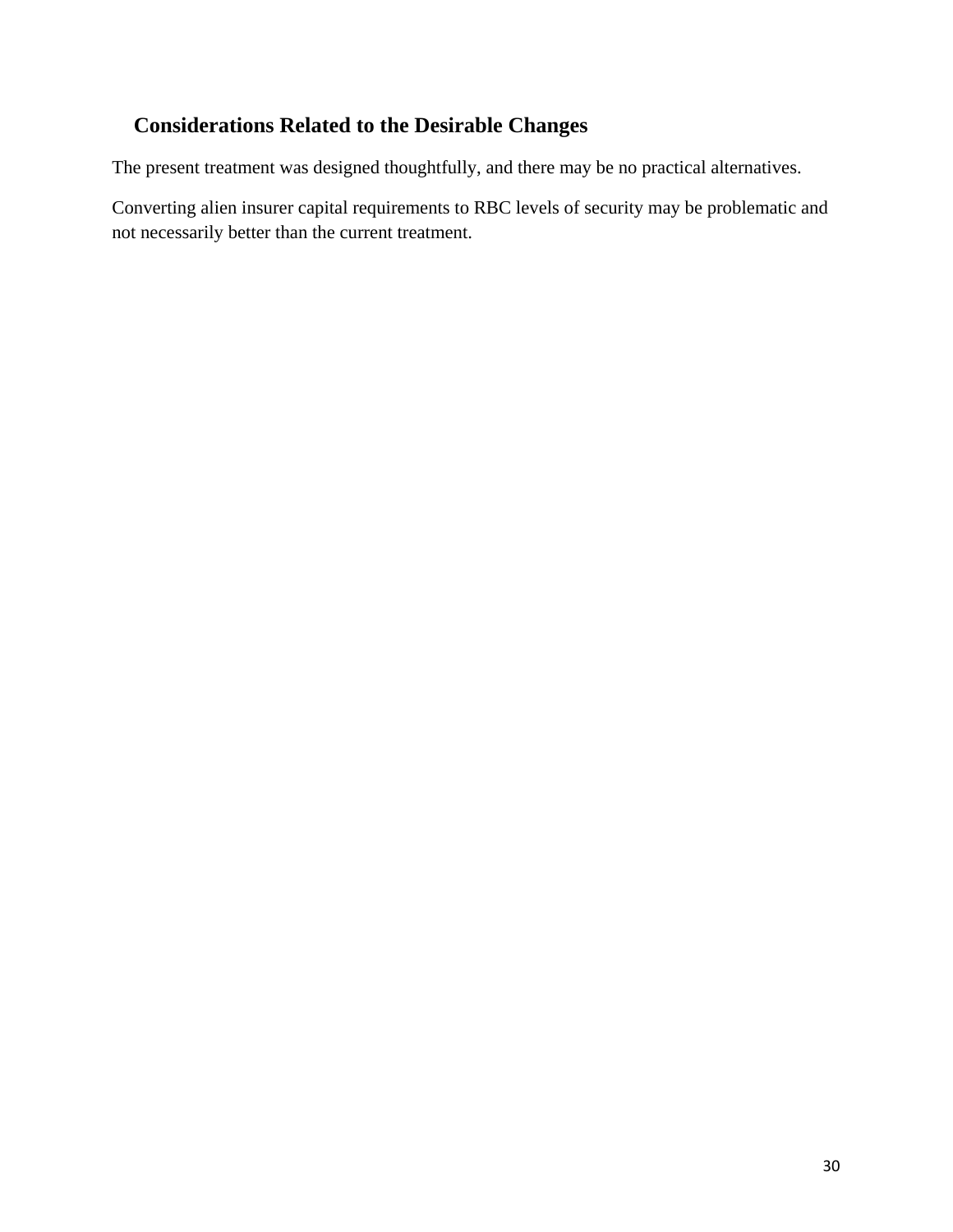# **9. Priority 5 – Increased Precision in Specifying Risk Levels (All)**

## **Current Treatment**

Individual risks are calibrated to standards of varying degrees of transparency.

The combined P/C RBC is the result of the covariance formula:

RBC = R0´ + square root  $[(R1')^2 + (R2')^2 + (R3')^2 + (R4')^2 + (R5')^2]$ 

where

R0<sup> $\le$ </sup>R0 less the portions of R0 that are included in R1<sup> $\le$ </sup> and R2<sup> $\le$ </sup>

 $R1' = R1 + R0$  for fixed income investments of non-insurance affiliates

 $R2' = R2 + R0$  for equity investments of non-insurance affiliates

 $R3 = (R3)/2$ 

 $R4' = R4 + (R3)/2$ 

 $R5' = R5$ 

The risk measures as well as the target risk level tolerance are not specified, but the purpose is to specify four levels of regulatory action depending on the relationship between the "adjusted surplus" held by the company and the "risk-based capital" surplus: (1) the Company Action Level, at which a company must submit a plan to improve its capital position; (2) the Regulatory Action Level, at which the insurance commissioner is allowed to order corrective actions; (3) the ACL, at which the insurance commissioner is authorized to take control of the company; and (4) the MCL at which point the company must be taken into supervision.

# **Shortfalls in the Current Treatment**

Individual risk charges and the combined RBC are not universally calibrated to a transparent risk tolerance against a specified risk metric (VaR, TVaR, confidence level, etc.) and time horizon.

With respect to individual charges, the lack of transparency makes it difficult to express a view on whether a particular charge is too high or too low.

With respect to the combined charge, the lack of transparency makes it difficult to express a view on whether the method of combining individual risks within the formula achieves the objective of the formula. Moreover, it makes it difficult for regulators to compare results across jurisdictions internationally.

## **Desirable Changes**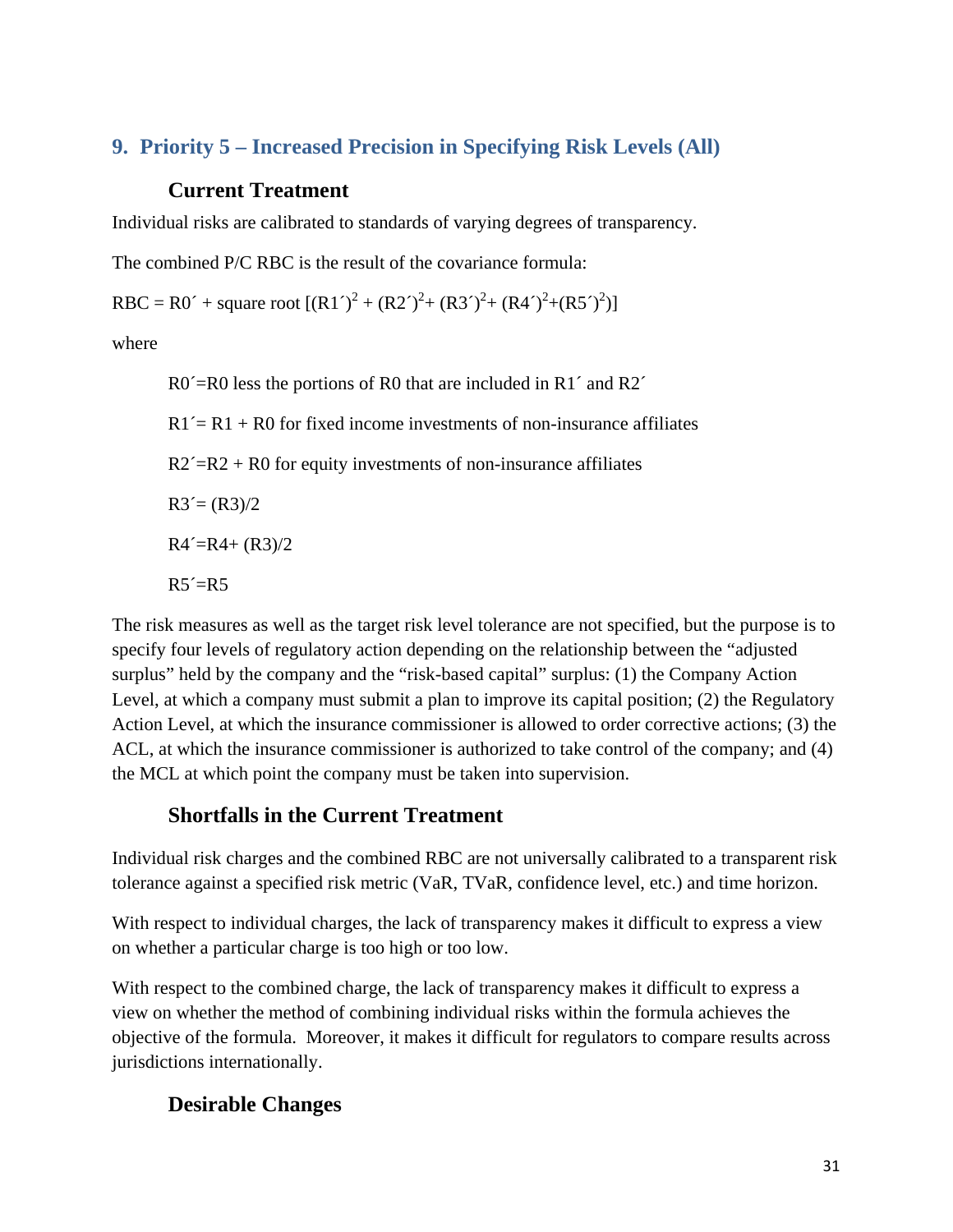The optimum change would include the following:

- 1. To the extent practical, specify the existing risk tolerances, including risk measures and time horizons, by risk and in total, explicit or implicit.
- 2. To the extent those risk tolerances are based on outdated studies, reevaluate the implication of the parameters against current data.
- 3. Recognizing that there are limits in the extent to which the risk levels in all the details can be determined, design a roadmap to improving their specificity over time.
- 4. Consider the risk levels implied by the Company Action, Regulatory Action, Authorized Control, and Mandatory Control Levels.
- 5. If the regulators were to choose a target, assess the degree to which the formula meets that target.

## **Considerations Related to the Desirable Changes**

Information (distributions) for some significant factors is not available. Thus, the level of risk is not fully known, and any assessment will be, in part, a subjective expert judgment.

Is specifying a level of risk useful, given the purpose of the RBC formula?

There are a number of issues to consider in specifying the risk measure and tolerance:

(a) risk measures such as VaR, TVaR, etc.,

- (b) risk tolerance such as 1 in 200, or 1 in 50, 1 percent expected policyholder deficit, etc.,
- (c) time horizon such as runoff, one year, or multiple year.

An analysis of all risks may not be practical. In such instances, the analysis might be limited to a subset of risks. For that subset of risks, in aggregate, the analysis should aim to determine a ruin probability, or another risk measure, due to a combination of stochastic and parameter risks, over a specified time period.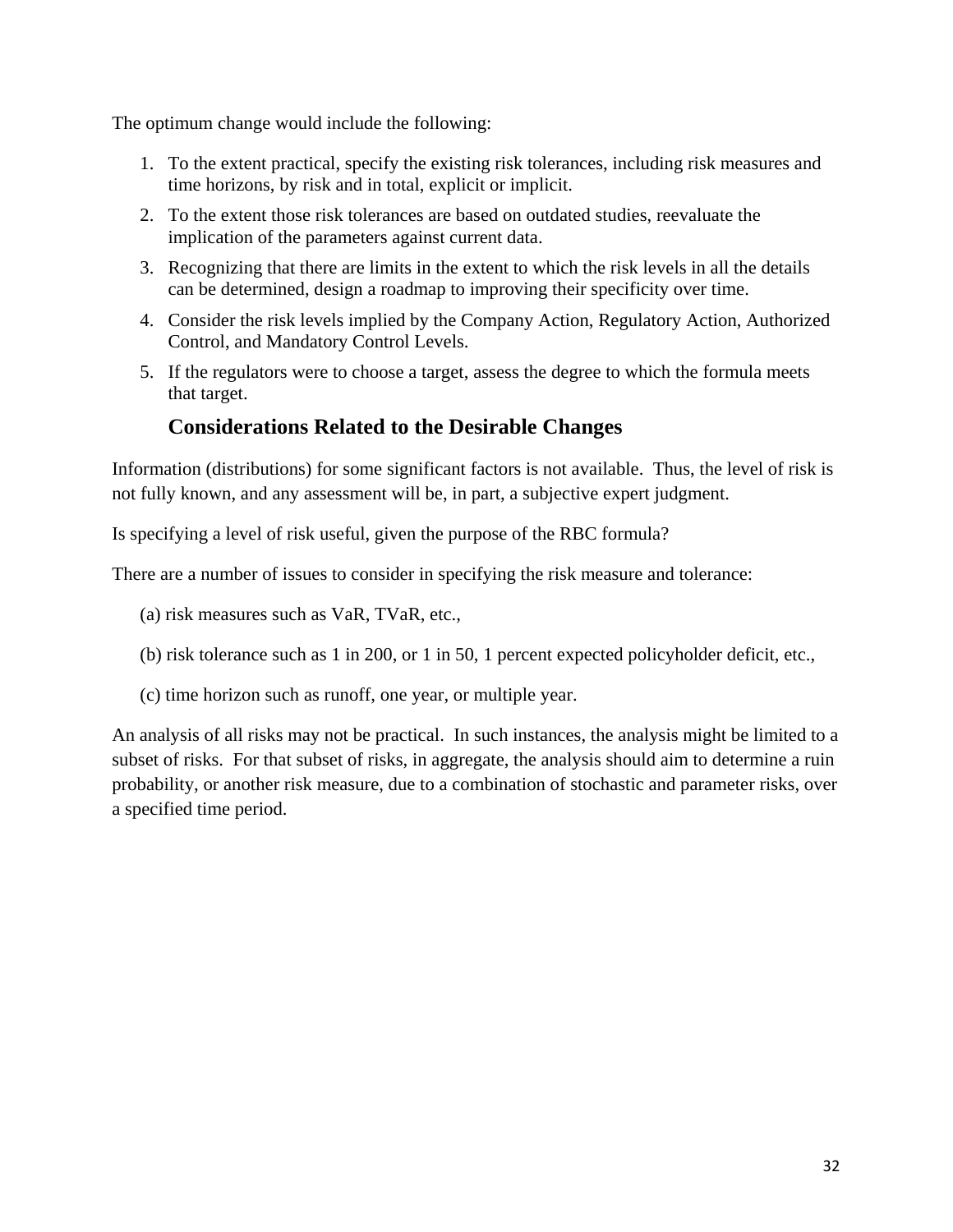## **10. Analysis**

In the following subsections A to F, we consider each of the six risk areas. In each area, we outline the current RBC method and list issues that may be considered in an assessment of gaps in the RBC formula. In subsection G, we list issues that do not readily fit within the six risk categories, generally because they affect more than one risk area. It is beyond the scope of this work to discuss and analyze each of the issues identified in these subsections.

We used the lists to select the "priority" items discussed in Sections 6-10 above.

## **A. Ro– Asset Risk – Subsidiaries (Affiliate Risk)**

### **Current RBC Method – Key Points**

The R0 risk relates to investments in insurance affiliates, non-controlled assets, guarantees for affiliates, and contingent liabilities. The RBC calculations can be complex because the structure of insurance groups can be complex. In simplified terms, the RBC calculation is outlined below.

For directly- and indirectly-owned insurance affiliates, the risk charge is the RBC charge of the affiliate.

Some insurance affiliates are not subject to RBC. These affiliates include owned alien affiliates, title insurers, mono-line financial insurers, and mortgage guarantee insurers. For these insurance affiliates, the RBC charge equals a factor applied to the statement value. The factors are 0.50 for alien affiliates and 0.225 for other affiliates, and these factors are intended to represent the RBC requirements for those insurers.

For non-insurance investment affiliates, factors are applied based on the underlying assets or liabilities of the affiliate. This category includes both managed care organization affiliates and investment affiliates. $21$ 

In addition there is a .01 charge for off-balance sheet items including non-controlled assets, guarantees for affiliates, and contingent liabilities. A lower factor, 0.002, is applied for security lending programs that meet specified criteria.

#### **Issues to Consider**

- 1. There were a number of judgments, but no statistical basis, for the treatment of alien affiliates. (Priority item 2)
- 2. The risk charges for affiliates are not calibrated to a transparent risk level. (Priority item 5)

<sup>&</sup>lt;sup>21</sup> For purposes of the covariance formula, this portion of the R0 is transferred to R1 or R2 for fixed income or equity assets, respectively.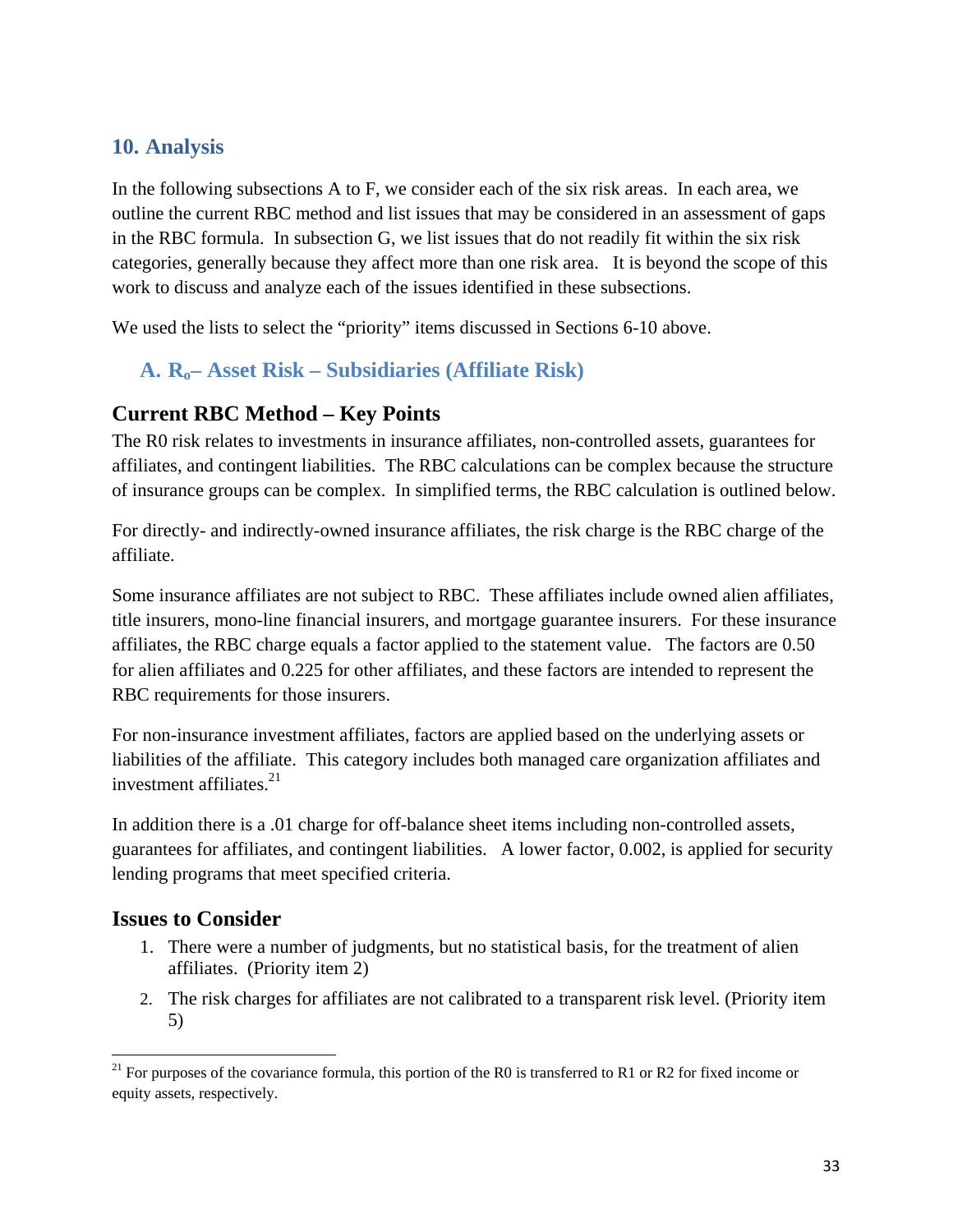- 3. There is no charge for risks that parent companies or other group companies (insurers or non-insurers) create for the subject insurer ("group risk").
- 4. The definition of "off-balance sheet risk" may not be broad enough, even though offbalance sheet items were reviewed by the NAIC in 2008.
- 5. Non-insurance affiliates can create risks unrelated to the specifics of the assets or liabilities of the affiliate.
- 6. The charge for alien affiliates does not consider the extent to which alien insurers are now subject to capital requirements.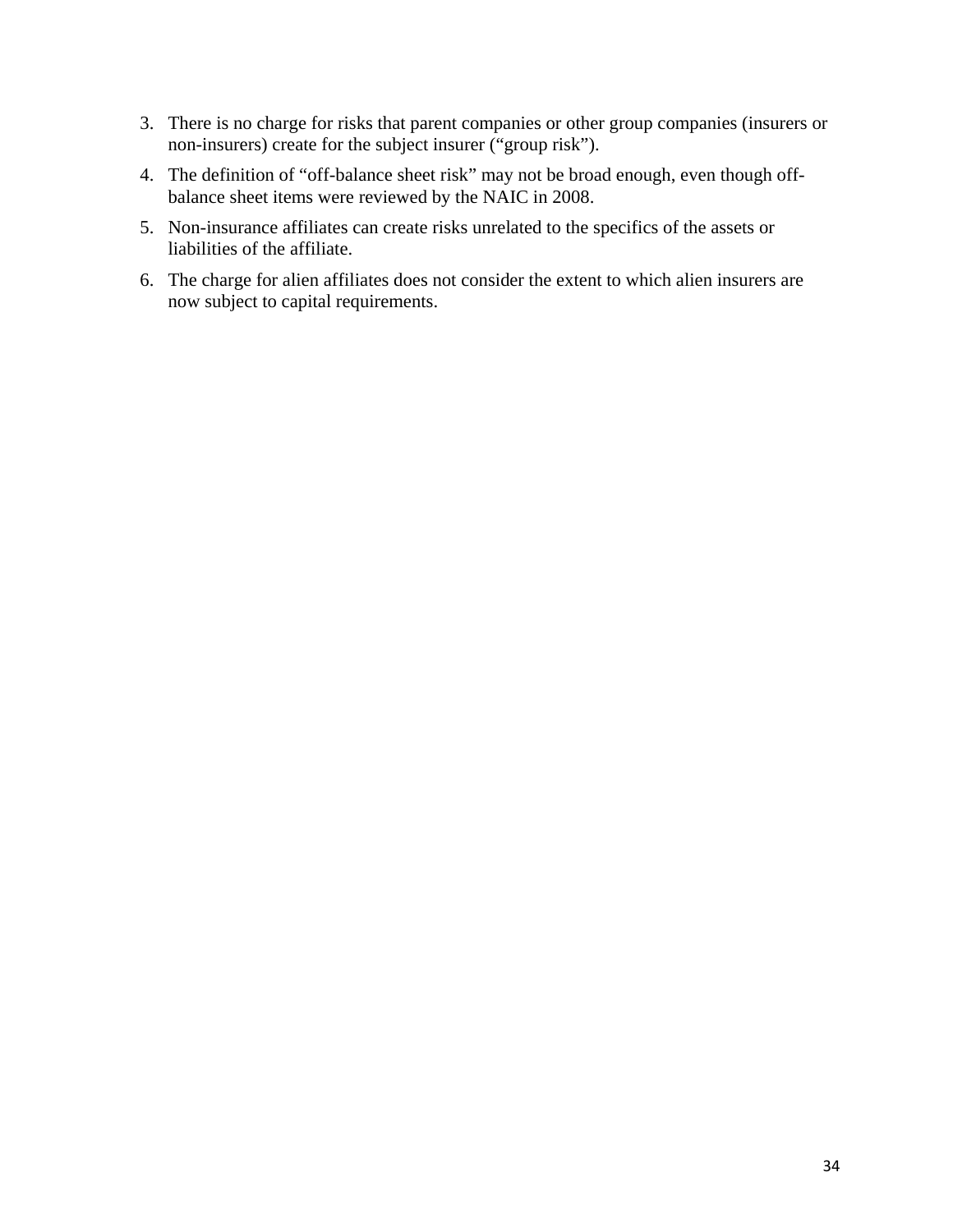## **B. R1– Asset Risk – Fixed Income (Fixed Income Risk)**

## **Current RBC Method – Key Points**

Assets in this category include cash, bonds, collateral loans, mortgage loans, short-term investments, cash, and other long-term invested assets.

The risk charge is determined by factors that are applied to the statement value of fixed income assets.

Property Casualty Annual Statement values for fixed income assets are amortized cost for NAIC categories 1 and 2 and market value for NAIC categories  $3-6$ <sup>22</sup>

There is a concentration adjustment for assets (fixed or equity) from a single issuer. R1 includes the fixed income component of that adjustment.

There is a bond size factor to reflect diversification in the bond portfolio.

### **Issues to Consider**

- 1. There were a number of judgments, but no statistical basis, for the treatment of alien insurance affiliates and other affiliated insurers not subject to RBC. (Priority item 4)
- 2. The treatment of assets does not recognize the differences in the relationship of assets and liabilities for life and P&C companies. The treatment includes adjustments, but no statistical analysis, to recognize the differences in accounting treatments for Life and P&C companies (fixed income NAIC categories 3, 4, and 5). (Priority item 4)
- 3. While most risk charges were calibrated to a 95 percent one-year confidence level, some were not calibrated to any specified risk metric, e.g., VaR, TVaR, confidence level, etc., or risk level and time horizon. (Priority item 5)
- 4. Are the NAIC fixed income categories too broad? For example, should risk factors distinguish between municipal vs. corporate vs. other, beyond those reflected in the NAIC categories?
- 5. Should there be differences among the types of mortgages and mortgage-linked securities and their inherent risks, beyond those reflected in the NAIC categories?
- 6. Should liquidity (ability to convert to cash) be considered for all asset classes?
- 7. For state and municipal assets, should there be a state concentration factor, which would be similar to the single issuer concentration factor?
- 8. Structured investment products may appear to be fixed income assets, but the risks may be greater than for normal fixed income products.
- 9. Should the bond size factor be simplified or eliminated?

  $^{22}$  Life Annual Statement values are amortized values for categories 1-5.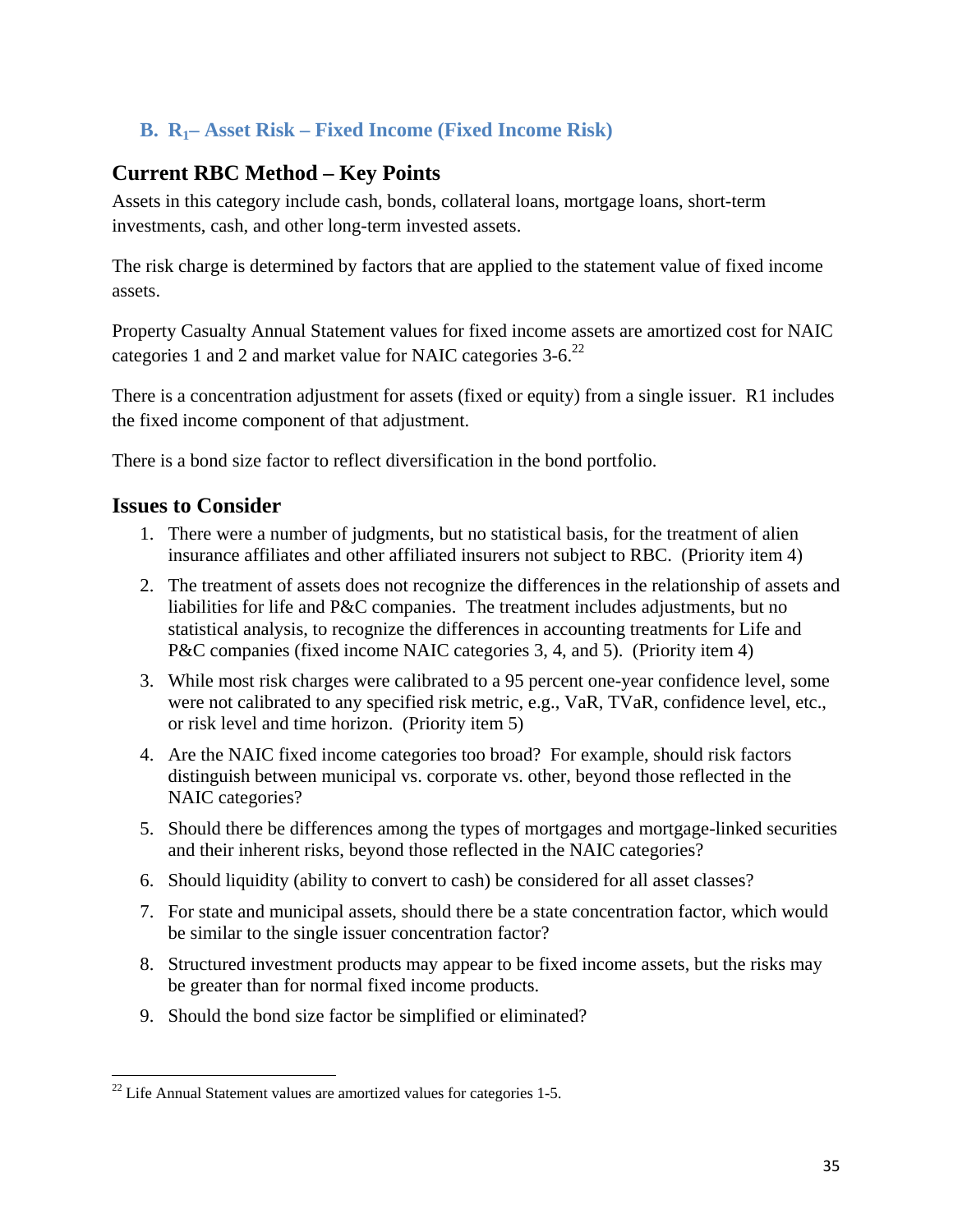10. Should investments in sectors or asset classes highly correlated with insurance risk be subject to a higher risk charge or, alternatively, receive less diversification benefit? Examples include direct investment in insurance holding company debt, risk-linked securities such as catastrophe bonds, or structured products consisting of securitized pools of surplus notes.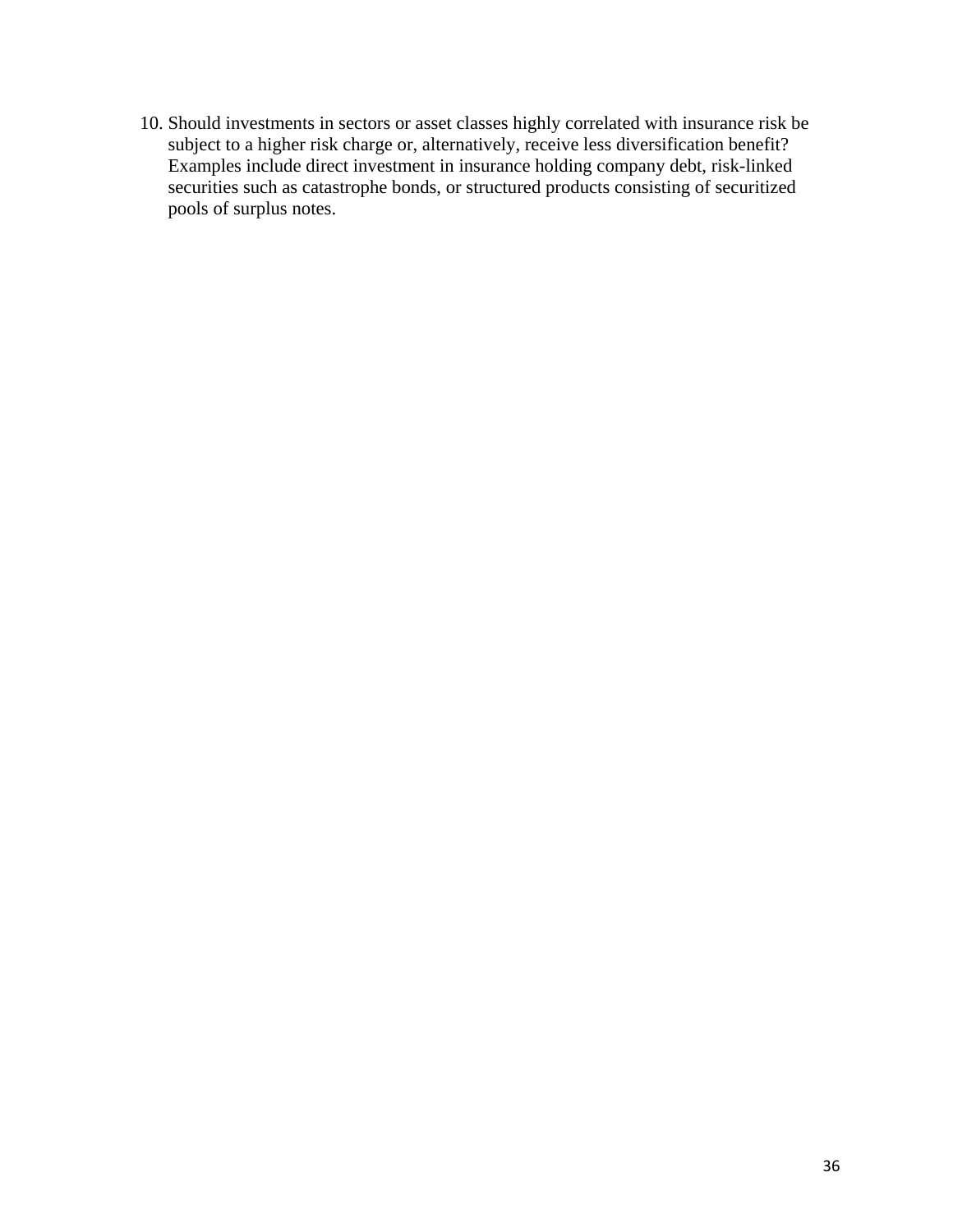# **C. R2 – Asset Risk – Equity (Equity Risk)**

# **Current RBC Method – Key Points**

Assets in this category include unaffiliated common and preferred stock, owned real estate, and other invested assets.

The risk charge is determined by factors that are applied to the statement value of equity assets.

Statement value of equity assets are market values.

There is a concentration adjustment for assets (fixed or equity) from a single issuer. R2 includes the equity component of that adjustment.

- 1. Some risk charges were calibrated, for example, to a 95 percent one-year confidence level or expected policyholder deficit,  $2^3$  but some are not calibrated to a specified risk metric, e.g., VaR, TVaR, confidence level, etc., or risk level and time horizon. (Priority item 5)
- 2. Are risks related to owned real estate properly handled?
- 3. There is no adjustment for the stock portfolio "beta" or for the risk associated with equity investments that are concentrated in certain industries.
- 4. Should the risk factor be adjusted if the company has specific risk mitigation plans in place if asset values fall below a certain threshold?
- 5. The Life and P&C equity charge for unaffiliated common stocks are different.<sup>24</sup>
- 6. Does the deferred tax credit treatment need further review?
- 7. Should investments highly correlated with the insurance cycle be subject to a risk surcharge or allowed a reduced diversification benefit?

  $23$  Feldblum page 308-9

<sup>&</sup>lt;sup>24</sup> For health companies, the equity risk charge is the same as for P&C companies.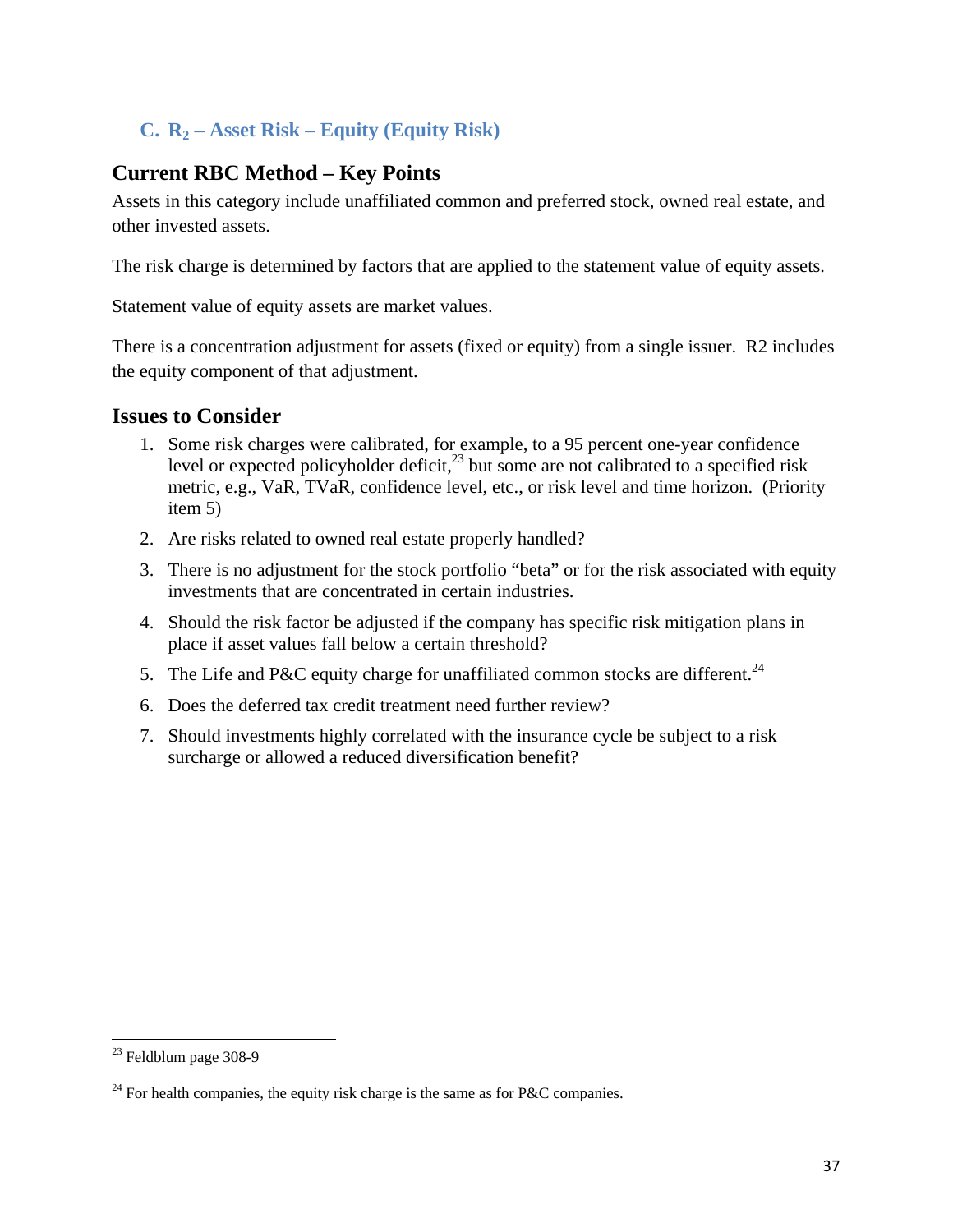# **D. R3 – Credit Risk**

# **Current RBC Method – Key Points**

The credit risk charge equals RBC factors times various balance sheet assets for which there are apparent credit risks. The main asset in this category is often credit for reinsurance recoverables.

The reinsurance credit risk factor is 10 percent applied to existing (i.e., balance sheet) ceded loss reserves.

- 1. Does the formula adequately address the credit risk arising from reinsurance related to catastrophes that might affect policies written but not yet earned? (Priority item 1)
- 2. The reinsurance credit risk charge is based on the considerations discussed in Section 6 rather than empirical observations of risk impact. (Priority item 2)
- 3. The current factor is not calibrated to a particular risk level. (Priority items 1 and 5)
- 4. Differences in reinsurer credit risk level are not considered.
- 5. Reinsurer concentration risk is not reflected.
- 6. Should there be different credit risk treatment if a company has credit risk exposure that differs from the norm, e.g., higher than average exposure to agents' balances (including exposure to fast-growing agents' balances), miscellaneous receivables, etc.?
- 7. Liability reinsurance credit risk extends over longer payment periods than property reinsurance credit risk, but that additional risk is not reflected in the current credit risk charge.
- 8. Treatment of reinsurance collateral and any interrelationship to the RBC charge.
- 9. The structure of reinsurance credit charges could have an important effect on company behavior in purchasing reinsurance, and, therefore, RBC changes may have unintended and possibly undesirable consequences.
- 10. Reinsurance credit risk might vary with the underwriting cycle, but this is not reflected in the current formula.
- 11. A company's current and historical position with respect to reinsurance disputes may be relevant to the risk assessment.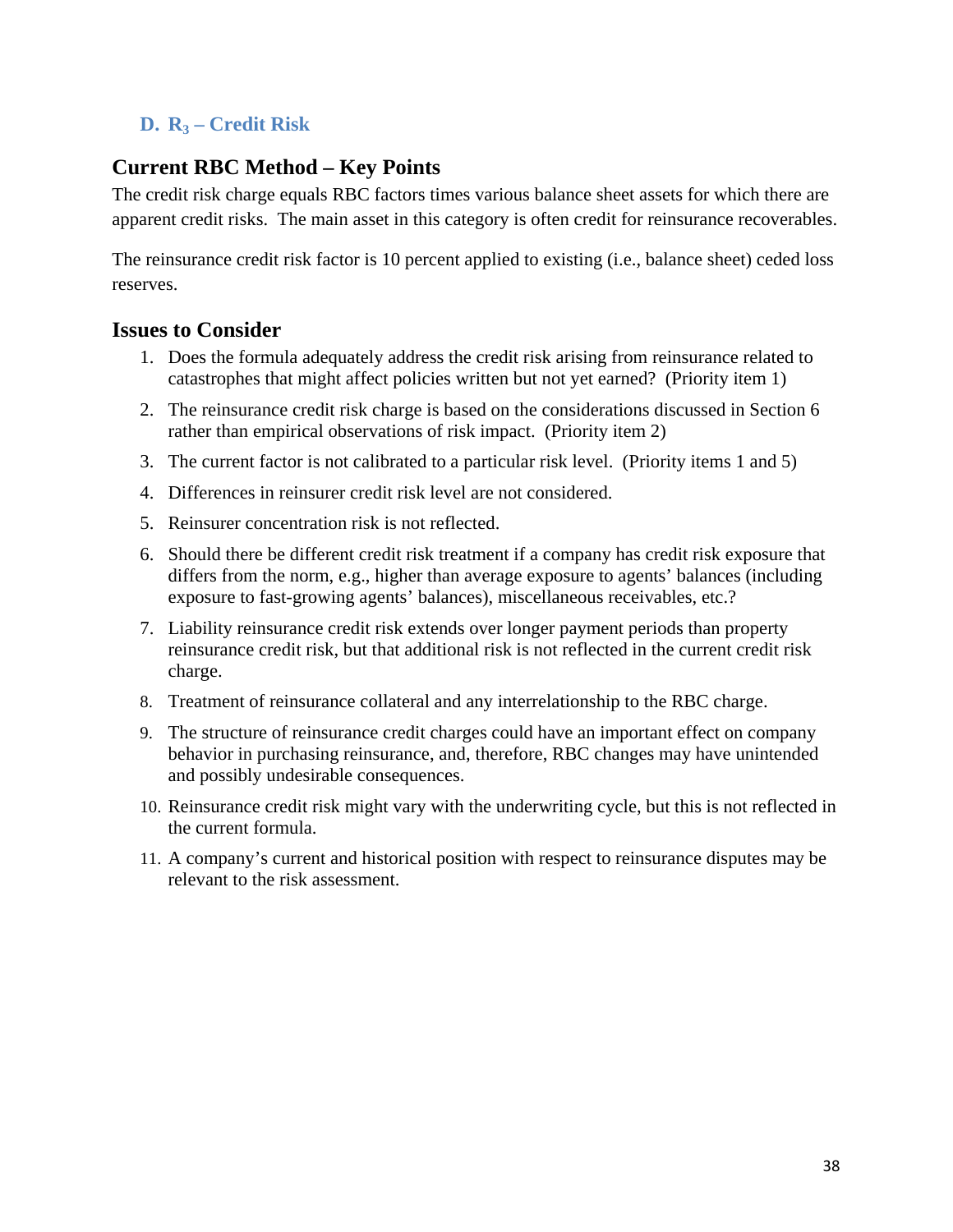# **E. R4 – Underwriting Risk – Reserves**

# **Current RBC Method – Key Points**

This risk charge equals net reserves by Schedule P reserve line of business multiplied by risk factors for each line of business.

The result is adjusted by individual company adverse development experience compared to industry experience using a 50/50 rule.

There is a credit for investment income earned as claims are paid.

There is a credit for loss sensitive contracts.

Risks by line of business are combined with a diversification formula ("70 percent rule").

The initial risk factors are developed from industry adverse loss development ratios by company/Schedule P line of business – individual company ratios are averaged (greatest average value over 9 years used to avoid giving undue influence to larger carriers) to determine the reserve charge. That result is adjusted before it is used.

- 1. The interest rate for the investment income credit has remained at 5 percent, even though the available yields have decreased over time and are currently at all-time lows. (Priority item 3)
- 2. The risk charges are not calibrated to a transparent risk level. (Priority item 5).
- 3. The method of calibrating the factors is not completely transparent.
- 4. Is dependency between lines of business adequately considered?
- 5. Is the 70 percent rule an appropriate way to measure diversification?
- 6. The interest rate for investment income credit does not vary based on the duration of the liabilities, even though the yield curve means returns are larger for longer-duration liabilities than shorter-duration liabilities.
- 7. Should the interest rate be based on a stochastic model?
- 8. Are the adjustments for loss-sensitive contracts appropriate?
- 9. Do the charges properly consider risks from unusual causes that are not well-represented in past history, such as:
	- a. Risks that are observed but not necessarily considered adequately in calibration for the future – asbestos and pollution claims, construction defect claims, etc.
	- b. Risks that are not observed yet (emerging risks) climate change, nanotechnology, etc.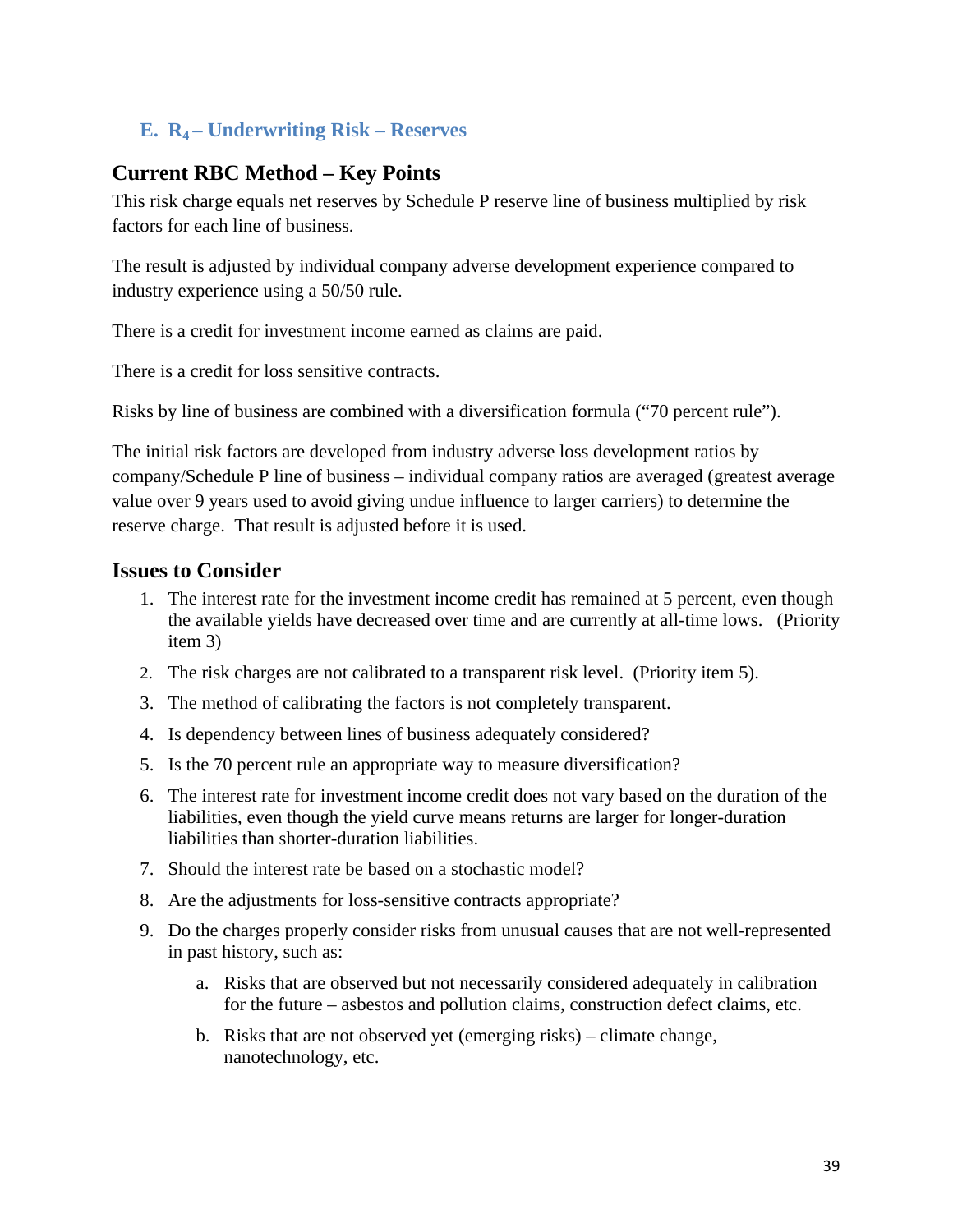- 10. Line of business concentration do factors apply equally well to companies that are diversified across multiple lines of business as they do to companies with few or even one line of business?
- 11. Regional concentration do factors apply equally well to companies that are diversified across regions as they do to companies that are diversified across geography?
- 12. Risk of reserve inadequacy from mandatory or voluntary pool participation may not be fully recognized by the risk factor calibration method.
- 13. Does the current treatment of assumed retroactive reinsurance, subject to deposit accounting for Annual Statement purposes, properly reflect the risk involved?
- 14. Should the reserve factors be adjusted to reflect the position in the underwriting cycle, as reserve adequacy is sometimes seen to vary with rate adequacy?
- 15. Is the 50/50 treatment of company and industry loss reserve development appropriate?
- 16. Company size is not reflected, but smaller companies may have greater relative reserve variability (law of large numbers).
- 17. As the RBC formula relies primarily on NAIC Annual Statement lines of business, risk differences for categories within Annual Statement lines of business may not be sufficiently reflected. For example, the risk factors are the same of Directors' and Officers' (D&O) policies, lawyers' professional liability policies, and liability policies for both small and large retail businesses. Does this obscure significant risk differences?<sup>25</sup>
- 18. Should the risk factors be higher for new companies and companies with new lines of business or operations in new geographic areas? $2^{26}$

 $25$  Some portion of the difference would be reflected by the adjustment for individual company experiences.

 $26$  Some portion of the difference might be reflected in the growth charge.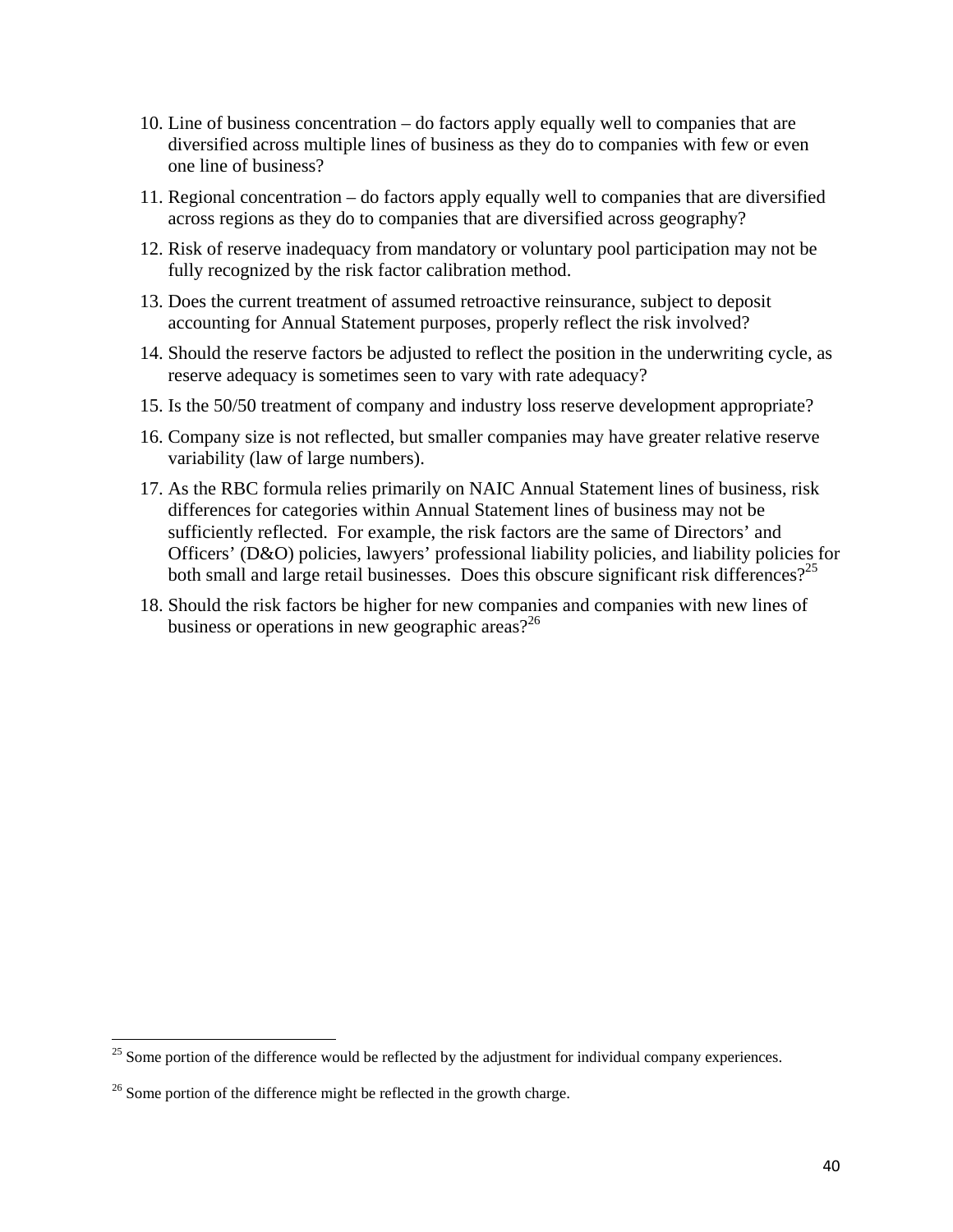# **F. R5 – Underwriting Risk – Premiums**

# **Current RBC Method – Key Points**

This risk charge equals net premium by Schedule P lines of business multiplied by risk factors for each line of business.

The result is adjusted by individual company adverse development experience compared to industry experience using a 50/50 rule.

An additional charge is applied for "excess growth."

There is a credit for investment income earned as claims are paid.

There is a credit for loss-sensitive contracts.

Risks by line of business are combined with a diversification formula ("70 percent rule").

The initial risk factors are developed from industry loss ratios by company/Schedule P line of business; individual company loss ratios are averaged (greatest average value over 9 years used to avoid giving undue influence to larger carriers) to determine the premium charge. That result is adjusted before it is used.

- 1. Natural and man-made catastrophes (Priority item 1)
- 2. The interest rate for the investment income credit has remained at 5 percent even though the available yields have decreased over time and are currently at all-time lows. (Priority item 3)
- 3. The risk charges are not calibrated to a transparent risk level. (Priority item 5).
- 4. Is the treatment of risk related to unearned premium appropriate?
- 5. The method of calibrating the factors is not completely transparent.
- 6. Is dependency between lines of business adequately considered?
- 7. Is the 70 percent rule an appropriate way to measure diversification?
- 8. The interest rate for investment income credit does not vary based on the duration of the claim payments, even though the yield curve means returns are larger for longer-duration liabilities than for shorter-duration liabilities.
- 9. Should the interest rate be based on a stochastic model?
- 10. Are the adjustments for loss-sensitive contracts appropriate?
- 11. Do the charges properly consider risks from unusual causes that are not well-represented in past history, such as:
	- a. Risks that are observed but not necessarily considered adequately in calibration for the future – asbestos and pollution claims, construction defect claims, etc.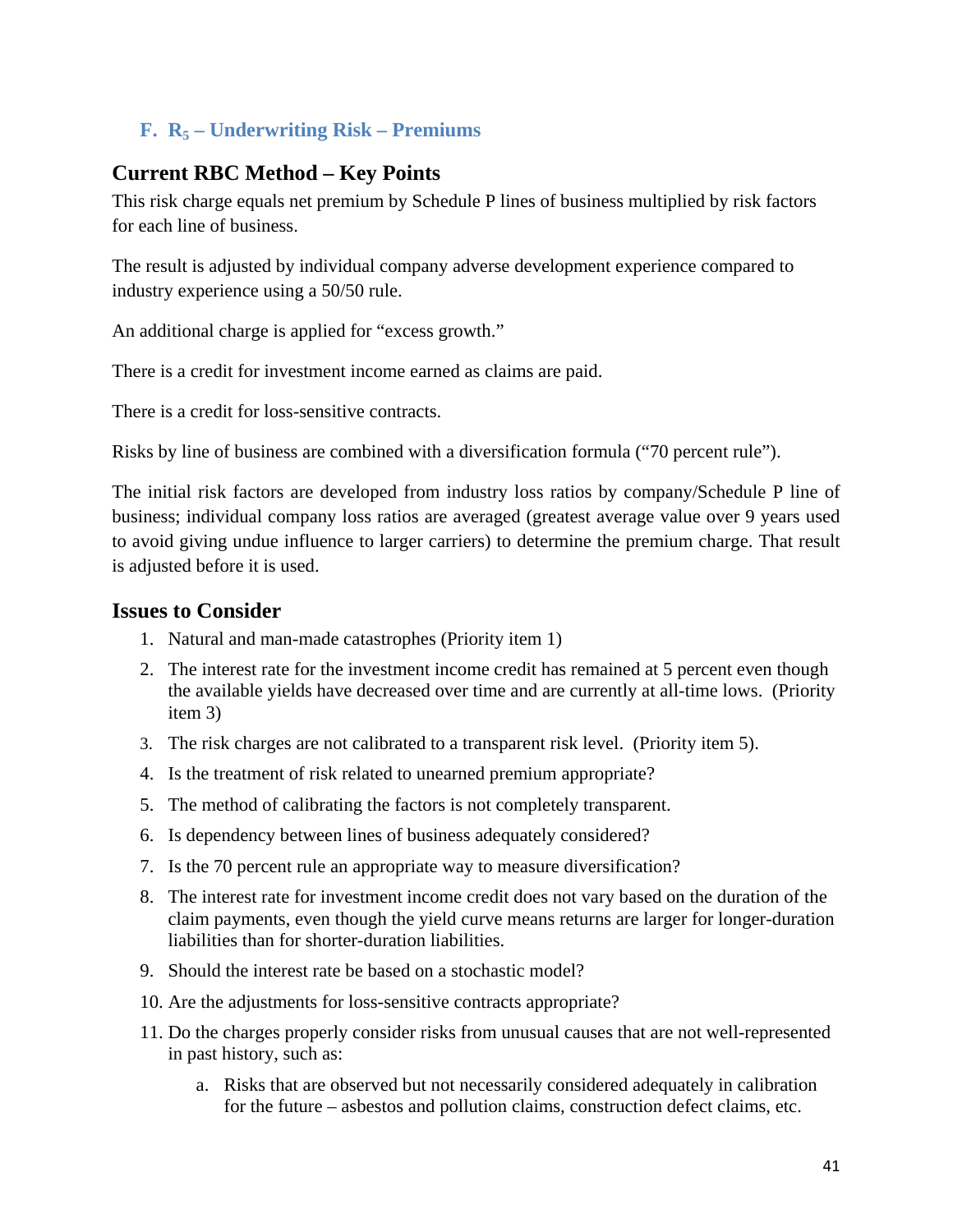- b. Risks that are not observed yet (emerging risks) climate change, nanotechnology, etc.
- 12. Related to the above is the risk of liability "catastrophes" sufficiently considered?
- 13. Related to the above to what extent should the RBC formula consider the risk of new types of claims not reflected in past data?
- 14. Line of business concentration do factors apply equally well to companies that are diversified across multiple lines of business as they do to companies with few or even one line of business?
- 15. Regional concentration do factors apply equally well to companies that are diversified across regions as they do to companies that are diversified across geography?
- 16. Risk of unexpected underwriting losses from mandatory or voluntary pool participation residual market arrangements, property catastrophe arrangements, nuclear pools, guarantee funds, etc.
- 17. Should the premium factors be adjusted to reflect the position in the underwriting cycle?
- 18. Is the 50/50 treatment of company and industry loss ratios appropriate?
- 19. Risk that regulatory constraints would restrict rate changes or underwriting criteria modifications
- 20. Company size is not reflected, but smaller companies may have greater relative loss ratio variability (law of large numbers).
- 21. As the RBC formula relies primarily on NAIC Annual Statement lines of business, risk differences for categories within Annual Statement lines of business may not be sufficiently reflected. For example, the risk factors are the same for D&O policies, lawyers' professional liability policies, and liability policies for both small and large retail businesses. Does this obscure significant risk differences?<sup>27</sup>
- 22. Should the risk factors be higher for new companies and companies with new lines of business or operations in new geographic areas? $2^{28}$
- 23. Rate adequacy is a major risk factor, but it is reflected based on historical variability rather than more directly for the historical or current company position. Is there a better way to reflect this risk?

 $^{27}$  Some portion of the difference would be reflected by the adjustment for individual company experiences.

 $28$  Some portion of the difference might be reflected in the growth charge.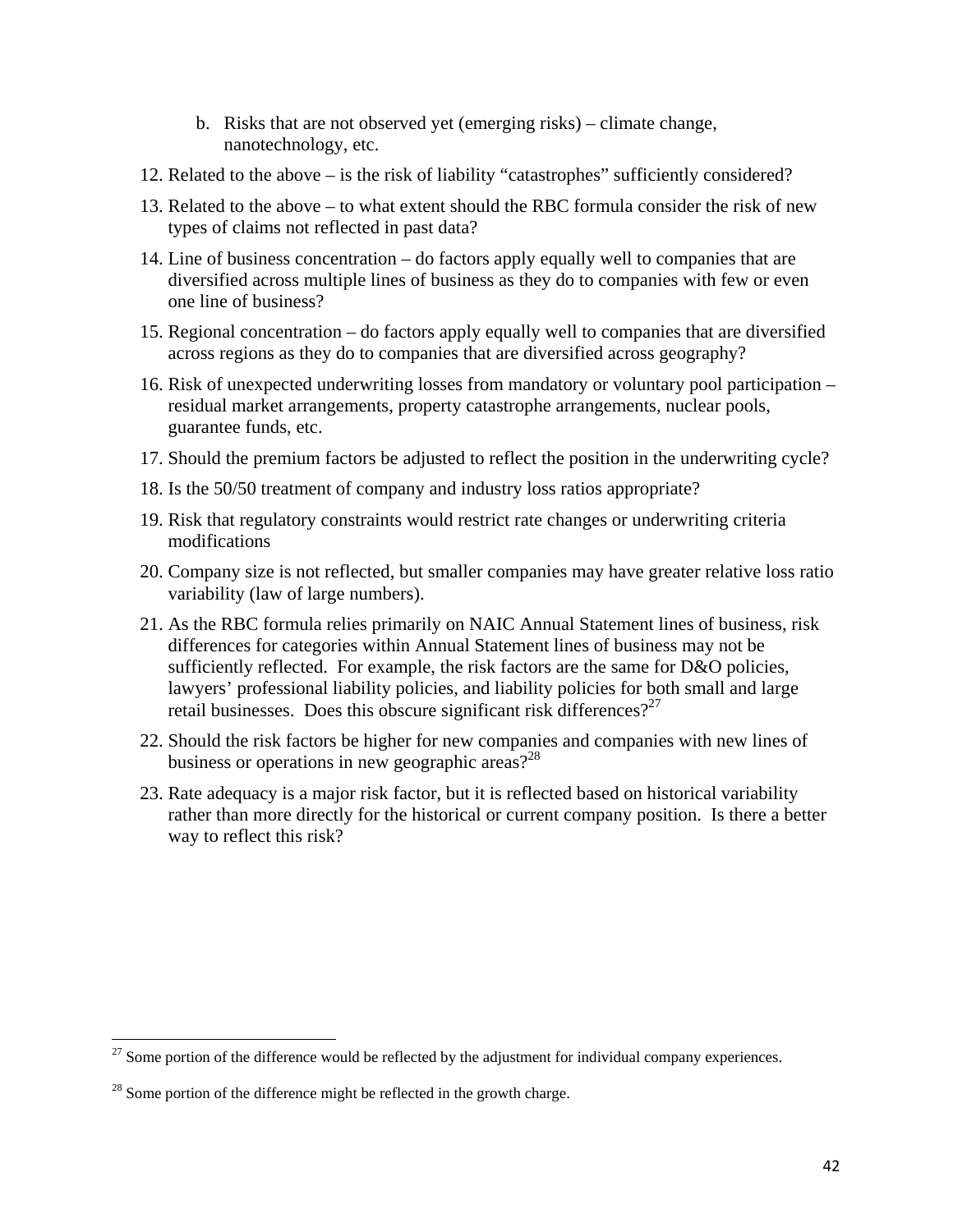## **G. Other Issues**

This section identifies issues that do not readily fit within any of the individual risk categories.

**i. Dependency and Other Structural Issues** 

The combined P/C RBC is the result of the covariance formula

RBC = R0´ + square root  $[(R1')^2 + (R2')^2 + (R3')^2 + (R4')^2 + (R5')^2]$ 

Where:

R0<sup> $\leq$ </sup>R0 less the portions of R0 that are included in R1<sup> $\leq$ </sup> and R2<sup> $\leq$ </sup>

 $R1' = R1 + R0$  for fixed income investments of non-insurance affiliates

 $R2' = R2 + R0$  for equity investments of non-insurance affiliates

 $R3 = (R3)/2$ 

 $R4' = R4 + (R3)/2$ 

 $R5' = R5$ 

The issues with respect to this formula and dependency generally include the following:

- a. Does this properly express the dependency among the risk elements?
- b. Is dependency within each risk element properly handled?
- c. The risk level and time horizons should be consistent across the different risk elements.
- d. The risk level and related risk factors might be derived from scenarios that could better describe the relationship among the risks and therefore better describe the dependency structure.
	- **ii. Other Possible Risk Areas**
- e. Operational risk<sup>29</sup>
- f. Interest rate risk not otherwise considered
- g. Liquidity risk
- h. Currency risk

- i. Hyper-inflation/deflation and their effect on both assets and liabilities
- j. Extreme events or other risks not otherwise considered

<sup>29</sup> **Operational risk** in this context might be defined as the risk of loss not otherwise considered resulting from inadequate or failed internal processes, people and systems, or from external events.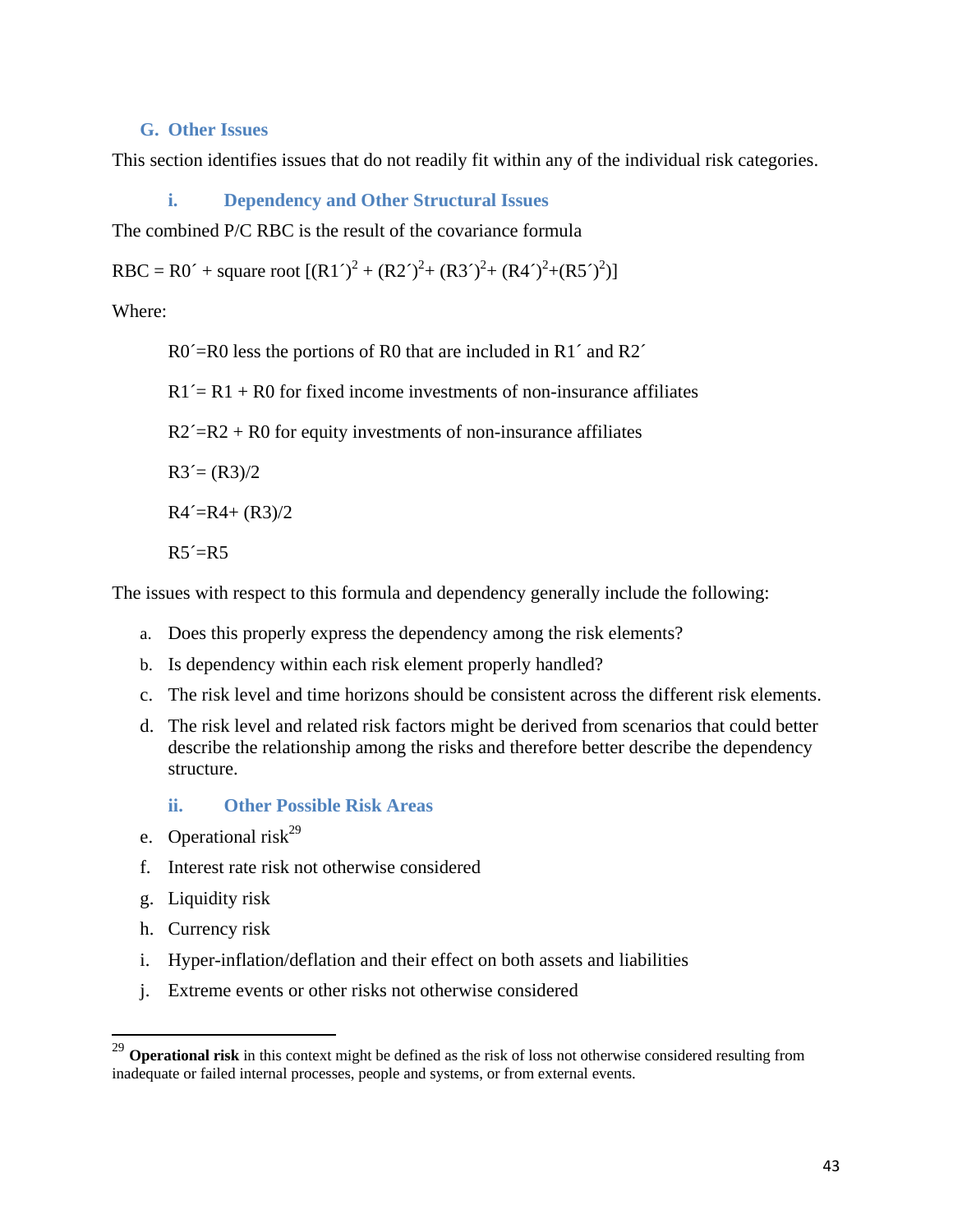## **iii. When the Company is not Average**

The RBC calibration, by its nature, largely selects factors appropriate for an average company.

- k. Should there be additional risk charges, with adjustments for possible double counting with factors already considered in the RBC formula (points up or down for a basket of possible variations from "average"), for factors like those identified in the NAIC Financial Analysis Solvency Tools system:
	- Changes within a company: growth in combined ratio, reduced liquidity, growth in agents' balances, growth in expenses, growth in ratio of affiliate investment to surplus;
	- Higher than average ratios: affiliate receivables to surplus, miscellaneous receivables to surplus, non-investment grade assets to surplus, other assets to surplus, cash outflow, high expense ratio, concentration in sources of business.
- l. Should the risk factor be adjusted if the company has specific risk mitigation plans in place if assets fall below a certain threshold?
- m. Should individual company stress and scenario tests be used to evaluate the adequacy of RBC factors and/or allow the use of alternative factors?

## **iv. Capital**

- n. Is the nature of the capital structure considered adequately?
- o. Should a differential in capital-raising ability between stock and mutual companies be considered?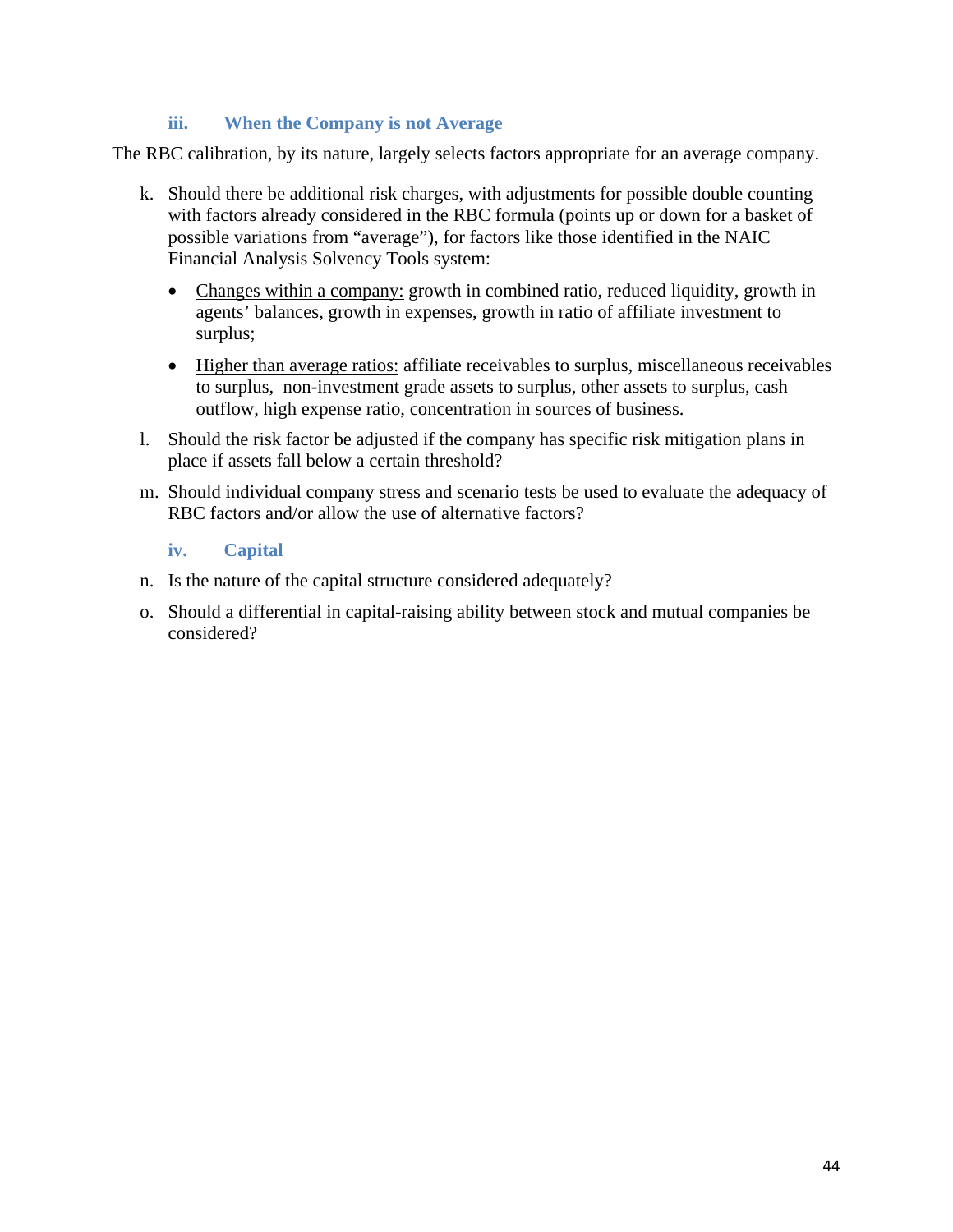# **Section II:**

**Report of the Health Solvency Work Group**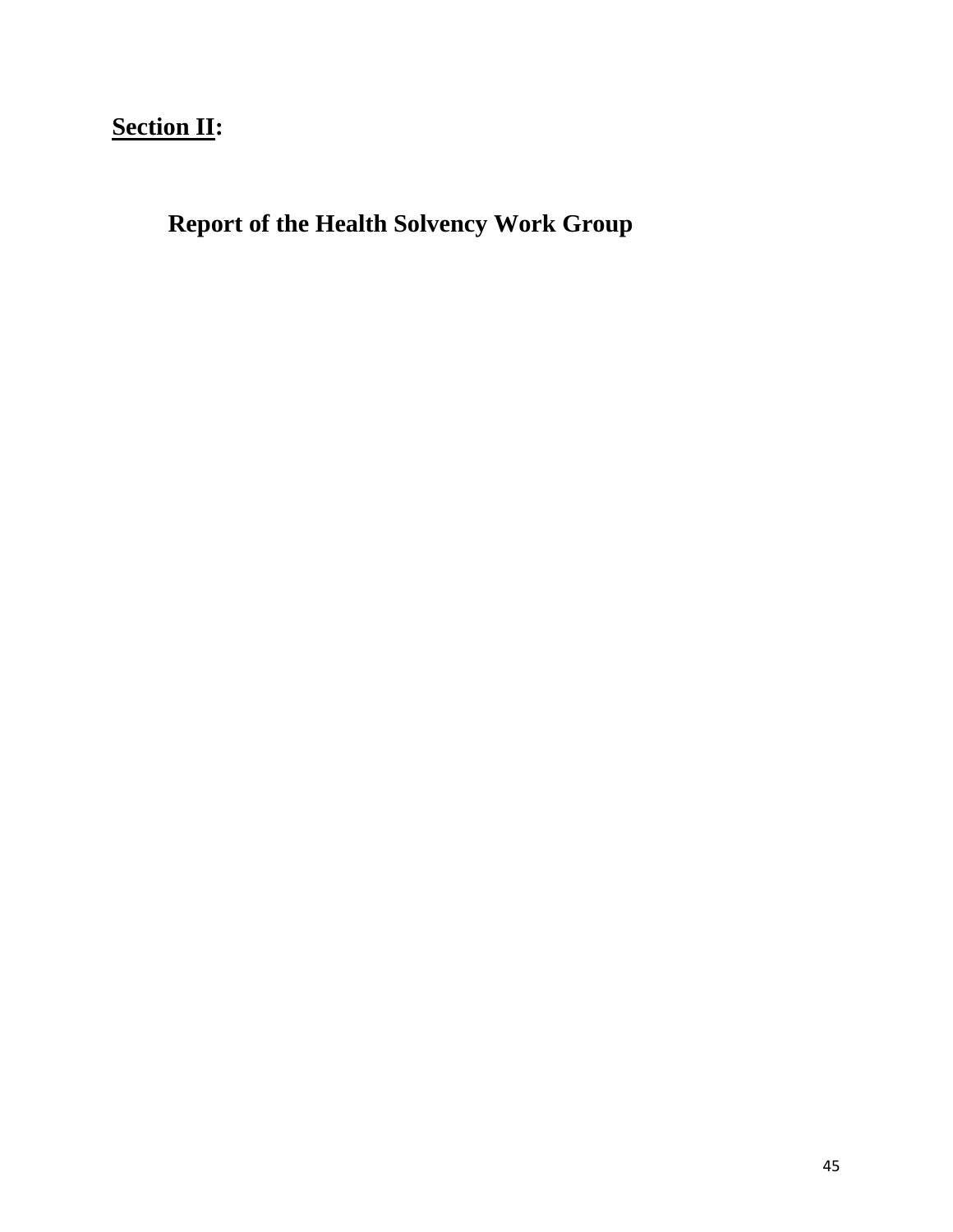

**Report of the American Academy of Actuaries' Health Solvency Work Group**

**Presented to the National Association of Insurance Commissioners'**

**Solvency Modernization Initiative Subgroup of the Capital Adequacy Task Force**

**January 2011**

The mission of the American Academy of Actuaries is to serve the public on behalf of the U.S. actuarial profession. The Academy assists state and federal policymakers by providing objective actuarial advice on risk and financial security issues. The Academy also sets qualification, practice, and professionalism standards for actuaries in the United States.

Health Solvency Work Group

Donna Novak, ASA, MAAA, FCA, Chair

| Thomas Carlson, ASA, FSA, MAAA | Glen O'Halleran, FSA, MAAA,  |
|--------------------------------|------------------------------|
| Alice Fontaine, FSA, MAAA, FCA | F. Ronald Obgorne, FSA, MAAA |
| Lorenz Glaza, FSA, MAAA        | Steven Ostlund, FSA, MAAA    |
| Andrew Haider, FSA, MAAA       | Jeremiah Reuter, ASA, MAAA   |
| Robert Hanes, FSA, MAAA        | Timothy Robinson, FSA, MAAA  |
| Norman Hill, FSA, MAAA         | Dave Rubadue, FSA, MAAA      |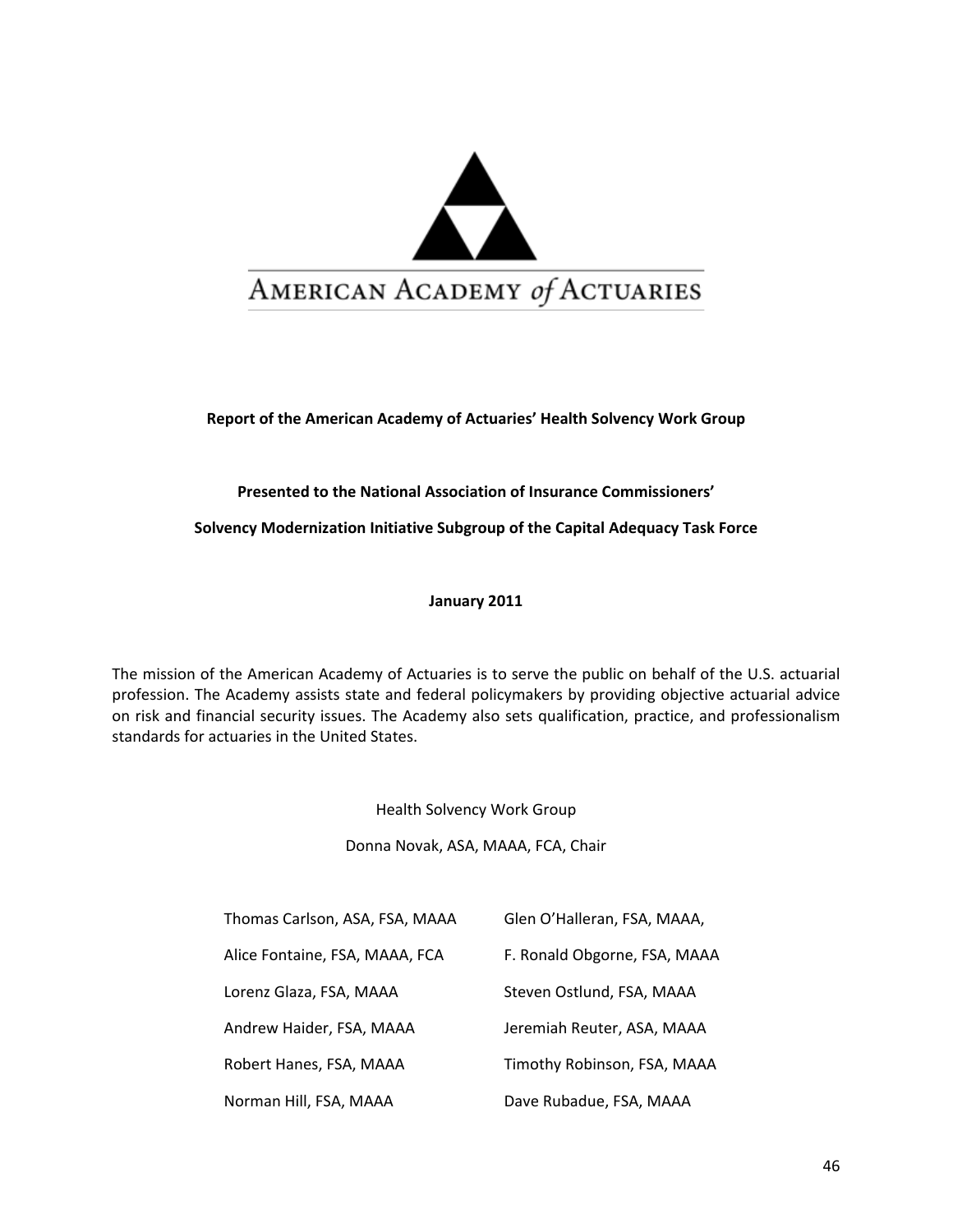| Paula Holt, FSA, MAAA      | Nilabh Sanat, ASA, MAAA    |
|----------------------------|----------------------------|
| Nancy Hubler, ASA, MAAA    | Mark Shaw, FSA, MAAA       |
| Peyton Huffman, FSA, MAAA  | Bruce Stahl, ASA, MAAA     |
| Loretta Jacobs, FSA, MAAA  | Norman Storwick, ASA, MAAA |
| Kenny Kan, FSA, MAAA       | Russell Willard, FSA, MAAA |
| Kerry Krantz,<br>FSA, MAAA | Jeremy Williams, FSA, MAAA |
| Karl Madrecki, ASA, MAAA   | Zerong Yu, FSA, MAAA       |
| Daniel Nitz, FSA, MAAA     | Norman Zwitter, FSA, MAAA  |

The Health Solvency Work Group also acknowledges the contributions of Robert K. W. Yee, Eric Stallard, and Thomas Corcoran.

The American Academy of Actuaries Health Solvency Work Group ("Work Group") was charged with preparing a document identifying opportunities for improvement in the National Association of Insurance Commissioners (NAIC) Health RBC formula and selecting the shortfalls that should be handled on a priority basis. The Work Group has provided analysis/information for each of the following two items: 1) Any intended or expected safety levels for RBC in aggregate for the original Life, Health and P&C RBC formulas as well as any safety level calibrations underlying individual risk factors within the current formulas; and 2) An identification of risks that are missing from RBC and a consideration of which of those risks may be reasonably quantifiable or otherwise merit inclusion in RBC. For those missing risks that may be quantifiable, provide advice or potential approaches to such quantification. This analysis should also consider potential enhancements, if any, to the inclusion of risk mitigation practices in RBC.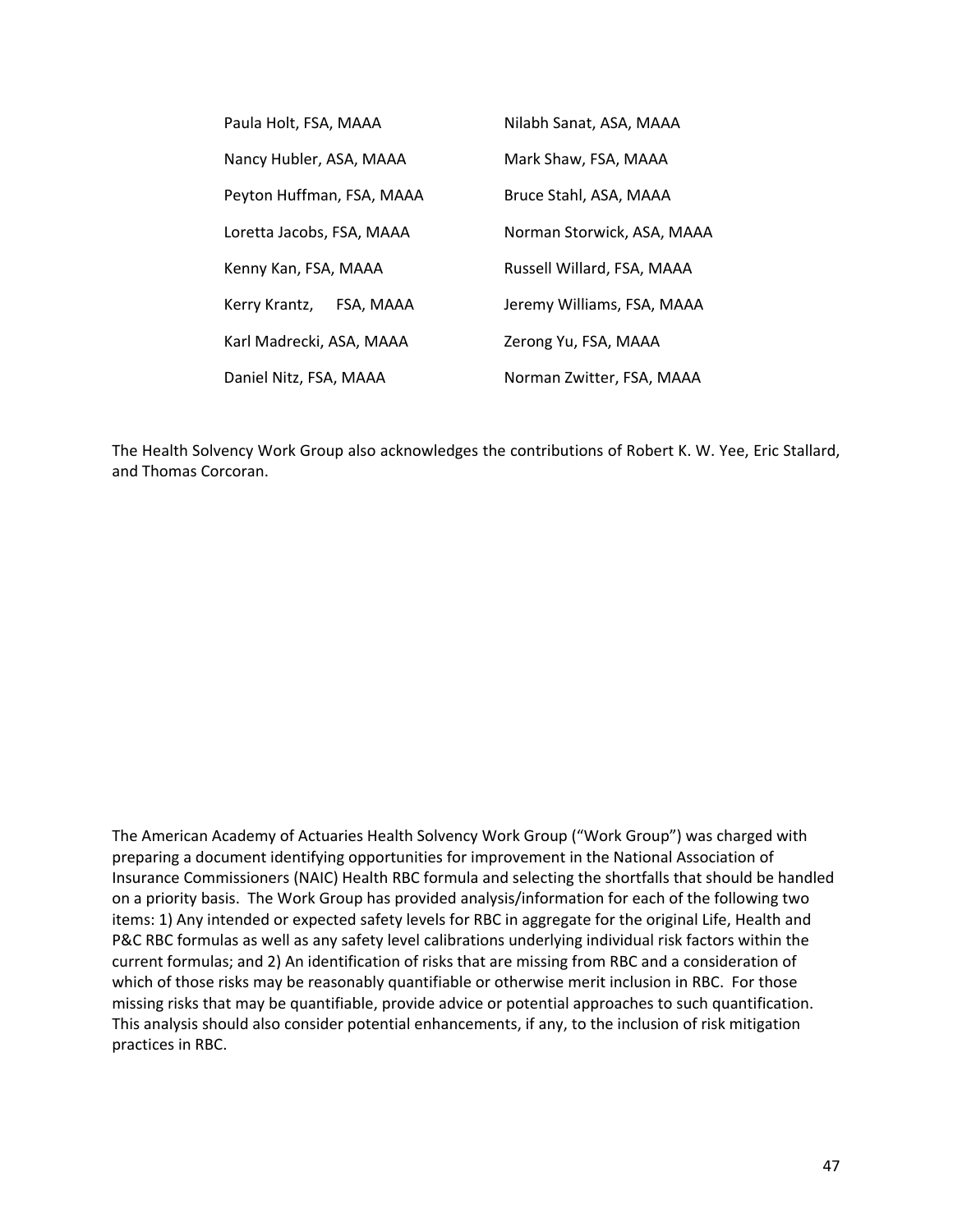*1. Any intended or expected safety levels for RBC in aggregate for the original Life, Health and P&C RBC formulas as well as any safety level calibrations underlying individual risk factors within the current formulas.* 

The Work Group's research has not discovered any intended or expected safety levels for RBC in aggregate for the original Health RBC formula or any safety level calibrations underlying individual risk factors within the current formulas.

The Work Group thought a brief history of the development of the Health RBC formula would be useful and have thus included our understanding of that history.

The Health Risk‐Based Capital (HRBC) formula quantifies five separate risks:

- H0‐Asset Risk for Affiliates with RBC
- H1‐Asset Risk for Other
- H2‐Underwriting Risk
- H3‐Credit Risk
- H4‐Business Risk

#### **Asset Risk – Affiliates with RBC (H0) and Asset Risk Other (H1)**

- The asset risk factors for the HRBC formula were primarily based on the Life asset risk factors. Exceptions to this general rule were made in situations where either because of valuation bases or the types of asset involved (e.g., buildings), there was no direct parallel with the life blank. In those cases, Property & Casualty (P&C) and other factors were used. For example, some of the bonds below bond level 2 have different statement valuation bases in the life blank than in the P&C blank; consequently the P&C factors were used for the Health RBC formula.
- The P&C formula was used for common stock, because the assets and asset management of health companies is more similar to P&C companies than that of Life companies.
- Risks unique to Health required new factors such as the asset risk for health pre-payment amounts and health care receivables.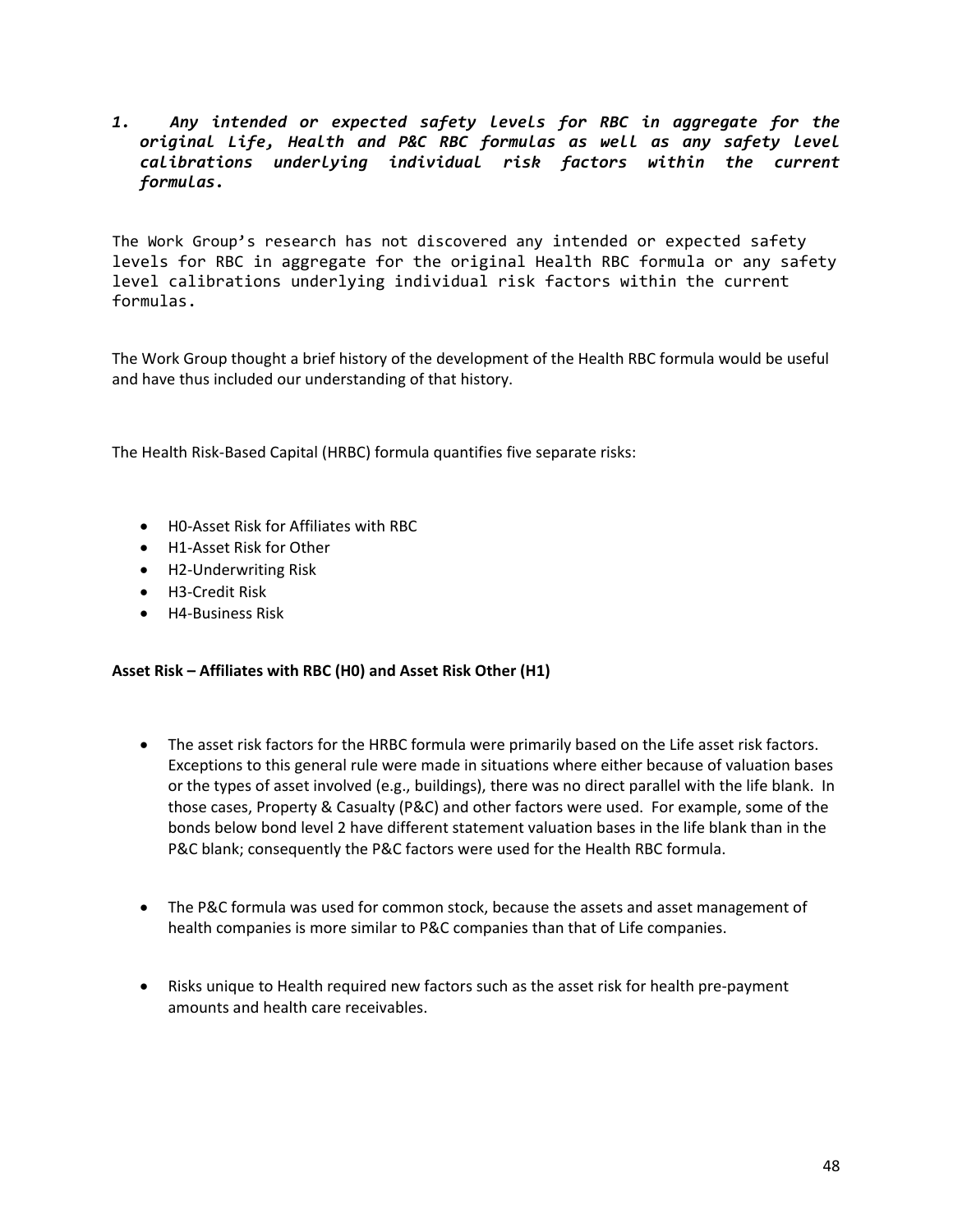#### **Underwriting Risk (H2)**

- When the original modeling for the medical products underwriting risk was done, a 95 percent confidence level was used so that a company would remain solvent over a 5 year timeframe.<sup>30</sup>
- A ruin theory model for 7 years was used. The first two years were ignored because they were distorted by the start‐up effects caused by the model. The years 3‐7 (5 year period) and a 95 percent likelihood of not failing over the five years to get consistent numbers were used. Two adjustments were made: 1) the managed care credit, and 2) the rate review adjustment (in the life formula, this became the increased factor for individual health insurance). The rate review adjustment was eliminated by the NAIC's Health RBC Working Group in the health formula.
- Modifications were made for managed care by estimating a percentage of claims that would be adjusted. The NAIC modified that adjustment (bifurcated it) increasing the amount of managed care credits, and adding a credit risk into the H3 factor. This had the effect of lowering the total RBC after the covariance formula was applied.
- $\bullet$  Tail risks<sup>31</sup> were not specifically identified and included as a separate risk.
- The Academy's Health Organizations Risk Based Capital Task Force produced a report that was delivered to the NAIC in December of 1994. In this report,<sup>32</sup> recommendations were made for all forms of health coverage, including disability. However, because medical insurance RBC requirements did not exist at that time for some forms of health organizations, the NAIC primarily focused efforts on these forms of coverage. As a result, adoption of the standards for disability insurance was postponed until after the medical standards were put in place.
- The Disability Income (DI) claim reserve factor was left unchanged at 5 percent.
- In 1998, the Academy formed the Joint Disability Income (DI), Long‐Term Care (LTC), Stop‐Loss (SL), and Limited Benefit (LB) Task Forces to respond to the NAIC request for assistance to develop more appropriate factors for these lines of business. Members of these task forces were drawn from members of the Academy's Life Risk-Based Capital Committee (LRBC) and its Task Force on Health RBC.

<sup>30</sup> American Academy of Actuaries *Report to the National Association of Insurance Commissioners Health Organizations Risk Based Capital Working Group (Dec. 1994): http://www.actuary.org/pdf/health/HORBC\_1994.pdf.* 

 $31$  Tail risk is defined as the risk of an extreme event with a low probability of occurrence.

<sup>&</sup>lt;sup>32</sup> See footnote one.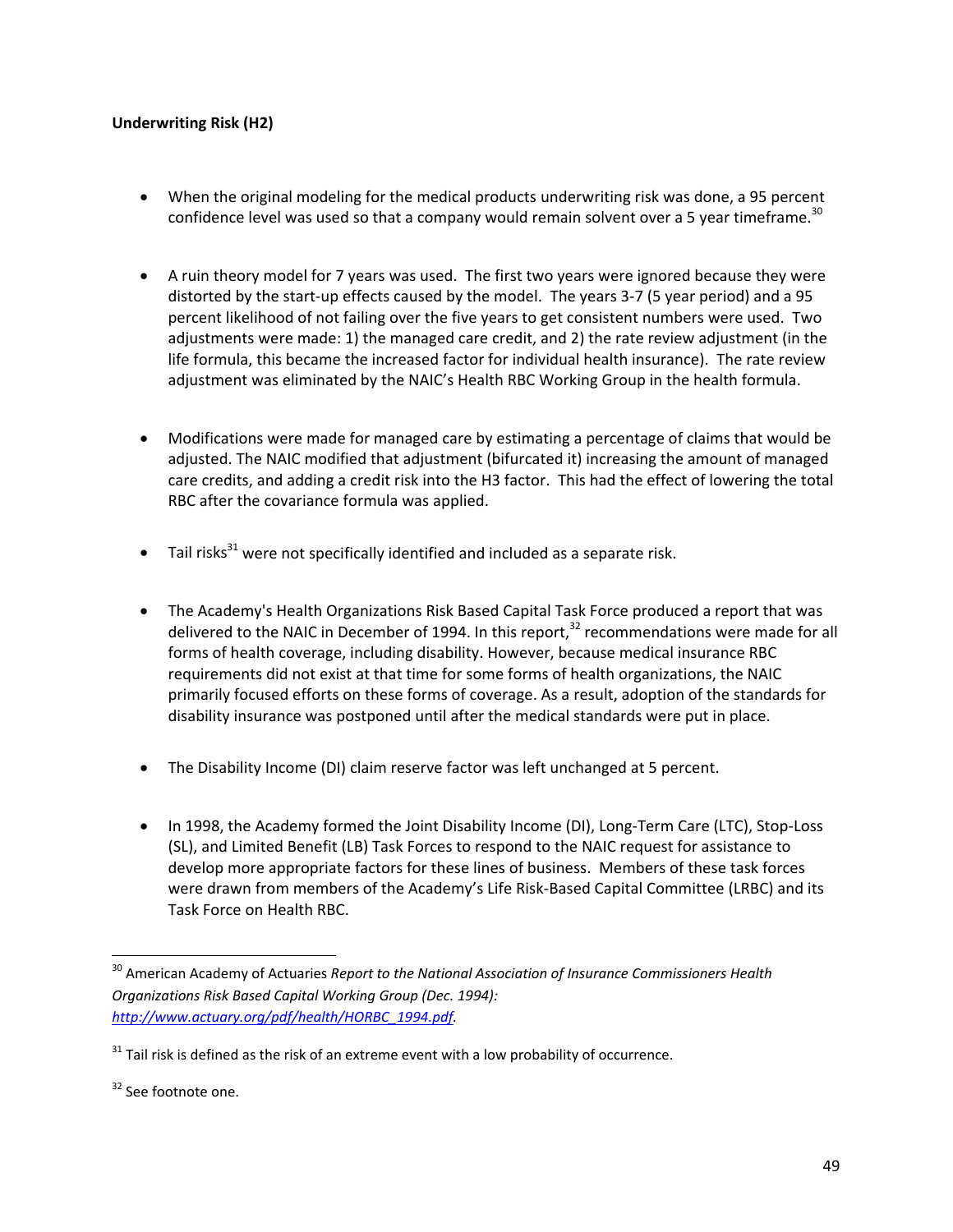- In 1996 an analysis was performed by the Academy's Health Organizations RBC Simplification Task Force (HORBC) and recommendations were made for accident only disability business.<sup>33</sup> Subsequently, the factors applied to this business were reduced, and the reporting on this segment was moved to an "other category."
- While no specific guidelines exist, the Academy DI Work Group that reviewed the Health RBC DI factors<sup>34</sup> believed that the typical approach to prior analysis was to find the surplus required to reduce the probability of ruin for a stationary population over a 5 year period to 5 percent while giving full recognition to taxes.
- The DI Work Group focused the majority of its effort on determining the aggregate risk‐based capital requirement for active and disabled lives. This was done using an "aggregate model." A much less intense effort was made on the risk-based capital requirements for disabled lives, the claim reserve component of risk‐based capital. A simple claim reserve model was used to determine that the 5 percent claim reserve factor recommended in 1991 and again in 1994 was reasonable. The premium requirement for risk‐based capital was then found by subtracting the claim reserve requirement from the aggregate requirement.
- Revised LTC factors for C2 (H2) were based on LTC data. A subgroup of the Academy's HORBC Task Force reviewed data of incurred loss ratios (no increases in policy reserves). These loss ratios were for a variety of large and small writers, observed by company, over a period of time. A model was employed to analyze the statistical and volatility patterns of these loss ratios.
- Stop Loss (SL) coverage and Limited Benefit (LB) coverage (cancer, accidental death, short term disability, etc., lumped together as LB) did not have a sufficient amount of credible data. Therefore, factors were keyed off the DI analysis.
- Medicare Part D, as stand alone coverage, was added in 2006 as a separate risk. There were federal reinsurance and risk corridor rules that caused wide variations in underlying risks of pricing fluctuation. Factors were based on judgment from surveys of participating actuaries.

## **Credit Risk (H3)**

The credit risk was developed by the NAIC with industry input and includes factors for reinsurance, intermediary risk and other receivable risk. The intermediary risk is the risk that a capitated provider is

 <sup>33</sup> American Academy of Actuaries *Final Report to the National Association of Insurance Commissioners Health Organizations Risk‐Based Capital Working Group (June 1996): http://www.actuary.org/pdf/health/HORBC\_1996.pdf.* 

<sup>34</sup> American Academy of Actuaries *Report of the Disability Income Risk‐Based Capital Work Group (March 2001): http://www.actuary.org/pdf/health/naic/docs\_RBCdisability\_032601.pdf.*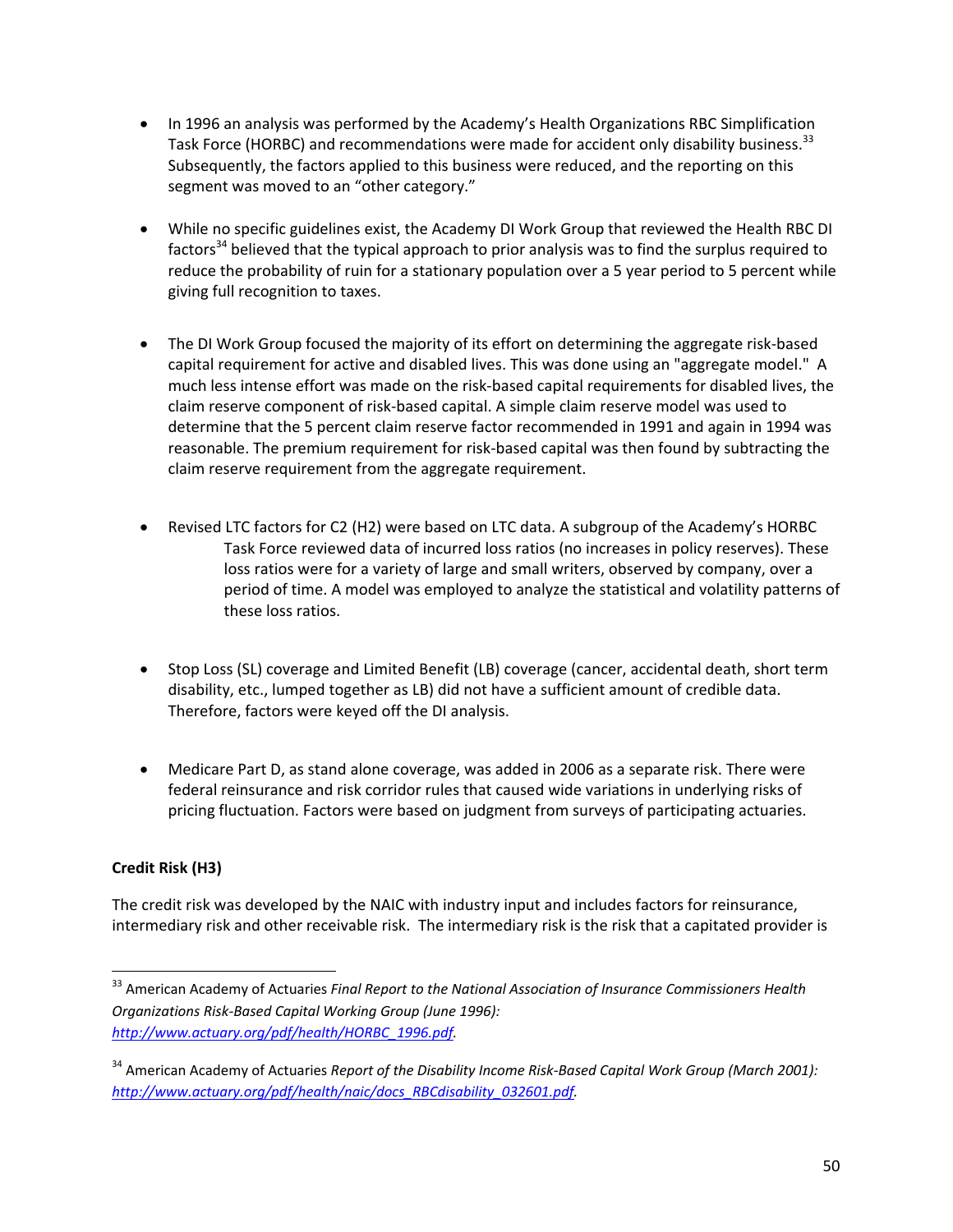unable to perform service according to their contract. It was moved from the underwriting risk (H2) to the credit risk (H3).

#### **Business Risk (H4)**

The business risk was developed by the NAIC with industry input and includes factors for administrative expense, non-underwritten and limited risk business, premiums subject to guaranty fund assessments and excessive growth risk.

#### **Covariance**

In part the health formula moved from employing the factors for each individual risk to an overall company RBC through use of a covariance formula similar to the ones that were in the Life and P&C formulas already (that used covariance factors that were 1 or 0).

The covariance is calculated as H0 + Square Root  $(H1^2+H2^2+H3^2+H4^2)$ . The effect of using the covariance for the H1 through H4 risks is that the RBC is less than it would be otherwise if the risks were all added together and is driven by the underwriting risk (H2), since it is much larger than the other risks. The covariance formula is based on the assumption that the risks under the square root are independent of one another.

After those results were developed for HRBC, the primary issue considered in the development of the formula appears to have been the percent of companies that the regulators anticipated would fall within monitoring levels based on alternative factors or calibration levels. This drove much of how the final formula was developed and the final factors and covariance selected.

*2. An identification of risks that are missing from RBC and a consideration of which of those risks may be reasonably quantifiable or otherwise merit inclusion in RBC. For those missing risks that may be quantifiable, advice on potential approaches to such quantification. This analysis should also consider potential enhancements, if any, to the inclusion of risk mitigation practices in RBC.*

Since the implementation of HRBC, there have been a number of risks that either did not exist at the time that HRBC was finalized or have increased (or our awareness of which has increased) since that time, including:

• **Pandemic:** With new bacterial and viral strains appearing that are immune to current vaccines and anti‐biotics, there has been increased awareness and concern over a potential pandemic. Even the concerns of a pandemic sends people to the doctor's office for vaccination. Once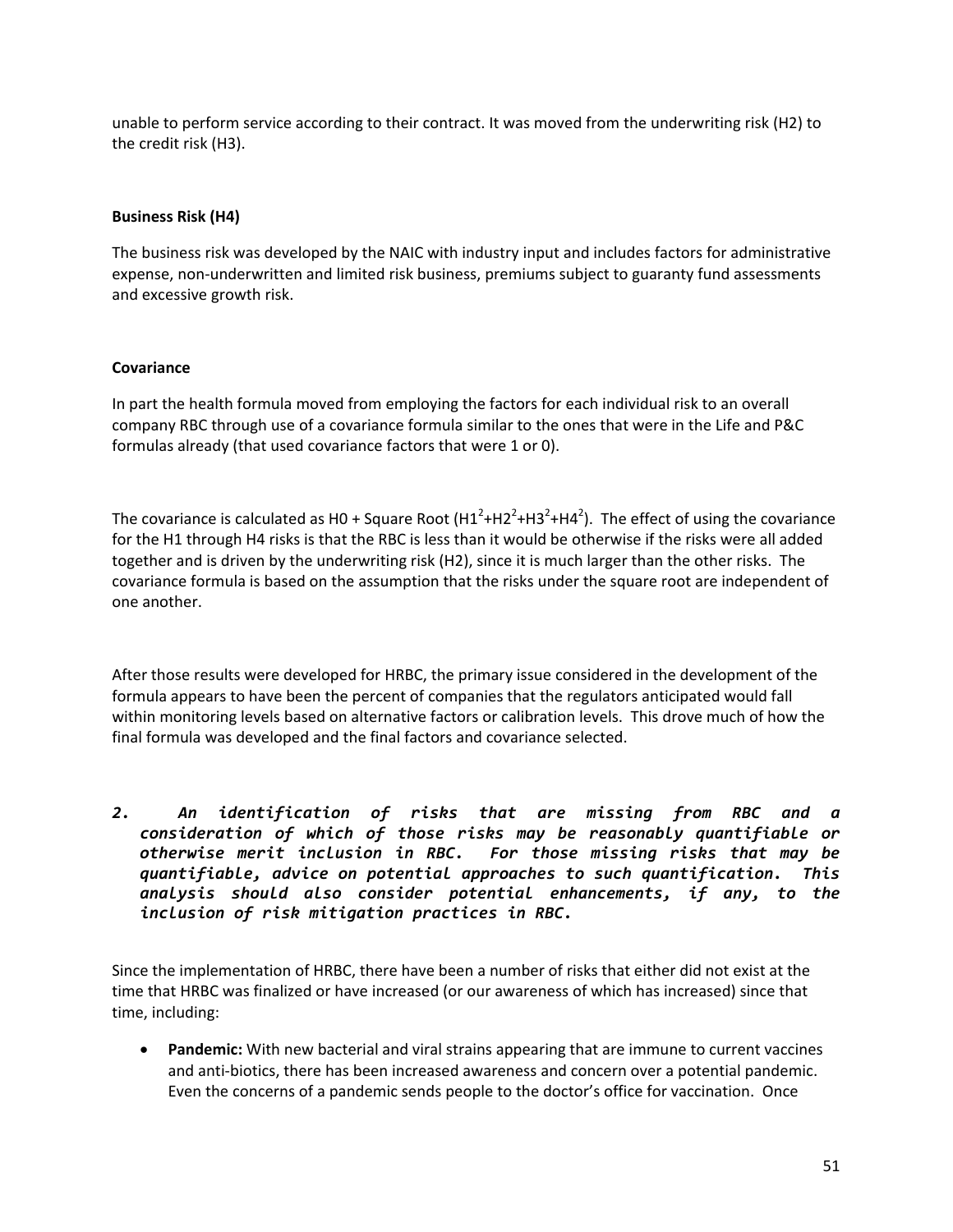there, the doctor often finds other conditions that need treatment or the need for overdue preventative services. The resulting unpredicted medical health care cost increase can be significant.

- **Biological Terrorism:** Since the implementation of HRBC there have been actual biological weapons sent through the mail. The threat of future biological attacks has increased, which would most likely result in cost of treatment and of security to protect our medical health care institutions from danger.
- **Increased cost of compliance**: There is more regulation both at the state and federal level that results in the need for capital investments in computer systems and staff. These additional costs are coming at a time when there is also increased medical rate regulation and increased scrutiny regarding rate increases.
- **Privacy breaches**: Privacy rules and regulations have changed significantly since the implementation of HRBC. In addition, the potential for data to be stolen via a laptop or other portable devices has increased. While insurers go to great lengths to protect the privacy of their customers, breaches can occur and may result in monetary and reputational damage.
- **Risk of Reserve Inadequacy for Long Duration Products:** These are health products with RBC issues, however, they would impact any company selling long duration products.

*Long Term Care (LTC) insurance reserve adequacy risk* ‐ LTC insurance is a relatively new product line, having only been sold since the late 1980s. It is priced on a level-premium basis, generally from issue age. The expected claim cost curve is steep with the bulk of claims expected to be incurred 10 or more years after original policy issue dates.

There are no prescribed morbidity and lapse tables; LTC reserves are based on pricing assumptions. Since subsequent experience has demonstrated that the original pricing assumptions were incorrect for older blocks of LTC business (including assumptions regarding claims cost, persistency and interest), LTC reserve adequacy is questionable. LTC policies are guaranteed renewable. As such, future premium increases can mitigate reserve inadequacy. The challenge lies in the timeliness and the quality of experience and reserve adequacy reviews.

Experience has been rapidly emerging in more recent years. Insurers have been able to refine their pricing. Thus, newer issues may well have fewer reserve difficulties.

*Disability Income (DI) reserve adequacy risk* **‐** The RBC factors for morbidity risk for DI policies were last updated in 2001. That analysis set morbidity factors based on historical DI experience volatility from 1983 to 1998. The 2001 Work Group noted that the 1983 to 1998 time span "was a particularly stressful time for DI. Companies were experiencing below average profit levels, consolidating and exiting the business."<sup>35</sup>

  $35$  Ibid.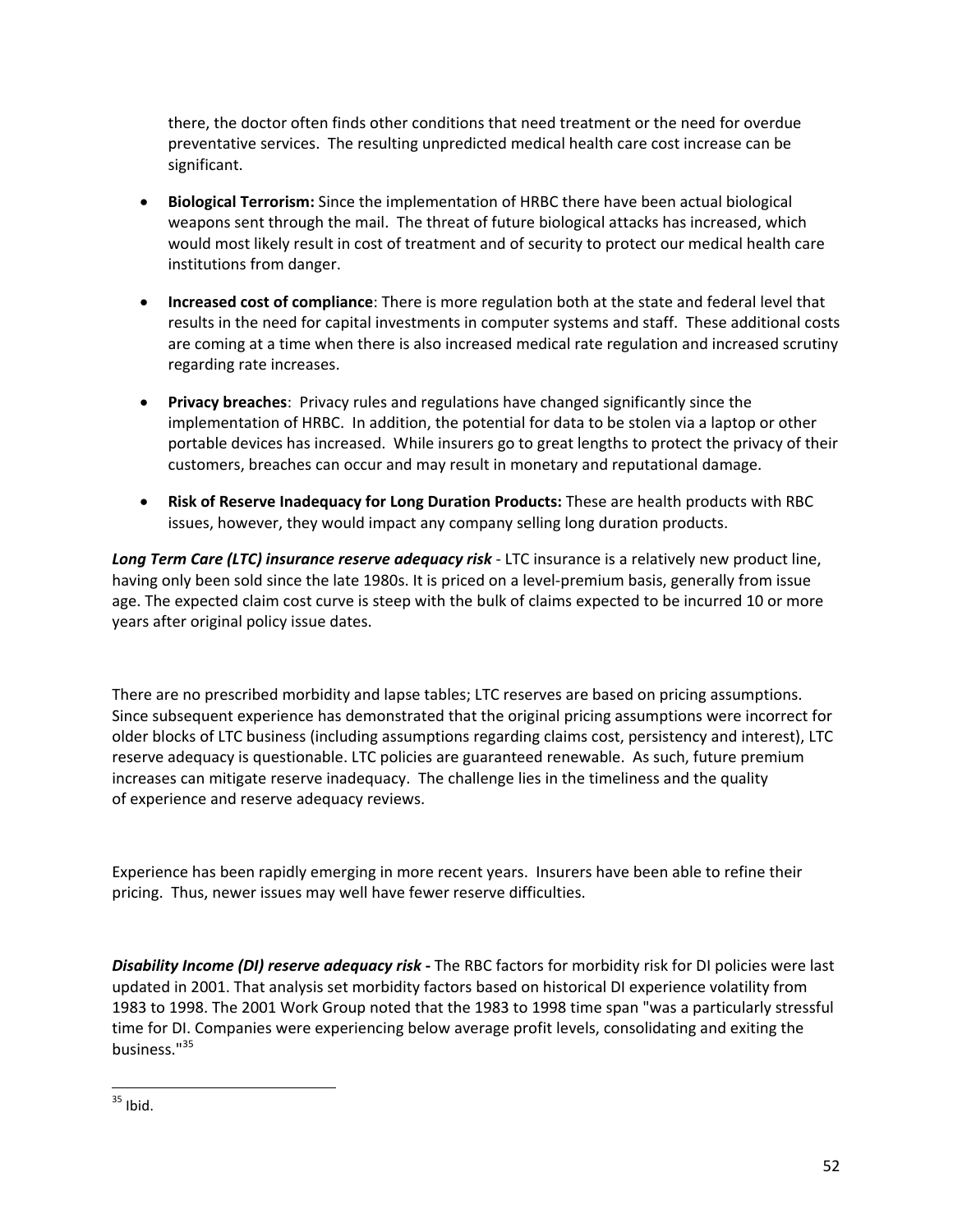More recent experience has been materially better for DI writers. There are a limited number of companies still actively selling new DI policies, compared to those active prior to 1998. DI writers have generally improved their contract provisions, underwriting practices and claim management practices. Based on recent Society of Actuaries (SOA) experience studies and industry surveys, the DI industry has seen improving trends in claim incidence and terminations. In general, these environmental changes would suggest decreased, rather than increased morbidity concerns. This would apply to the claim component as well as the premium component of DI RBC (C2).

In addition, we have the following observations regarding DI insurance risk:

- It does not appear that the recent passage of the Affordable Care Act (ACA) will have a significant impact on DI morbidity.
- DI does not appear to have a significant exposure to catastrophic morbidity events (e.g., pandemics).
- Based on recent industry surveys, the last economic downturn does not seem to have had a major impact on general industry morbidity through 2009.

## **Impact of Affordable Care Act**

We believe that the Affordable Care Act (ACA) poses new risks to health insurers. Uncertainty exists regarding how regulations will be written, interpreted and enforced. There is also uncertainty in how some of the changes will affect insurances exchanges, behavior of consumers and providers, and actuarial methods used to manage risk (risk classification, underwriting, rating, benefit limitations, etc).

Below is a list of potential risks that could be affected by ACA in the near future:

- **Medical loss ratios (MLR)** The MLR results in an asymmetrical risk profile for health insurers. Insurers must pay rebates when their loss ratio falls below the statutory minimum, but their ability to recoup losses when loss ratios are above the minimum is restricted. At the same time that there is an increased cost of compliance with many ACA requirements there is intensified pressure to constrain administrative expenses and premium rates. This could create increased uncertainty, higher probability for financial losses in any year and lower probability of recovery from future profits.
- **More stringent rate review framework**: At the same time that there is an increased cost of compliance with many ACA requirements, there is a new framework for rate reviews, which may constrain health insurers from seeking an increase in premiums to cover this cost for certain lines of health business. This risk is increased for carriers that only offer insurance in one state with heavy focus on the lines subject to greater review of rate increases. Unlike a multi‐state company in which not all rate increases are delayed at the same time, a rate increase delay in a single‐state company could impact its capital to a greater extent. In addition, there is the possibility of adverse economic conditions that impact one state more than others.
- **Increased trend risk:** because reform changes will create entirely new mixes of morbidity, products, and cost shifting from increasing enrollment in public programs for payers. This could diminish the reliability of historical trends as a basis for rate projections and further increase the odds of unfavorable material trend misses and resultant negative impacts on surplus.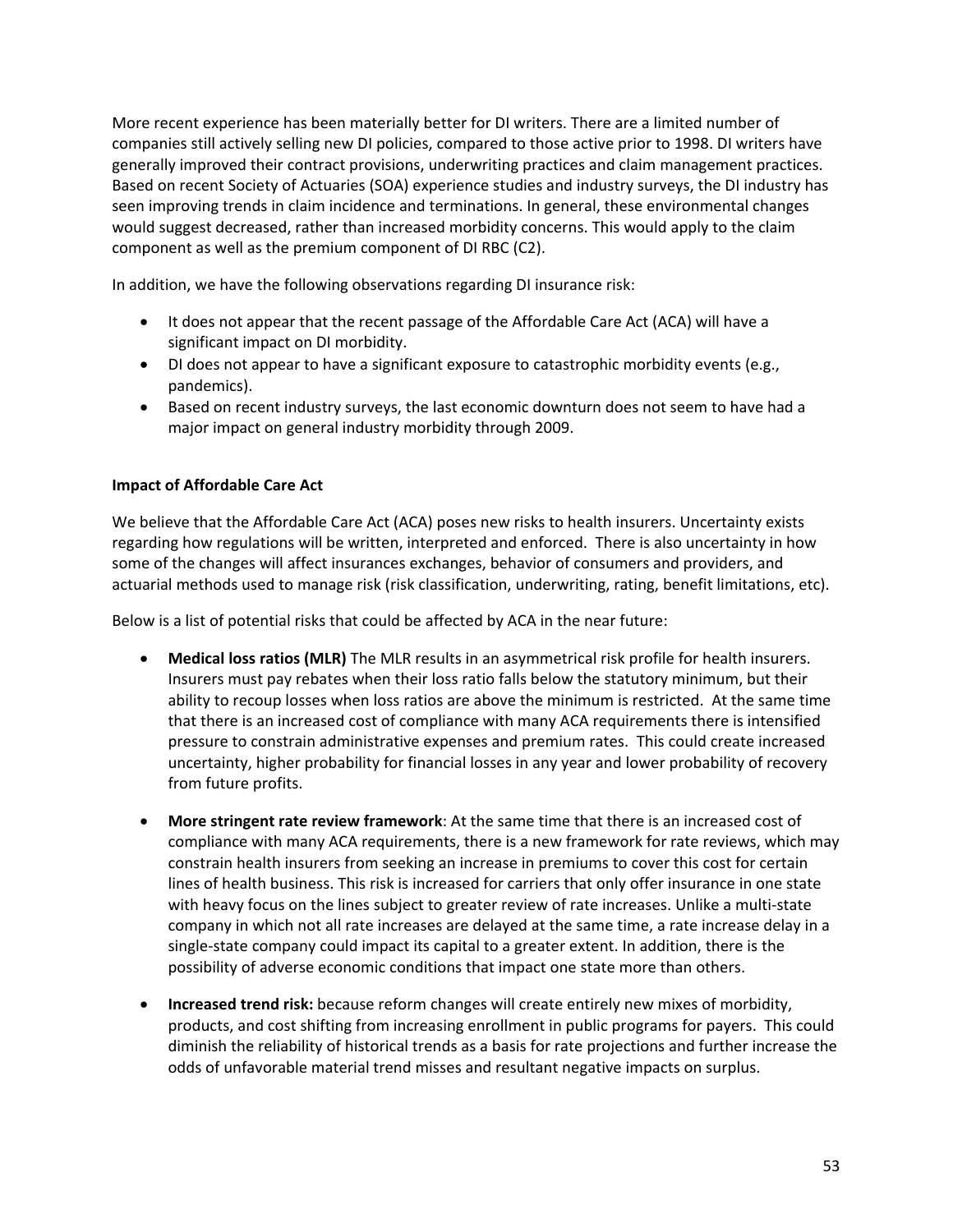Ultimately, surplus needs (and RBC risk factors) are fundamentally driven by two factors: uncertainty in outcomes and the ability of insurers to react and recover from loss events and unexpected regulatory burdens. Given that ACA has increased systemic risk for health insurers, Health RBC requirements will also likely be higher to maintain the same level of protection.

Some of these risks could be quantified through modeling. An example would be modeling of rate increase delays as well as stochastic modeling of the probability of paying rebates due to random fluctuations. We would be glad to assist with this effort, assuming that we can obtain the necessary data or determine an appropriate actuarial methodology if such data are not available. Having separate factors for individual, small, and large blocks of business will probably be necessary due to the differences in regulatory oversight and potential differences in statistical fluctuation.

Going forward there will be additional risk as other ACA requirements are implemented. Currently there are no data available to model these risks, but these risks should be accommodated by the HRBC formula. In the future, data may or may not be available to quantify them, but the HRBC formula should account for these risks, including:

- **Guaranteed issue** in the individual market could result in gradual adverse selection of the individual pool over time. Guaranteed issue will increase costs if the individual mandate is not sufficient to effectively offset adverse selection. Guaranteed issue will result in more variability in health care cost at the same time there is a lessened ability to increase premiums to cover wide fluctuations in health care costs.
- **Restrictions and prohibitions in rating variations** will likely result in additional cross‐subsidy of higher cost risks. This will result in unpredictable changes in populations as individuals and groups react to increases in premiums due to increases in subsidization.
- **Risk adjustment and reinsurance:** The risk adjustment mechanism has not been designed at this time. When first implemented it will be difficult for health insurers to predict the accuracy of any risk adjustment mechanism and the potential for having to make payments or for receiving refunds from this mechanism. The risk to solvency is that the risk adjuster results in one carrier subsidizing another when there is not an equivalent inequity in claims costs.

If you have any questions regarding our comments, please contact Tim Mahony, the Academy's state health policy analyst, at 202.223.8196 or Mahony@actuary.org.

Sincerely,

Dans north

Donna Novak, ASA, MAAA, FCA

Chairperson

Health Solvency Work Group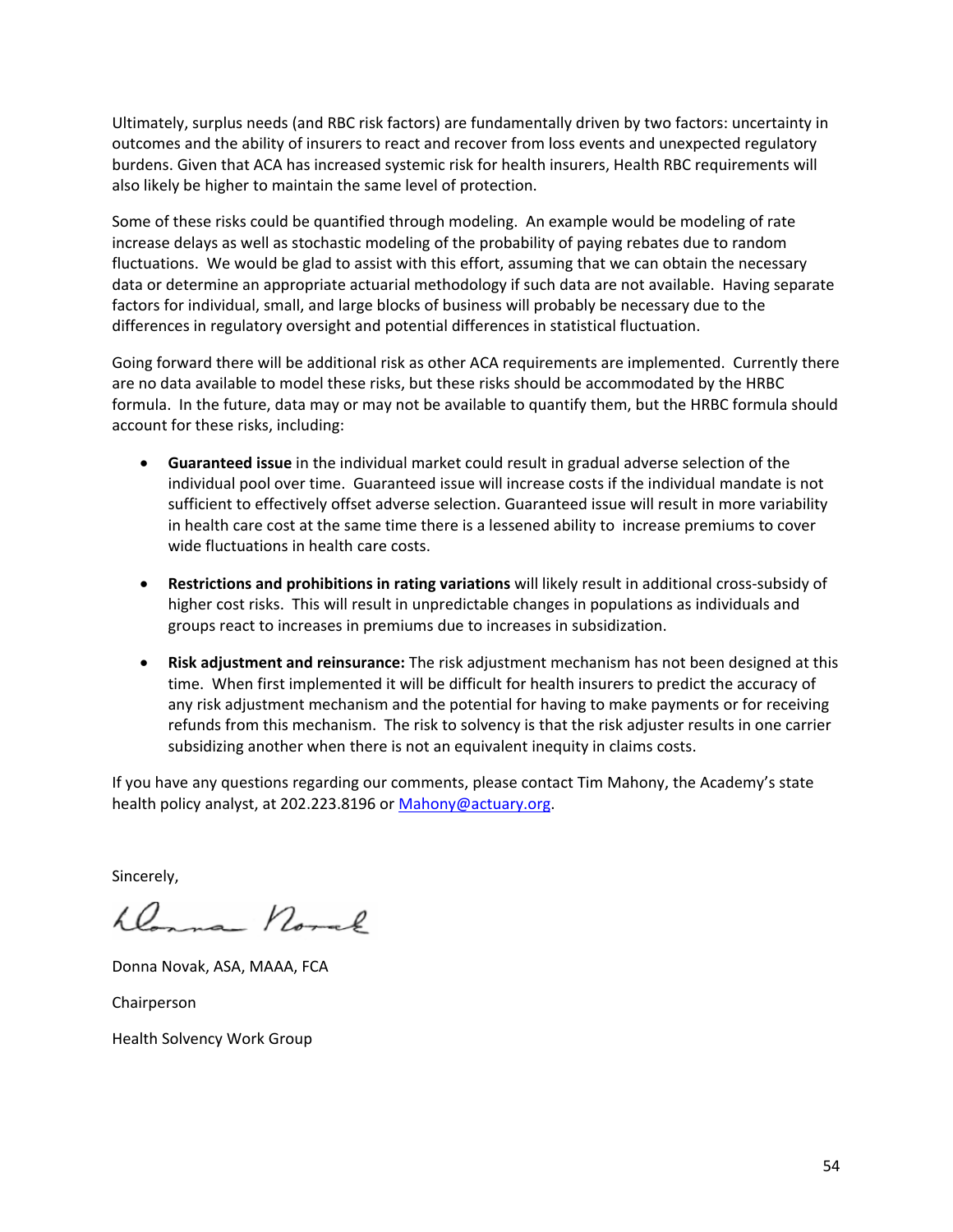# **Section III:**

**Report of the Life Capital Adequacy Subcommittee**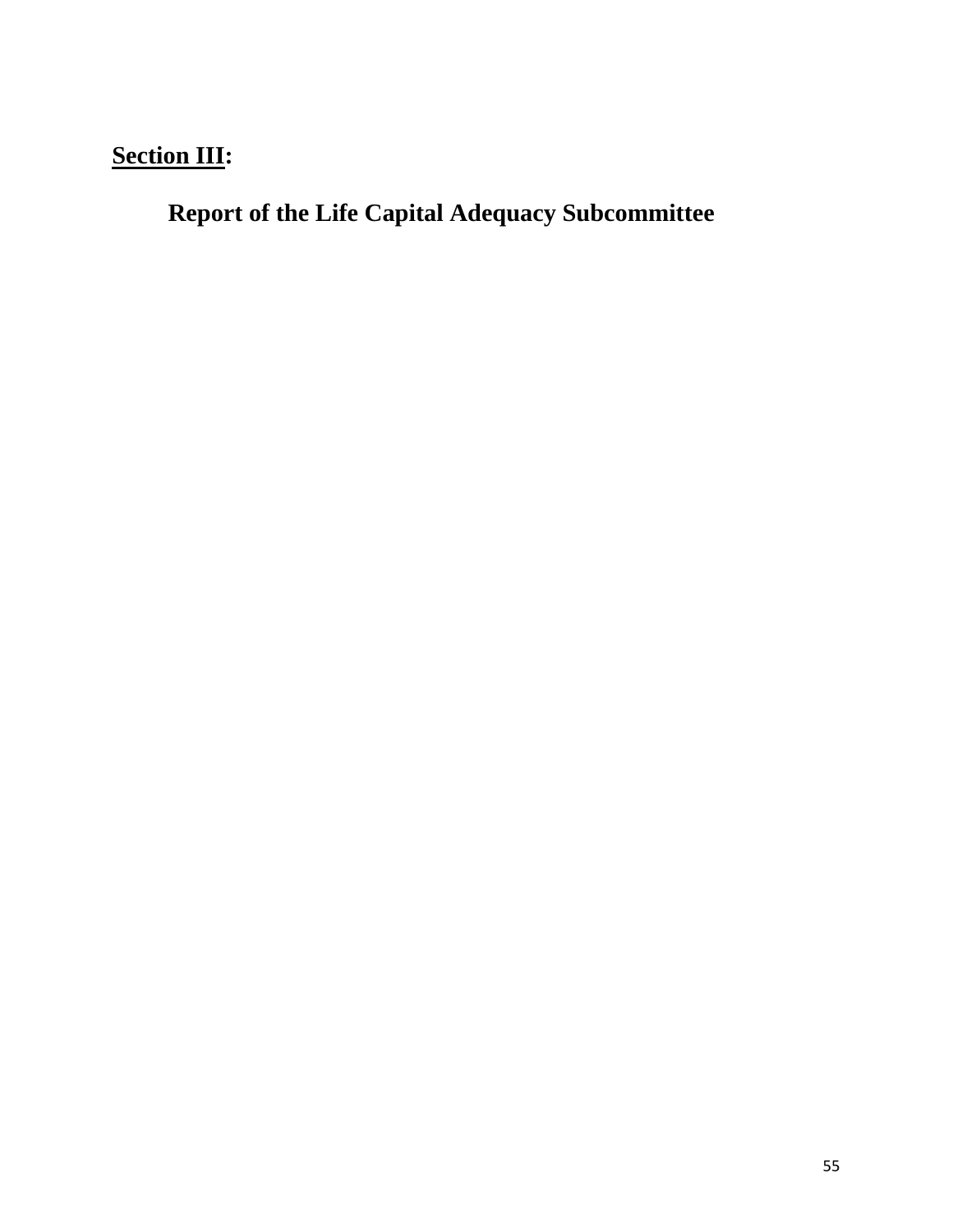#### **Report of the American Academy of Actuaries' Life Capital Adequacy Subcommittee**

#### **Presented to the National Association of Insurance Commissioners' Solvency Modernization Initiative Subgroup of the Capital Adequacy Task Force**

#### **January 2011**

The American Academy of Actuaries' mission is to serve the public on behalf of the U.S. actuarial profession. The Academy assists public policymakers on all levels by providing leadership, objective expertise, and actuarial advice on risk and financial security issues. The Academy also sets qualification, practice, and professionalism standards for actuaries in the United States.

> Life Capital Adequacy Subcommittee Nancy Bennett, FSA., MAAA, Chair

Mary Bahna-Nolan, FSA, MAAA Bob Meilander, FSA, MAAA David Berger, FSA, MAAA Jeff Mohrenweiser, FSA, MAAA Ross Bowen, FSA, MAAA Craig Morrow, FSA, MAAA Peter Boyko, FSA, MAAA Keith Osinski, FSA, MAAA Martin Claire, FSA, MAAA Link Richardson, FSA, MAAA Jerry Holman, FSA, MAAA Max Rudolph, FSA, MAAA Jackie Keating, FSA, MAAA Ken VandeVrede, FSA, MAAA Jason Kehrberg, FSA, MAAA George Wahle, FSA, MAAA Tina Kennedy, FSA, MAAA Bill Wilton, FSA, MAAA

Mark Yu, FSA, MAAA

The LCAS also acknowledges the contributions of Jim Reiskytl, Dave Sandberg, and Tom Campbell.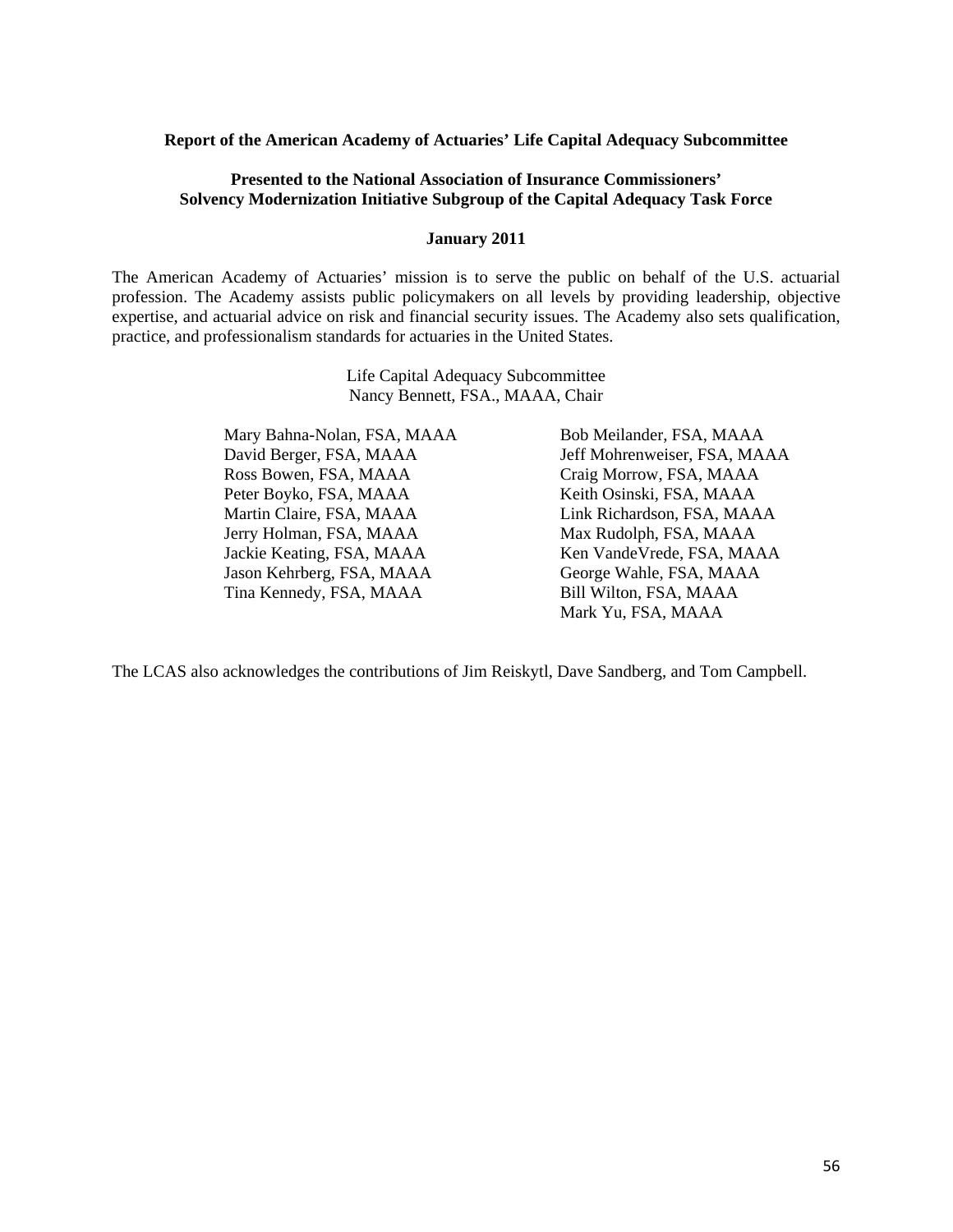The following report contains a description of the technical foundation of the Life Risk-Based Capital (LRBC) formula as prescribed by the National Association of Insurance Commissioners (NAIC), including the statistical safety level embedded in the formula. In addition to providing information on the historical development of the RBC system, this report also contains an explanation of the calibration level for most of the individual risk factors contained in the LRBC formula along with a description of the intended calibration level for regulatory capital requirements in aggregate. The report also provides some comments on risks that have been excluded from the LRBC formula along with a corresponding discussion of risk mitigation practices not reflected in the current formula. The Academy's Life Capital Adequacy Subcommittee (LCAS) has undertaken this report in response to the following charges from the Solvency Modernization Initiative Subgroup of the NAIC's Capital Adequacy Task Force:

- 1. Estimate the safety levels underlying current RBC methodologies.
	- a. provide an explanation of the safety level calibration underlying the individual risk factors within the current formulas
	- b. provide an explanation of the intended or expected safety level for RBC in aggregate for the original Life, Health and P&C RBC formulas
- 2. Identify and evaluate risks that are missing from the current RBC formulas (e.g., catastrophe risk, operational risk, various off-balance sheet risks).
	- a. Provide discussion of risks missing from current RBC formula and comment on requiring capital for the particular risk
	- b. Provide comments on risk mitigation practices not included in RBC formula

It is important for the reader to understand that this paper does not provide the LCAS evaluation of the overall effectiveness of the LRBC formula. We have focused on providing the technical foundation of the current formula, with particular emphasis on the questions asked by the NAIC's SMI RBC Work Group.

The report does not discuss any areas where the RBC formula may not be functioning as intended. For example, there may be areas within the LRBC formula that give false signals to regulators regarding companies that may be weakly capitalized or areas where the formula creates inappropriate risk management incentives for an individual company. Further, the subcommittee has not commented on areas where the LRBC formula can create an inaccurate perception of a particular company or the industry when the formula is used for purposes other than what was intended, (e.g., being used as a tool to rank the safety of insurers).

The following report focuses solely on the LRBC formula and is organized into the following sections:

- A. Executive Summary
- B. Introduction: A Short History of LRBC Development
- C. Technical Foundation of LRBC
- D. Calibration Level of Individual LRBC Components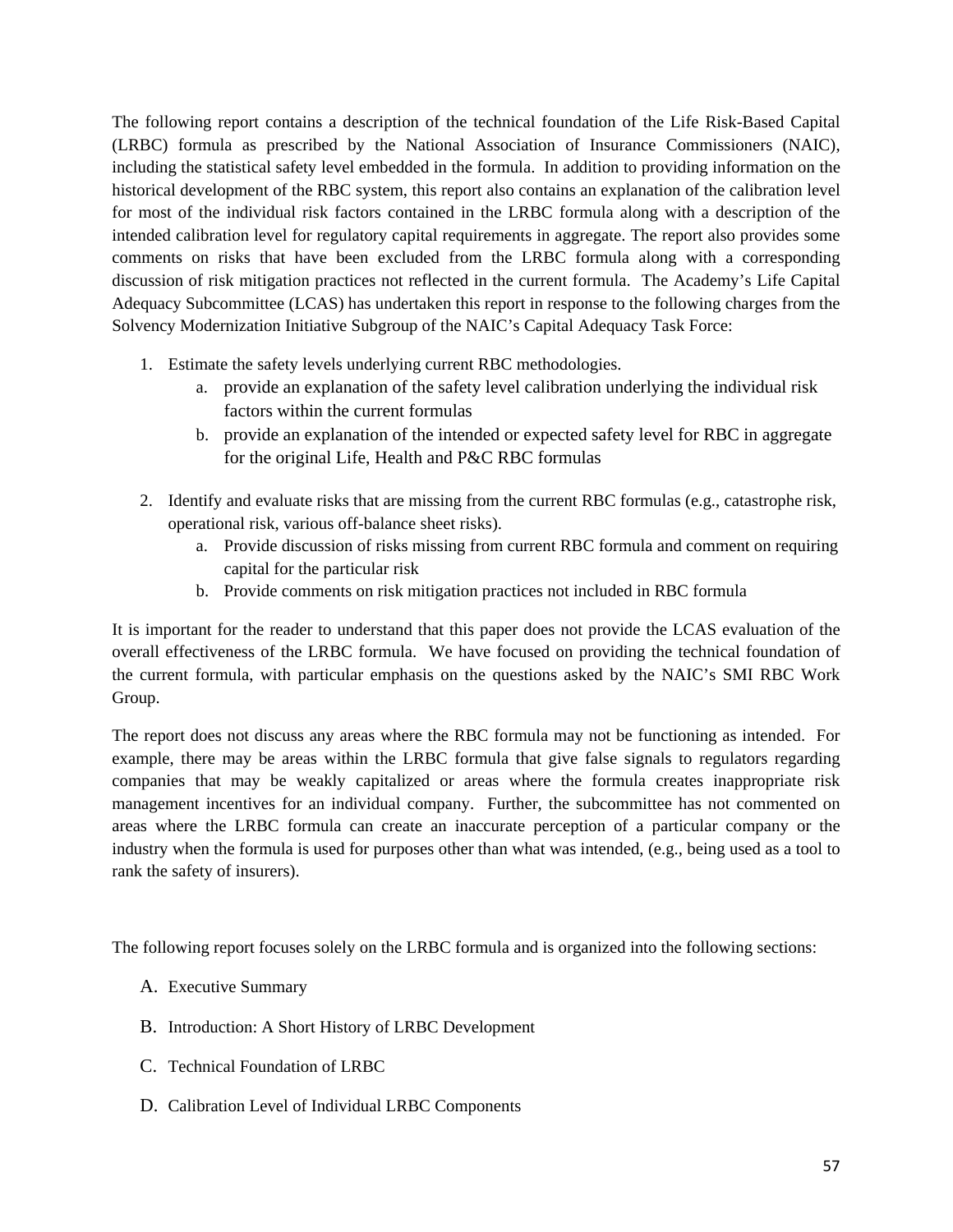- E. Calibration Level of Aggregate Capital Requirements
- F. Additional Considerations in Establishing Calibration Levels
- G. Calibration levels in other Solvency Frameworks
- H. Risks and Risk Management Practices Not Captured in Capital Requirements
- I. Summary
- J. Bibliography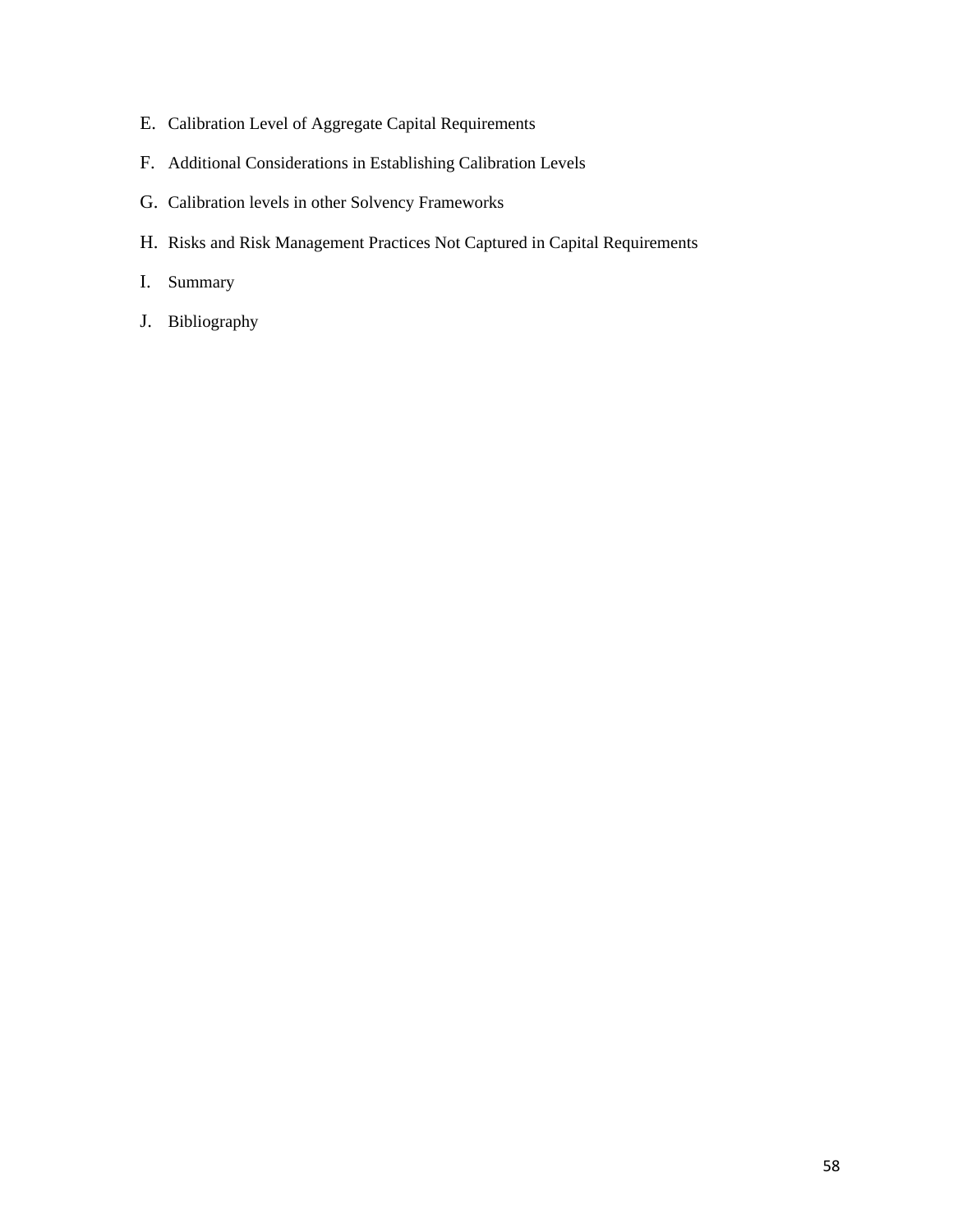### **A. Executive Summary**

The National Association of Insurance Commissioners' (NAIC) Risk-Based Capital (RBC) system for life insurance was developed in the early 1990's. The objectives, as commonly accepted, for the Life RBC system during its development were as follows:

- 1. Create a relatively simple formulaic structure that would identify potentially weakly capitalized companies;
- 2. Design a formula that would be applied to all companies based on publicly available information;
- 3. Provide a regulatory tool that requires more extensive review of an individual company's risks and capital (including proprietary models and other detailed analysis) for those companies who were likely to be, or are weakly capitalized, in order to determine if corrective action(s) are needed;
- 4. Establish an objective standard for triggering regulatory action, including the authority to take over a company under certain conditions, such as falling below a certain capital level.

Regarding the technical foundation of the LRBC system and the specific questions posed to the Academy by the Solvency Modernization Initiative Subgroup of the NAIC's Capital Adequacy Task Force, the LCAS conclusions are summarized below:

- 1. Statistical safety level
	- a. Initial LRBC Formula
		- The intent of the original LRBC formula was the identification and measurement of the risks that could affect an insurer's solvency. The original LRBC formula development started with the definition of major risk categories. The categories were C-1 (Asset Risk), C-2 (Insurance Risk), C-3 (Interest Rate Risk), and C-4 (Business Risk).
		- Each major risk category was further split into individual risks. The RBC factors for these individual risks that comprise the major risk categories were based on loss distributions constructed from experience in the late 1980s. The individual risk factors were established at confidence levels between the  $92<sup>nd</sup>$  and  $96<sup>th</sup>$  percentile over varying time horizons. As described in the original LRBC recommendation made by the Technical Advisory Committee to the NAIC, there was an intent to calibrate the individual risk factors in this range, as a way for the major risk categories to be approximately set at a  $95<sup>th</sup>$  percentile confidence level.
		- The time horizon for each individual risk factor was equated with the time period where that risk could cause a rapid deterioration in statutory solvency. The LRBC factors were intended to be appropriate over a multi-year period and to reflect the inherent conservatism in statutory valuation and accounting principles.
		- Specific, but conservative, covariance adjustments were made in combining the RBC requirements for the major risk categories. Essentially, C1 and C3 risks were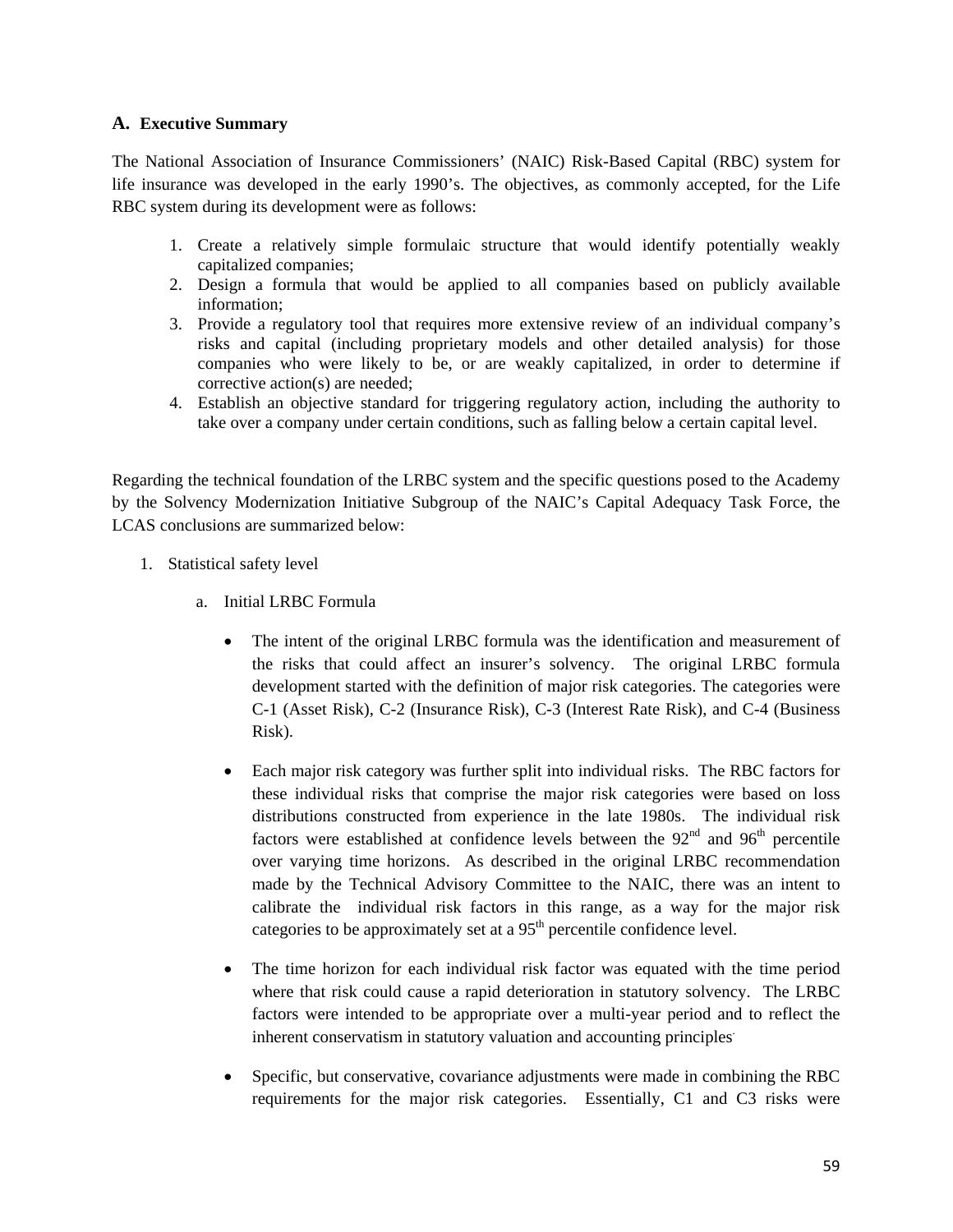assumed to be 100% correlated, with C2 risk being independent of both C1 and C3. These assumptions were considered reasonable at the time of the original recommendations, but shown to be conservative in later research conducted by Academy work groups. Little or no covariance benefit was observed in the Academy analysis between the individual risk factors within the major risk categories, thereby producing additional conservatism in the aggregate RBC.

- In terms of total LRBC requirements, the original LRBC formula was not designed with establishment of aggregate RBC at an *explicit* calibration level where this calibration level results in a stated outcome. In other words, LRBC was not established by equating the numerical results of a process to a pre-defined calibration level.
- b. Current LRBC formula
	- Since the original LRBC formula was designed, segments of the capital markets have changed significantly and insurers' investment practices have changed accordingly. In addition, the methods for quantifying risk have advanced. There have been significant changes to the risk profiles of company balance sheets, for both assets and liabilities.
	- Several modifications have been made to the LRBC requirements since its introduction yet despite these modifications, the LRBC requirements have not kept pace with the developments in either the capital markets or the products offered by life insurers. LRBC changes have been ad hoc for specific risk factors, rather than making changes to LRBC reflective of how companies' risks and/or solvency positions have shifted. With major shifts in the economy, risks can materialize in a different manner than previously observed and/or assumed in the current LRBC formula.
	- Some factors have not been updated for recent experience and are based on studies from the late 1980's (e.g., mortality and bond default factors).
	- The original formula has been modified such that it is now a combination of different risk metrics – percentile and conditional tail expectation (CTE) metrics. The original formula began with static factors applied universally to each company, and now includes risk charges based on the results of internal modeling. Further, the original formula has been modified to include prescribed scenarios and caps and floors applied to certain elements of the formula.
	- It is very likely the calibration level achieved for LRBC results in 2010 is different from what was originally intended due to shifts in experience and formula structure.

While some believe that US life insurers have fared well in the recent economic environment, particularly in comparison to other sectors of the financial services industry, it would be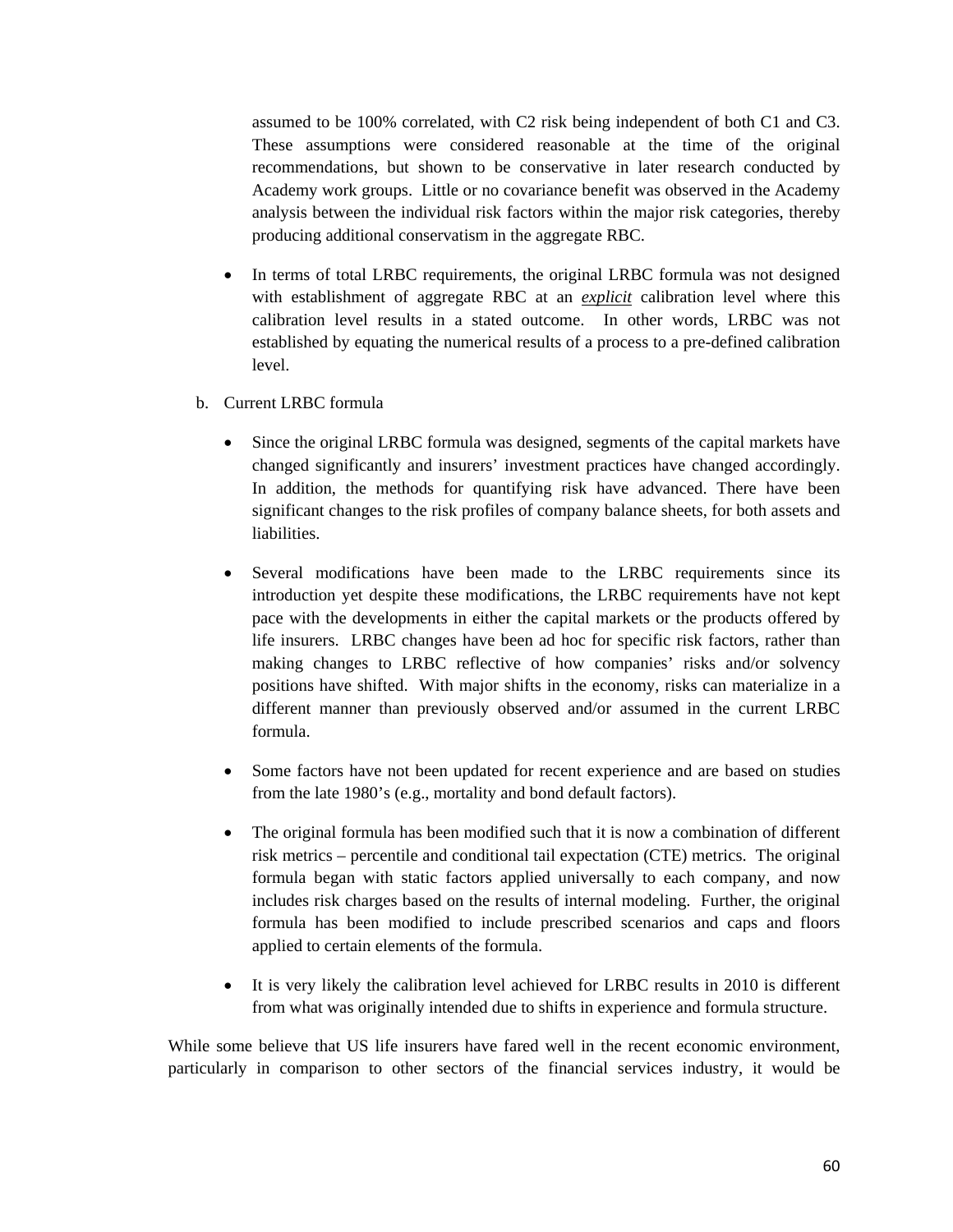implausible to attribute the relative success of the US insurance industry to any one of many factors, such as the LRBC formula.

2. Excluded risks and risk mitigation practices

Some risks have been intentionally excluded from the LRBC system. The excluded risks fall into three areas:

- Immaterial over the LRBC time period (i.e., which generally covers risks that could abruptly materialize over a short to medium time frame, such as three to five years)
- Tail Risks, or risks that materialize beyond the tested portion of the risk distribution (i.e., in the outside tails of the distribution beyond the  $95<sup>th</sup>$  percentile). These risks materialize so infrequently that they only exist beyond the stated calibration level
- Risks that cannot be pre-funded by capital, such as liquidity or specific operational risks

Some of the excluded risks, while potentially significant, would materialize over a long time horizon. As explained below, RBC for life insurance is designed to identify companies that are or could become weakly capitalized in a short to medium time frame. The LRBC framework is defined within the statutory accounting framework and focuses on risks that could have a material impact on an insurer's statutory capital position. The LCAS does not believe that any material risks have been excluded consistent with the original established objectives and design of the LRBC framework.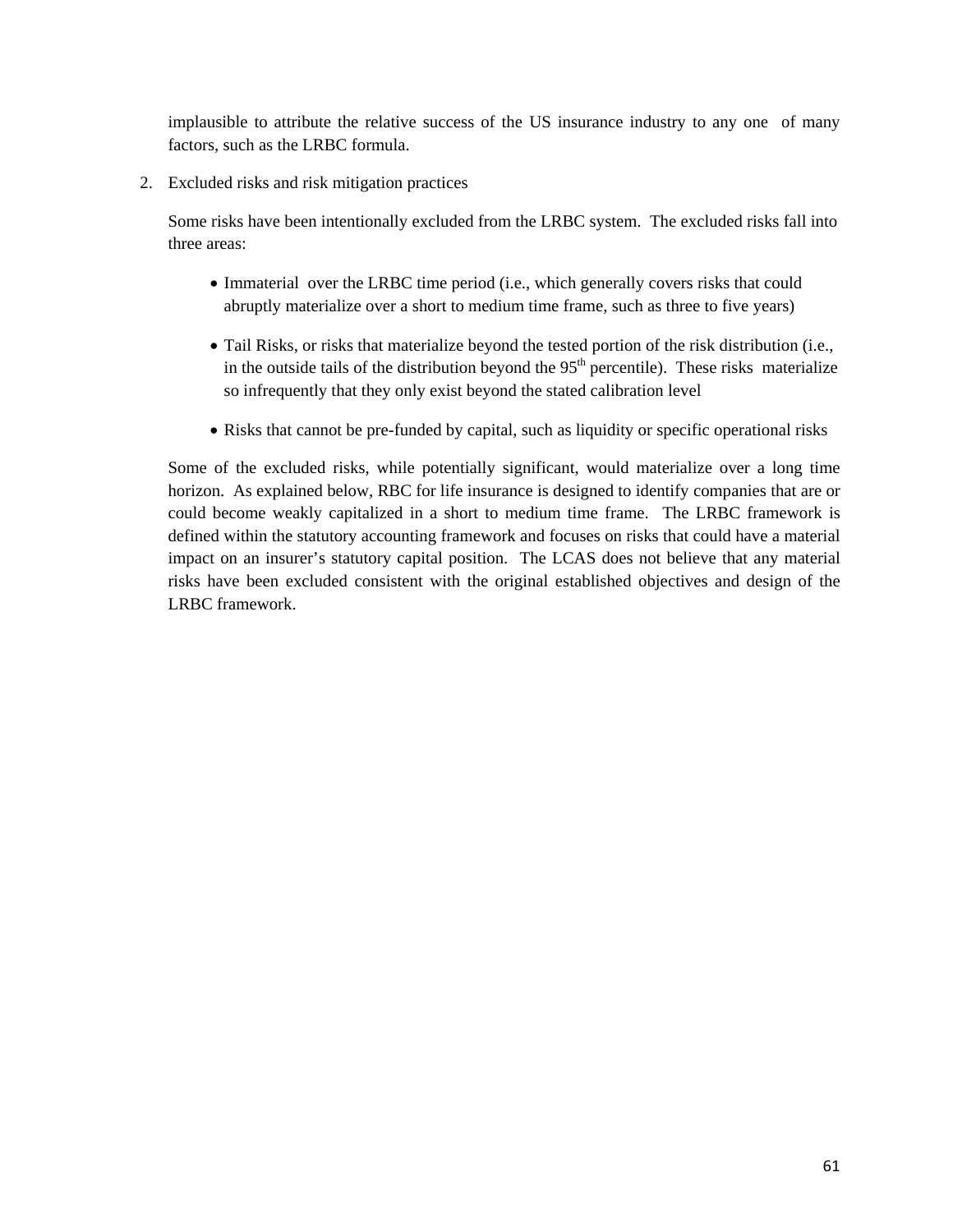#### **B. Introduction: A Short History of Life RBC Development**

This introduction documents LCAS'S understanding of the history of the development of LRBC. Our intent in providing this information is to provide some context for our description of the original design of the LRBC system and its subsequent modification. We have reviewed historical publications, where available, to support our description and have included those publications in the bibliography of this report. Since the LRBC system was designed more than twenty years ago, we have taken some license, albeit without intentional bias, in describing how LRBC was designed. As a result, this should be regarded as an historical account of the context in which LRBC was formulated, but reflects the perspectives of many parties involved, each with a different outlook..

As described earlier, the NAIC's Risk-Based Capital system for life insurance (LRBC) was designed to accomplish several objectives. As originally implemented, LRBC was entirely formulaic and based on published data so as to provide an auditable and objective calculation applied to all companies. As some of the risk exposures of life insurers' have shifted due to new benefit designs, guarantees and investment practices, some LRBC calculations are now based on internal models and company assumptions, in part.

As contained in the NAIC Instructions to the Life RBC Filing, risks were identified as being part of one of four major risk categories:

#### **C1 – Asset risk:**

the risk of assets' default of principal and interest or fluctuation in fair value.

**C2 – Pricing Risk:** 

the risk of underestimating liabilities from business already written or inadequately pricing business to be written in the coming year.

#### **C3 – Interest Rate, Health Credit Risk and Market Risk:**

the risk of losses due to changes in interest rate levels and the risk that health benefits prepaid to providers become the obligation of the health insurer once again, and risk of losses due to changes in market levels associated with variable products with guarantees.

#### **C4 – Business Risks:**

the risk of general business losses.

C1 was eventually split into C1cs for common stock and C1o for the remaining assets. An additional category (C0) was added to the LRBC formula to capture the risk of default for certain affiliated investments.

With the major risk categories established, the next step was to quantify the potential surplus impact if the risks contained within each major risk category materialized. Stated differently, the next step was to determine the statistical distribution for each material risk contributing to each risk category. The capital required for each material risk within the major risk categories was established between the  $92<sup>nd</sup>$  and  $96<sup>th</sup>$ percentile over varying time horizons. As stated in the 1991 Proposal from the NAIC's Industry Advisory Committee, when all material risks were combined within the major risk category, the capital required for each major risk category was expected to be calibrated at the 95<sup>th</sup> percentile.

Every effort was made to maintain theoretical consistency within the four major risk categories listed above with respect to statistical confidence levels throughout the formula development process. For practical reasons, an assumption was made that the time horizon for most individual risk factors was established such that the resulting capital requirement would not change if the analysis were extended over a longer time horizon. This assumption was based on limited modeling of certain risks and the prevailing actuarial judgment at the time. A more detailed description of the capital requirement for each significant risk factor, including time horizon, is provided later.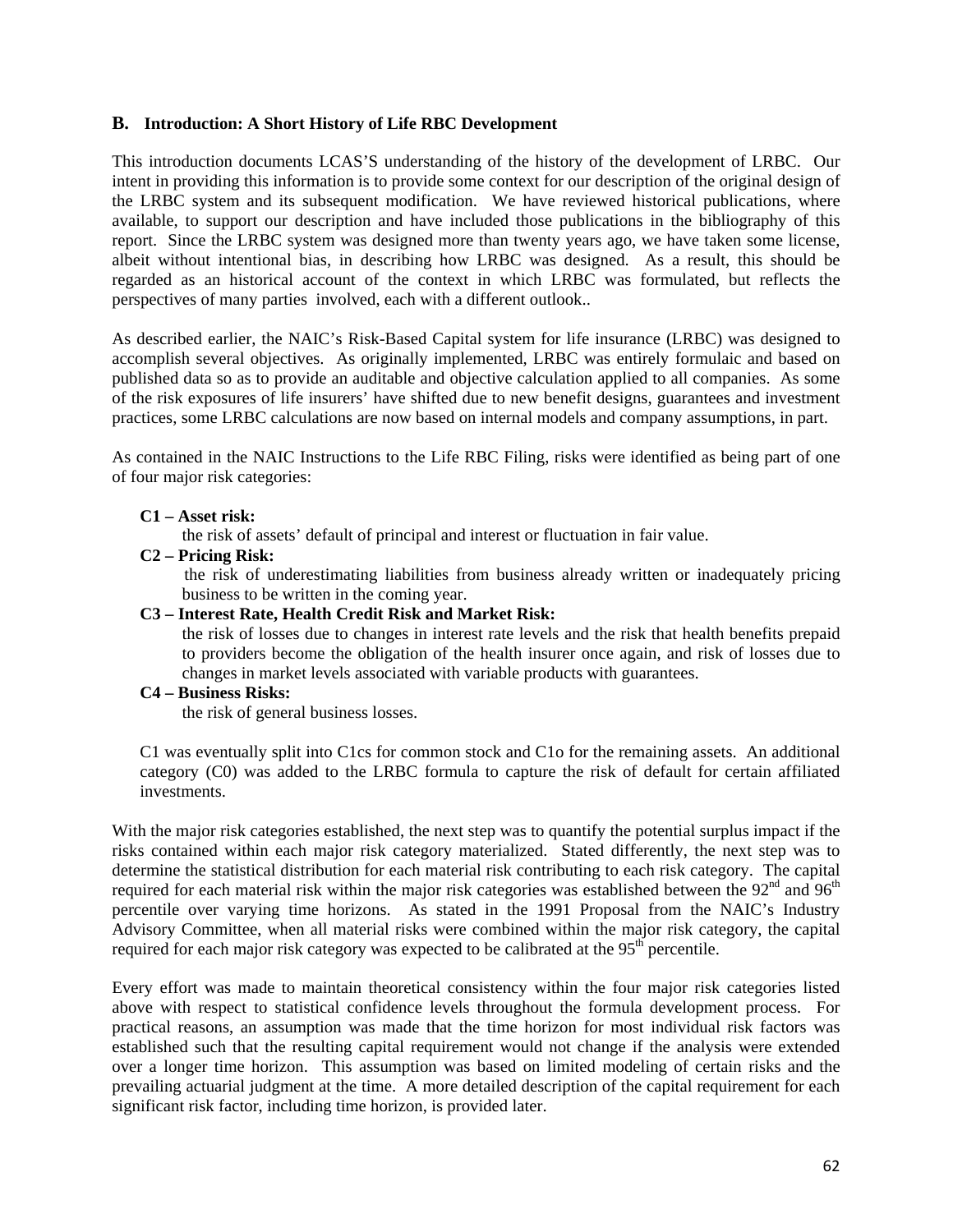The original LRBC requirements did not reflect an explicit calibration level for aggregate LRBC amounts. The focus was on the definition of capital requirements for each individual risk category and to calibrate the individual risk types at a level and time horizon appropriate for each identified risk. While there are many opinions regarding the intended or expected calibration level of aggregate LRBC, the LRBC formula was not designed to achieve a stated calibration level or maintain capital requirements at a stated calibration level as an outcome of the LRBC calculation.

Once the major risk categories have been quantified, consideration was given to the correlation of risks between these risk categories. For correlations pertaining to risks other than interest rates and equity returns, a simple assumption was made. Each major risk category was considered to be either completely independent of other risk categories, or completely correlated with the other risk categories. After this determination was made, a statistical adjustment was made to adjust for risk correlation among the major "C" risk categories, known as the "covariance adjustment."

While there was no explicit tax adjustment in the original RBC structure, taxes were considered in the calculations that led to the factors used to calculate RBC. These implicit tax considerations varied by the type of risk. With the adoption of new statutory accounting principles, explicit tax adjustments were introduced to provide additional information to regulators and reflect individual company circumstances. The adjustments reflected: (1) that tax rates for ordinary income losses could differ from those for capital gains/losses on some future date, (2) that statutory recognition of losses may differ from tax recognition, and (3) that the impact of taxes, the recognition of future taxes as a deferred tax asset, and future deductibility of surplus event losses were all of interest to the regulators.

When taxes were later included in the LRBC formula, the pre-tax risk factors were reduced by the aforementioned tax adjustment. The tax adjustment was applied to the pre-tax RBC amount for each major risk category ("C"). Details on the specific tax adjustments are contained in the AAA's Joint RBC Task Force Letter to the NAIC RBC Task Force on the Tax Effects of Codification on the 2001 RBC formulas, October, 2000.

Because of concerns raised regarding the recoupment of tax losses in tail scenarios, a required sensitivity test was added that calculated RBC on a pretax basis.

The regulatory action levels that are part of the original LRBC framework were established by the NAIC. The NAIC established the Company Action Level for LRBC. Additional trigger points for regulatory action were set for Regulatory Action Level, Authorized Control Level, and Mandatory Control Level. These additional levels are percentages of the Company Action Level.

The first official company filings of LRBC reports was year-end 1993. Since that time, the LRBC formula has undergone numerous refinements. These refinements were specific responses to capture the shifting risk profile of life insurers' asset and product portfolios, along with changes in the capital markets and risk management techniques.

Two of the major updates to the original formula are called "C3 Phase 1" and "C3 Phase 2". C3 Phase 1, implemented in 2000, is the introduction of company-specific modeling for fixed annuity interest rate risk. The capital requirements for C3 Phase 1 are based on the distribution of modeling results falling between the  $92<sup>nd</sup>$  and  $98<sup>th</sup>$  percentile. C2 Phase 2, implemented in 2005, introduced company specific modeling for variable annuity equity and interest rate returns, in order to measure risks such as those created by guaranteed death and living benefits. Phase 2 uses a "90% CTE" risk metric. The 90%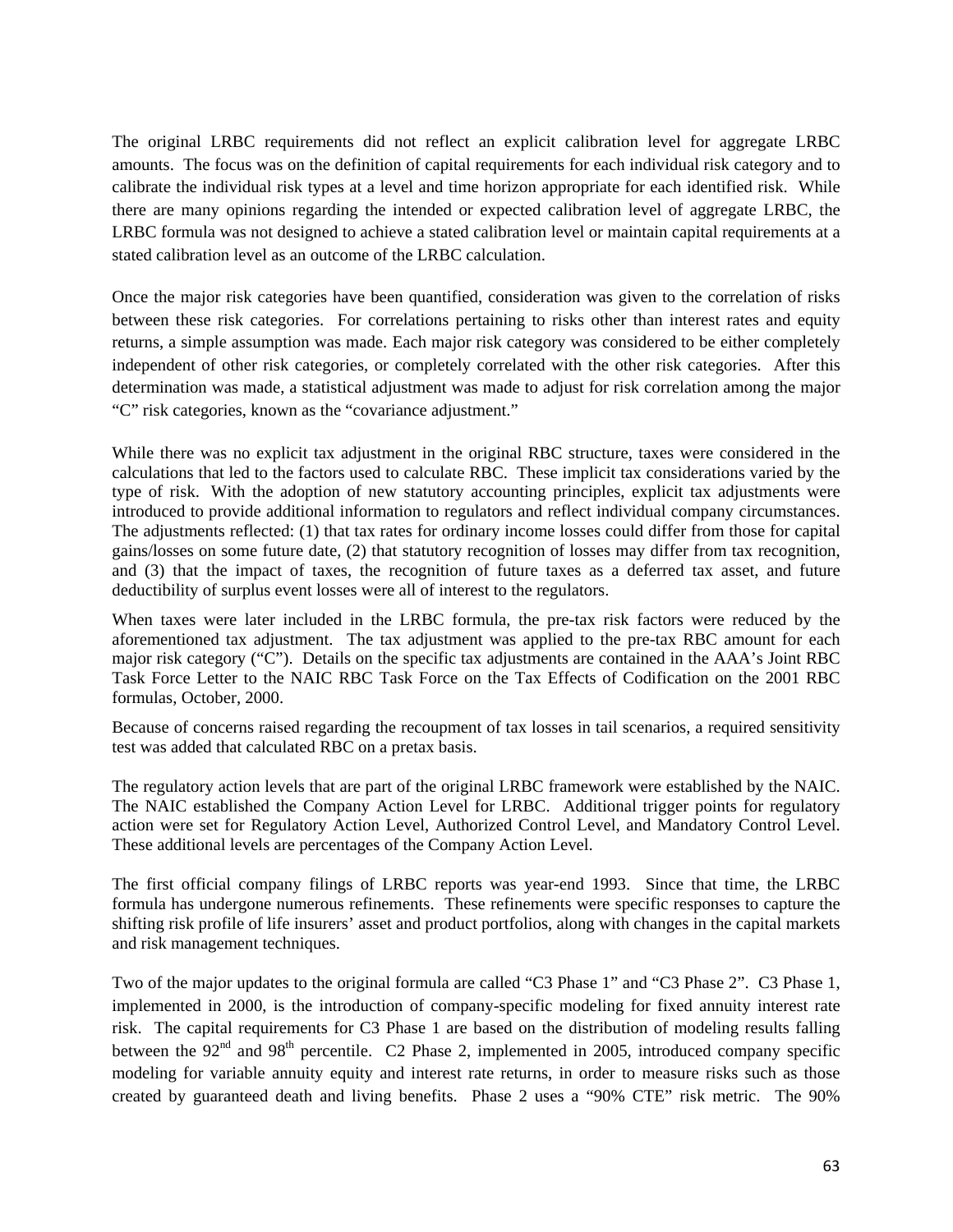Conditional Tail Expectation (CTE) is the average of the worst 10% of the results of stochastic testing, and captures the effect of "tail risks" that may be small at the  $95<sup>th</sup>$  percentile but more significant at higher levels of conservatism.

Another significant update was the introduction, in 2001, of a separate "C-1 cs" covariance component for common stock. This change reduced some of the unquantified conservatism of the original covariance adjustment. A common stock concentration risk component was also added at this time.

Other significant updates include refined RBC requirements for commercial mortgages, several updates for health insurance, and numerous updates to reflect various accounting changes. These changes did not generally include any change to the original  $95<sup>th</sup>$  percentile level of conservatism.

The remainder of this report describes the development of this system in more detail.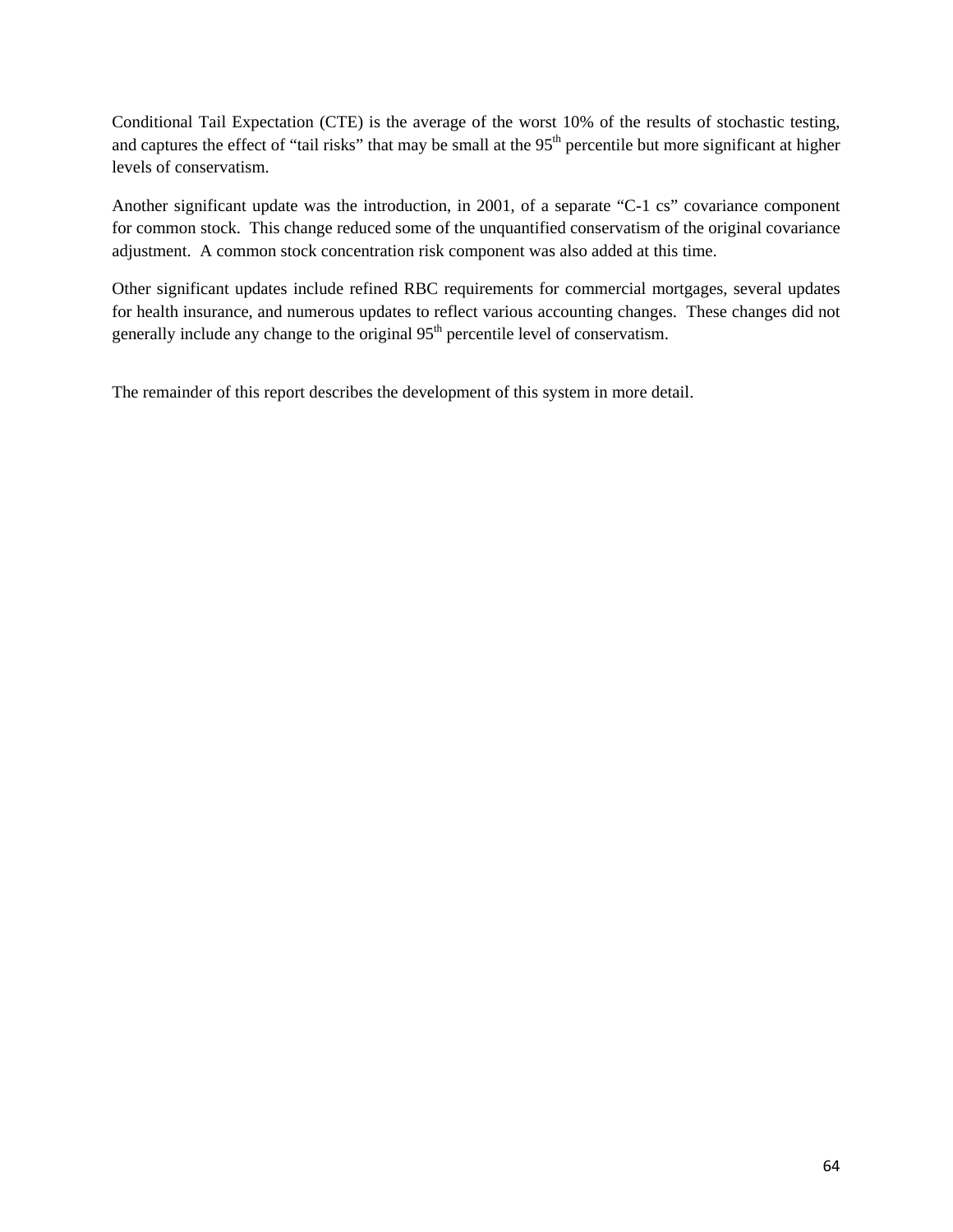#### C. **Technical Foundation of RBC**

In designing any solvency framework, there are a handful of basic framing issues that define much of the entire formula. In the following section, we address a number of issues that have a bearing on the calibration level of RBC, some more directly than others.

1. What is the purpose of the current US regulatory risk-based capital system?

The primary purpose of the US RBC system is the identification of potentially weakly capitalized companies so as to facilitate regulatory actions that will ensure that, in most situations, policyholders will receive the benefits promised without access to guarantee or taxpayer funds. Consequently, the RBC system includes objective trigger points that enable regulatory intervention in the operation of weakly capitalized companies. The RBC system is written into state laws, thereby enabling the takeover of an insurer with the force of law. Although not explicitly identified as an objective of the US RBC system, the implementation of the RBC system has resulted in a better industry awareness of risk exposures for many life insurance companies.

It is important to acknowledge that RBC is not designed to rank the capital strength of companies. Any evaluation of relative capital strength based on the NAIC RBC system (e.g., by use of RBC ratios) would be inappropriate. Nevertheless, we recognize that other parties may use LRBC for other than its intended purposes, accepting the anomalies that can arise from this inappropriate use. In addition, it is also important to note that the LRBC formula was not designed to signal changes in an insurer's risk profile. Other regulatory tools, such as the RBC Trend Test, are part of the NAIC's solvency framework and are intended to identify a situation where a company might be at risk of becoming weakly capitalized.

2. What does the calculation level of RBC represent?

As stated in the NAIC's LRBC Instructions, "Risk-based capital is a method of measuring the minimum amount of capital appropriate for an insurance company to support its overall business operations in consideration of its size and risk profile." RBC was developed as a tool for regulators to identify potentially weakly capitalized companies. RBC creates a "reference point," via the RBC formula, whereby regulators can compare a company's actual statutory capital position to this regulatory reference point.

Stated from a different perspective, the dollar amount of RBC does not represent an outsider's valuation of the company's business. RBC does not represent the amount a willing buyer would pay to assume a company's obligations or an "exit value" but it does represent the minimum amount of capital a willing buyer would have to maintain in the company if it were purchased. While some solvency systems in other jurisdictions express required capital relative to valuations performed under certain assumptions, the RBC amount defined in the NAIC RBC system is based on statutory accounting principles and is not related to the "value of business".

If an insurer's Total Adjusted Capital (TAC) level falls below LRBC Company Action Level (CAL), then some type of regulatory intervention is triggered where the insurer works with the regulators to address its capital level. The LRBC CAL is based on a going concern assumption, meaning that all obligations except for debt and future business are intended to be covered by capital. Insolvency statutes may provide further specification in terms of the obligations beyond those to policyholders that are covered by capital.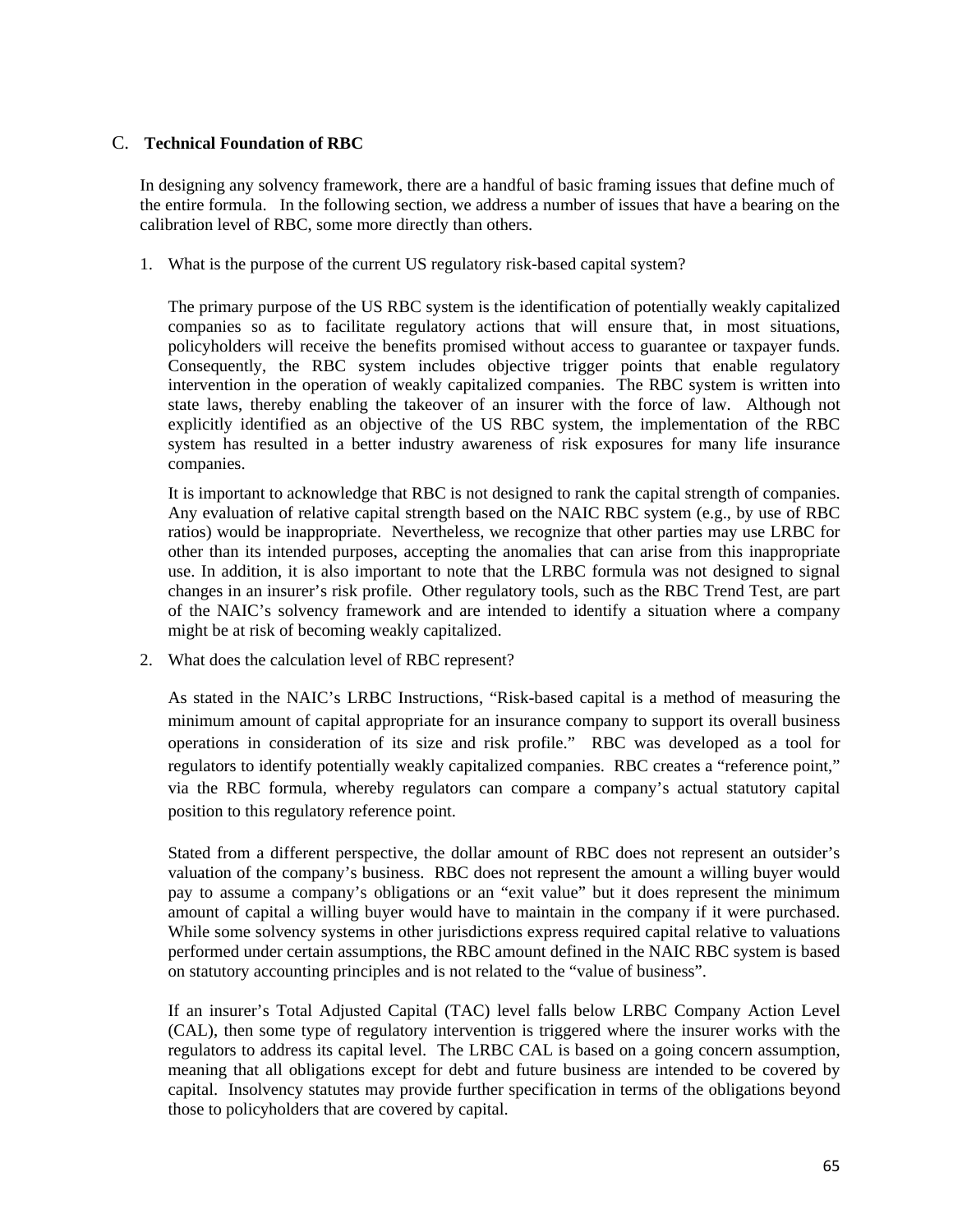3. What risks are covered by capital? By reserves?

Policy reserves are intended to cover expected losses that arise under moderately adverse conditions. Often, moderately adverse conditions have been implicitly assumed (and sometimes explicitly assumed) to occur at one standard deviation (roughly the  $83<sup>rd</sup>$  percentile for normally distributed risks). The LRBC system assumes that appropriate reserves have been established and provides a cushion for risk levels beyond those risks covered in reserves. As a result, LRBC establishes capital requirements for losses that arise under more adverse conditions (e.g., beyond one standard deviation).

As with the LRBC formula, minimum reserve standards have changed over time to address new products and risks. However, these reserve standards were not specifically calibrated to cover the 85<sup>th</sup> percentile of losses. As such, the different product reserve standards provide different levels of risk coverage.

In the development of principle-based approaches (PBA) to reserves and LRBC, an Academy work group has written a white paper recommending the risks that should be covered in reserves and those risks that should be covered by capital in a PBA framework. This document may provide additional insight into establishing funds to cover potential risks and can be found at http://www.actuary.org/pdf/life/consistency\_sept07.pdf

4. Does the NAIC RBC's framework anticipate some explicit level of new business or only inforce?

The current LRBC requirements do not include the capital impact of new business, even though capital requirements are based on the assumption of a going concern, not a liquidation environment. A going concern assumption may have different capital implications for longer term business as compared to shorter term business and may not be appropriate for shorter term business. If any business is underpriced, yet still being sold, additional concerns regarding capital adequacy may arise.

5. Is the current LRBC approach countercyclical, pro-cyclical or something else?

In a pro-cyclical framework, capital requirements fall as economic conditions indicate lower levels of risk. When conditions change as a result of a higher risk environment, capital requirements increase. A pro-cyclical framework intensifies capital requirements along with economic swings as the capital requirements can encourage or enable companies to take greater risks when times are good and restrict their options when times are bad. In a countercyclical framework, capital requirements decrease as economic conditions deteriorate in an attempt to dampen the economic swings caused by the current economic conditions.

The LRBC system is based on statutory accounting principles. Statutory accounting principles affect both the determination of a company's TAC position and the calculation of regulatory LRBC. Statutory accounting principles introduce some elements of pro-cyclicality into TAC (e.g., bond write-downs for other than temporary impairments). Write-downs increase the likelihood that a regulatory action level will be triggered during an economic downturn. By contrast, an asset valuation reserve (AVR) has a counter-cyclical impact on TAC.

While economic and business environments may cause risk exposures to fluctuate in the short run, the LRBC formula was intended to establish cycle-neutral standards to capture the effects of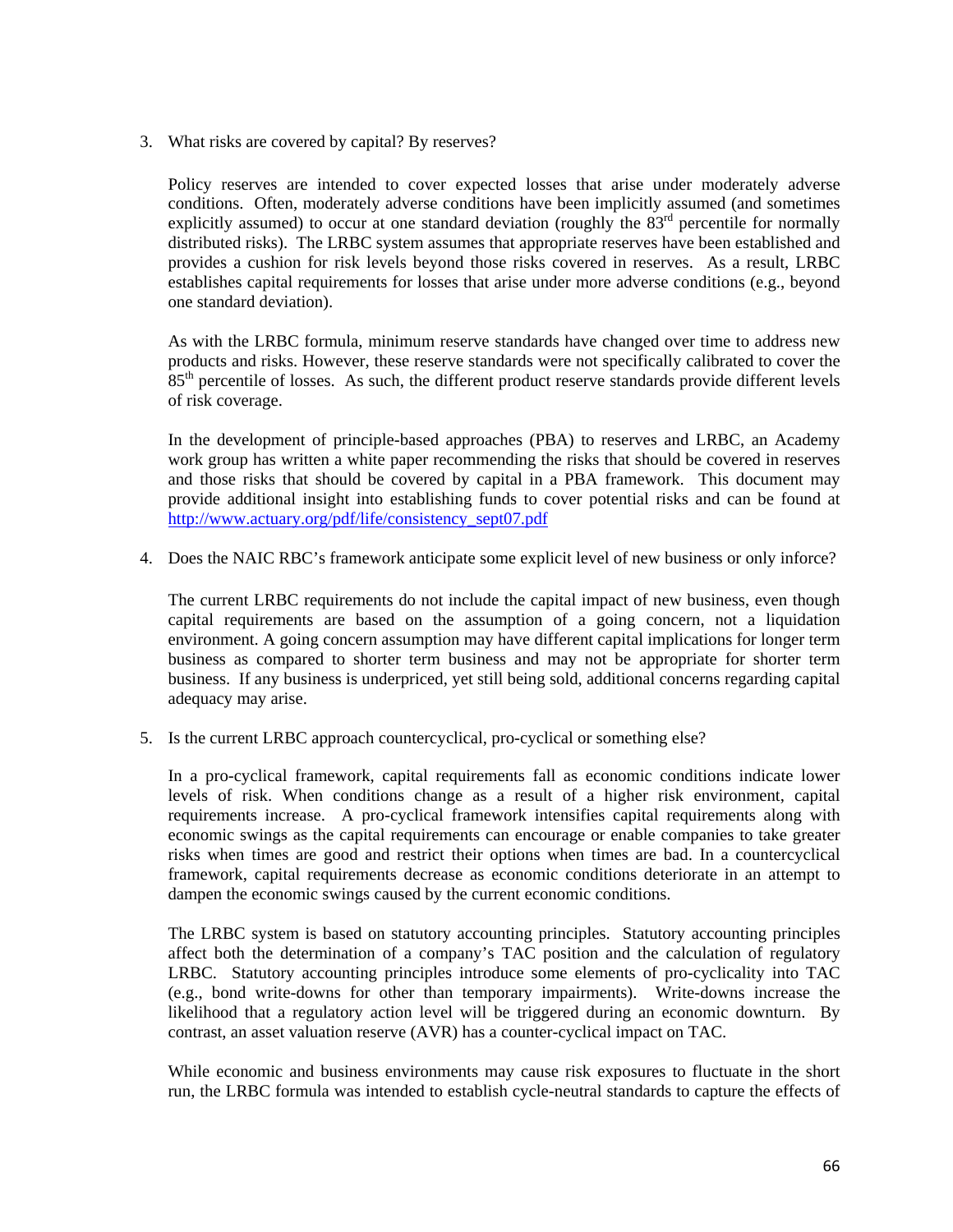risks that could materialize over a short to medium time horizon (i.e., a time period over which regulatory action would not be triggered by increased requirements in higher risk environments). Certain elements of the LRBC formula vary with the economic environment to a degree. These elements include the mortgage experience adjustment factor (MEAF) and the C3 component, in part.

However, these aspects of the LRBC system notwithstanding, the LRBC factors are primarily independent of the current economic environment and would not be characterized as pro-cyclical. Since many of the factors are based on the average of past economic driven events, the averaging function builds in a countercyclical "muting" in contrast to that of risk based on current economic risk factors.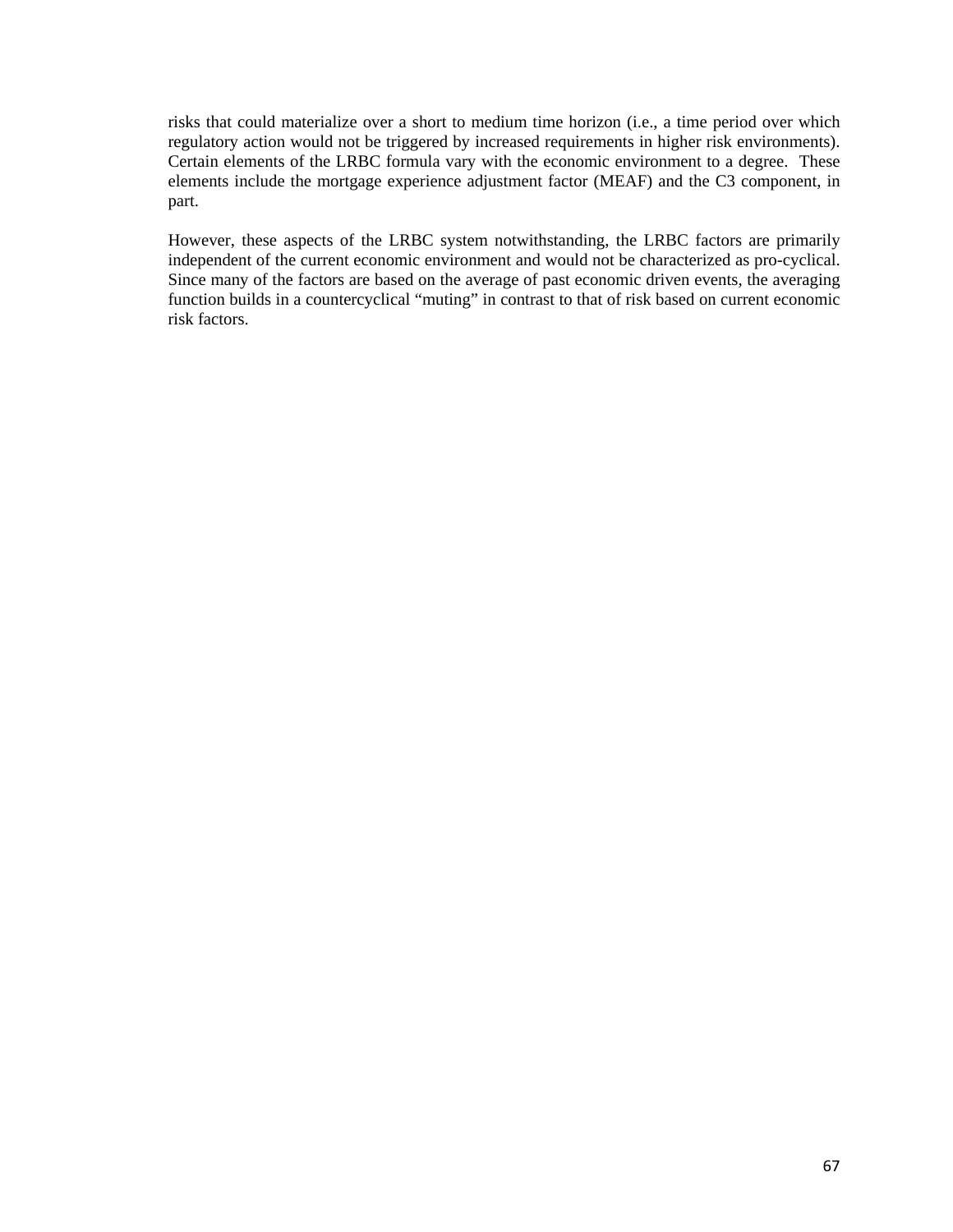#### **D. Calibration Level of Individual LRBC Components**

In the LRBC formula, there are many risks captured within each of the major categories of risk. As stated previously, each LRBC factor has a different calibration level and time horizon. Generally, the factors were originally calibrated between the  $92<sup>nd</sup> - 96<sup>th</sup>$  percentile, with the intent of aggregating to approximately the 95<sup>th</sup> percentile for each major risk category (i.e., each "C"). The time horizon for each factor was established to be consistent with the time period where risks could cause rapid deterioration in statutory solvency. In the following section, the calibration assumption (statistical risk metric and time horizon) level for each of the major risk categories is summarized, including the calibration assumption for individual risk types. More details on each of the risk factors can be found in various publications documenting the basis for each factor, including those listed in the Bibliography section.

#### 1. **C0**

The C0 risk category covers the risk of default of assets for affiliated investments and certain offbalance sheet risks. For downstream insurance subsidiaries owned by an insurer, the C0 amount is equal to the risk-based capital requirement of the downstream insurance subsidiaries. For other subsidiaries, the C0 amount is calculated by applying a factor to the carrying value. In this way, a parent is required to include an equivalent amount of risk-based capital to protect against financial downturns of affiliates in its RBC. For life companies, off-balance sheet items are included in this risk component and these include non-controlled assets, derivative instruments, guarantees for affiliates and contingent liabilities.

Capital requirements for affiliated investments are based on a "look-through" approach, meaning that a parent's RBC is determined as the same level of RBC as would be required if the affiliate were stand-alone. As such, there was no additional risk analysis performed on the risks associated with affiliated investments where RBC for a parent was based on a specific time horizon and calibration level.

The RBC for insurance companies operating in other countries with a regulatory RBC type structure is assumed to be that determined by their respective capital formula. Similarly, non-insurance companies will use their GAAP surplus as required capital adjusted by the appropriate RBC factor.

## 2. **C1**

C1 risk represents the potential for default of principal and interest or fluctuation in fair value of assets. Fixed income assets include bonds, collateral loans and mortgage loans, short-term investments, cash, and other long-term invested assets. Equity assets include unaffiliated common and preferred stock, real estate, and certain long-term assets reported in Schedule BA. Factors are applied to the statutory carrying values to determine their risk- based capital charges.

The factors for bonds, commercial mortgage loans (assumed to be in good standing) and unaffiliated common stock were determined through stochastic modeling. Bond factors were modeled for each of the six NAIC bond rating categories. A bond's Nationally Recognized Statistical Rating Organization (NRSRO) rating directly maps to one of these six categories. Commercial mortgage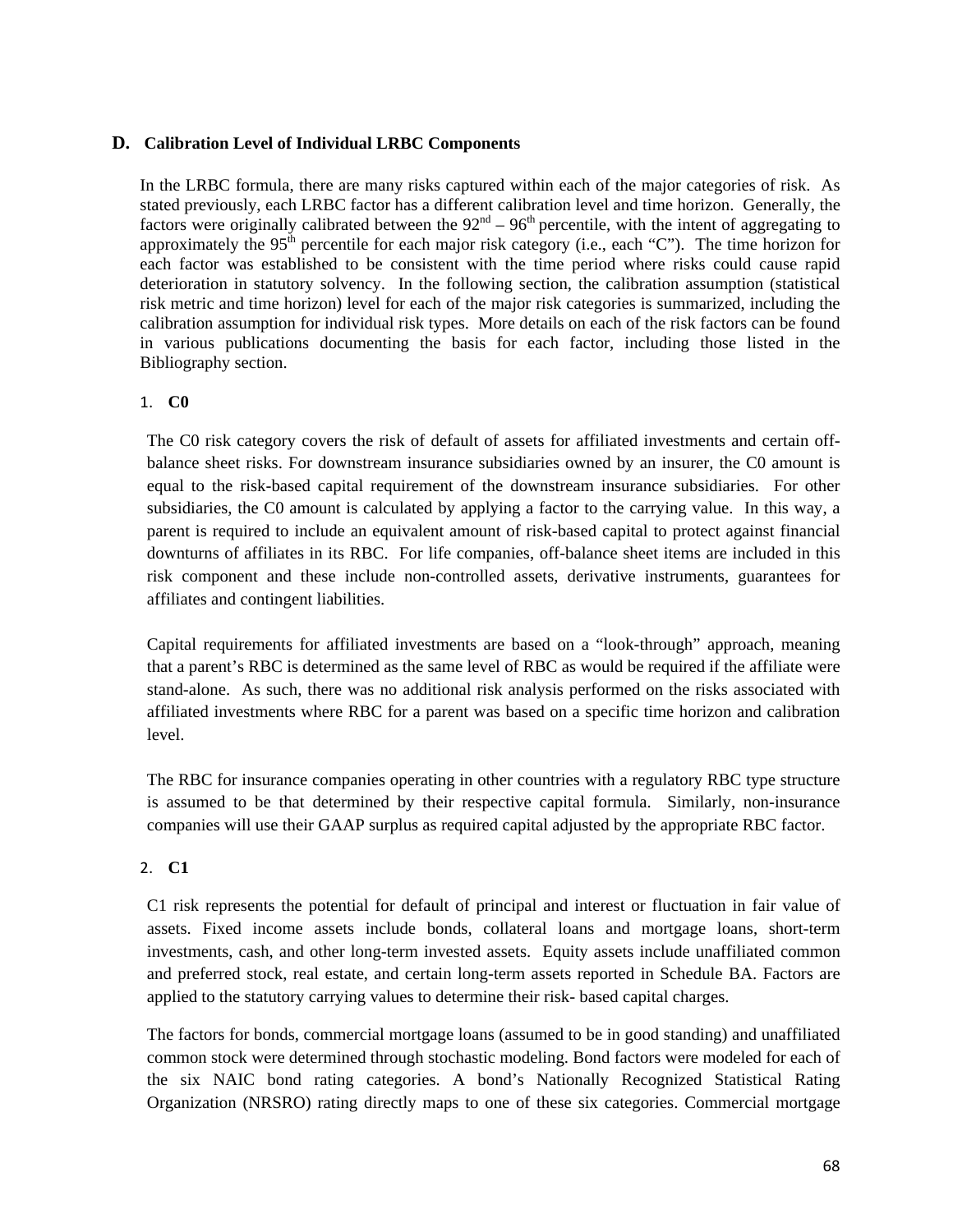loans carry a factor independent of the NAIC rating categories which is adjusted for each company depending on their loss experience relative to the industry. Unaffiliated common stock and the lowest class of bonds (i.e., NAIC class 6) have the same factor since both are reported as marked to market in the statutory statements.

Factors for other assets are based on a comparative risk judgment to the baseline factors for bonds, commercial mortgages and common stock. Generally when an asset has an NRSRO rating its factor follows the established mapping to one of the NAIC bond rating categories. Examples of this are agency backed mortgages and collateralized mortgage obligations (CMO's), preferred stock and non-modeled securitized assets. An exception to this is for modeled securitized assets such as residential mortgage backed securities (RMBS) and commercial mortgage backed securities (CMBS). The modeling performed annually by outside vendors provides an estimate of expected losses that are used to map each such security to one of the NAIC bond rating categories containing a similar expected loss level. Some assets do not have an NRSRO rating and are judged relative to other assets to assign a factor. Examples of this are owned real estate (home office and investment), foreclosed real estate, mortgages overdue or in process of foreclosure, Federal Home Loan Bank (FHLB) stock and counterparty exposure on derivatives.

Bonds and commercial mortgage loans were modeled to specific time horizons. Bonds were modeled over ten years, the industry average time-to-maturity. Mortgages were modeled to their maturity with a portfolio average time to maturity of seven years. Modeling for unaffiliated common stock determined that the greatest amount of loss could be expected to occur throughout a two year horizon. Even though modeling over a longer period was done to determine this, the time horizon is commonly stated as two years.

Calibration levels of the factors for bonds, commercial mortgage loans and unaffiliated common stock vary slightly from one another but are all based on a confidence level set in a range of 94% - 96%. Bonds were set at 92% by individual NAIC rating category which aggregated to over 96% for bonds as a whole. Commercial mortgage loans were set at 94%. When combined with other mortgage types, the calibration level for mortgages as a whole was established at 96%. Unaffiliated common stock was calibrated at 95%.

## 3. **C2**

C2 factors established minimum capital requirements to address the risks associated with the deterioration of mortality and/or morbidity experience.

C2 RBC factors for life insurance are established to protect capital from the rapid deterioration of mortality experience, approximately five to ten years. A combination of stochastic, risk theoretical and empirical approaches was applied to develop recommended C2 risk capital requirements for the major lines of life insurance business in force in the U.S. Major elements were the risks of improper pricing assumptions, random fluctuation, catastrophic events such as influenza pandemics and AIDS, and the "contagion" that creates sudden deterioration in experience, such as when price increases drive better risks away. Lesser risk elements were secular shifts over time and cyclical fluctuations in morbidity experience, due to their slower emergence as a solvency concern.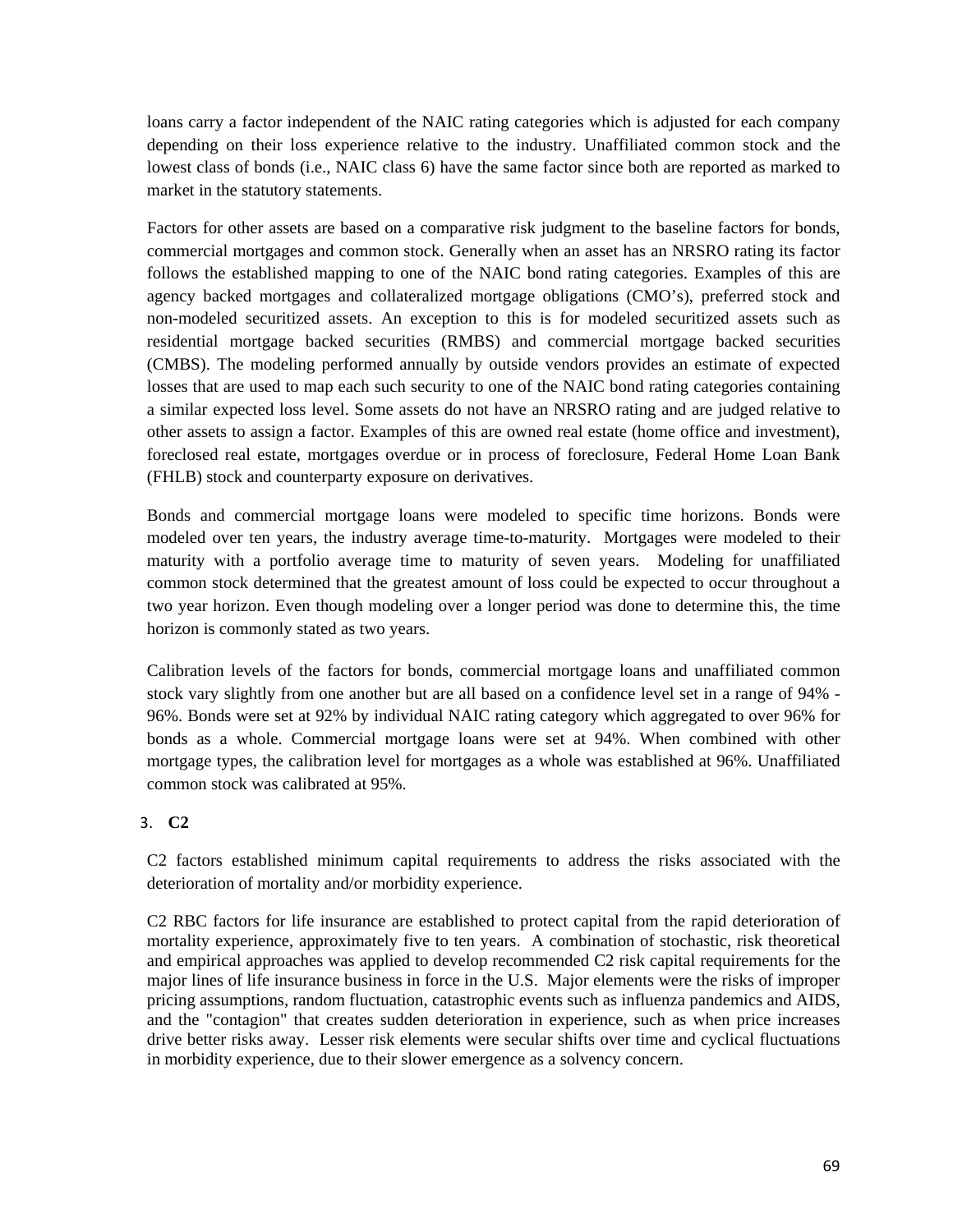Extensive stochastic modeling was performed for a range of sizes of blocks of business, considering all the elements outlined above, with the results converted to factors that reflect the greater fluctuation inherent in smaller blocks. Reasonable, conservative assumptions were made about profit margins, use of reinsurance, and the potential for corrective actions such as premium or cost of insurance increases and dividend decreases. Because of this potential, a three year horizon was selected for group life insurance, and a ten year period for individual life. A 95% confidence level was targeted. While some believed expected claims was the most appropriate base for the factors, Net Amount at Risk (NAR) was used instead, due to easier availability and greater consistency among companies.

Morbidity risk associated with disability income policies has been a part of the LRBC system since the original formula. Because there was no source of independent modeling of morbidity risks available at the time, the original factors were based on analysis performed by the major writers of this business and assembled by the interested parties group.

An Academy work group completed a more extensive analysis of disability RBC in 2001. This analysis involved substantial stochastic modeling that considered the risk of adverse changes in morbidity results. A model was designed specifically for the purpose of developing RBC factors. Model assumptions were based on an analysis of historical data from a number of companies.

As a result of this morbidity modeling work, separate RBC factors were established for different types of disability insurance (e.g., noncancelable, guaranteed renewable), different sizes of company, and for active and disabled life reserves. Factors were established at the 95<sup>th</sup> percentile over a five year time horizon. These factors were adopted by the NAIC in 2001.

Morbidity risk associated with medical expense insurance is also part of the LRBC formula. Factors for underwriting risk were established using a stochastic "ruin theory" model. This model was used to determine the level of capital needed to give a 95% probability that an insurance company would not become insolvent over a five year time horizon. The model projected financial gains and losses on a year by year basis. This model was used to determine how capital requirements should vary for different volumes of business and for different types of coverage.

The key factors that impacted the risk for a given scenario included:

- The risk of catastrophic claims and other statistical fluctuations in claim levels.
- The risk of misestimating trends or other pricing errors.
- The length of time needed to recognize a pricing error, implement an adjustment, and have that adjustment become effective.

To model the risk of statistical fluctuations in claim levels, a claim probability distribution for an individual person was developed for each type of coverage. A Monte Carlo method was then used to develop a distribution of total claims for a portfolio of business.

To model the risk of misestimating trends and other pricing errors, the work group studied the fluctuation in loss ratios over time for different types of coverage. This information was used to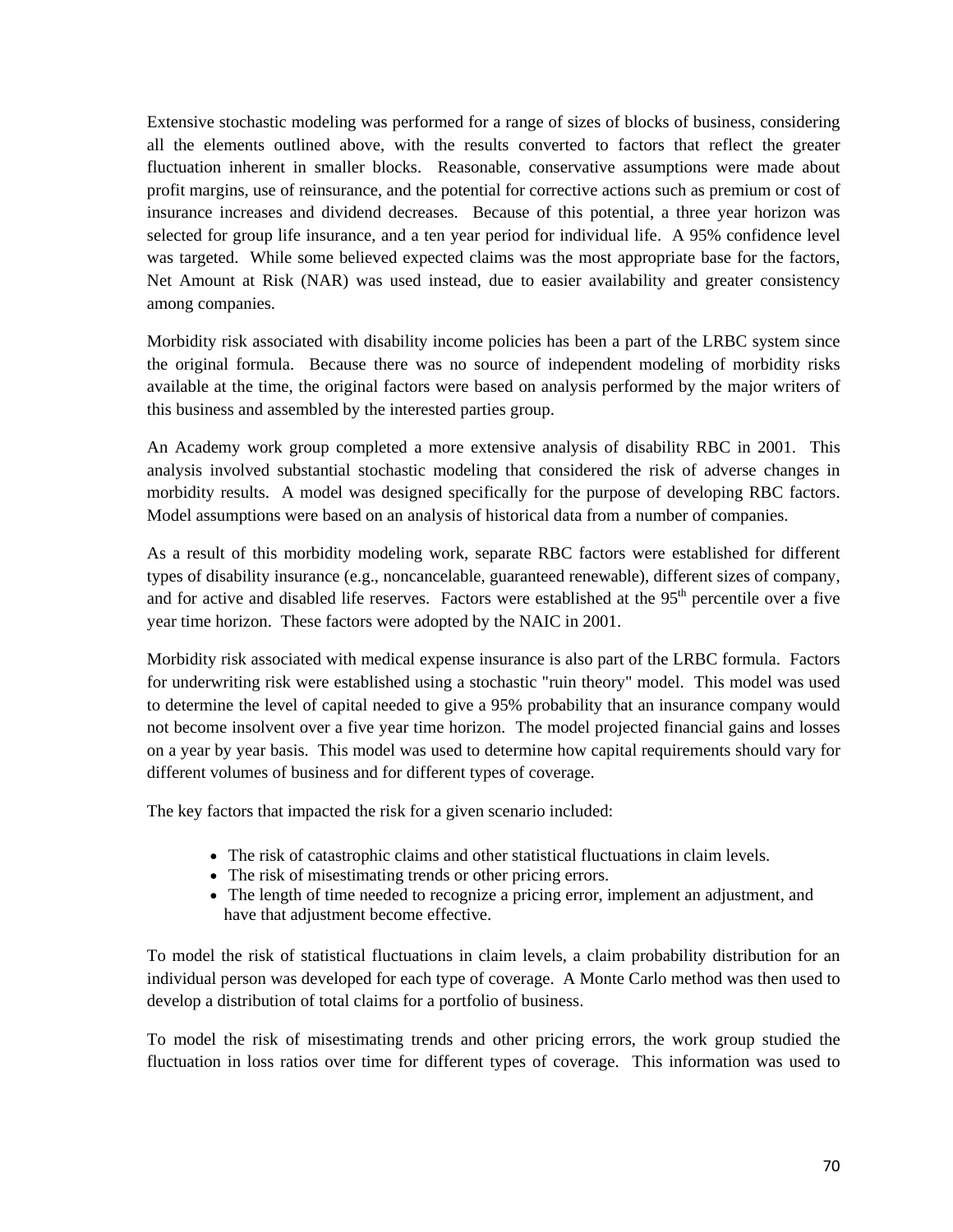develop a probability distribution for pricing errors. This distribution, along with the individual claim distribution, became the basis for the model's stochastic simulation.<sup>36</sup>

C2 for Long Term Care (LTC) was established using the disability income model, modified to analyze solvency due to morbidity risk for long-term care insurance. Using data reflecting industry averages, the model simulated an insurance company's experience relating to emerging long-term care experience from in-force business and subsequent management actions. Consistent with disability income and other lines of business, C2 factors were developed to mitigate a 5% insolvency probability over a five year period. These factors vary by the size of the business as measured by premium and claim volumes. The C2 LTC factors were adopted by the NAIC in 2005.

Longevity risk was intentionally excluded from the LRBC calculation due to its very slow emergence. The original LRBC work focused on tail risks, and longevity risk does not fall into this category. Longevity risk takes many years to materialize and emerges slowly and is considered to be a risk that can be managed by the company through reserves.

## 4. **C3**

C3, Interest Rate Risk, Health Credit Risk and Market Risk is established for the risk of losses due to changes in interest rate levels, the risks associated with minimum interest rate guarantees, the risk that health benefits prepaid to providers become the obligation of the health insurer, and risk of losses due to changes in market levels associated with variable product guarantees.

For risk of loss due to interest rate changes, the risk charge depends on the degree of mismatch between the asset and liability cash flows. The original factors for life insurance were based on the degree of A/L mismatch over a one year time horizon. The original factors for annuity reserves with discretionary withdrawals at book value, were based on stochastic analysis of a typical block of business and mismatch (duration) risk and then identifying the 95<sup>th</sup> percentile worst result to develop a set of factors.

With more sophisticated modeling techniques being utilized by companies, C3 continues to evolve to reflect the unique risks and strategies of a company and incorporates a company's stochastic modeling into the reported value of C3 risk, including the market risk exposure of new guaranteed benefits on variable annuities, such as guaranteed living benefits.

• **C3 for life insurance:** C3 capital is set equal to 0.5% times (reserves – policy loans).The factor assumes an A/L duration mismatch < 0.25. Based on a review of the volatility of Treasury spot rates over the period 1977-1990, the volatility in annual rates is  $350 - 400$ bp, with a 95% degree of confidence. Assuming interest rates change by 4% and the average mismatch is  $0.125$  (midpoint between 0 and 0.25), the additional surplus requirements =  $0.125 * .04 = 0.5%$  of reserves.

 <sup>36</sup> Bell, Rowen B., and Robert Cumming. 2007. Risk‐Based Capital Formulas. In *Group Insurance,* 5th edition. Winsted, CT: ACTEX Publications.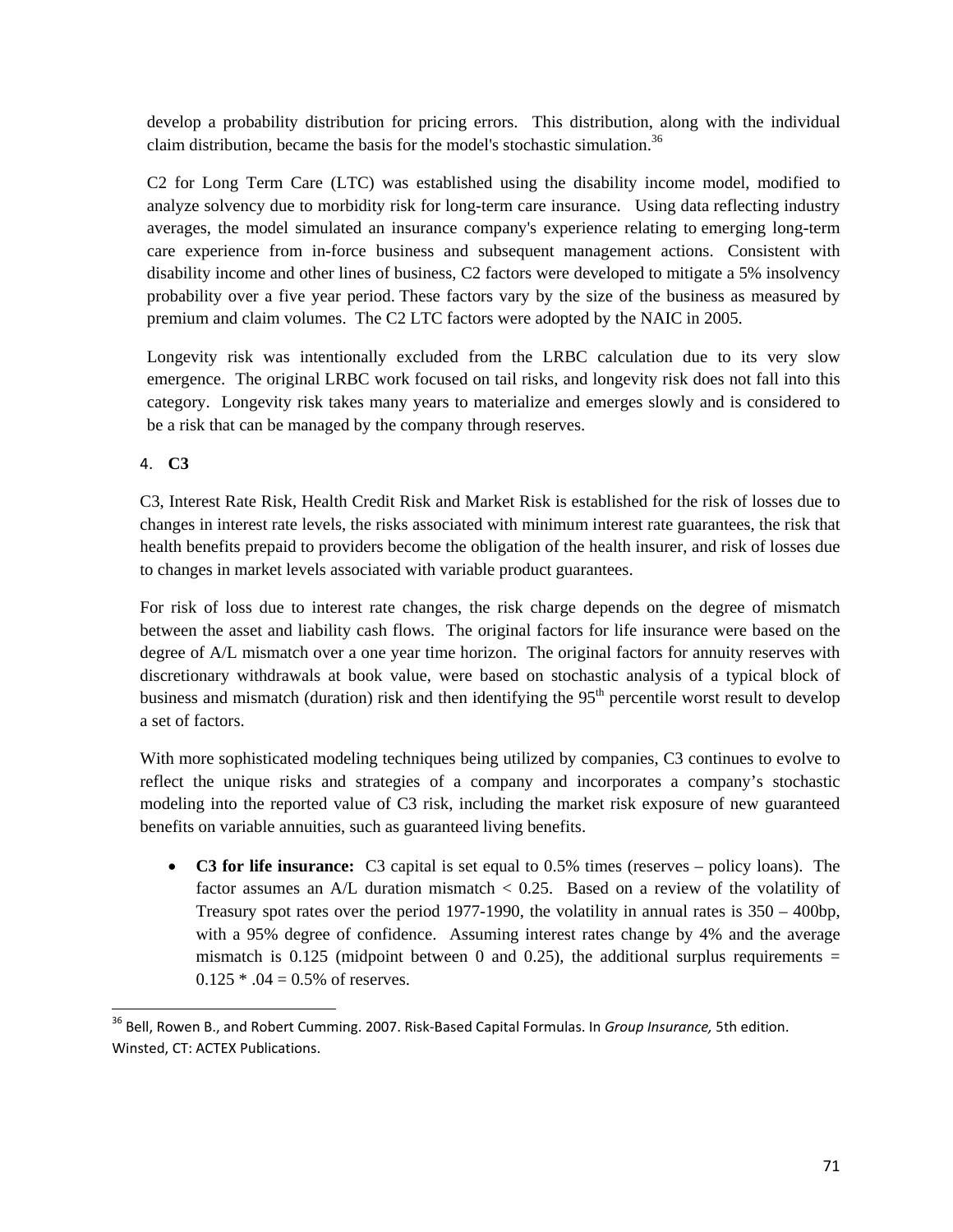- **C3 Phase 1 (annuities and single premium life insurance):** C3 capital is based on the distribution of cash shortfalls or deficits modeled over the period of time such that the net modeled cash flows approach zero (e.g., thirty years). This cash flow position is estimated by modeling the business over a number of prescribed interest rate scenarios. The capital requirement for a given scenario is the worst present value of the projected deficit over the modeled time period, divided by the modeled reserves. The results for the scenarios are ranked and the required capital is based on scenario results falling between the  $92<sup>nd</sup>$  and  $98<sup>th</sup>$ percentile of the distribution.
- **C3 Phase 2 (VA):** C3 capital is based on a CTE 90 confidence level over the period of time such that the net modeled cash flows approach zero (e.g., thirty years). The risk metric is the worst present value over the time horizon. The multi-scenario based result is subject to a deterministic floor consisting of a single scenario with prescribed contractholder behavior assumptions.
- **C3 Health Credit risk:** The Health Credit Risk is an offset to some portions of the managed care discount factor. Since the managed care discount factor assumes that health risks are transferred to health care providers through fixed prepaid amounts, the Health Credit Risk compares these capitation payments to the securities held by the company. To the extent that the securities do not completely cover the credit risk of capitated payments, a risk charge is applied to the exposed portion. The charge ranges from 2-4% of capitations reported as paid claims, with reductions allowed when letters of credit have been secured.

## 5. **C4**

The C4 risk category includes the wide range of general business risks faced by life insurers. The characteristics of these risks are difficult to quantify in a general way for all companies. General business risk is based on premium income, annuity considerations and separate account liabilities. The formula factors were based on considering a company's exposure to guaranty fund assessments without attempting to exactly mirror the assessment formulas. Also considered were other general business risk exposures; e.g., litigation, etc. Many general risks were considered. Best guesses were often used for these tail risks, as limited industry-wide data were available. It was also assumed that not all of these business risk events would likely occur at the same time. Therefore, the factors were based on the largest estimates for the risks where data were available; assuming that by so doing the other risks would also be covered.

For life and annuity business, the LRBC pre-tax contribution is 3.08 percent of Schedule T life premiums and annuity considerations before taxes (based on the largest annual guarantee fund assessment). A smaller pre-tax factor of 0.77 percent is applied against Schedule T accident and health premiums. The reason for the smaller factor for accident and health business was a recognition that general business risk exposure is, in part, a function of reserves. Since life and annuity business typically carries higher reserves than accident and health business, a lower factor was used to achieve the same relative risk coverage as for life and annuity business.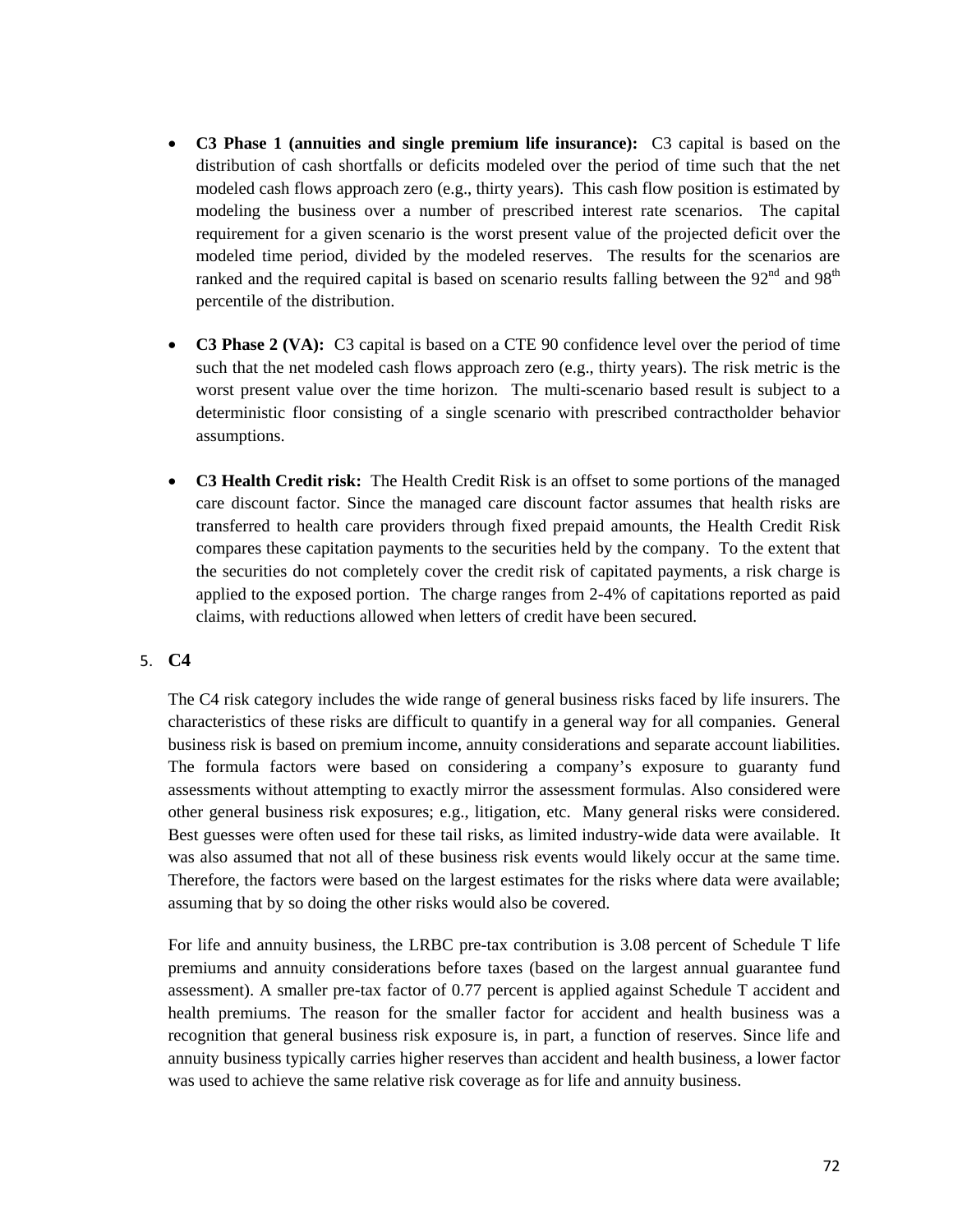To maintain general consistency with the health RBC formula, an amount was determined as risk related to the potential that actual expenses of administering certain types of health insurance will exceed the portion of the premium allocated to cover these expenses. Not all administrative expenses were included (commissions, premium taxes and other expenses defined and paid as a percentage of premium are not included and the expenses for administrative services contracts (ASC) and administrative service only (ASO) business have separate lower factors) and the factor is graded based on a two-tier formula related to health insurance premium to which this risk is applied. ASC is considered to have a separate business risk related to the use of the company's funds with an expectation of later recovery of all amounts from the contractholder, but this does not include Medicare Part D coverage.

Due to the difficulty of quantifying those risks classified as business risks, the LRBC factors were not based on a quantitative risk analysis with the capital requirements based on a specific calibration level.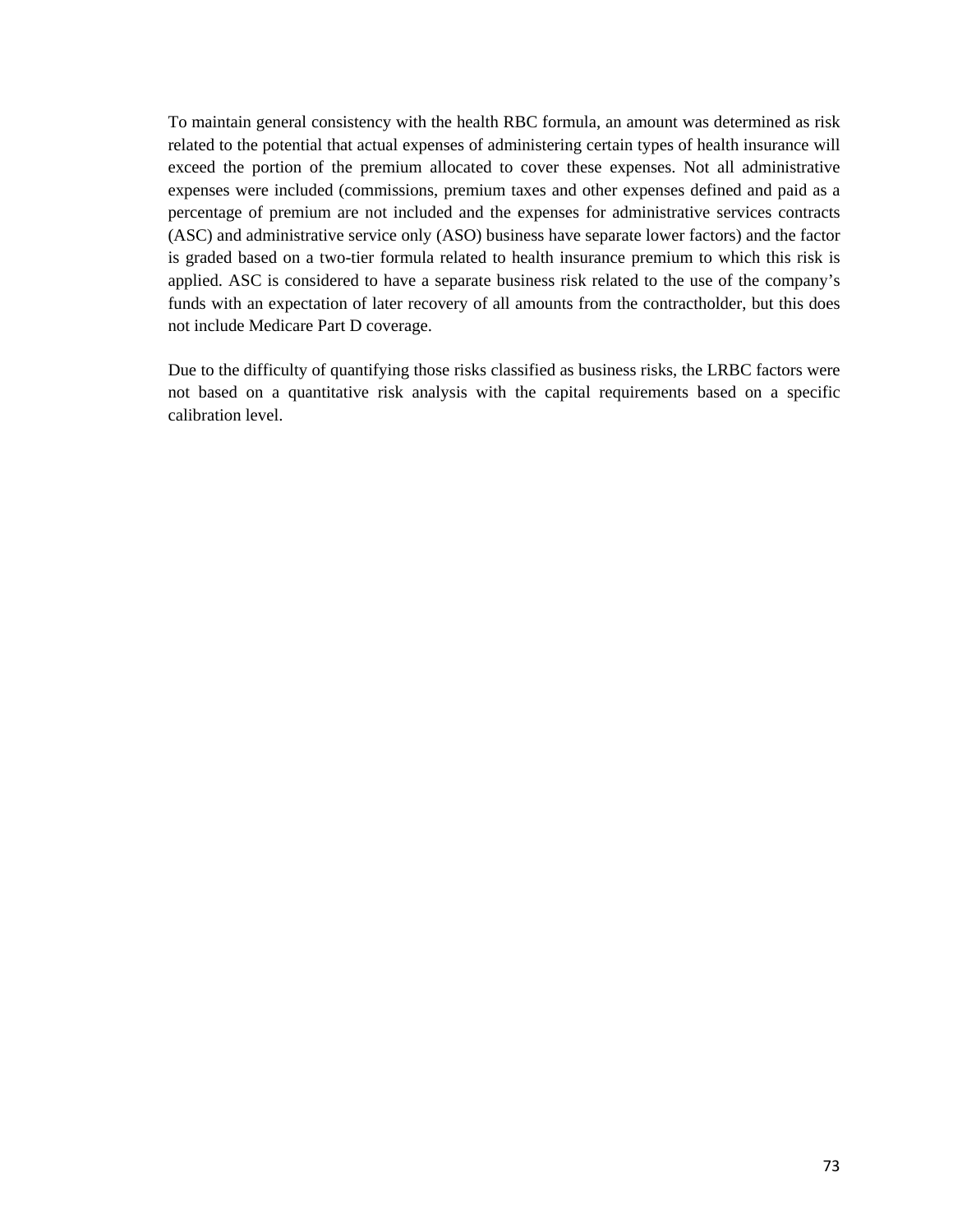### E. **Calibration Level of Aggregate Capital Requirements**

1. Description of correlation assumptions for current LRBC formula

All major risk categories  $(C_0 - C_4)$  are defined to be either 100% correlated or entirely uncorrelated, meaning in simple terms that not all risks will materialize at the same time. Consequently, total or aggregate LRBC is not set equal to the arithmetic sum of the risk capital for each risk category. The LRBC formula contains a covariance adjustment to reflect these correlation assumptions. The covariance adjustment is based on the assumption that the major LRBC risk categories are independent, normally distributed random variables. The covariance adjustment in the LRBC formula is known as the "square root adjustment."

2. Description of aggregate calibration level

As described earlier, individual risks were evaluated and the regulatory capital required to absorb the fluctuations in capital as each risk materialized was established. The capital requirement for each risk was based on a different time horizon and confidence level where the time horizon and confidence level reflected the unique characteristics or distribution of each type of risk.

The original intent of the covariance adjustment was to maintain the same level of conservatism for the aggregate LRBC requirement as for the separate risk components. A simple approach was chosen for aggregation where risk categories were assumed to be either independent (also described as uncorrelated or correlations of zero) or 100% correlated (i.e., likely to occur simultaneously).

At the time of the original formula, this simple approach was considered to be reasonable. Later research showed the approach to be conservative, and led to a separation of the common stock portion of C1 risk (now called "C1cs") from the other portions of C1 risk ("C1o"). This research is described in the Academy's Life Risk-Based Capital Task Force Report to the NAIC on the Treatment of Common Stock in the Life RBC Formula, December 1997. Similar changes were made to separate certain health insurance related risks from other risks.

In terms of total LRBC requirements, the original LRBC formula was not designed by establishing aggregate LRBC at an *explicit* calibration level where this calibration level results in a stated outcome. In other words, LRBC was not established by equating the numerical results of a process to a pre-defined calibration level. Rather, the original developers of the LRBC formula defined major risk categories (i.e., "C" categories) and established factors at approximately the 95% level. The LRBC factors are intended to be appropriate over a multi-year period and also acknowledge the inherent conservatism in statutory accounting principles.

Since the original LRBC formula was designed, it is important to remember that many changes have been implemented. These changes will affect the aggregate calibration level implied in the current LRBC formula; however, given the structure of the LRBC, it is virtually impossible to determine the aggregate calibration implied in the current formula.

3. Description of the LRBC Formulas and Associated Regulatory Action Levels

The LRBC resulting from the formula(s) is compared to the amount defined as the Total Adjusted Capital (TAC) divided by the Authorized Control Level Risk-based Capital. Total Adjusted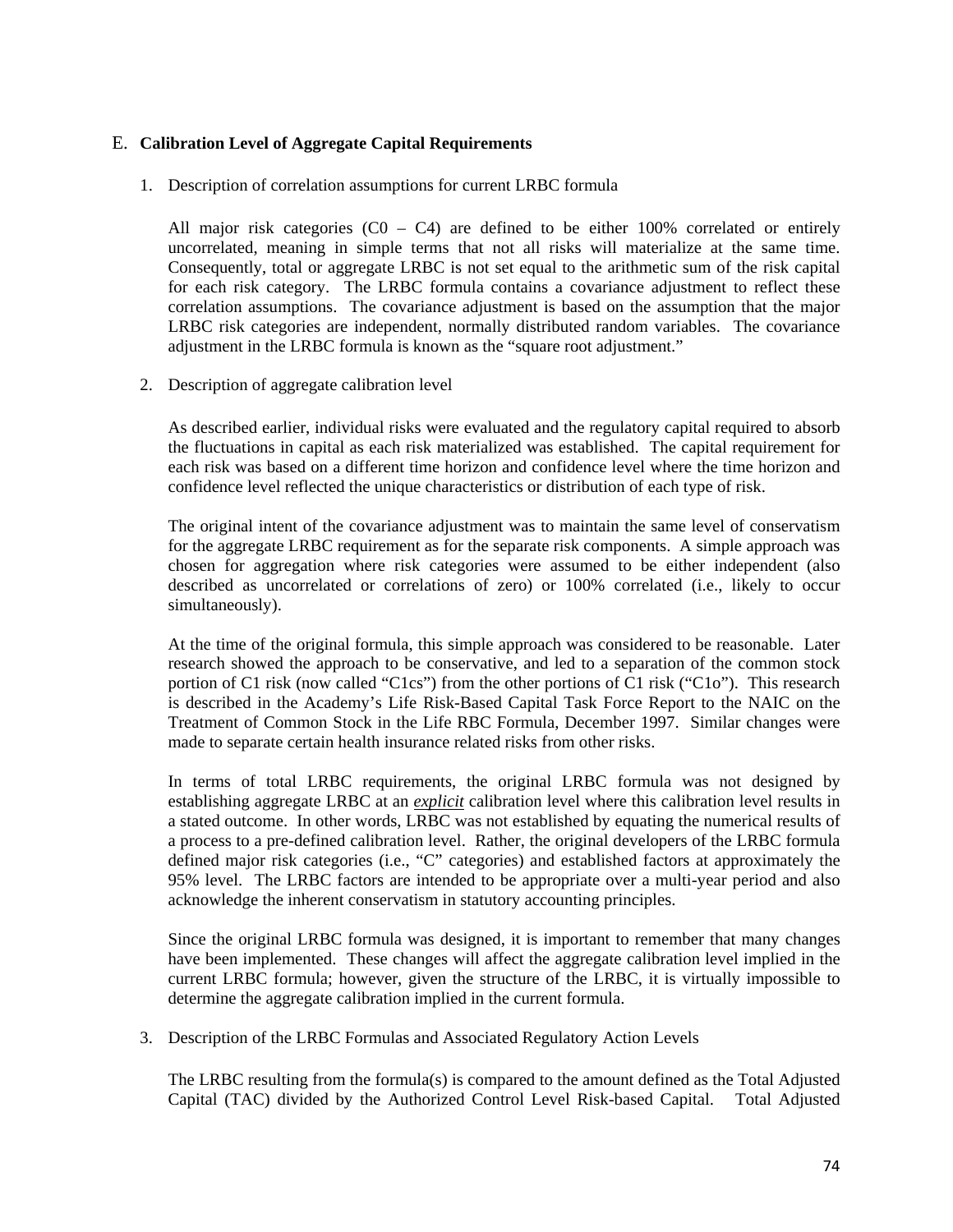Capital is equal to statutory capital and surplus plus AVR plus one-half of the dividend liability (including amounts in life subsidiaries). (Note that a change affecting the RBC included for subsidiaries was adopted for 2011 RBC that will slightly modify this formula.)

The Company Action Level LRBC is calculated from the following formula:

 $C0 + C4a + Square Root of [(C1o + C3a)<sup>2</sup> + (C1cs + C3c)<sup>2</sup> + (C2)<sup>2</sup> + (C3b)<sup>2</sup> + (C4b)<sup>2</sup>]$ 

The Authorized Control Level Risk-based Capital is 50% of this Company Action Level RBC.

4. Description of process for determining regulatory action levels

There are different levels defined where regulatory intervention will be triggered. The regulatory action levels are triggered when the Total Adjusted Capital is lower than the corresponding regulatory action level. The regulatory action levels were empirically established by regulators by looking at the initial sample of RBC ratios for actual life insurance companies and deciding which of those companies should be subject to regulatory intervention. According to the NAIC Life Risk-Based Capital Overview and Instructions:

- The Company Action Level is defined above and triggered when the TAC falls below the dollar level of the CAL, requiring the company to prepare and submit an RBC Plan to the commissioner of the state of domicile. After review, the commissioner will notify the company if the plan is satisfactory.
- The Authorized Control Level is defined as 50% of the Company Action Level. The Authorized Control Level is triggered when the TAC falls below this level, authorizing the commissioner of the state of domicile to take whatever regulatory actions is considered necessary to protect the best interest of the policyholders and creditors of the insurer.
- The Regulatory Action Level is defined as 150% of the Authorized Control Level. The Regulatory Action Level is triggered when the TAC falls below this level, requiring the insurer to submit to the commissioner of the state of domicile an RBC Plan, or if applicable, a Revised RBC Plan. After examination or analysis, the commissioner will issue an order specifying corrective actions (Corrective Order) to be taken.
- The Mandatory Control Level is defined as 70% of the Authorized Control Level, The Mandatory Control Level is triggered when the TAC falls below this level, authorizing the commissioner of the state of domicile to take actions necessary to place the company under regulatory control (i.e., rehabilitation or liquidation).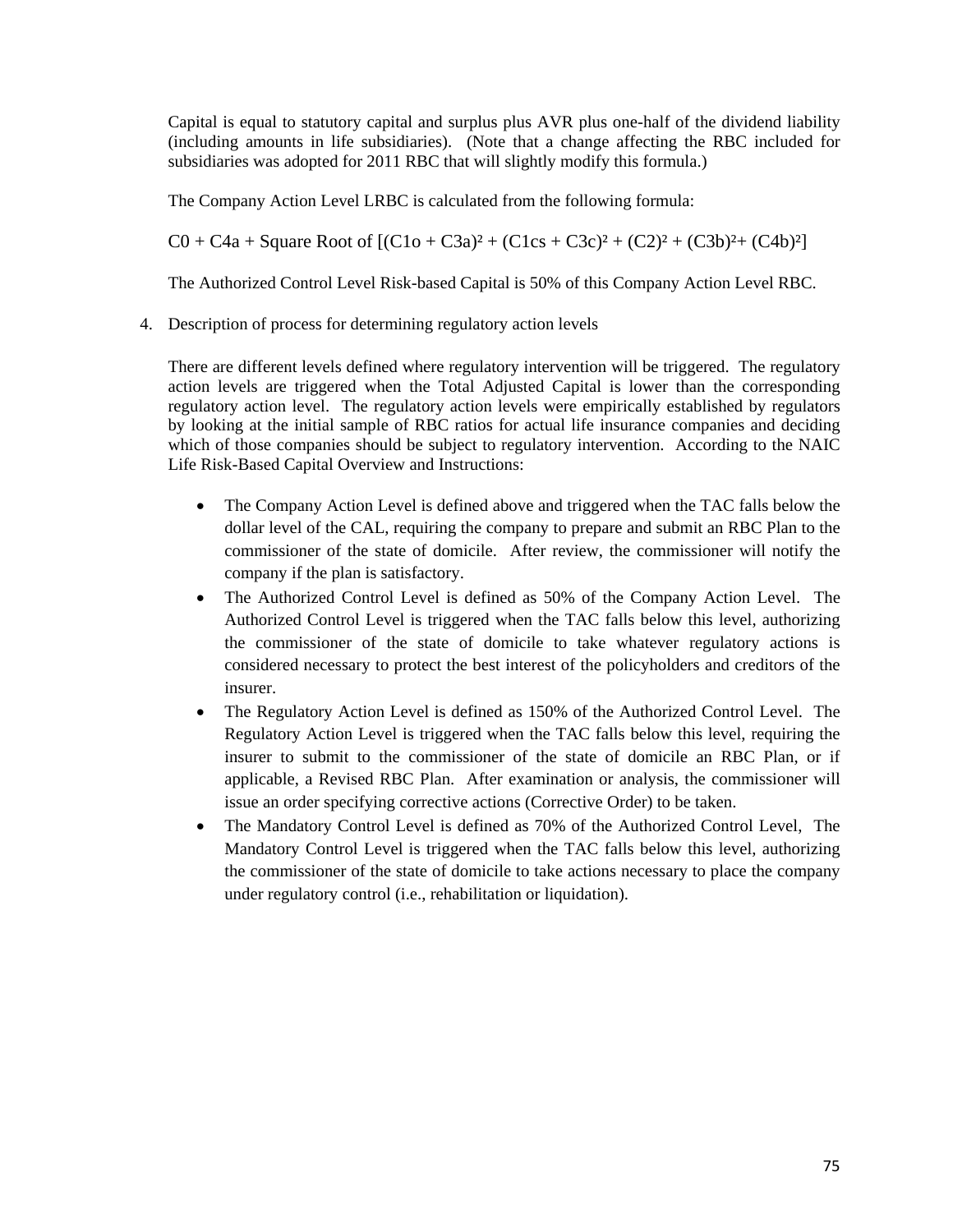### **F. Additional Considerations in Establishing Calibration Levels**

1. Do calibration levels need to be the same for life, health, and casualty businesses?

The NAIC has established three separate RBC formulas. The risks inherent in each of the three business models are very different and will materialize over different time horizons. Since the objective is to identify when there could be significant declines in capital, the time horizon can range from days to decades for different risks and insurance products and should vary accordingly. While there may be a desire to implement the same confidence level in each of the formulas for regulatory consistency, the LCAS sees no technical reasons for the calibration levels to be the same.

2. How do prescribed elements of LRBC affect the articulation of a calibration statement?

There are several prescribed elements of the LRBC formula, including floors and caps for different components, such as the following:

- Minimum floor on C3 Phase 1 (the cap was eliminated in 2008)
- The C3 Phase 2 standard scenario
- Company specific risks: original formula reflected size, concentration, and diversification differences by company.

Further formula refinements have incorporated specific risk profiles for part of an individual company's assets and liabilities through the introduction of internal model results in the LRBC formula (e.g., the C3 component).

These prescribed elements and internal model results will affect each company's LRBC calculation differently. The prescribed elements have the effect of circumventing the intended calibration levels. Risk charges have been calibrated from? the underlying risk distribution, prior to any externally imposed limit. Imposition of prescribed elements or caps/floors will preclude the establishment of capital requirements at a specified calibration level for an individual company.

3. How does the accounting framework influence the choice of calibration? In other words, would a different calibration level be set if RBC were based on stat values vs. GAAP values?

The accounting framework directly influences the calculation of LRBC and the resulting dollar amount of LRBC, since the RBC system has been defined within the statutory accounting paradigm. The accounting framework influences when failure will be reported and will drive the reported volatility of surplus in some components. The LCAS believes that the selection of the confidence level (e.g.,  $95<sup>th</sup>$  percentile) should apply independent of the accounting method.

4. How do taxes influence the choice of calibration?

The current LRBC system bases regulatory triggers on the comparison of the dollar amount of the TAC to the various regulatory levels of RBC. For life insurance, the various regulatory levels of RBC are calculated after tax. That said, we do not believe that the reflection of taxes in LRBC has any bearing on the calibration level. Note that the original formula was a mixture of post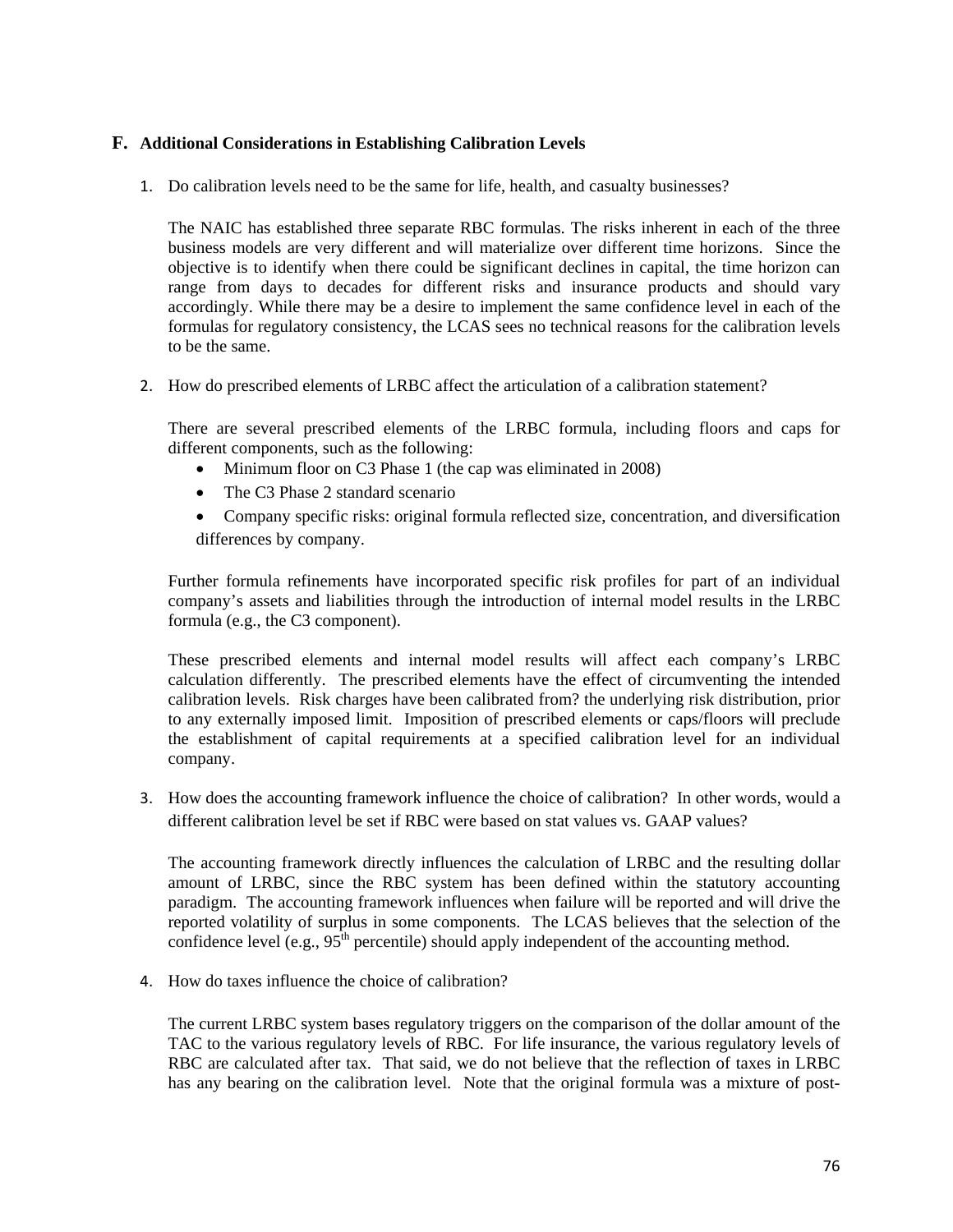and pre-tax factors. In 2002, LRBC was changed to be post-tax for all factors; some individual risk factors were changed as a result.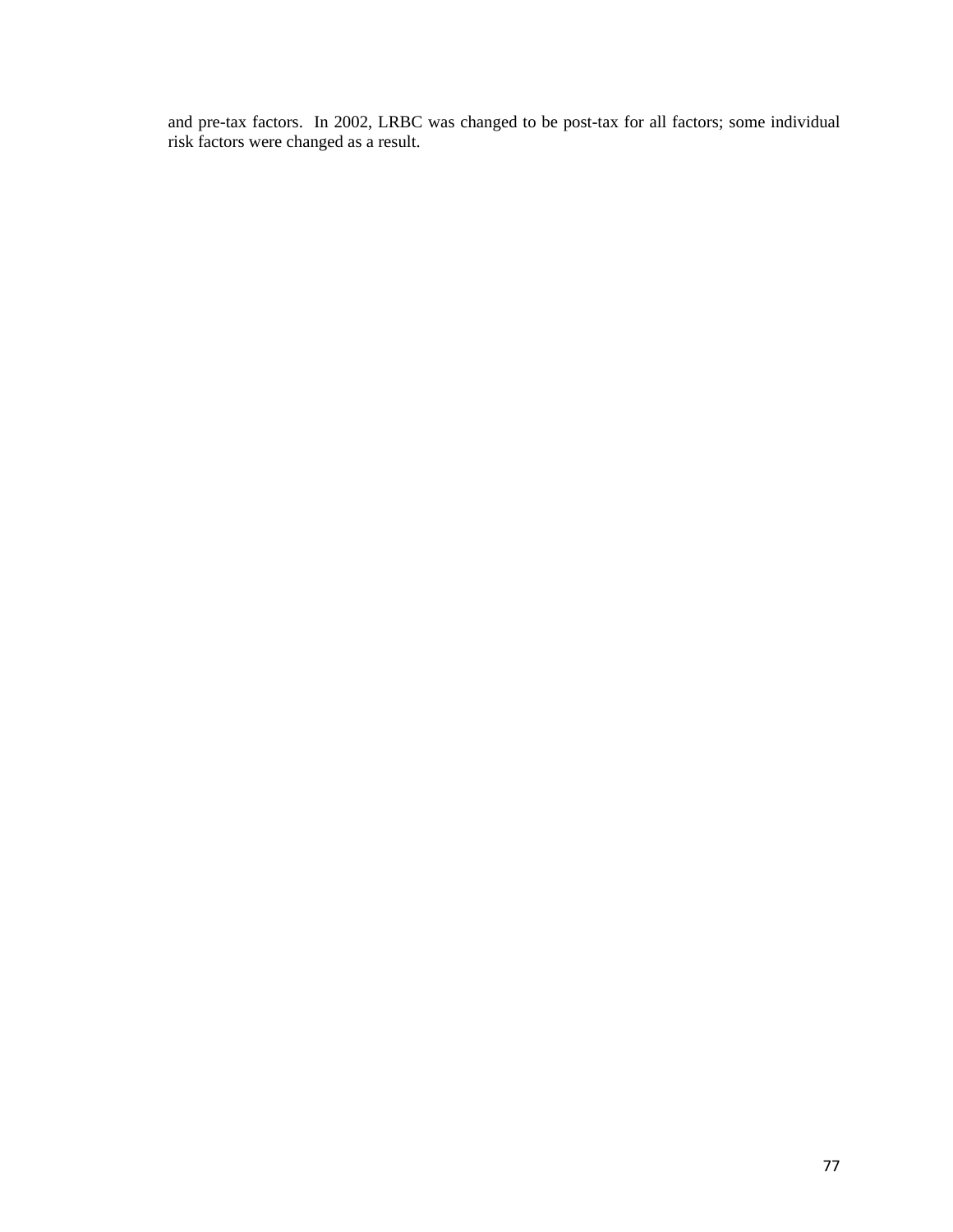## **G. Calibration levels in other Solvency Frameworks**

In designing any solvency framework, there are a handful of basic framing issues upon which many of the formulaic details are based. While there are differences between solvency frameworks, the following chart provides a useful perspective on the major framing issues that need to be resolved when designing or refining a solvency framework. In it we provide a comparison of each of the framing issues for the LRBC, Solvency II, and Canadian frameworks as we understand them, recognizing that all three are under review by their respective regulatory authorities. We have compared the LRBC framework to each of the aforementioned frameworks, with particular emphasis on calibration. In addition, we have provided a description of the bond default rating methodologies followed by most of the major rating agencies since the default methodologies are often used as a proxy for calibrating solvency models.

|                                                                                                                                                                                      | <b>LRBC</b>                                                                                                         | Solvency II | Canadian<br><b>MCCSR</b>                                                                                                                                                                                               | Economic<br>Capital<br>(common<br>practices)                                                     |
|--------------------------------------------------------------------------------------------------------------------------------------------------------------------------------------|---------------------------------------------------------------------------------------------------------------------|-------------|------------------------------------------------------------------------------------------------------------------------------------------------------------------------------------------------------------------------|--------------------------------------------------------------------------------------------------|
| <b>Time Horizon</b><br>One year<br>N years<br>Runoff                                                                                                                                 | Specified number<br>$\bullet$<br>of years for most<br>C1 and C2<br>factors<br>Runoff for C3<br>$\bullet$<br>factors | One year    | Runoff for<br>insurance risks.<br>Specified number<br>of years for C1<br>factors.                                                                                                                                      | Practice<br>varies, but<br>usually either<br>one year or<br>runoff                               |
| Definition of Capital<br>(surplus simulation<br>or cash flow basis)<br>Stat, after<br>tax, for<br>existing<br>business only<br><b>GAAP</b><br>Economic<br>(i.e. MV or<br>fair value) | Statutory after-<br>$\bullet$<br>tax surplus<br>simulation<br>RBC held for<br>$\bullet$<br>existing business        | Fair Value  | <b>Based</b> on<br><b>Canadian GAAP</b><br>surplus with<br>certain<br>adjustments /<br>deductions.<br>Available capital<br>is stratified in<br>Tiers of different<br>quality with<br>limitations as to<br>composition. | On an<br>economic<br>basis, i.e. fair<br>value for<br>liabilities,<br>market value<br>for assets |
| <b>Measure of Risk</b><br>Risk of ruin<br>$\bullet$<br><b>VAR</b><br>CTE or<br>Percentile<br>(CTE for C3,<br>varying<br>percentiles<br>for all other                                 | <b>CTE</b> or Percentile<br>(CTE for C3, varying<br>percentiles for all<br>other risks)                             | <b>VAR</b>  | CTE or<br>Percentile (CTE<br>for segregated<br>fund guarantee<br>risk, varying<br>percentiles for all<br>other risks)                                                                                                  | Practice<br>varies, but<br>often VAR,                                                            |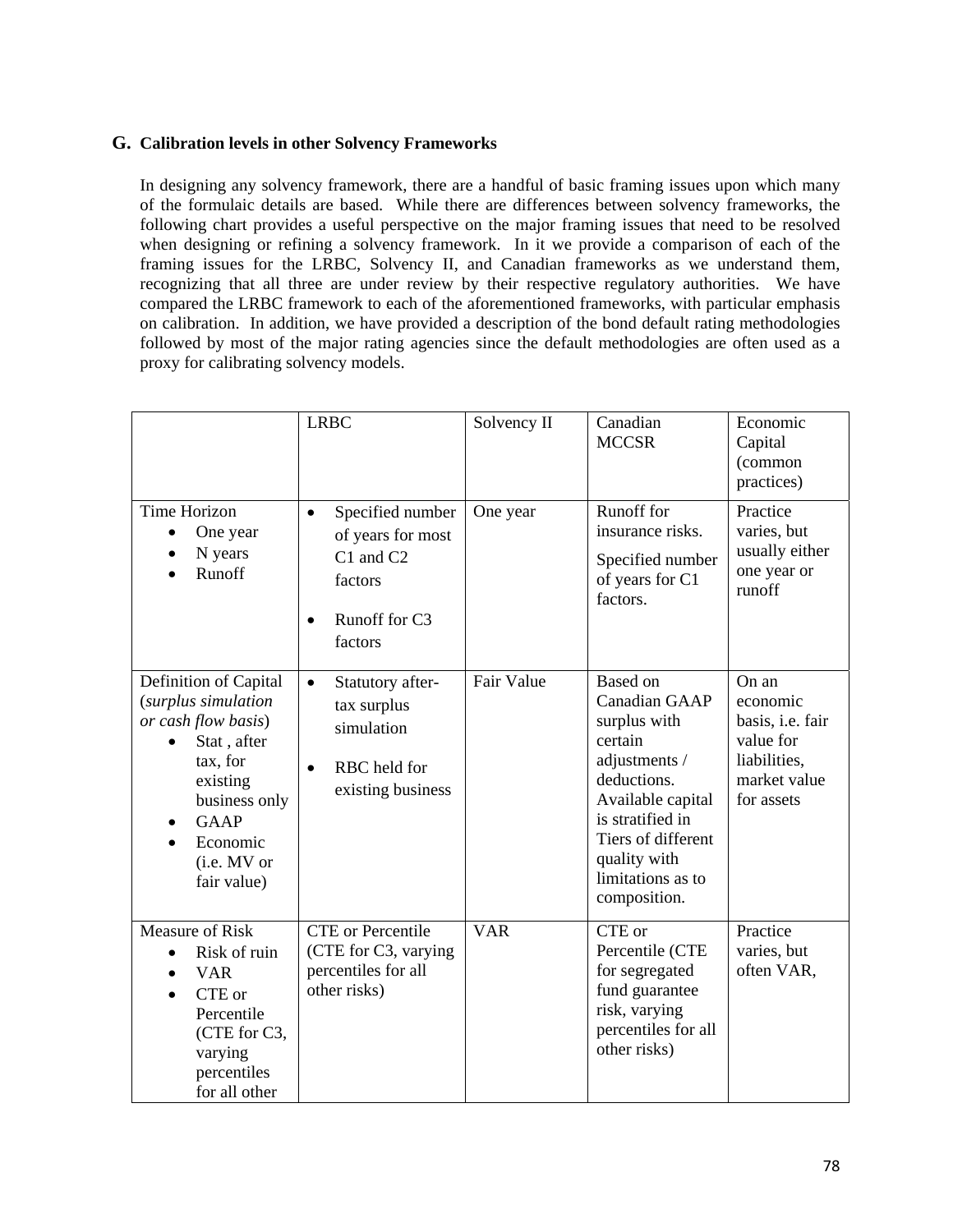| risks)                                                                                                        |                                                                                                                                                                                                                                                                                                     |                                                                                                  |                                                                                                                                                                                                                                                                                                                                                                |                                                                                                               |
|---------------------------------------------------------------------------------------------------------------|-----------------------------------------------------------------------------------------------------------------------------------------------------------------------------------------------------------------------------------------------------------------------------------------------------|--------------------------------------------------------------------------------------------------|----------------------------------------------------------------------------------------------------------------------------------------------------------------------------------------------------------------------------------------------------------------------------------------------------------------------------------------------------------------|---------------------------------------------------------------------------------------------------------------|
| Risks Included                                                                                                | All material risks for<br>inforce business                                                                                                                                                                                                                                                          | All material<br>risks for<br>inforce<br>business                                                 | All material risks<br>(explicit<br>components for<br>asset default and<br>market risk,<br>mortality risk,<br>morbidity risk,<br>lapse risk, C3<br>risk, segregated<br>fund guarantee<br>risk, foreign<br>exchange risk.<br>No explicit<br>component for<br>operational risk -<br>this is addressed<br>implicitly via<br>scale up to<br>required MCCSR<br>ratio | All material<br>risks;<br>operational<br>risk not<br>always<br>included                                       |
| Quantification<br>Method<br>Stochastic<br>$\bullet$<br>modeling<br><b>Stress testing</b><br>Factor based      | Factor based for<br>$\bullet$<br>$C0, C1, C2, and$<br>C4. Note that<br>many of the<br>factors were<br>derived from<br>stochastic<br>modeling or a risk<br>applied to a<br>representative<br>product type<br>and/or average<br>period<br>Stochastic<br>$\bullet$<br>modeling for<br>certain C3 risks | Stochastic<br>Modeling                                                                           | Factor based<br>asset default and<br>market risk with<br>50% lower<br>factors for assets<br>backing<br>qualifying par<br>business. Factor<br>based C3,<br>morbidity and<br>foreign exchange<br>risks.<br>Deterministic<br>model<br>calculations for<br>mortality and<br>lapse risks.<br>Stochastic<br>modeling for<br>segregated fund<br>guarantee risk.       | <b>Stress testing</b><br>currently most<br>common, but<br>stochastic<br>modeling is<br>gaining some<br>ground |
| <b>Aggregation Method</b><br>Additive<br>Correlation<br>matrix applied to<br>risk capital<br>results for each | Correlation matrix<br>where correlation is<br>either 0 or 1, but with<br>an aggregate<br>covariance<br>adjustment.                                                                                                                                                                                  | Correlation<br>matrix applied<br>to risk capital<br>results for each<br>risk or<br>business unit | N <sub>o</sub><br>diversification<br>credit. Individual<br>risk components<br>are added<br>together.                                                                                                                                                                                                                                                           | Correlation is<br>most common,<br>but structural<br>model is<br>gaining some<br>ground                        |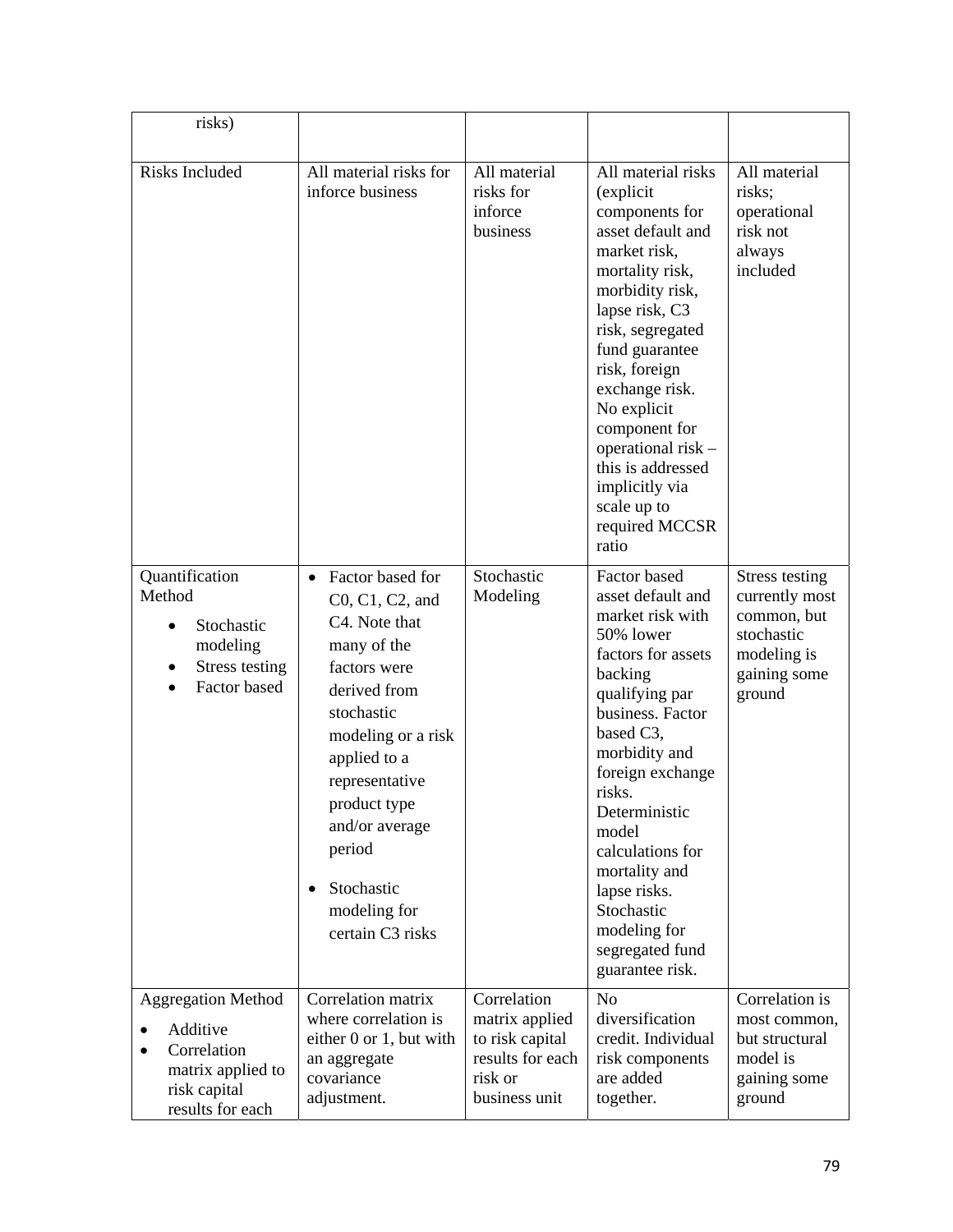| risk or business<br>unit                                                                                                                                                                          | where<br>correlations                     |  |
|---------------------------------------------------------------------------------------------------------------------------------------------------------------------------------------------------|-------------------------------------------|--|
| Structural model<br>$\bullet$<br>(i.e., one model<br>that includes all<br>risks and<br>expected risk<br>distributions)<br>Copulas used<br>1.<br>to combine<br>individual<br>risk<br>distributions | can be 0, 0.25,<br>0.50, and 0.75.<br>1.0 |  |

# 1. **Ratings provided by NRSROs**

Rating agencies provide a number of rating opinions and/or guidance for different purposes. For example,

- a. **Rating Opinions**: Rating opinions issued by Nationally Recognized Statistical Rating Organizations tend to be credit-only quality opinions and may not comment on other factors such as the adequacy of market price or market liquidity. Rating opinions are relative rankings and not based on any specific probability of default. Rating opinions tend to have a longer forecast horizon attempting to "look through" any temporary cyclicality.
- b. **Implied ratings based on Credit Default Swaps/Bond Spreads**: These market-implied ratings are generally software-based algorithms using credit and equity market valuations. Implied ratings enable relative value analyses both within and across different market instruments globally. Typically, implied ratings are only available for publicly-traded firms and would not necessarily be available for mutual organizations. Implied ratings can be quite volatile experiencing "shocks" unrelated to the issue.
- c. **Default Studies**: Each rating agency does a "look-back" of credit performance. These studies tend to show that higher rated securities (i.e., AAA, AA, etc) tend to have lower defaults than lower rated securities. In essence, the default studies attempt to validate the relative ranking of the Rating Opinions. While many have equated the results of these studies to be "calibration", these empirical studies may be affected by 1) low frequency events where a smooth default transition may not be evident between two rating categories or maturities, 2) how asset sectors are grouped such as public finance, corporates, structured finance, and 3) the length of the exposure period. For example, a default study would yield significant differences if the period were 2007-2009 versus 1997-2007.

Although none of the above is a perfect solution, in combination, the ratings opinion, implied spreads, and default studies provide guideposts in judging the appropriate level of confidence in solvency models.

### 2. **Solvency II**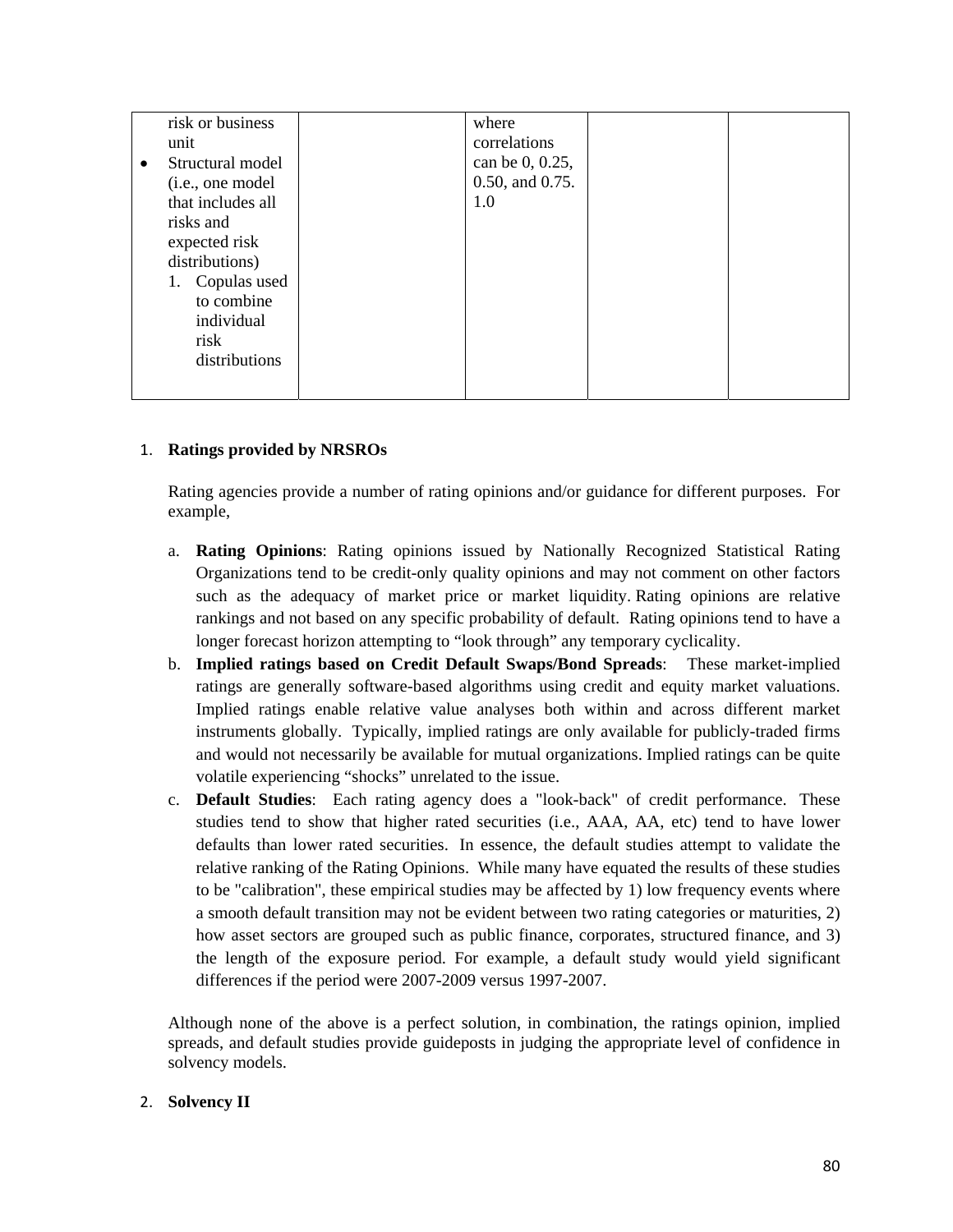Solvency II, once it is implemented, will establish new capital requirements for European companies and their American subsidiaries. Under Solvency II, a market value balance sheet is created, with assets held at market value and liabilities held at fair value. The fair value of liabilities is calculated using a stochastic approach with both the projection and discount rate equal to the swap curve plus an illiquidity premium. The liabilities are based on best estimate assumptions and reflect cashflows for the lifetime of the liability. The liability best estimate assumption includes a risk margin for the current cost of funding. Liabilities are typically discounted at a lower rate than in the US statutory system.

The Solvency Capital Requirement (SCR) is the level of capital needed to withstand the wide variety of risks that an insurer faces with a 99.5% certainty over a one-year period (i.e., 99.5% Value at Risk (VAR) confidence level). If the SCR level is breached, increased regulatory scrutiny results, but the shortfall will not force a company to cease operations. This scrutiny is comparable to the RBC's Company Action Level (CAL). The SCR applies to an insurance group as a whole (which differs from RBC), so some members of the group with higher capital can offset members with lower capital, if the entire group is above the SCR.

The Minimum Capital Requirement (MCR) is calibrated to an 85% VAR over a one-year period. The MCR defines the minimum solvency level for each legal entity within a group. Breach of the MCR would result in the company cessation of operations.

The actual calculation of the SCR begins by quantifying the impact of a series of stress tests on the company's balance sheet. The stress tests are organized by risk categories, known as modules (in contrast to the US use of a C0-4 risk classification scheme). The modules are Life, Non-Life, Health, Market Risk, Counterparty Default, and Operational Risk, plus a Deferred Tax Adjustment. Each of these modules captures a number of risks. For example, in the "Life" module, risks include mortality, longevity, disability, expense, and lapse. Once the stress tests are performed, the results are aggregated by risk module. The calculation recognizes that these risks are not perfectly correlated, resulting in correlation assumptions applied within each risk module. The stress test results for each risk module are aggregated into a total number, which also assumes the risks are not perfectly correlated with each other.

The Solvency II approach has some similarities to the US RBC approach, but there are a number of differences:

- The liability calculation under Solvency II explicitly reflects risk information derived from current market prices. By contrast, the liability calculation under US statutory principles uses a discount rate based on an approximation of the industry asset earnings rate of the life (and annuity) business issued in that year..
- Under Solvency II, current market conditions form the starting point for all future risk parameters. In stressful economic times, additional capital will be required under Solvency II, as the then current stressful economic situation will become the starting point for valuing future extreme stress events.
- The Solvency II measurement essentially finds an exit value based on the projected market value after one year. This is a banking concept, where the objective is to find an amount that it would take to fully "close the position" in the market based on current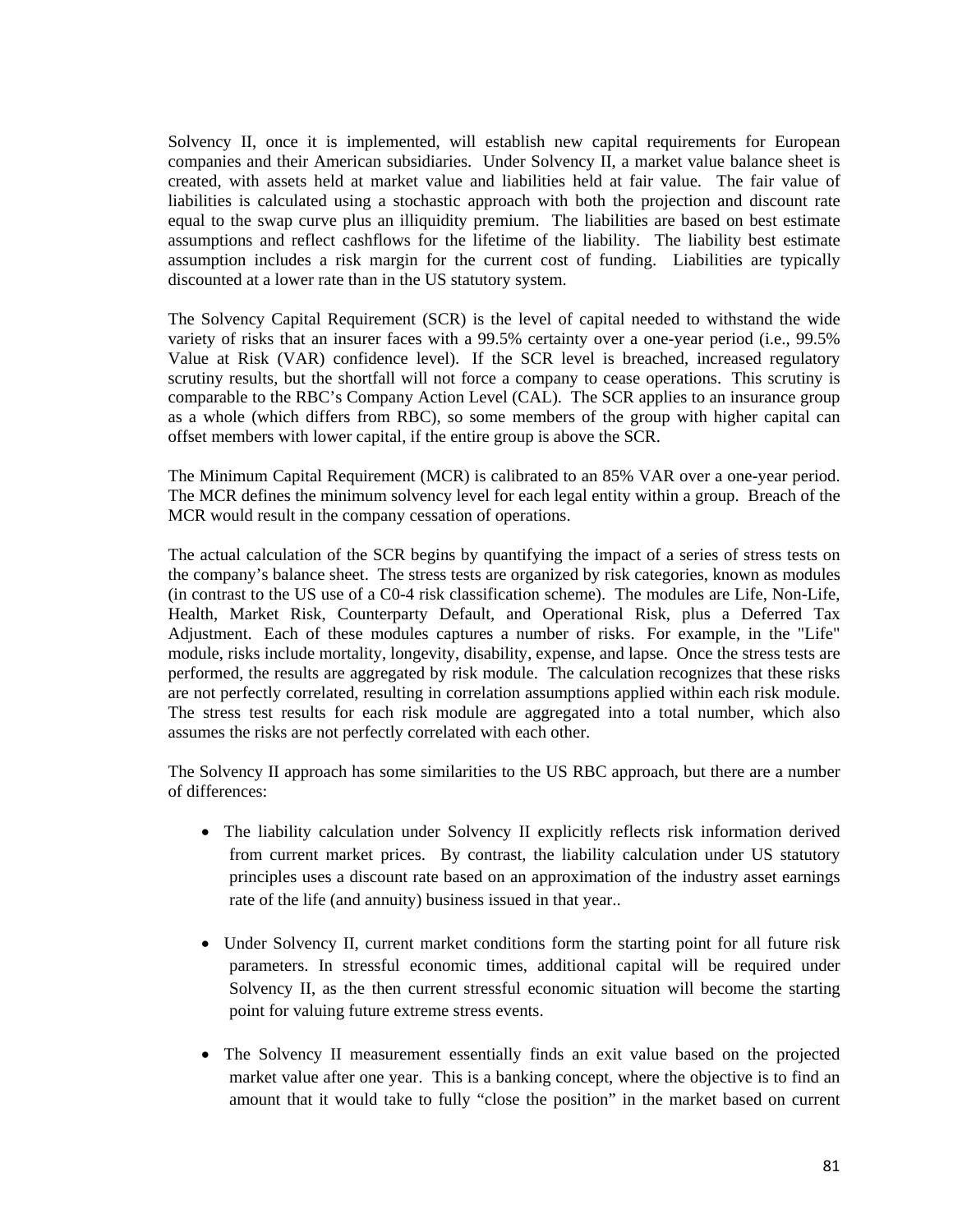market values. The RBC measurement assumes that the company will not issue new business going forward and the resulting capital requirement calculation is meant to determine whether the current assets are sufficient under adverse situations (and based on conservative assumptions) to allow the insurer to meet its future inforce obligations. In theory, both systems could result in similar levels of required capital; but in practice, required capital amounts will likely be different. Understanding when and why they are different will be an important future concept to explore.

The Solvency II framework allows the insurer to use an internal model that meets the criteria outlined in the framework requirements, with prior approval. An internal model may allow the insurer to create a measure more appropriate to its specific circumstances than the standard model. A significant hurdle to the approval of the internal model is the "use test". The company must demonstrate that the model is an integral part of the company's management system, including risk management processes and internal capital allocation. A company may be able to use a partial internal model. LRBC only allows the use of an internal model in specific circumstances (e.g., C-3 Phase 1 and 2) and does not require prior approval of those models.

#### 3. **Canada**

The Office of the Superintendent of Financial Institutions (OSFI), the Canadian federal regulatory authority, regulates solvency at both the Life operating company level and the Holding company level. For Life Insurance operating companies the solvency framework is the Minimum Continuing Capital and Surplus Requirement (MCCSR). The key metric is the ratio of Available Capital to Required Capital. Available Capital is distinguished as Tier 1 (highest quality) and Total Available Capital. OSFI establishes both a minimum regulatory and target supervisory ratio for each of Tier 1 and Total Available Capital per the table below.

|                          | Minimum | Supervisory<br>Target |
|--------------------------|---------|-----------------------|
| <b>Total MCCSR Ratio</b> | 120%    | 150%                  |
| Tier 1 MCCSR Ratio       | 60%     | 105%                  |

Required capital is based on explicit risk-based requirements covering market, credit, insurance, segregated fund guarantee, and foreign exchange risks. Operational risks are incorporated via a multiple scale-up.

The intervention process is not a rigid regime under which every situation is necessarily addressed with a predetermined set of actions. OSFI has a broad range of tools under the Insurance Act to intervene and correct or liquidate an institution depending upon the particular circumstances of that institution.

MCCSR was introduced in 1992 coincident with a change in reserve valuation requirements. At that time reserves changed from a stipulated assumption modified net premium approach to a more principle-based Policy Premium Method with assumptions determined by the actuary. The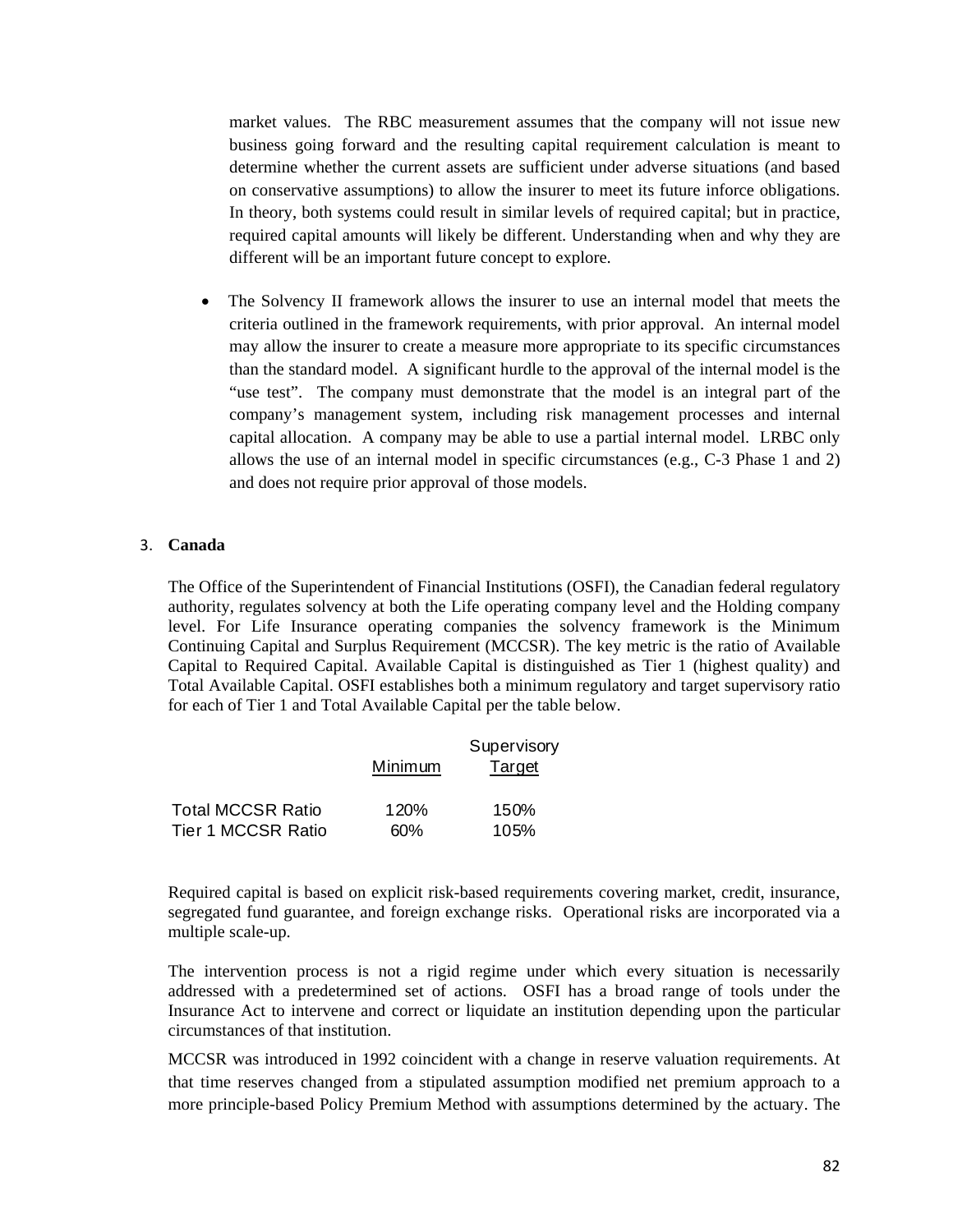Policy Premium Method was subsequently replaced in 2000 by the Canadian Asset Liability Method (CALM), which is a model-based method encompassing a series of deterministic scenarios in which the company's asset-liability management practice and valuation assumptions are determined by the actuary. There are prescribed standards of practice regarding the determination of valuation assumptions and the reflection of the company's asset-liability management practice in the CALM models.

Required Capital under the MCCSR formula originally consisted of amounts for:

- C 1 Asset Default and Market Risk
- C 2 Interest Margin Pricing Risk
- C 3 Changes in Interest Rate Risk
- Mortality Risk
- Morbidity Risk

Since its introduction, the MCCSR formula has been modified annually:

- In 1997 the Lapse Risk component was added to the formula, subject to a 3 year transition. It has generally been OSFI's practice to apply a 3 year transition whenever substantive changes have been made to the formula.
- In 2000, OSFI introduced rules for Segregated Fund Guarantees.
- Prior to 2002 C 1 asset default requirements were identical for assets backing participating policies and assets backing non-participating policies and surplus. The revised MCCSR asset default factors for assets backing *qualifying participating policies*  are 50% of the factors used for assets backing non-participating policies and surplus. Explicit criteria must be met in order to be categorized as *qualifying participating policies.*
- In 2003 the Lapse Risk Component was further revised, subject to a 3 year transition.
- In 2005 there were substantial changes to the requirements for mortality and segregated fund guarantee risk. Changes to mortality risk were subject to a 3 year transition. Changes to segregated fund guarantee risk were subject to a 2 year transition.
- In 2009 OSFI eliminated the C 2 Pricing Risk Component, introduced a new Foreign Exchange Risk Component and made substantive changes to the rules for segregated fund guarantee risk. There was no transition related to these changes.

# 4. **Economic Capital**

**The term "economic capital**" (EC) is typically used to refer to a measure of required capital under an economic accounting convention, where assets and liabilities are valued using economic principles. EC is an internal calculation of the capital required, based on the company's view of risks. EC is the amount of capital required to give a specified level of security (i.e., the calibration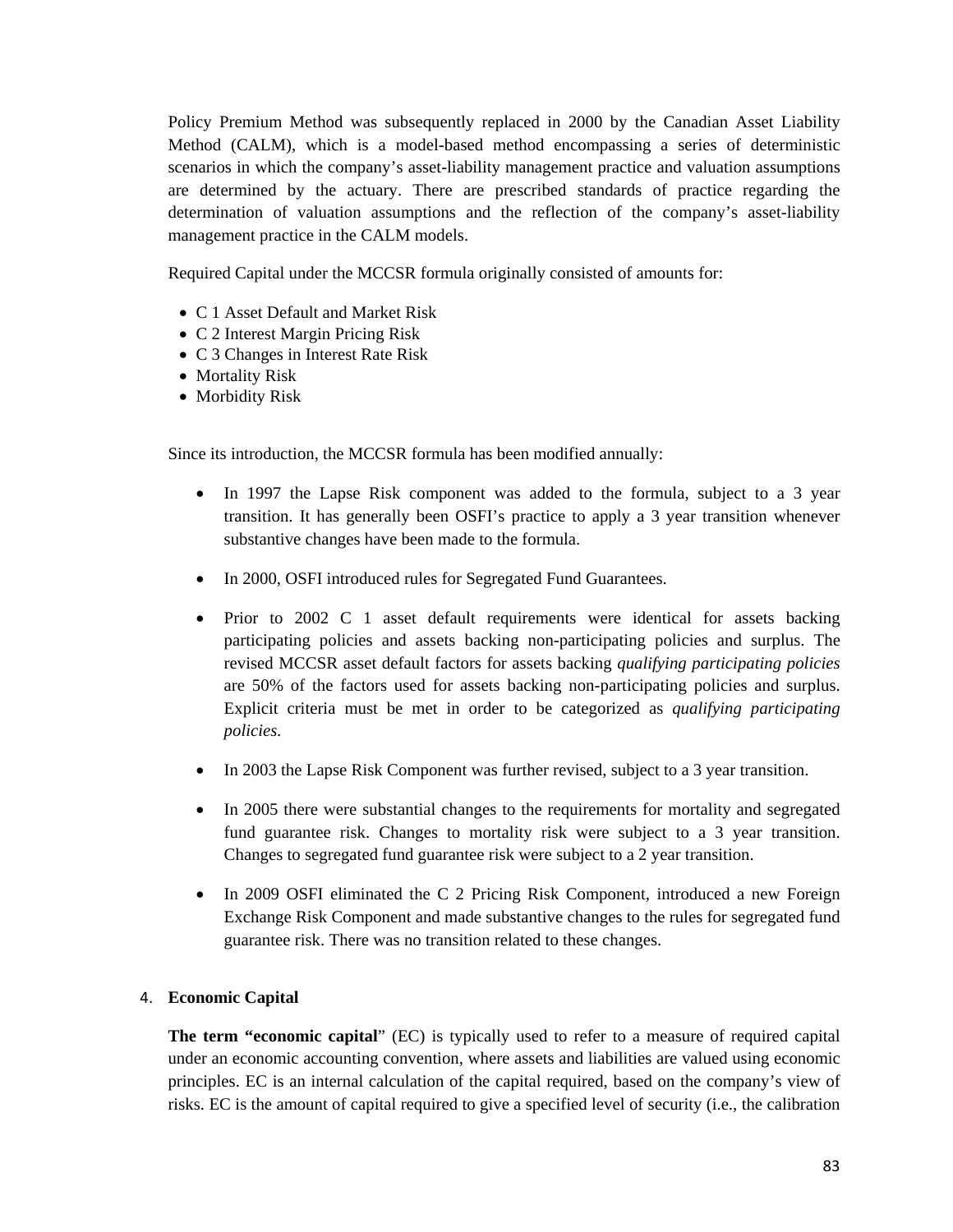level) to policyholders in relation to the payment of their policy benefits. The measure of risk tolerance varies, but is usually probability of ruin (a.k.a., Value at Risk (VaR)), Tail Value at Risk (TVaR), or conditional tail expectation (CTE). The other key element of the calibration is the period over which risk is assessed. Most life insurance companies use a one-year mark-to-market approach, but a significant number also assess risk over the runoff of the liability portfolio.

The calculated level of EC is designed to provide a target level of protection to shareholder value, determined in such a way that this target can be communicated meaningfully to all the relevant stakeholders (including regulators and rating agencies). This target security level forms one component of the company's risk appetite. There is no prescribed way in which such a target security level should be expressed, although it is logical to relate it in broad terms to other measures of financial strength and resilience, such as rating agency assessments (AAA, AA, A, etc.) of the company's corporate debt (if any) and insurance financial strength rating, of which policyholders (or, at a minimum, their agents) will be aware.

Under a one-year mark-to-market approach, companies often calibrate EC to a target security level using the available data on corporate bond annual rates of defaults, which are meant to take into account all risks to which the organization is exposed to over a one-year period. A weakness to this approach is that there have not been that many insurer defaults, so calibration is usually performed on a broader set of corporate bonds. An example calibration level could be 0.5% or 0.1% VaR over the one year period.

Calibration of a liability runoff approach to an external data source is more difficult. The block of business (and therefore the risk exposure) will typically be reducing over time, and the projection would typically not include all risks for all time periods (e.g., new business). Therefore, there will not typically be external statistics available against which to calibrate the target security level, and some approximations will need to be made. In addition, different lines of business run off over different periods and may need different calibrations. Example calibration levels could be 90% or 95% VaR over the liability runoff period. In effect, EC levels are not based on an external calibration, but rather a statement of the desired level of assets that need to be held to fund a promised set of cashflows.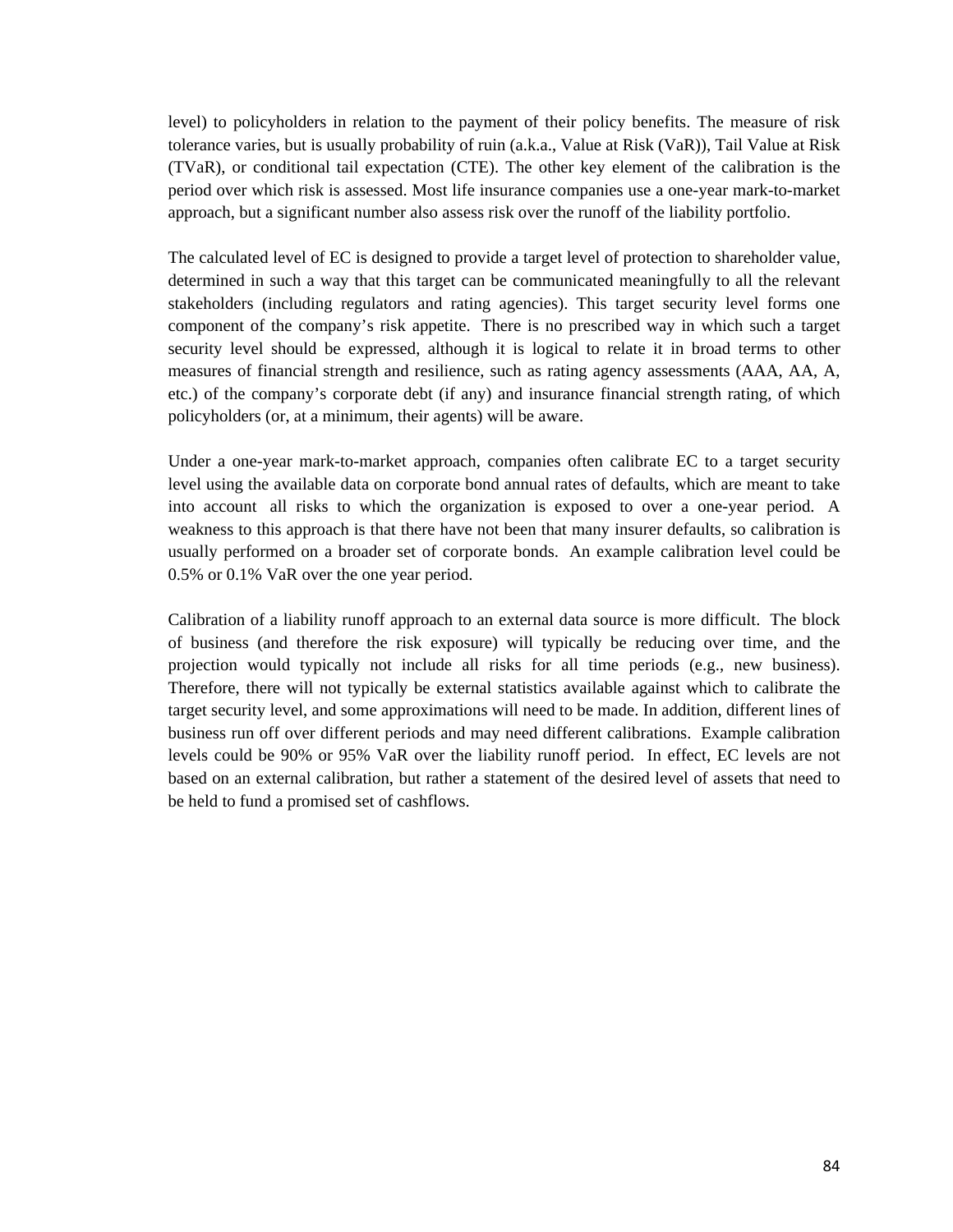## **H. Risks and Risk Management Practices Not Captured in Capital Requirements**

Some risks have been intentionally excluded from the LRBC system. The excluded risks fall into three areas:

- Immaterial (i.e., immaterial over the LRBC time period which generally covers risks that could materialize over a short to medium time frame, such as three to five years)
- Tail Risks, or risks that could materialize beyond the tested portion of the risk distribution (i.e., in the outside tails of the distribution beyond the  $95<sup>th</sup>$  percentile)
- Risks that would not be pre-funded by capital, such as liquidity.

Some of the excluded risks, while potentially material, would materialize over a long time horizon. As discussed throughout this report, RBC for life insurance is designed to identify companies that are or could become weakly capitalized in a short to medium time horizon. The LRBC framework is defined within the statutory accounting framework and focuses on risks that could have a material impact on an insurer's statutory capital position.

The LCAS does not believe that any material risks have been excluded consistent with the established objectives and design of the LRBC framework. Further, the LCAS does not believe that any significant risk mitigation practices are being excluded from the LRBC framework. While some risk mitigation practices have been excluded (as described below), the LCAS does not believe these exclusions would affect the capacity of the LRBC tool to identify weakly capitalized companies.

The following is a list of risks that have been excluded from the current LRBC formula:

# 1. **Liquidity**

Liquidity risk arises when assets cannot be traded with the expected bid/ask spread, anticipated price continuity or sufficient depth, thus causing price realization or execution that is unfavorable or nonexistent.

Liquidity risk is associated with financial distress that can be security specific, broadly market based or company specific in nature. The primary cause of liquidity risk is the need to sell an asset to fund a policyholder payment. Liquidity risk occurs in these situations when there are no alternative internal or external funding sources available to avoid selling an asset at an unfavorable price. A secondary cause is the need to reduce holdings of an asset if concentration limits are exceeded when an asset's quality deteriorates.

Typically the greatest liquidity risk occurs on a company specific basis. In this situation a "run on the bank" scenario unfolds where policyholders sensing critical financial distress exercise their withdrawal options. We do not believe it is appropriate to monitor or regulate liquidity risk through RBC requirements. Holding more assets that cannot be sold with favorable trade execution does not reduce the liquidity risk. Company specific liquidity risk can be mitigated by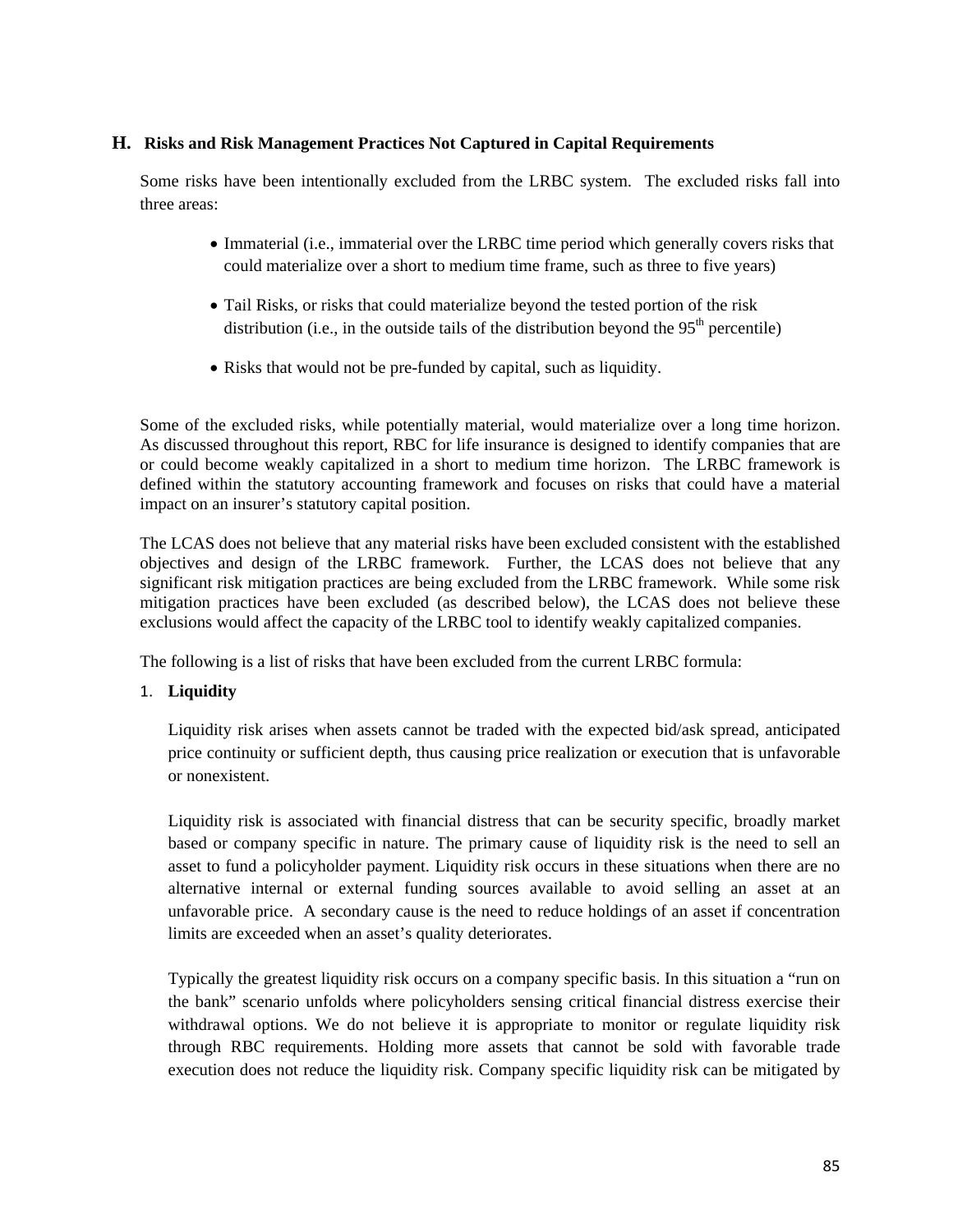investment diversification and managing concentrations of assets in relation to the withdrawal rights, amounts and timeframes, of policyholders.

## 2. **Investment risks**

Security specific risk involving leverage, currency, and spread risks may not be covered under RBC. C3 Phase 1 requirements do not address currency or spread risks. These risks may be reflected in cashflow testing, but practice varies by company. Assets with leverage may be tested under C3 Phase 1 if those assets are aligned with tested products. As more liabilities are brought under cash flow testing under principle-based approaches, this gap in risk coverage will decrease. Cash flow testing is a method for evaluating reserve adequacy.

Typically, leverage is associated with structured securities. Leverage risk is the risk associated with increasing the volatility of periodic payments. Using leverage, principal repayment terms also may be structured to increase their uncertainty, which increases credit risk. Security specific leverage is generally accomplished through structuring periodic payments according to formulae.

Currency risk is the risk that a non‐dollar denominated bond (i.e., a bond whose payments occur in a foreign currency) has uncertain U.S. dollar cash flows. The dollar cash flows are dependent on the foreign exchange rate at the time the payments are received. Hedging with other assets or matching foreign bonds with foreign liabilities mitigates foreign exchange rate risk.

Spread risk is an incremental interest rate risk to Treasury interest rate risk. The spread or difference between an asset's yield and corresponding Treasury rate may change. Except for default causing a debt instrument to be valued at market, under statutory accounting spread risk is only reported if a bond is sold before maturity. However, the degree of mismatch risk between a company's assets and liabilities is influenced by spread risk. If a company needs to sell assets to generate cash flow, the spread will influence the cash proceeds generated from the asset sale.

Similar to the security specific risks discussed above, the leveraged risk of derivatives may not be covered unless tested under C3 Phases I or II. But, company hedging strategies mitigate the risk as will future expansion of C3 principle-based testing.

- 3. **Asset/Liability Risk for Long Term Care** is not included in the C3 component. While LTC pricing risks are covered in the LRBC formula, there is no explicit C3 risk charge for LTC business.
- 4. **Operational Risks** are assumed to be covered in C4, at least in part. However, when the original RBC system was developed, methods for measuring operational risk were largely based on Delphi type estimates with limited actual industry-wide data. Consequently, the relationship between operational risk exposure and the risk charge implied in the C4 component does not reflect state of the art practices for measuring operational risk and could be improved as better techniques for measuring operational risk are developed.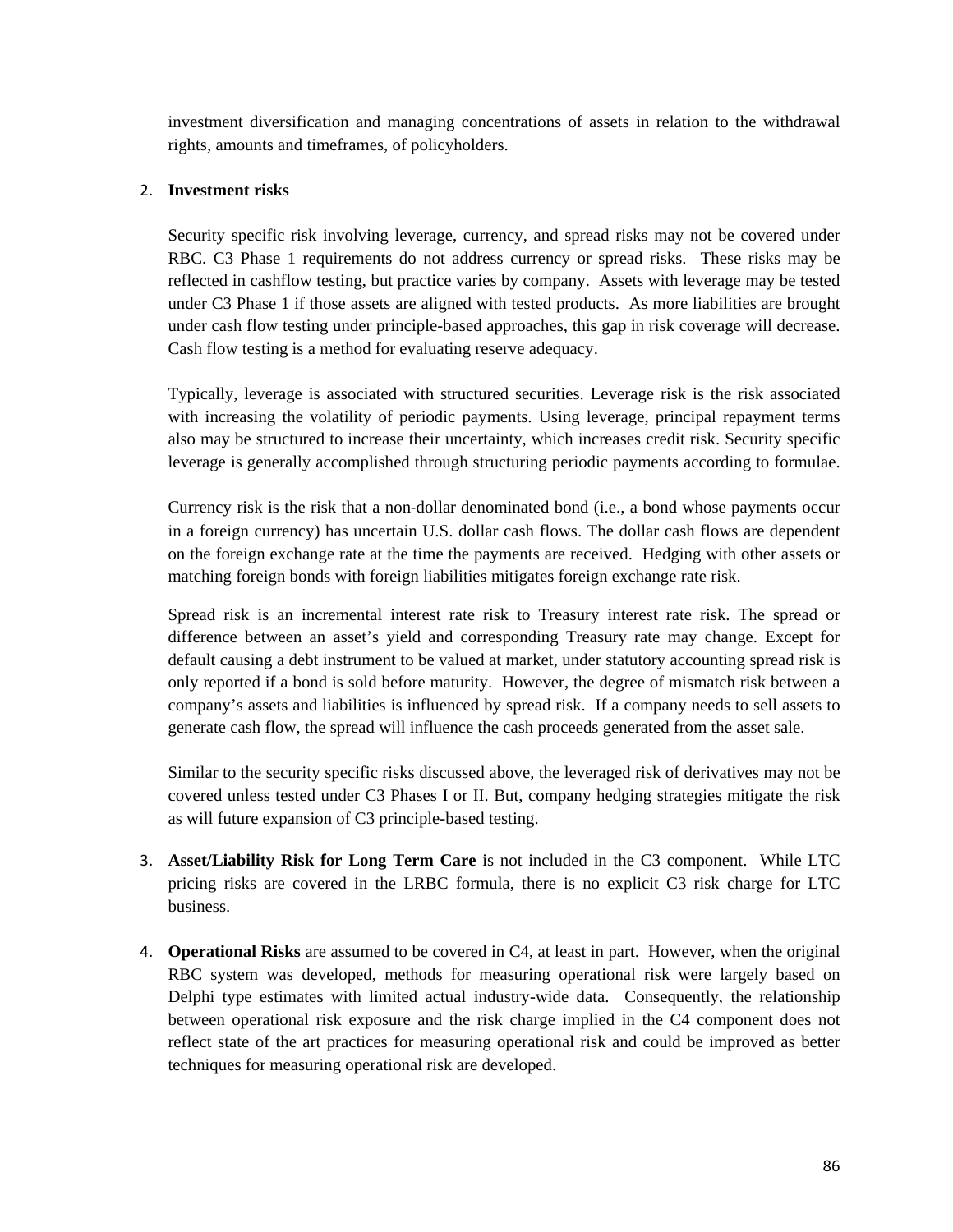- 5. **The Risk of Poor Internal Risk Management** is not explicitly reflected in the LRBC system due to the inability to measure "poor management". This risk may be covered in C4, at least in part. Companies who cannot identify their net risk positions, or have sound tracking of their major risk exposures do not get charged any additional capital nor do good companies get credit for less required capital.
- 6. **Emerging Risks** are assumed to be covered in C4, at least in part. It is virtually impossible to establish capital requirements for an emerging risk that is, by definition, not yet a material risk and the extent of the risk magnitude is unknown. However, the use of a factor driven RBC requirement will likely contribute to a delay in recognizing emerging risks.
- 7. **Regulatory, Political, Sovereign Risks** are implicitly covered in C1 for asset risk to the extent that these risks have affected default rates. More generally, these risks are reflected in C4 at least in part, to the extent that these risks affect general business performance.
- 8. **Annuity Mortality/Longevity risks** have been "intentionally excluded" rather than "missing". The 1991 RBC Report on the C2 factors discusses the fact that this risk "takes so long to emerge that the solvency threat over a 5 to 10 year time horizon is negligible." Longevity was not considered a material tail risk that would emerge in the LRBC time horizon and should be reflected in reserves as the risk emerges.
- 9. **The Risks Associated with Writing New Business** is not included in the current LRBC system.

In addition to certain risks explicitly excluded from the LRBC formula, certain risk mitigation practices are excluded from the determination of LRBC. For example, some believe that companies writing participating business (e.g., universal life with adjustable pricing, and other experience-rated business) do not consistently receive an appropriate level of credit to RBC for the ability to manage risks by directly reflecting experience in dividends (e.g., non-participating insurance) or by adjusting policy terms. Also, companies engaging in hedging techniques to mitigate credit risk are not receiving credit in the LRBC formula.

There is also the risk that the impact of capital requirements may cause companies to manage to a regulatory capital requirement (or to a capital level based on regulatory requirements) instead of managing to the actual risk exposures based on fundamental economics. In recent years, the US life insurance industry has seen elements of the regulatory capital requirements increase, when the risk exposure declined (e.g., for variable annuities with guaranteed living benefits).

Exacerbating these counter-intuitive results is the misperception by some observers of results that LRBC can be used as a basis for comparing the safety and soundness of insurers.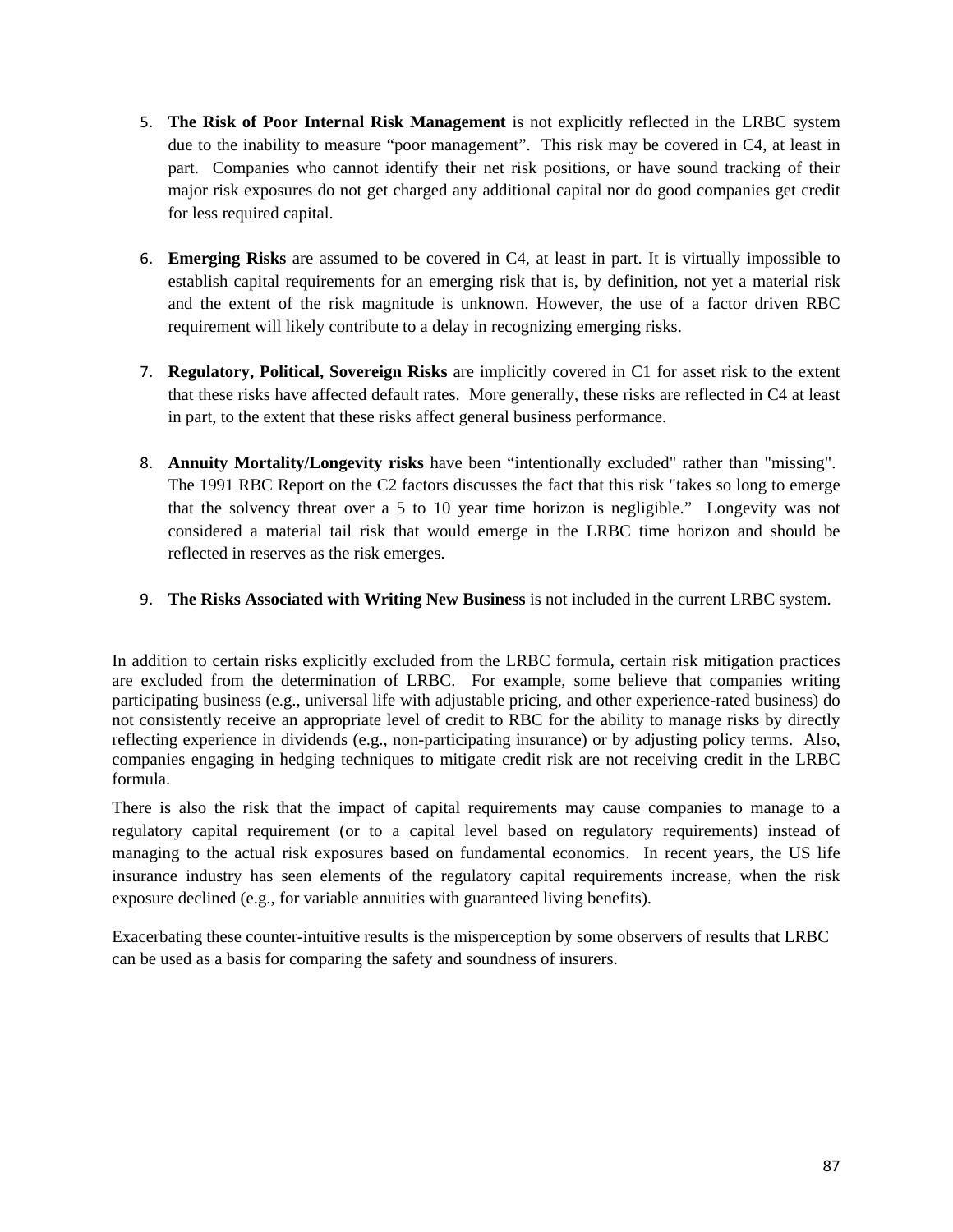### **Summary**

This report has been prepared for the NAIC's Solvency Modernization Initiative RBC Work Group. The LCAS has provided relevant background on the historical development of the LRBC framework, along with an extensive documentation of the technical foundation of the LRBC formula and the individual components.

The LRBC system was designed more than twenty years ago, but has been updated numerous times since the initial implementation. One of the main objectives in designing the formula was to establish minimum capital requirements based on a high level of confidence. In doing so, the LRBC system provided a high degree of confidence in the resiliency of the US life insurance industry. The LRBC system was also designed as a tool for regulators to identify weakly capitalized companies with the LRBC formula providing the objective tool for triggering different levels of regulatory intervention.

Generally, the LRBC formula was designed with the following concepts in mind:

- The risk of solvency is measured within the statutory accounting framework.
- LRBC has been designed assuming reserve levels are appropriate; therefore, the LRBC is the additional amount needed in excess of appropriate aggregate reserves to absorb catastrophic losses or unusual variations in experience.
- The LRBC formula should provide a focus on the quantification of risks that could have a material effect on an insurer's statutory capital position, if the risks materialized over a short to medium time horizon, such as three to five years.
- The major risk categories (the "Cs") have mostly been calibrated at approximately the 95<sup>th</sup> percentile; the individual risk elements that comprise the major risk categories have been calibrated at varying risk levels and time horizons, but with the expectation that the aggregate risk elements will be calibrated at the  $95<sup>th</sup>$  percentile for the major risk category.
- Aggregate LRBC will be derived from the capital requirements for each major risk category, adjusted for specific correlation between the risk categories.

Generally, most material risks and risk mitigation practices that could affect the identification of companies that are or could become weakly capitalized have been reflected in the LRBC formula.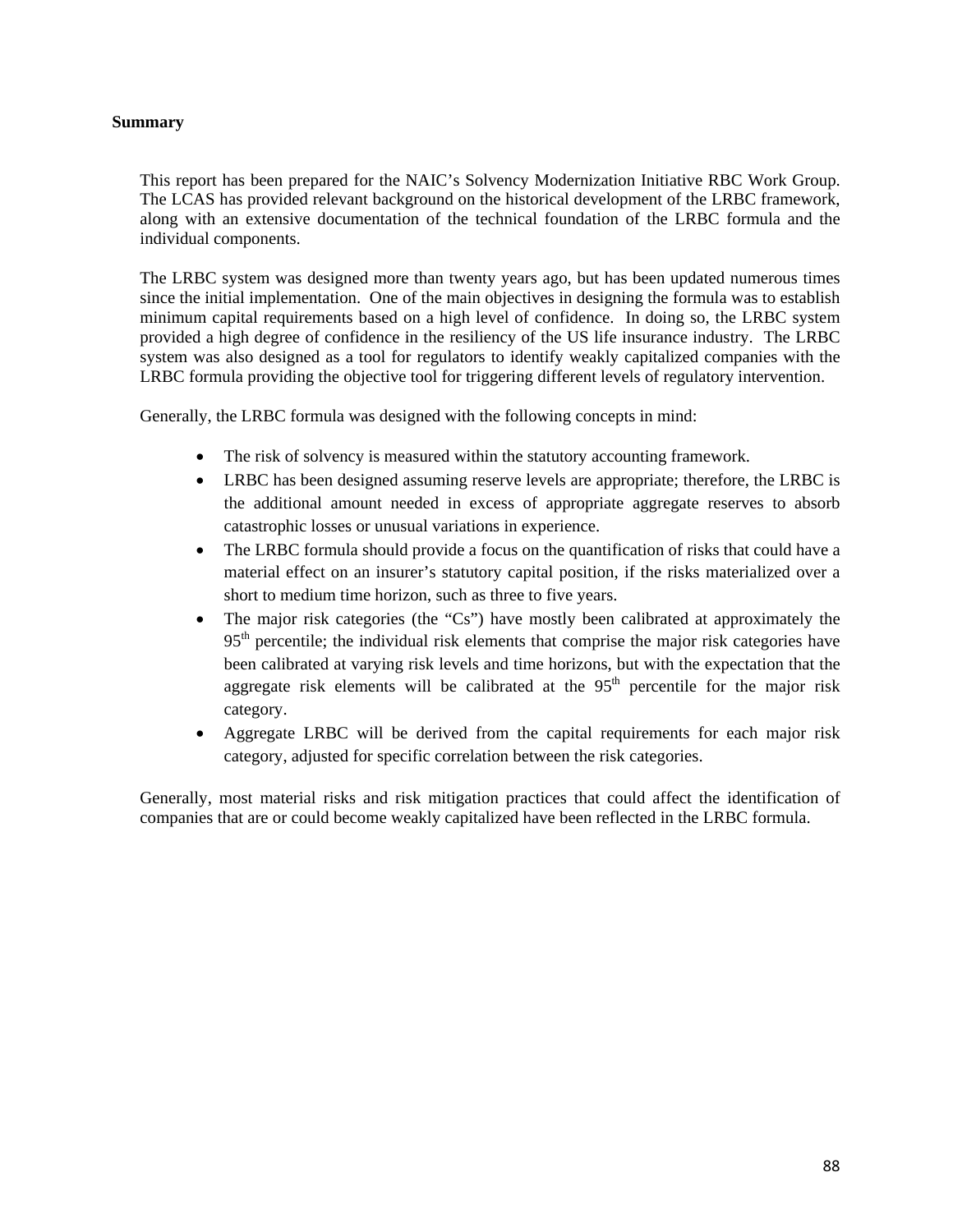### **I. Bibliography**

The following materials were referenced in the drafting of this report:

American Academy of Actuaries. *2001 RBC Formulas - Tax Effects of Codification*, (October 2000) http://www.actuary.org/pdf/naic/ltr\_RBCtax\_1200.pdf

American Academy of Actuaries. *Consistency Work Group Report to NAIC on Risks in Reserves and Capital,* (September 2007) http://www.actuary.org/pdf/life/consistency\_sept07.pdf

American Academy of Actuaries *Life-Risk Based Capital's Codification Subgroup Proposal on Changes to the C-1 Treatment of Schedule A Real Estate,* (September 2000) http://www.actuary.org/pdf/naic/lifeRBCRealEstate\_0900.pdf

American Academy of Actuaries. *Report of the Disability Income Risk-Based Capital Work Group,* (March 2001) http://www.actuary.org/pdf/health/naic/docs\_RBCdisability\_032601.pdf

American Academy of Actuaries. *Report of the Life RBC Codification Subgroup on Tax Calculations,* (March 2001) http://www.actuary.org/pdf/life/naic/docs\_RBC\_031601.pdf

American Academy of Actuaries. *Report on the Treatment of Common Stock in the Life Risk-Based Capital Formula*, (December 1997) http://www.actuary.org/pdf/life/DOC004.PDF

American Academy of Actuaries. *Response to Larry Gorski's Dec. 15, 1997 Memo on Common Stock and the Covariance Adjustment,* (March 1998) http://www.actuary.org/pdf/life/0514gorskiquest.pdf

American Council of Life Insurers. *General Bulletin: Adopted Life RBC Package,* (December 1992)

American Council of Life Insurers. *General Bulletin: Life RBC Proposal,* (December 1991)

Chief Financial Officer Forum. *Solvency II website*: http://www.cfoforum.eu/solvency.html.

Committee of European Insurance and Occupational Pensions Supervisors. *Solvency II document*, https://www.ceiops.eu/about-ceiops/organisation/working-groups/solvencyii/index.html

Fitch Rating Definitions (2011): http://www.fitchratings.com/creditdesk/public/ratings\_defintions/index.cfm

*Life RBC Advisory Committee Report: C-1 Bond Risk Analysis,* (November 1991)